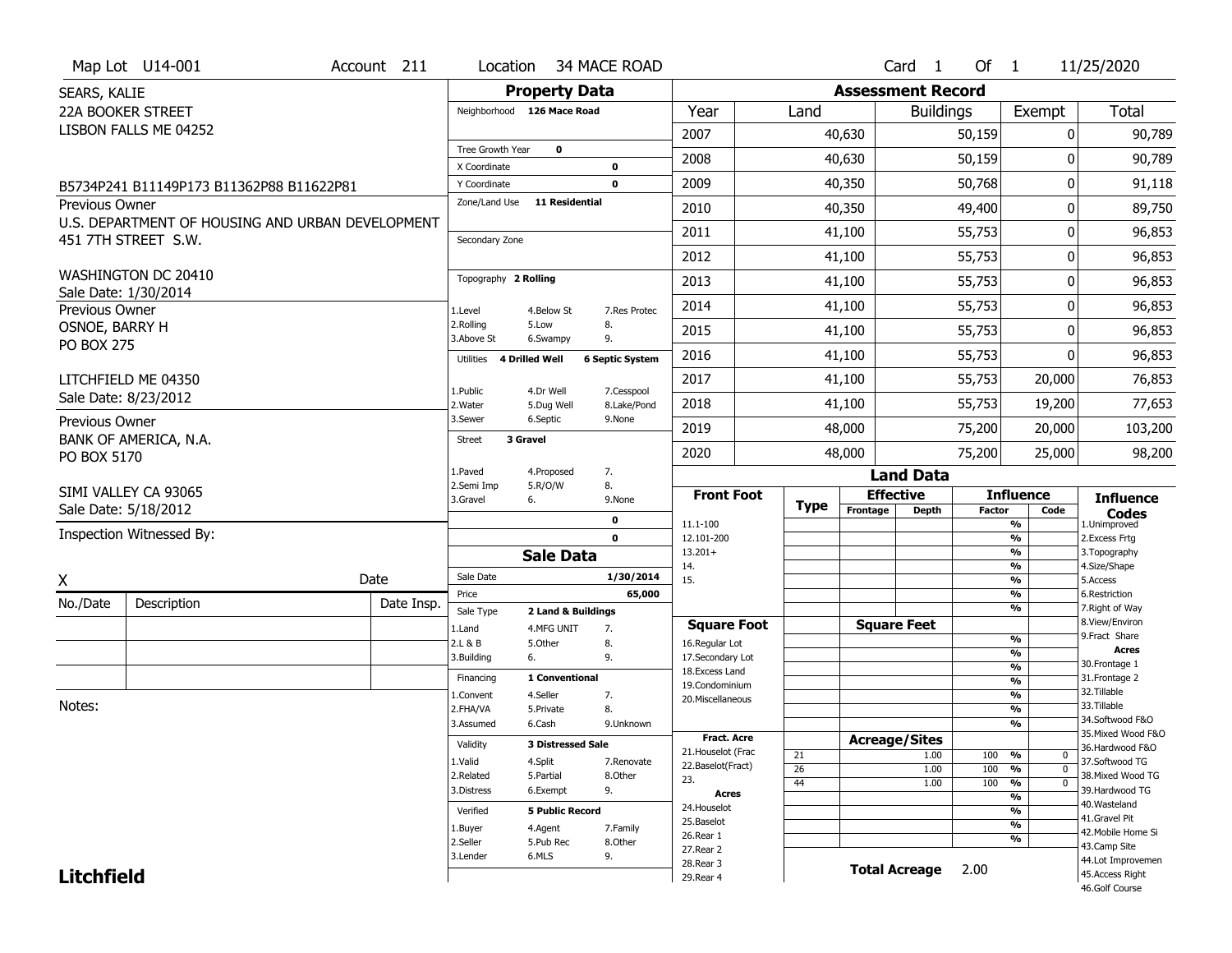|                        |                        |              |                                                   |                  |                                       |                   |                       |                               |            |                        | <b>Litchfield</b>  |      |             |       |       |                   |      |                               |
|------------------------|------------------------|--------------|---------------------------------------------------|------------------|---------------------------------------|-------------------|-----------------------|-------------------------------|------------|------------------------|--------------------|------|-------------|-------|-------|-------------------|------|-------------------------------|
|                        | Map Lot U14-001        |              |                                                   |                  |                                       | Account 211       |                       | Location                      |            |                        | 34 MACE ROAD       |      |             |       |       | Card <sub>1</sub> | Of 1 | 11/25/2020                    |
| Building Style 2 Ranch |                        |              | <b>SF Bsmt Living</b>                             |                  | $\mathbf 0$                           |                   |                       | Layout 1 Typical              |            |                        |                    |      |             |       |       |                   |      |                               |
| 0.Uncoded              | 4.Cape                 | 8.Log        | Fin Bsmt Grade                                    |                  | 0 <sub>0</sub>                        |                   |                       | 1. Typical                    | 4.         |                        | 7.                 |      |             |       |       |                   |      | <b>SHED</b>                   |
| 1.Conv.                | 5.Garrison             | 9.Other      |                                                   | OPEN-5-CUSTOMIZE | $\mathbf 0$                           |                   |                       | 2.Inadeg                      | 5.         |                        | 8.                 |      |             |       |       |                   |      |                               |
| 2.Ranch                | 6.Split                | 10.Tri-Lev   | Heat Type                                         | 100%             |                                       | 1 Hot Water BB    |                       | 3.                            | 6.         |                        | 9.                 |      |             |       |       |                   |      | ' sv \$500 <sup>10.0'</sup> । |
| 3.R Ranch              | 7.Contemp              | 11.Earth O   | 0.Uncoded                                         |                  | 4.Steam                               |                   | 8.Fl/Wall             | Attic                         | 9 None     |                        |                    |      | <b>SHED</b> |       |       |                   |      |                               |
| Dwelling Units 1       |                        |              | 1.HWBB                                            |                  | 5.FWA                                 |                   | 9.No Heat             | 1.1/4 Fin                     | 4.Full Fin |                        | 7.                 | 16.0 |             |       |       |                   |      | 12.0'                         |
| Other Units            | $\mathbf 0$            |              | 2.HWCI                                            |                  | 6.GravWA                              |                   | 10.Radiant            | 2.1/2 Fin                     | 5.Fl/Stair |                        | 8.                 |      |             |       |       |                   |      |                               |
| <b>Stories</b>         | 1 One Story            |              | 3.H Pump                                          |                  | 7.Electric                            |                   | 11.Radiant            | 3.3/4 Fin                     | 6.         |                        | 9.None             |      |             |       |       |                   |      |                               |
| 1.1                    | 4.1.5                  | 7.1.25       | Cool Type                                         | 0%               |                                       | 9 None            |                       | Insulation                    | 1 Full     |                        |                    |      | 20.0'       |       |       |                   |      |                               |
| 2.2                    | 5.1.75                 | 8.3.5        | 1.Refrig                                          |                  | 4.W&C Air                             |                   | 7.RadHW               | 1.Full                        | 4.Minimal  |                        | 7.                 |      |             |       |       |                   |      |                               |
| 3.3                    | 6.2.5                  | 9.4          | 2.Evapor                                          |                  | 5.Monitor-                            | 8.                |                       | 2. Heavy                      | 5.Partial  |                        | 8.                 |      |             |       |       |                   |      |                               |
| <b>Exterior Walls</b>  | 10 Wood Shingle        |              | 3.H Pump                                          |                  | 6.Monitor-                            |                   | 9.None                | 3.Capped                      | 6.         |                        | 9.None             |      |             |       |       |                   |      |                               |
| 0.Uncoded              | 4.Asbestos             | 8.Concrete   | Kitchen Style                                     |                  | 2 Typical                             |                   |                       | Unfinished %                  | 0%         |                        |                    |      |             |       |       |                   |      |                               |
| 1.Wd Clapb             | 5.Stucco               | 9.0ther      | 1.Modern                                          |                  | 4.Obsolete                            | 7.                |                       | Grade & Factor 3 Average 100% |            |                        |                    |      |             |       |       |                   |      |                               |
| 2.Vinyl                | 6.Brick                | 10.Wd shin   | 2.Typical                                         |                  | 5.                                    | 8.                |                       | 1.E Grade                     | 4.B Grade  |                        | 7.AAA Grad         |      |             |       |       |                   |      |                               |
| 3.Compos.              | 7.Stone                | $11.71 - 11$ | 3.Old Type                                        |                  | 6.                                    |                   | 9.None                | 2.D Grade                     | 5.A Grade  |                        | 8.M&S              |      |             |       |       |                   |      |                               |
| Roof Surface           | 1 Asphalt Shingles     |              | Bath(s) Style                                     |                  |                                       | 2 Typical Bath(s) |                       | 3.C Grade                     |            | 6.AA Grade             | 9.Same             |      |             |       |       | 36.0'             |      | 10.0'                         |
| 1.Asphalt              | 4.Composit             | 7.Rolled R   | 1.Modern                                          |                  | 4.Obsolete                            | 7.                |                       | SQFT (Footprint) 864          |            |                        |                    |      |             |       |       |                   |      |                               |
| 2.Slate                | 5.Wood                 | 8.           | 2. Typical                                        |                  | 5.                                    | 8.                |                       | Condition                     |            | <b>3 Below Average</b> |                    |      |             |       |       |                   |      |                               |
| 3. Metal               | 6.Other                | 9.           | 3.Old Type                                        |                  | 6.                                    |                   | 9.None                | 1.Poor                        | 4.Avg      |                        | 7.V G              |      |             |       |       |                   |      | 1sFr                          |
| SF Masonry Trim 0      |                        |              | # Rooms                                           |                  | 0                                     |                   |                       | 2.Fair                        | $5.Avg+$   |                        | 8.Exc              |      |             |       |       |                   |      | 18.0                          |
| OPEN-3-CUSTOM 0        |                        |              | # Bedrooms                                        |                  | 0                                     |                   |                       | $3.$ Avg-                     | 6.Good     |                        | 9.Same             |      |             |       |       |                   |      |                               |
| OPEN-4-CUSTOM 0        |                        |              | # Full Baths                                      |                  | $\mathbf{1}$                          |                   |                       | Phys. % Good                  |            | 0%                     |                    |      |             | 24.0' | 1sBFr |                   |      |                               |
| Year Built             | 1950                   |              | # Half Baths                                      |                  | $\bf{0}$                              |                   |                       | Funct. % Good                 |            | 100%                   |                    |      |             |       |       |                   |      |                               |
| Year Remodeled         | $\mathbf 0$            |              |                                                   | # Addn Fixtures  | $\mathbf{1}$                          |                   |                       | <b>Functional Code</b>        |            | 9 None                 |                    |      |             |       |       |                   |      |                               |
| Foundation             | 1 Concrete             |              | # Fireplaces                                      |                  | $\bf{0}$                              |                   |                       | 1.Incomp                      | 4.Delap    |                        | 7.No Power         |      |             |       |       |                   |      | 2,0                           |
| 1.Concrete             | 4.Wood                 | 7.           |                                                   |                  |                                       |                   |                       | 2.0-Built                     | 5.Bsmt     |                        | 8.LongTerm         |      |             |       |       |                   |      | 4.0'                          |
| 2.C Block              | 5.Slab                 | 8.           |                                                   |                  |                                       |                   |                       | 3.Damage                      |            | 6.Common               | 9.None             |      |             |       |       |                   |      | OP                            |
| 3.Br/Stone             | 6.Piers                | 9.           |                                                   |                  |                                       |                   |                       | Econ. % Good 100%             |            |                        |                    |      |             |       |       |                   |      | 5.0'                          |
| Basement               | <b>4 Full Basement</b> |              |                                                   |                  |                                       |                   |                       | Economic Code None            |            |                        |                    |      |             |       |       |                   |      |                               |
| $1.1/4$ Bmt            | 4.Full Bmt             | 7.           |                                                   |                  |                                       |                   |                       | 0.None                        |            | 3.No Power             | 9.None             |      |             |       |       |                   |      |                               |
| 2.1/2 Bmt              | 5.Crawl Sp             | 8.           |                                                   |                  |                                       |                   |                       | 1.Location                    |            | 4.Generate             | 8.                 |      |             |       |       |                   |      |                               |
| 3.3/4 Bmt              | 6.                     | 9.None       |                                                   |                  |                                       | Software          |                       | 2.Encroach                    | 5.Multi-Fa |                        | 9.                 |      |             |       |       |                   |      |                               |
| Bsmt Gar # Cars 0      |                        |              |                                                   |                  | A Division of Harris Computer Systems |                   |                       | Entrance Code 5 Estimated     |            |                        |                    |      |             |       |       |                   |      |                               |
| Wet Basement           | 1 Dry Basement         |              |                                                   |                  |                                       |                   |                       | 1.Interior                    | 4.Vacant   |                        | 7.                 |      |             |       |       |                   |      |                               |
| 1.Dry                  | 4.Dirt Flr             | 7.           |                                                   |                  |                                       |                   |                       | 2.Refusal                     |            | 5.Estimate             | 8.                 |      |             |       |       |                   |      |                               |
| 2.Damp                 | 5.                     | 8.           |                                                   |                  |                                       |                   |                       | 3.Informed                    | 6.Existing |                        | 9.                 |      |             |       |       |                   |      |                               |
| 3.Wet                  | 6.                     | 9.           |                                                   |                  |                                       |                   |                       | Information Code 5 Estimate   |            |                        |                    |      |             |       |       |                   |      |                               |
|                        |                        |              |                                                   |                  |                                       |                   |                       | 1.0wner                       | 4.Agent    |                        | 7.Vacant           |      |             |       |       |                   |      |                               |
|                        |                        |              |                                                   |                  |                                       |                   |                       | 2.Relative                    |            | 5.Estimate             | 8.                 |      |             |       |       |                   |      |                               |
|                        |                        |              | Date Inspected 9/07/2018                          |                  |                                       |                   |                       | 3.Tenant                      | 6.Other    |                        | 9.                 |      |             |       |       |                   |      |                               |
|                        |                        |              | <b>Additions, Outbuildings &amp; Improvements</b> |                  |                                       |                   |                       |                               |            |                        | 1.One Story Fram   |      |             |       |       |                   |      |                               |
| <b>Type</b>            |                        | Year         | Units                                             |                  | Grade   Cond                          | Phys.             | Funct.                | Sound Value                   |            |                        | 2. Two Story Fram  |      |             |       |       |                   |      |                               |
|                        | 1 One Story Frame      | 0            | 214                                               | 9100             | 19                                    | 10                | % 0<br>$\%$           |                               |            |                        | 3. Three Story Fr  |      |             |       |       |                   |      |                               |
|                        |                        |              |                                                   |                  |                                       |                   |                       |                               |            | 4.1 & 1/2 Story        |                    |      |             |       |       |                   |      |                               |
| 21 Open Frame          |                        | 0            | 26                                                | 9100             | 9                                     | 0                 | % 0<br>$\%$           |                               |            | 5.1 & 3/4 Story        |                    |      |             |       |       |                   |      |                               |
| 24 Frame Shed          |                        | 2000         | $\overline{320}$                                  | 3 100            | 14                                    | 0                 | $\frac{1}{2}$<br>%100 |                               |            | 6.2 & 1/2 Story        |                    |      |             |       |       |                   |      |                               |
| 24 Frame Shed          |                        | 0            |                                                   |                  |                                       | $\%$              |                       | % 500                         |            |                        | 21. Open Frame Por |      |             |       |       |                   |      |                               |
|                        |                        |              |                                                   |                  |                                       | $\sqrt{6}$        | $\frac{0}{0}$         |                               |            |                        | 22.Encl Frame Por  |      |             |       |       |                   |      |                               |
|                        |                        |              |                                                   |                  |                                       |                   |                       |                               |            |                        | 23. Frame Garage   |      |             |       |       |                   |      |                               |
|                        |                        |              |                                                   |                  |                                       | $\frac{0}{0}$     | $\%$                  |                               |            | 24.Frame Shed          |                    |      |             |       |       |                   |      |                               |
|                        |                        |              |                                                   |                  |                                       | $\%$              | $\%$                  |                               |            |                        | 25. Frame Bay Wind |      |             |       |       |                   |      |                               |
|                        |                        |              |                                                   |                  |                                       | $\frac{0}{0}$     | $\%$                  |                               |            |                        | 26.1SFr Overhang   |      |             |       |       |                   |      |                               |
|                        |                        |              |                                                   |                  |                                       | $\%$              | $\%$                  |                               |            |                        | 27.Unfin Basement  |      |             |       |       |                   |      |                               |
|                        |                        |              |                                                   |                  |                                       |                   |                       |                               |            |                        | 28.Unfinished Att  |      |             |       |       |                   |      |                               |
|                        |                        |              |                                                   |                  |                                       | $\%$              | $\%$                  |                               |            |                        | 29. Finished Attic |      |             |       |       |                   |      |                               |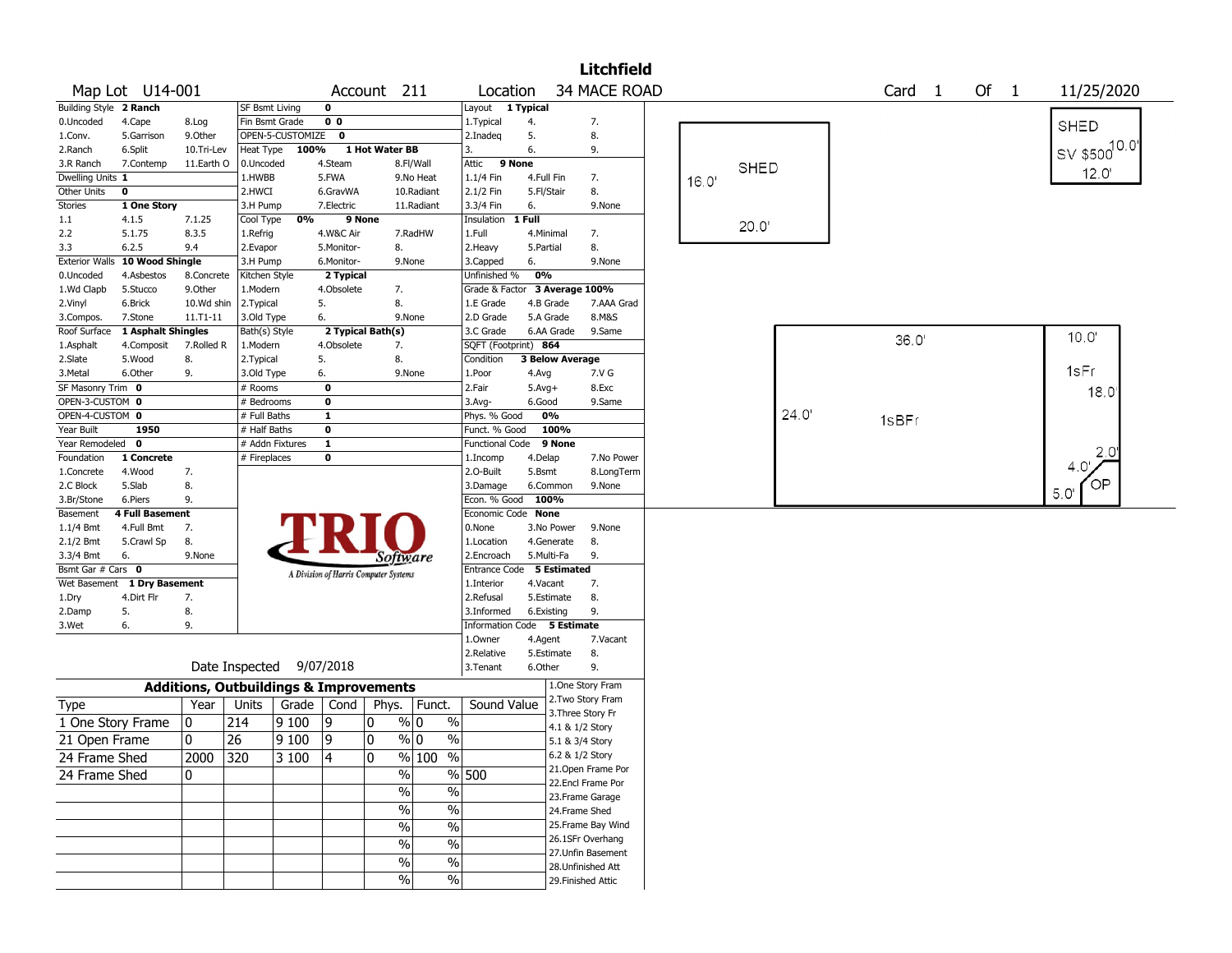|                         | Map Lot U14-002                                                   | Account 2471 | Location                |                            | <b>LEWISTON ROAD</b>      |                                    |                 |          | Card <sub>1</sub>        | Of 1          |                                 | 11/25/2020                           |
|-------------------------|-------------------------------------------------------------------|--------------|-------------------------|----------------------------|---------------------------|------------------------------------|-----------------|----------|--------------------------|---------------|---------------------------------|--------------------------------------|
| MADORE, JOHN V          |                                                                   |              |                         | <b>Property Data</b>       |                           |                                    |                 |          | <b>Assessment Record</b> |               |                                 |                                      |
|                         | MADORE, KRISTEN MARIE                                             |              |                         | Neighborhood 126 Mace Road |                           | Year                               | Land            |          | <b>Buildings</b>         |               | Exempt                          | <b>Total</b>                         |
| <b>64 EASY STREET</b>   |                                                                   |              |                         |                            |                           | 2007                               |                 | 57,200   |                          | 0             |                                 | 57,200<br>0                          |
|                         | LITCHFIELD ME 04350                                               |              | Tree Growth Year        | $\mathbf 0$                |                           |                                    |                 |          |                          |               |                                 |                                      |
|                         |                                                                   |              | X Coordinate            |                            | $\mathbf 0$               | 2008                               |                 | 57,200   |                          | 0             |                                 | 57,200<br>0                          |
| B13408P80               |                                                                   |              | Y Coordinate            |                            | $\mathbf 0$               | 2009                               |                 | 51,660   |                          | $\pmb{0}$     |                                 | 0<br>51,660                          |
| Previous Owner          |                                                                   |              | Zone/Land Use           | <b>11 Residential</b>      |                           | 2010                               |                 | 51,660   |                          | 0             |                                 | 51,660<br>0                          |
| <b>HILTON ELIZABETH</b> | 1602 LEWISTON ROAD                                                |              | Secondary Zone          |                            |                           | 2011                               |                 | 51,660   |                          | $\mathbf 0$   |                                 | 0<br>51,660                          |
|                         |                                                                   |              |                         |                            |                           | 2012                               |                 | 51,660   |                          | 0             |                                 | 0<br>51,660                          |
|                         | LITCHFIELD ME 04350                                               |              | Topography 2 Rolling    |                            |                           | 2013                               |                 | 51,660   |                          | $\mathbf 0$   |                                 | 51,660<br>0                          |
| Previous Owner          | Sale Date: 11/25/2019                                             |              | 1.Level                 | 4.Below St                 | 7.Res Protec              | 2014                               |                 | 51,660   |                          | 15,000        |                                 | 0<br>66,660                          |
| <b>HILTON ELIZABETH</b> |                                                                   |              | 2.Rolling<br>3.Above St | 5.Low<br>6.Swampy          | 8.<br>9.                  | 2017                               |                 | 27,850   |                          | 0             |                                 | 27,850<br>0                          |
|                         | 1614 LEWISTON ROAD                                                |              | <b>Utilities</b>        |                            |                           | 2018                               |                 | 27,850   |                          | 0             |                                 | 0<br>27,850                          |
|                         | LITCHFIELD ME 04350                                               |              |                         |                            |                           | 2019                               |                 | 26,500   |                          | $\mathbf 0$   |                                 | 0<br>26,500                          |
|                         | Sale Date: 11/12/2014                                             |              | 1.Public<br>2. Water    | 4.Dr Well<br>5.Dug Well    | 7.Cesspool<br>8.Lake/Pond | 2020                               |                 | 26,500   |                          | 0             |                                 | 26,500<br>0                          |
| Previous Owner          |                                                                   |              | 3.Sewer                 | 6.Septic                   | 9.None                    |                                    |                 |          |                          |               |                                 |                                      |
| <b>JOHNSON KIMBERLY</b> |                                                                   |              | <b>Street</b>           | 3 Gravel                   |                           |                                    |                 |          |                          |               |                                 |                                      |
| JOHNSON KEITH A         |                                                                   |              | 1.Paved                 | 4.Proposed                 | 7.                        |                                    |                 |          |                          |               |                                 |                                      |
|                         | <b>682 NEW GLOUSTER ROAD</b>                                      |              |                         |                            |                           |                                    |                 |          | <b>Land Data</b>         |               |                                 |                                      |
|                         |                                                                   |              | 2.Semi Imp              | 5.R/O/W                    | 8.                        |                                    |                 |          |                          |               |                                 |                                      |
|                         | NORTH YARMOUTH ME 04097                                           |              | 3.Gravel                | 6.                         | 9.None                    | <b>Front Foot</b>                  |                 |          | <b>Effective</b>         |               | <b>Influence</b>                | <b>Influence</b>                     |
|                         | Sale Date: 2/19/2008                                              |              |                         |                            | 0                         | 11.1-100                           | <b>Type</b>     | Frontage | <b>Depth</b>             | <b>Factor</b> | Code<br>%                       | <b>Codes</b><br>1.Unimproved         |
|                         | Inspection Witnessed By:                                          |              |                         |                            | $\mathbf 0$               | 12.101-200                         |                 |          |                          |               | %                               | 2.Excess Frtg                        |
|                         |                                                                   |              |                         | <b>Sale Data</b>           |                           | $13.201+$                          |                 |          |                          |               | %<br>%                          | 3. Topography                        |
| Χ                       |                                                                   | Date         | Sale Date               |                            | 11/25/2019                | 14.<br>15.                         |                 |          |                          |               | %                               | 4.Size/Shape<br>5.Access             |
|                         |                                                                   |              | Price                   |                            | 10,000                    |                                    |                 |          |                          |               | %                               | 6.Restriction                        |
| No./Date                | Description                                                       | Date Insp.   | Sale Type               | 2 Land & Buildings         |                           |                                    |                 |          |                          |               | %                               | 7. Right of Way<br>8.View/Environ    |
|                         |                                                                   |              | 1.Land                  | 4.MFG UNIT                 | 7.                        | <b>Square Foot</b>                 |                 |          | <b>Square Feet</b>       |               | %                               | 9. Fract Share                       |
|                         |                                                                   |              | 2.L & B<br>3.Building   | 5.Other<br>6.              | 8.<br>9.                  | 16.Regular Lot<br>17.Secondary Lot |                 |          |                          |               | %                               | <b>Acres</b>                         |
|                         |                                                                   |              | Financing               | 1 Conventional             |                           | 18. Excess Land                    |                 |          |                          |               | $\frac{9}{6}$                   | 30. Frontage 1                       |
|                         |                                                                   |              | 1.Convent               | 4.Seller                   |                           | 19.Condominium                     |                 |          |                          |               | %<br>$\frac{9}{6}$              | 31. Frontage 2<br>32. Tillable       |
| Notes:                  |                                                                   |              | 2.FHA/VA                | 5.Private                  | 7.<br>8.                  | 20.Miscellaneous                   |                 |          |                          |               | $\frac{9}{6}$                   | 33.Tillable                          |
|                         |                                                                   |              | 3.Assumed               | 6.Cash                     | 9.Unknown                 |                                    |                 |          |                          |               | %                               | 34.Softwood F&O                      |
| sale to Line.           | '17 Per further review part of this lot 1.5 acres was retained in |              | Validity                | <b>8 Other Non Valid</b>   |                           | <b>Fract, Acre</b>                 |                 |          | <b>Acreage/Sites</b>     |               |                                 | 35. Mixed Wood F&O                   |
|                         |                                                                   |              |                         |                            |                           | 21. Houselot (Frac                 | 25              |          | 1.00                     | 100           | %<br>0                          | 36.Hardwood F&O                      |
|                         | '15 dwelling part of card opened for (no reason!) no building     |              | 1.Valid<br>2.Related    | 4.Split<br>5.Partial       | 7.Renovate<br>8.Other     | 22.Baselot(Fract)                  | $\overline{26}$ |          | 0.50                     | 100           | $\overline{0}$<br>$\frac{9}{6}$ | 37.Softwood TG<br>38. Mixed Wood TG  |
| (abate).                |                                                                   |              | 3.Distress              | 6.Exempt                   | 9.                        | 23.                                |                 |          |                          |               | %                               | 39.Hardwood TG                       |
|                         |                                                                   |              |                         |                            |                           | <b>Acres</b><br>24. Houselot       |                 |          |                          |               | %                               | 40.Wasteland                         |
|                         |                                                                   |              | Verified                | <b>5 Public Record</b>     |                           | 25.Baselot                         |                 |          |                          |               | %<br>%                          | 41.Gravel Pit                        |
|                         |                                                                   |              | 1.Buyer                 | 4.Agent                    | 7.Family                  | 26.Rear 1                          |                 |          |                          |               | %                               | 42. Mobile Home Si                   |
|                         |                                                                   |              | 2.Seller<br>3.Lender    | 5.Pub Rec<br>6.MLS         | 8.Other                   | 27. Rear 2                         |                 |          |                          |               |                                 | 43.Camp Site                         |
| <b>Litchfield</b>       |                                                                   |              |                         |                            | 9.                        | 28. Rear 3<br>29. Rear 4           |                 |          | <b>Total Acreage</b>     | 1.50          |                                 | 44.Lot Improvemen<br>45.Access Right |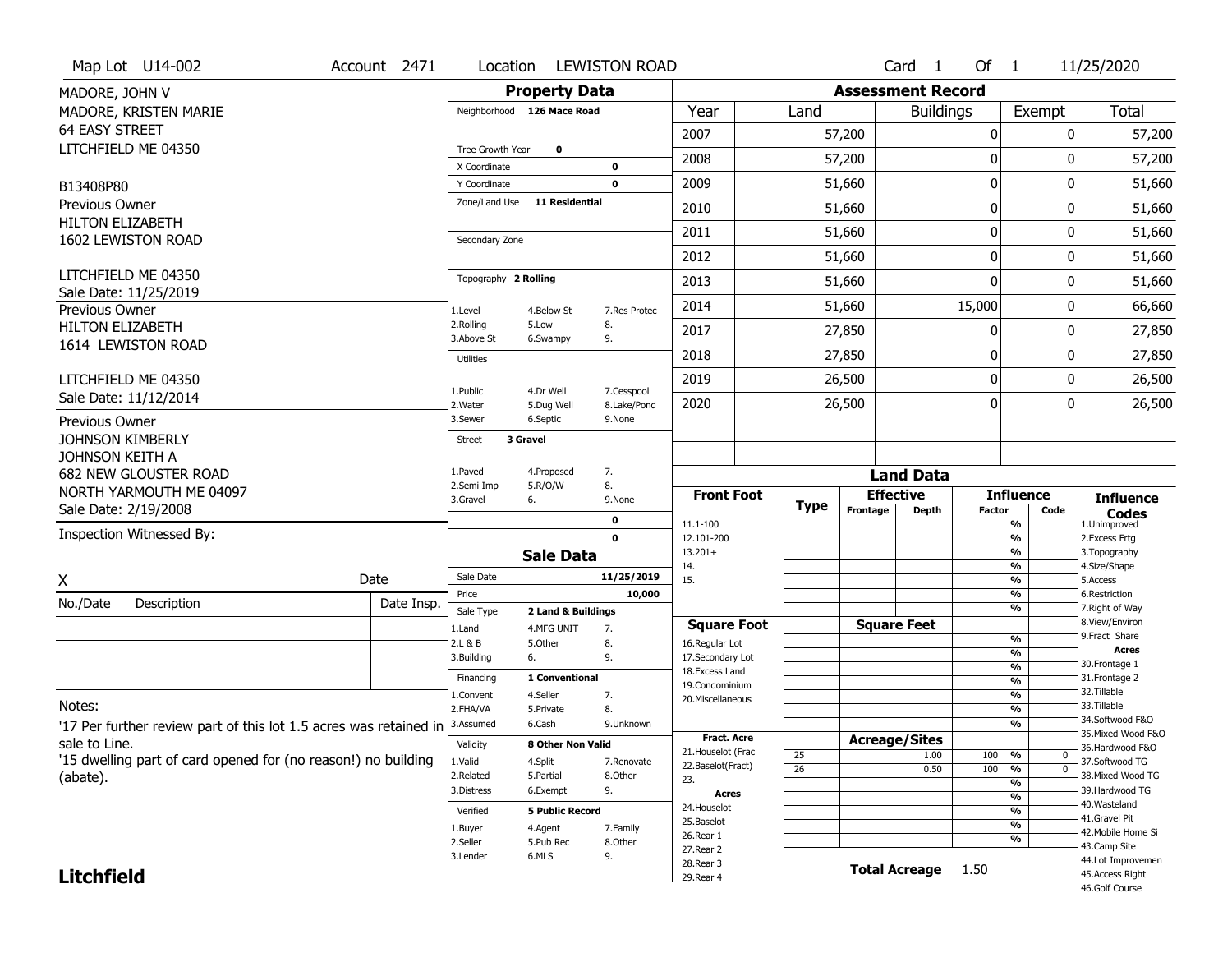|                              |                 |                                                   |                           |                  |            |                                       |               |                          |              |                 | <b>Litchfield</b>                      |  |  |        |  |        |            |  |
|------------------------------|-----------------|---------------------------------------------------|---------------------------|------------------|------------|---------------------------------------|---------------|--------------------------|--------------|-----------------|----------------------------------------|--|--|--------|--|--------|------------|--|
|                              | Map Lot U14-002 |                                                   |                           |                  |            | Account 2471                          |               | Location                 |              |                 | <b>LEWISTON ROAD</b>                   |  |  | Card 1 |  | Of $1$ | 11/25/2020 |  |
| <b>Building Style</b>        |                 |                                                   | SF Bsmt Living            |                  |            |                                       |               | Layout                   |              |                 |                                        |  |  |        |  |        |            |  |
| 0.Uncoded                    | 4.Cape          | 8.Log                                             | Fin Bsmt Grade            |                  |            |                                       |               | 1.Typical                | 4.           |                 | 7.                                     |  |  |        |  |        |            |  |
| 1.Conv.                      | 5.Garrison      | 9.0ther                                           |                           | OPEN-5-CUSTOMIZE |            |                                       |               | 2.Inadeq                 | 5.           |                 | 8.                                     |  |  |        |  |        |            |  |
| 2.Ranch                      | 6.Split         | 10.Tri-Lev                                        |                           | Heat Type 100%   |            |                                       |               | 3.                       | 6.           |                 | 9.                                     |  |  |        |  |        |            |  |
| 3.R Ranch                    | 7.Contemp       | 11.Earth O                                        | 0.Uncoded                 |                  | 4.Steam    |                                       | 8.Fl/Wall     | Attic                    |              |                 |                                        |  |  |        |  |        |            |  |
| <b>Dwelling Units</b>        |                 |                                                   | 1.HWBB                    |                  | 5.FWA      |                                       | 9.No Heat     | 1.1/4 Fin                | 4.Full Fin   |                 | 7.                                     |  |  |        |  |        |            |  |
| Other Units                  |                 |                                                   | 2.HWCI                    |                  | 6.GravWA   |                                       | 10.Radiant    | 2.1/2 Fin                | 5.Fl/Stair   |                 | 8.                                     |  |  |        |  |        |            |  |
| Stories                      |                 |                                                   | 3.H Pump                  |                  | 7.Electric |                                       | 11.Radiant    | 3.3/4 Fin                | 6.           |                 | 9.None                                 |  |  |        |  |        |            |  |
| 1.1                          | 4.1.5           | 7.1.25                                            | Cool Type                 | 0%               |            |                                       |               | Insulation               |              |                 |                                        |  |  |        |  |        |            |  |
| 2.2                          | 5.1.75          | 8.3.5                                             | 1.Refrig                  |                  | 4.W&C Air  |                                       | 7.RadHW       | 1.Full                   | 4.Minimal    |                 | 7.                                     |  |  |        |  |        |            |  |
| 3.3<br><b>Exterior Walls</b> | 6.2.5           | 9.4                                               | 2.Evapor                  |                  | 5.Monitor- | 8.                                    |               | 2.Heavy                  | 5.Partial    |                 | 8.                                     |  |  |        |  |        |            |  |
| 0.Uncoded                    | 4.Asbestos      | 8.Concrete                                        | 3.H Pump<br>Kitchen Style |                  | 6.Monitor- | 9.None                                |               | 3.Capped<br>Unfinished % | 6.           |                 | 9.None                                 |  |  |        |  |        |            |  |
| 1.Wd Clapb                   | 5.Stucco        | 9.0ther                                           | 1.Modern                  |                  | 4.Obsolete | 7.                                    |               | Grade & Factor           |              |                 |                                        |  |  |        |  |        |            |  |
| 2.Vinyl                      | 6.Brick         | 10.Wd shin                                        | 2. Typical                | 5.               |            | 8.                                    |               | 1.E Grade                |              | 4.B Grade       | 7.AAA Grad                             |  |  |        |  |        |            |  |
| 3.Compos.                    | 7.Stone         | $11.71 - 11$                                      | 3.Old Type                | 6.               |            | 9.None                                |               | 2.D Grade                |              | 5.A Grade       | 8.M&S                                  |  |  |        |  |        |            |  |
| Roof Surface                 |                 |                                                   | Bath(s) Style             |                  |            |                                       |               | 3.C Grade                |              | 6.AA Grade      | 9.Same                                 |  |  |        |  |        |            |  |
| 1.Asphalt                    | 4.Composit      | 7.Rolled R                                        | 1.Modern                  |                  | 4.Obsolete | 7.                                    |               | SQFT (Footprint)         |              |                 |                                        |  |  |        |  |        |            |  |
| 2.Slate                      | 5.Wood          | 8.                                                | 2. Typical                | 5.               |            | 8.                                    |               | Condition                |              |                 |                                        |  |  |        |  |        |            |  |
| 3. Metal                     | 6.Other         | 9.                                                | 3.Old Type                | 6.               |            | 9.None                                |               | 1.Poor                   | 4.Avg        |                 | 7.V G                                  |  |  |        |  |        |            |  |
| SF Masonry Trim              |                 |                                                   | # Rooms                   |                  |            |                                       |               | 2.Fair                   | $5.Avg+$     |                 | 8.Exc                                  |  |  |        |  |        |            |  |
| OPEN-3-CUSTOM                |                 |                                                   | # Bedrooms                |                  |            |                                       |               | 3.Avg-                   | 6.Good       |                 | 9.Same                                 |  |  |        |  |        |            |  |
| OPEN-4-CUSTOM                |                 |                                                   | # Full Baths              |                  |            |                                       |               | Phys. % Good             |              |                 |                                        |  |  |        |  |        |            |  |
| Year Built                   |                 |                                                   | # Half Baths              |                  |            |                                       |               | Funct. % Good            |              |                 |                                        |  |  |        |  |        |            |  |
| Year Remodeled               |                 |                                                   | # Addn Fixtures           |                  |            |                                       |               | <b>Functional Code</b>   |              |                 |                                        |  |  |        |  |        |            |  |
| Foundation                   |                 |                                                   | # Fireplaces              |                  |            |                                       |               | 1.Incomp                 | 4.Delap      |                 | 7.No Power                             |  |  |        |  |        |            |  |
| 1.Concrete                   | 4.Wood          | 7.                                                |                           |                  |            |                                       |               | 2.0-Built                | 5.Bsmt       |                 | 8.LongTerm                             |  |  |        |  |        |            |  |
| 2.C Block                    | 5.Slab          | 8.                                                |                           |                  |            |                                       |               | 3.Damage                 |              | 6.Common        | 9.None                                 |  |  |        |  |        |            |  |
| 3.Br/Stone                   | 6.Piers         | 9.                                                |                           |                  |            |                                       |               | Econ. % Good             |              |                 |                                        |  |  |        |  |        |            |  |
| Basement                     |                 |                                                   |                           |                  |            |                                       |               | Economic Code            |              |                 |                                        |  |  |        |  |        |            |  |
| $1.1/4$ Bmt                  | 4.Full Bmt      | 7.                                                |                           |                  |            |                                       |               | 0.None                   |              | 3.No Power      | 9.None                                 |  |  |        |  |        |            |  |
| 2.1/2 Bmt                    | 5.Crawl Sp      | 8.                                                |                           |                  |            |                                       |               | 1.Location               |              | 4.Generate      | 8.                                     |  |  |        |  |        |            |  |
| 3.3/4 Bmt                    | 6.              | 9.None                                            |                           |                  |            | <i>Software</i>                       |               | 2.Encroach               |              | 5.Multi-Fa      | 9.                                     |  |  |        |  |        |            |  |
| Bsmt Gar # Cars              |                 |                                                   |                           |                  |            | A Division of Harris Computer Systems |               | <b>Entrance Code</b>     | $\mathbf{o}$ |                 |                                        |  |  |        |  |        |            |  |
| Wet Basement                 |                 |                                                   |                           |                  |            |                                       |               | 1.Interior               | 4.Vacant     |                 | 7.                                     |  |  |        |  |        |            |  |
| 1.Dry                        | 4.Dirt Flr      | 7.                                                |                           |                  |            |                                       |               | 2.Refusal                |              | 5.Estimate      | 8.                                     |  |  |        |  |        |            |  |
| 2.Damp                       | 5.              | 8.                                                |                           |                  |            |                                       |               | 3.Informed               | 6.Existing   |                 | 9.                                     |  |  |        |  |        |            |  |
| 3.Wet                        | 6.              | 9.                                                |                           |                  |            |                                       |               | Information Code 0       |              |                 |                                        |  |  |        |  |        |            |  |
|                              |                 |                                                   |                           |                  |            |                                       |               | 1.Owner                  | 4.Agent      |                 | 7.Vacant                               |  |  |        |  |        |            |  |
|                              |                 |                                                   |                           |                  |            |                                       |               | 2.Relative               |              | 5.Estimate      | 8.                                     |  |  |        |  |        |            |  |
|                              |                 | Date Inspected                                    |                           |                  |            |                                       |               | 3.Tenant                 | 6.Other      |                 | 9.                                     |  |  |        |  |        |            |  |
|                              |                 | <b>Additions, Outbuildings &amp; Improvements</b> |                           |                  |            |                                       |               |                          |              |                 | 1.One Story Fram                       |  |  |        |  |        |            |  |
| Type                         |                 | Year                                              | Units                     | Grade            | Cond       | Phys.                                 | Funct.        | Sound Value              |              |                 | 2. Two Story Fram<br>3. Three Story Fr |  |  |        |  |        |            |  |
|                              |                 |                                                   |                           |                  |            | $\%$                                  | $\%$          |                          |              | 4.1 & 1/2 Story |                                        |  |  |        |  |        |            |  |
|                              |                 |                                                   |                           |                  |            | $\frac{1}{2}$                         | $\%$          |                          |              | 5.1 & 3/4 Story |                                        |  |  |        |  |        |            |  |
|                              |                 |                                                   |                           |                  |            | $\frac{1}{2}$                         | $\frac{0}{6}$ |                          |              | 6.2 & 1/2 Story |                                        |  |  |        |  |        |            |  |
|                              |                 |                                                   |                           |                  |            |                                       |               |                          |              |                 | 21. Open Frame Por                     |  |  |        |  |        |            |  |
|                              |                 |                                                   |                           |                  |            | $\frac{0}{0}$                         | $\frac{0}{0}$ |                          |              |                 | 22.Encl Frame Por                      |  |  |        |  |        |            |  |
|                              |                 |                                                   |                           |                  |            | $\%$                                  | $\%$          |                          |              |                 | 23. Frame Garage                       |  |  |        |  |        |            |  |
|                              |                 |                                                   |                           |                  |            | $\%$                                  | $\%$          |                          |              | 24.Frame Shed   |                                        |  |  |        |  |        |            |  |
|                              |                 |                                                   |                           |                  |            | $\%$                                  | $\%$          |                          |              |                 | 25. Frame Bay Wind                     |  |  |        |  |        |            |  |
|                              |                 |                                                   |                           |                  |            |                                       |               |                          |              |                 | 26.1SFr Overhang                       |  |  |        |  |        |            |  |
|                              |                 |                                                   |                           |                  |            | $\%$                                  | $\frac{1}{2}$ |                          |              |                 | 27. Unfin Basement                     |  |  |        |  |        |            |  |
|                              |                 |                                                   |                           |                  |            | $\%$                                  | $\sqrt{6}$    |                          |              |                 | 28. Unfinished Att                     |  |  |        |  |        |            |  |
|                              |                 |                                                   |                           |                  |            | $\frac{1}{2}$                         | $\frac{0}{6}$ |                          |              |                 | 29. Finished Attic                     |  |  |        |  |        |            |  |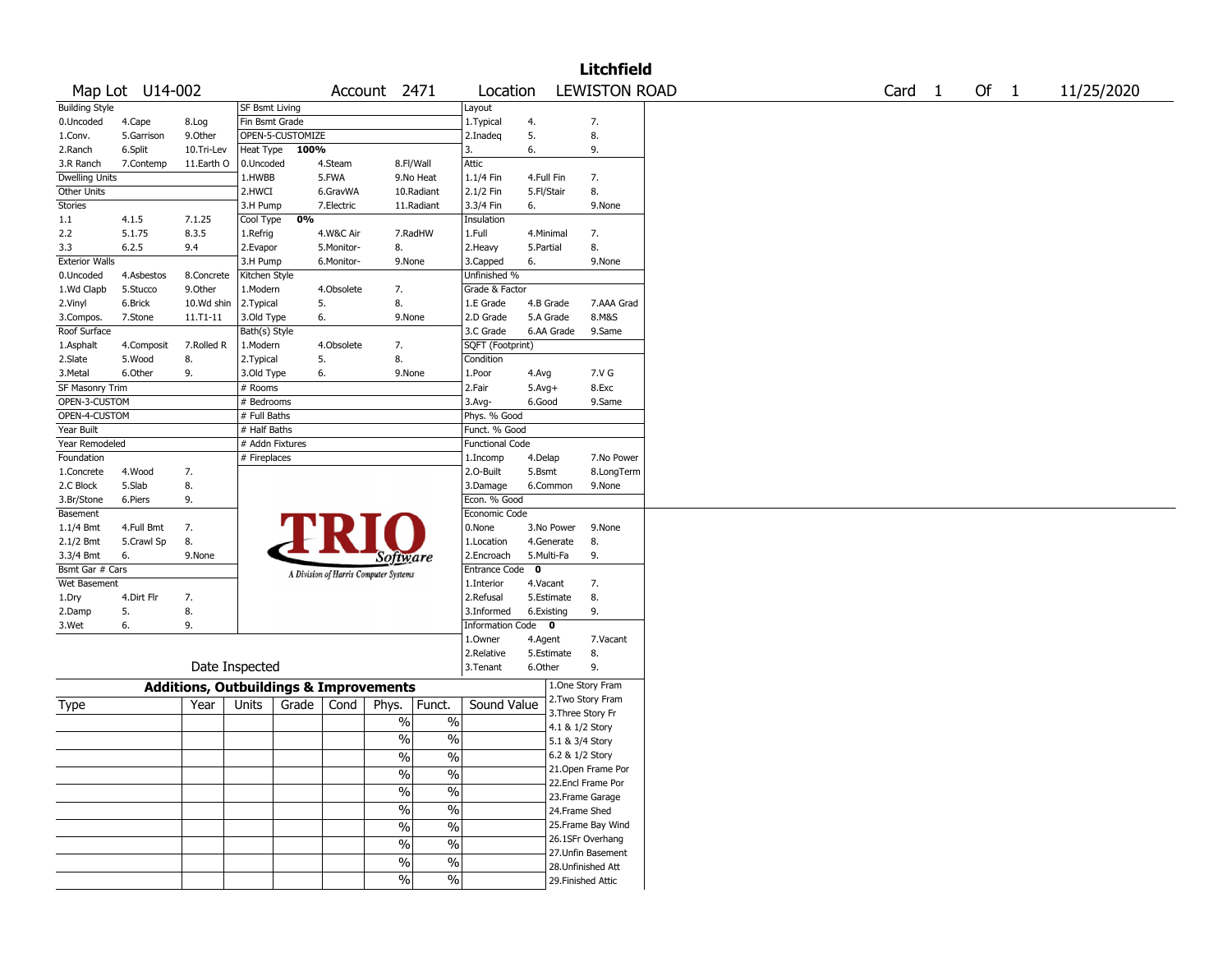|                   | Map Lot U14-002A                                   | Account 839 | Location                     |                           | 70 MACE ROAD              |                                  |             |                          | Card <sub>1</sub>    | Of $1$        |                                   | 11/25/2020                           |
|-------------------|----------------------------------------------------|-------------|------------------------------|---------------------------|---------------------------|----------------------------------|-------------|--------------------------|----------------------|---------------|-----------------------------------|--------------------------------------|
| HILTON, FLOYD G   |                                                    |             |                              | <b>Property Data</b>      |                           |                                  |             | <b>Assessment Record</b> |                      |               |                                   |                                      |
| HILTON, JESSICA L |                                                    |             | Neighborhood 126 Mace Road   |                           |                           | Year                             | Land        |                          | <b>Buildings</b>     |               | Exempt                            | <b>Total</b>                         |
| P O BOX 14        |                                                    |             |                              |                           |                           | 2007                             |             | 150,270                  |                      | 128,664       | 13,000                            | 265,934                              |
|                   | LITCHFIELD ME 04350                                |             | Tree Growth Year             | $\mathbf 0$               |                           | 2008                             |             | 150,270                  |                      | 127,361       | 12,350                            | 265,281                              |
|                   |                                                    |             | X Coordinate<br>Y Coordinate |                           | $\pmb{0}$<br>$\mathbf 0$  | 2009                             |             | 206,850                  |                      | 144,483       | 9,500                             | 341,833                              |
| B6488P214         |                                                    |             | Zone/Land Use                | 17 Woodbury Pond          |                           |                                  |             |                          |                      |               |                                   |                                      |
|                   |                                                    |             |                              |                           |                           | 2010                             |             | 206,850                  |                      | 127,294       | 10,000                            | 324,144                              |
|                   |                                                    |             | Secondary Zone               |                           |                           | 2011                             |             | 206,850                  |                      | 95,806        | 10,000                            | 292,656                              |
|                   |                                                    |             |                              |                           |                           | 2012                             |             | 206,850                  |                      | 95,806        | 10,000                            | 292,656                              |
|                   |                                                    |             | Topography 2 Rolling         |                           |                           | 2013                             |             | 206,850                  |                      | 95,806        | 10,000                            | 292,656                              |
|                   |                                                    |             | 1.Level                      | 4.Below St                | 7.Res Protec              | 2014                             |             | 206,850                  |                      | 94,741        | 10,000                            | 291,591                              |
|                   |                                                    |             | 2.Rolling<br>3.Above St      | 5.Low<br>6.Swampy         | 8.<br>9.                  | 2015                             |             | 206,850                  |                      | 134,890       | 10,000                            | 331,740                              |
|                   |                                                    |             | Utilities 4 Drilled Well     |                           | <b>6 Septic System</b>    | 2016                             |             | 206,850                  |                      | 142,041       | 15,000                            | 333,891                              |
|                   |                                                    |             |                              |                           |                           | 2017                             |             | 206,850                  |                      | 141,441       | 20,000                            | 328,291                              |
|                   |                                                    |             | 1.Public<br>2. Water         | 4.Dr Well<br>5.Dug Well   | 7.Cesspool<br>8.Lake/Pond | 2018                             |             | 206,850                  |                      | 140,461       | 19,200                            | 328,111                              |
|                   |                                                    |             | 3.Sewer                      | 6.Septic                  | 9.None                    | 2019                             |             | 203,000                  |                      | 147,600       | 20,000                            | 330,600                              |
|                   |                                                    |             | 3 Gravel<br><b>Street</b>    |                           |                           | 2020                             |             | 203,000                  |                      | 189,700       | 25,000                            | 367,700                              |
|                   |                                                    |             | 1.Paved                      | 4.Proposed                | 7.                        |                                  |             |                          | <b>Land Data</b>     |               |                                   |                                      |
|                   |                                                    |             | 2.Semi Imp<br>3.Gravel<br>6. | 5.R/O/W                   | 8.<br>9.None              | <b>Front Foot</b>                |             | <b>Effective</b>         |                      |               | <b>Influence</b>                  | <b>Influence</b>                     |
|                   |                                                    |             |                              |                           | $\pmb{0}$                 | 11.1-100                         | <b>Type</b> | Frontage                 | <b>Depth</b>         | <b>Factor</b> | Code<br>%                         | <b>Codes</b><br>1.Unimproved         |
|                   | Inspection Witnessed By:                           |             |                              |                           | $\mathbf 0$               | 12.101-200                       |             |                          |                      |               | %                                 | 2. Excess Frtg                       |
|                   |                                                    |             |                              | <b>Sale Data</b>          |                           | $13.201+$<br>14.                 |             |                          |                      |               | %<br>%                            | 3. Topography<br>4.Size/Shape        |
| Χ                 |                                                    | Date        | Sale Date                    |                           | 5/23/2001                 | 15.                              |             |                          |                      |               | %                                 | 5.Access                             |
| No./Date          | Description                                        | Date Insp.  | Price                        |                           | 34,000                    |                                  |             |                          |                      |               | %<br>%                            | 6.Restriction<br>7. Right of Way     |
|                   |                                                    |             | Sale Type<br>1.Land          | 1 Land Only<br>4.MFG UNIT | 7.                        | <b>Square Foot</b>               |             |                          | <b>Square Feet</b>   |               |                                   | 8.View/Environ                       |
|                   |                                                    |             | 2.L & B                      | 5.Other                   | 8.                        | 16.Regular Lot                   |             |                          |                      |               | $\frac{9}{6}$                     | 9. Fract Share                       |
|                   |                                                    |             | 3.Building<br>6.             |                           | 9.                        | 17.Secondary Lot                 |             |                          |                      |               | %<br>%                            | <b>Acres</b><br>30. Frontage 1       |
|                   |                                                    |             | Financing                    | 9 Unknown                 |                           | 18.Excess Land<br>19.Condominium |             |                          |                      |               | %                                 | 31. Frontage 2                       |
|                   |                                                    |             | 1.Convent                    | 4.Seller                  | 7.                        | 20.Miscellaneous                 |             |                          |                      |               | %                                 | 32. Tillable                         |
| Notes:            |                                                    |             | 2.FHA/VA                     | 5.Private                 | 8.                        |                                  |             |                          |                      |               | $\frac{9}{6}$                     | 33.Tillable<br>34.Softwood F&O       |
|                   | 2/12/20 N/A, ADJ STORY HEIGHT OF ADDN TO 1 3/4sBFr |             | 3.Assumed                    | 6.Cash                    | 9.Unknown                 |                                  |             |                          |                      |               | %                                 | 35. Mixed Wood F&O                   |
|                   |                                                    |             |                              |                           |                           | <b>Fract. Acre</b>               |             | <b>Acreage/Sites</b>     |                      |               |                                   | 36.Hardwood F&O                      |
|                   | AND EST MORE DONE.                                 |             | Validity                     | 1 Arms Length Sale        |                           |                                  |             |                          |                      |               |                                   |                                      |
|                   |                                                    |             | 1.Valid                      | 4.Split                   | 7.Renovate                | 21. Houselot (Frac               | 21          |                          | 0.50                 | 100           | %<br>$\mathbf 0$                  | 37.Softwood TG                       |
| '16 adjust inc.   | 5/18/18-w Mr. Addn't still inc, N/C                |             | 2.Related                    | 5.Partial                 | 8.Other                   | 22.Baselot(Fract)                | 30          |                          | 0.25                 | 100           | $\frac{9}{6}$<br>$\mathbf 0$      | 38. Mixed Wood TG                    |
|                   | '15 nah add missed addition.                       |             | 3.Distress                   | 6.Exempt                  | 9.                        | 23.<br><b>Acres</b>              | 26          |                          | 2.55                 | 100           | %<br>$\Omega$                     | 39.Hardwood TG                       |
|                   |                                                    |             | Verified                     | <b>5 Public Record</b>    |                           | 24. Houselot                     | 44          |                          | 1.00                 | 100           | $\frac{9}{6}$<br>$\mathbf 0$<br>% | 40.Wasteland                         |
|                   | 6/22/11-PERMIT #11-047-ADdITION, 1+(2) HALF BATHS  |             |                              |                           |                           | 25.Baselot                       |             |                          |                      |               | %                                 | 41.Gravel Pit                        |
|                   | CHANGE KITCHEN LOCATION.                           |             | 1.Buyer<br>2.Seller          | 4.Agent<br>5.Pub Rec      | 7.Family<br>8.Other       | 26.Rear 1                        |             |                          |                      |               | %                                 | 42. Mobile Home Si                   |
|                   |                                                    |             | 3.Lender                     | 6.MLS                     | 9.                        | 27.Rear 2                        |             |                          |                      |               |                                   | 43.Camp Site                         |
| <b>Litchfield</b> |                                                    |             |                              |                           |                           | 28. Rear 3<br>29. Rear 4         |             |                          | <b>Total Acreage</b> | 3.30          |                                   | 44.Lot Improvemen<br>45.Access Right |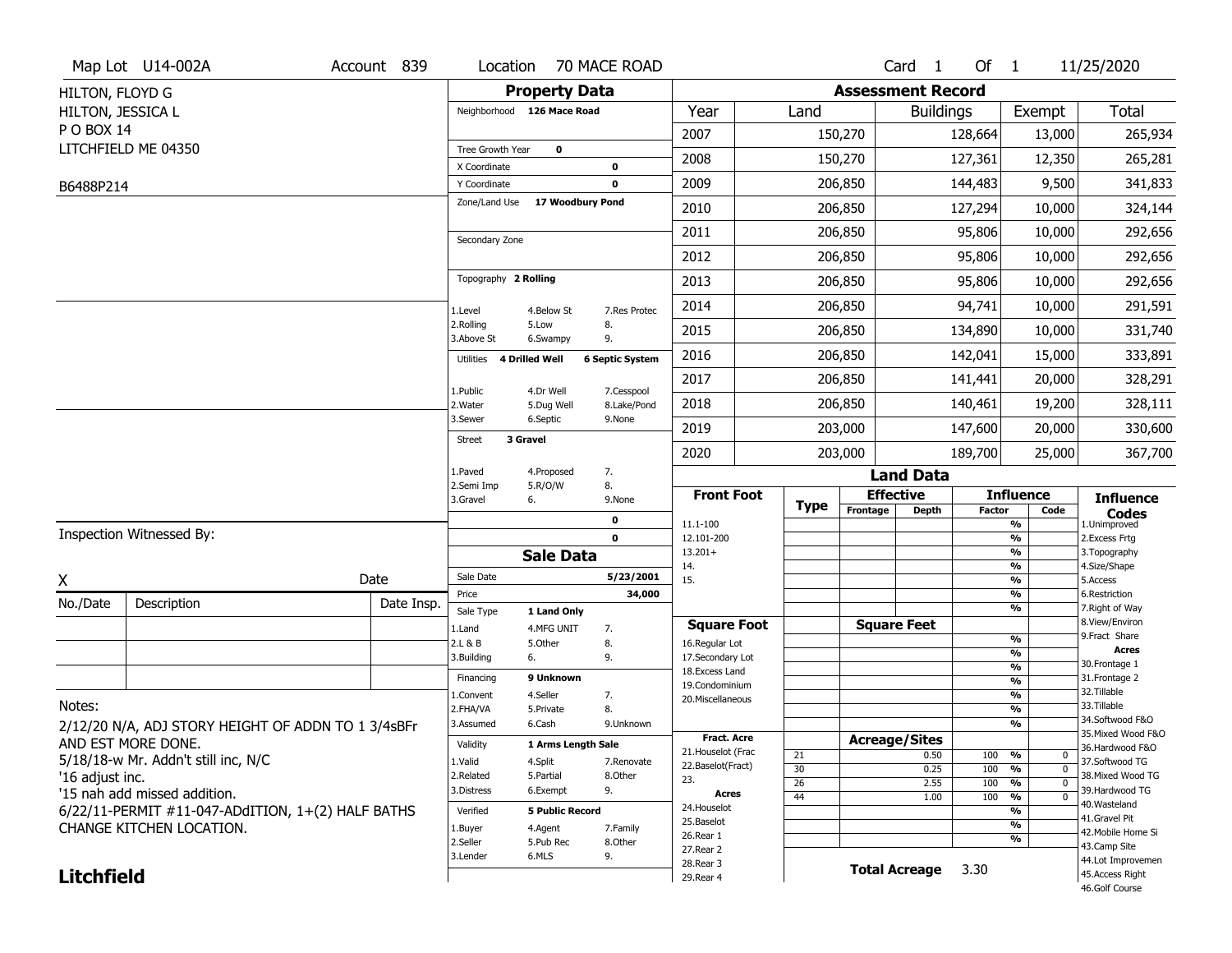|                        |                               |                                                   |                       |                  |                         |                                       |                       |                                  |            |                 | <b>Litchfield</b>  |                                       |              |                   |        |            |  |
|------------------------|-------------------------------|---------------------------------------------------|-----------------------|------------------|-------------------------|---------------------------------------|-----------------------|----------------------------------|------------|-----------------|--------------------|---------------------------------------|--------------|-------------------|--------|------------|--|
|                        | Map Lot U14-002A              |                                                   |                       |                  |                         | Account 839                           |                       | Location                         |            |                 | 70 MACE ROAD       |                                       |              | Card <sub>1</sub> | Of $1$ | 11/25/2020 |  |
|                        | Building Style 1 Conventional |                                                   | <b>SF Bsmt Living</b> |                  | 0                       |                                       |                       | Layout                           | 1 Typical  |                 |                    | INC: FLOORS. TRIM, ELEC. HEAT & KITCH |              |                   |        |            |  |
| 0.Uncoded              | 4.Cape                        | 8.Log                                             | Fin Bsmt Grade        |                  | 0 <sub>0</sub>          |                                       |                       | 1. Typical                       | 4.         |                 | 7.                 |                                       |              |                   |        |            |  |
| 1.Conv.                | 5.Garrison                    | 9.0ther                                           |                       | OPEN-5-CUSTOMIZE | $\mathbf 0$             |                                       |                       | 2.Inadeq                         | 5.         |                 | 8.                 |                                       |              |                   |        |            |  |
| 2.Ranch                | 6.Split                       | 10.Tri-Lev                                        | Heat Type             | 100%             |                         | 1 Hot Water BB                        |                       | 3.                               | 6.         |                 | 9.                 |                                       |              |                   |        |            |  |
| 3.R Ranch              | 7.Contemp                     | 11.Earth O                                        | 0.Uncoded             |                  | 4.Steam                 |                                       | 8.Fl/Wall             | Attic                            | 9 None     |                 |                    |                                       |              |                   |        |            |  |
| Dwelling Units 1       |                               |                                                   | 1.HWBB                |                  | 5.FWA                   |                                       | 9.No Heat             | 1.1/4 Fin                        | 4.Full Fin |                 | 7.                 |                                       |              |                   |        |            |  |
| Other Units            | 0                             |                                                   | 2.HWCI                |                  | 6.GravWA                |                                       | 10.Radiant            | 2.1/2 Fin                        | 5.Fl/Stair |                 | 8.                 |                                       | 30.0'        |                   |        |            |  |
| Stories                | 1 One Story                   |                                                   | 3.H Pump              |                  | 7.Electric              |                                       | 11.Radiant            | 3.3/4 Fin                        | 6.         |                 | 9.None             |                                       |              |                   |        |            |  |
| 1.1                    | 4.1.5                         | 7.1.25                                            | Cool Type             | 0%               | 9 None                  |                                       |                       | Insulation                       | 1 Full     |                 |                    |                                       |              | 16.0              |        |            |  |
| 2.2                    | 5.1.75                        | 8.3.5                                             | 1.Refrig              |                  | 4.W&C Air               |                                       | 7.RadHW               | 1.Full                           | 4.Minimal  |                 | 7.                 |                                       |              |                   |        |            |  |
| 3.3                    | 6.2.5                         | 9.4                                               | 2.Evapor              |                  | 5.Monitor-              | 8.                                    |                       | 2.Heavy                          | 5.Partial  |                 | 8.                 |                                       |              |                   |        |            |  |
| Exterior Walls 2 Vinyl |                               |                                                   | 3.H Pump              |                  | 6.Monitor-              | 9.None                                |                       | 3.Capped                         | 6.         |                 | 9.None             |                                       | $13/4$ s BFr | 9.0               |        |            |  |
| 0.Uncoded              | 4.Asbestos                    | 8.Concrete                                        | Kitchen Style         |                  | 2 Typical               |                                       |                       | Unfinished %                     | 0%         |                 |                    | 32.0'                                 |              |                   |        |            |  |
| 1.Wd Clapb             | 5.Stucco                      | 9.0ther                                           | 1.Modern              |                  | 4.Obsolete              | 7.                                    |                       | Grade & Factor 3 Average 100%    |            |                 |                    |                                       |              |                   |        |            |  |
| 2.Vinyl                | 6.Brick                       | 10.Wd shin                                        | 2.Typical             |                  | 5.                      | 8.                                    |                       | 1.E Grade                        |            | 4.B Grade       | 7.AAA Grad         |                                       |              |                   |        |            |  |
| 3.Compos.              | 7.Stone                       | 11.T1-11                                          | 3.Old Type            |                  | 6.                      | 9.None                                |                       | 2.D Grade                        |            | 5.A Grade       | 8.M&S              |                                       | 16.0         |                   |        |            |  |
| Roof Surface           | 1 Asphalt Shingles            |                                                   | Bath(s) Style         |                  |                         | 2 Typical Bath(s)                     |                       | 3.C Grade                        |            | 6.AA Grade      | 9.Same             |                                       |              |                   |        |            |  |
| 1.Asphalt              | 4.Composit                    | 7.Rolled R                                        | 1.Modern              |                  | 4.Obsolete              | 7.                                    |                       | SQFT (Footprint) 1200            |            |                 |                    |                                       |              |                   |        |            |  |
| 2.Slate                | 5.Wood                        | 8.                                                | 2.Typical             |                  | 5.                      | 8.                                    |                       | Condition                        | 4 Average  |                 |                    |                                       | 21.0         |                   |        |            |  |
| 3. Metal               | 6.Other                       | 9.                                                | 3.Old Type            |                  | 6.                      | 9.None                                |                       | 1.Poor                           | 4.Avg      |                 | 7.V G              |                                       |              |                   |        |            |  |
| SF Masonry Trim 0      |                               |                                                   | $#$ Rooms             |                  | 0                       |                                       |                       | 2.Fair                           | $5.Avg+$   |                 | 8.Exc              |                                       |              | 40.0              | 1s BFr |            |  |
| OPEN-3-CUSTOM 0        |                               |                                                   | # Bedrooms            |                  | 0                       |                                       |                       | $3.$ Avg-                        | 6.Good     |                 | 9.Same             |                                       |              |                   |        |            |  |
| OPEN-4-CUSTOM 0        |                               |                                                   | # Full Baths          |                  | $\mathbf{1}$            |                                       |                       | Phys. % Good                     |            | 0%              |                    |                                       |              |                   |        |            |  |
| Year Built             | 2002                          |                                                   | # Half Baths          |                  | 0                       |                                       |                       | Funct. % Good                    |            | 100%            |                    |                                       |              |                   |        |            |  |
| Year Remodeled         | $\mathbf{o}$                  |                                                   |                       | # Addn Fixtures  | $\overline{\mathbf{0}}$ |                                       |                       | <b>Functional Code</b>           |            | 9 None          |                    |                                       |              |                   |        |            |  |
| Foundation             | 1 Concrete                    |                                                   | # Fireplaces          |                  | 0                       |                                       |                       | 1.Incomp                         | 4.Delap    |                 | 7.No Power         |                                       |              |                   |        |            |  |
| 1.Concrete             | 4.Wood                        | 7.                                                |                       |                  |                         |                                       |                       | 2.O-Built                        | 5.Bsmt     |                 | 8.LongTerm         |                                       |              |                   |        |            |  |
| 2.C Block              | 5.Slab                        | 8.                                                |                       |                  |                         |                                       |                       | 3.Damage                         |            | 6.Common        | 9.None             |                                       |              |                   |        |            |  |
| 3.Br/Stone             | 6.Piers                       | 9.                                                |                       |                  |                         |                                       |                       | Econ. % Good 100%                |            |                 |                    |                                       |              |                   | 30.0   |            |  |
| Basement               | <b>4 Full Basement</b>        |                                                   |                       |                  |                         |                                       |                       | Economic Code None               |            |                 |                    |                                       |              |                   |        |            |  |
| 1.1/4 Bmt              | 4.Full Bmt                    | 7.                                                |                       |                  |                         |                                       |                       | 0.None                           |            | 3.No Power      | 9.None             |                                       |              |                   |        |            |  |
| 2.1/2 Bmt              | 5.Crawl Sp                    | 8.                                                |                       |                  |                         |                                       |                       | 1.Location                       |            | 4.Generate      | 8.                 |                                       |              |                   |        |            |  |
| 3.3/4 Bmt              | 6.                            | 9.None                                            |                       |                  |                         | Software                              |                       | 2.Encroach                       | 5.Multi-Fa |                 | 9.                 |                                       |              |                   |        |            |  |
| Bsmt Gar # Cars 4      |                               |                                                   |                       |                  |                         |                                       |                       | Entrance Code 1 Interior Inspect |            |                 |                    |                                       |              |                   |        |            |  |
| Wet Basement           | 1 Dry Basement                |                                                   |                       |                  |                         | A Division of Harris Computer Systems |                       | 1.Interior                       | 4.Vacant   |                 | 7.                 |                                       |              |                   |        |            |  |
| 1.Dry                  | 4.Dirt Flr                    | 7.                                                |                       |                  |                         |                                       |                       | 2.Refusal                        |            | 5.Estimate      | 8.                 |                                       |              |                   |        |            |  |
| 2.Damp                 | 5.                            | 8.                                                |                       |                  |                         |                                       |                       | 3.Informed                       | 6.Existing |                 | 9.                 |                                       |              |                   |        |            |  |
| 3.Wet                  | 6.                            | 9.                                                |                       |                  |                         |                                       |                       | Information Code 1 Owner         |            |                 |                    |                                       |              |                   |        |            |  |
|                        |                               |                                                   |                       |                  |                         |                                       |                       | 1.Owner                          | 4.Agent    |                 | 7.Vacant           |                                       |              |                   |        |            |  |
|                        |                               |                                                   |                       |                  |                         |                                       |                       | 2.Relative                       |            | 5.Estimate      | 8.                 |                                       |              |                   |        |            |  |
|                        |                               |                                                   | Date Inspected        |                  | 9/07/2018               |                                       |                       | 3.Tenant                         | 6.Other    |                 | 9.                 |                                       |              |                   |        |            |  |
|                        |                               | <b>Additions, Outbuildings &amp; Improvements</b> |                       |                  |                         |                                       |                       |                                  |            |                 | 1.One Story Fram   |                                       |              |                   |        |            |  |
| Type                   |                               | Year                                              | Units                 | Grade            | Cond                    | Phys.                                 | Funct.                | Sound Value                      |            |                 | 2. Two Story Fram  |                                       |              |                   |        |            |  |
|                        |                               |                                                   |                       |                  |                         |                                       |                       |                                  |            |                 | 3. Three Story Fr  |                                       |              |                   |        |            |  |
| 43 1 3/4s Bsmt         |                               | 2011                                              | 816                   | 9 100            | 4                       | $\mathbf{0}$                          | % 75<br>$\frac{0}{0}$ |                                  |            | 4.1 & 1/2 Story |                    |                                       |              |                   |        |            |  |
|                        |                               |                                                   |                       |                  |                         | $\%$                                  | $\%$                  |                                  |            | 5.1 & 3/4 Story |                    |                                       |              |                   |        |            |  |
|                        |                               |                                                   |                       |                  |                         | %                                     | $\frac{0}{0}$         |                                  |            | 6.2 & 1/2 Story |                    |                                       |              |                   |        |            |  |
|                        |                               |                                                   |                       |                  |                         |                                       |                       |                                  |            |                 | 21. Open Frame Por |                                       |              |                   |        |            |  |
|                        |                               |                                                   |                       |                  |                         | $\%$                                  | $\frac{0}{0}$         |                                  |            |                 | 22.Encl Frame Por  |                                       |              |                   |        |            |  |
|                        |                               |                                                   |                       |                  |                         | $\frac{1}{2}$                         | $\frac{0}{6}$         |                                  |            |                 | 23. Frame Garage   |                                       |              |                   |        |            |  |
|                        |                               |                                                   |                       |                  |                         | $\%$                                  | $\frac{0}{6}$         |                                  |            | 24.Frame Shed   |                    |                                       |              |                   |        |            |  |
|                        |                               |                                                   |                       |                  |                         | $\frac{1}{2}$                         | $\frac{0}{6}$         |                                  |            |                 | 25. Frame Bay Wind |                                       |              |                   |        |            |  |
|                        |                               |                                                   |                       |                  |                         |                                       |                       |                                  |            |                 | 26.1SFr Overhang   |                                       |              |                   |        |            |  |
|                        |                               |                                                   |                       |                  |                         | $\frac{0}{0}$                         | $\frac{1}{2}$         |                                  |            |                 | 27. Unfin Basement |                                       |              |                   |        |            |  |
|                        |                               |                                                   |                       |                  |                         | $\%$                                  | $\frac{1}{2}$         |                                  |            |                 | 28.Unfinished Att  |                                       |              |                   |        |            |  |
|                        |                               |                                                   |                       |                  |                         | $\frac{0}{0}$                         | $\%$                  |                                  |            |                 | 29. Finished Attic |                                       |              |                   |        |            |  |
|                        |                               |                                                   |                       |                  |                         |                                       |                       |                                  |            |                 |                    |                                       |              |                   |        |            |  |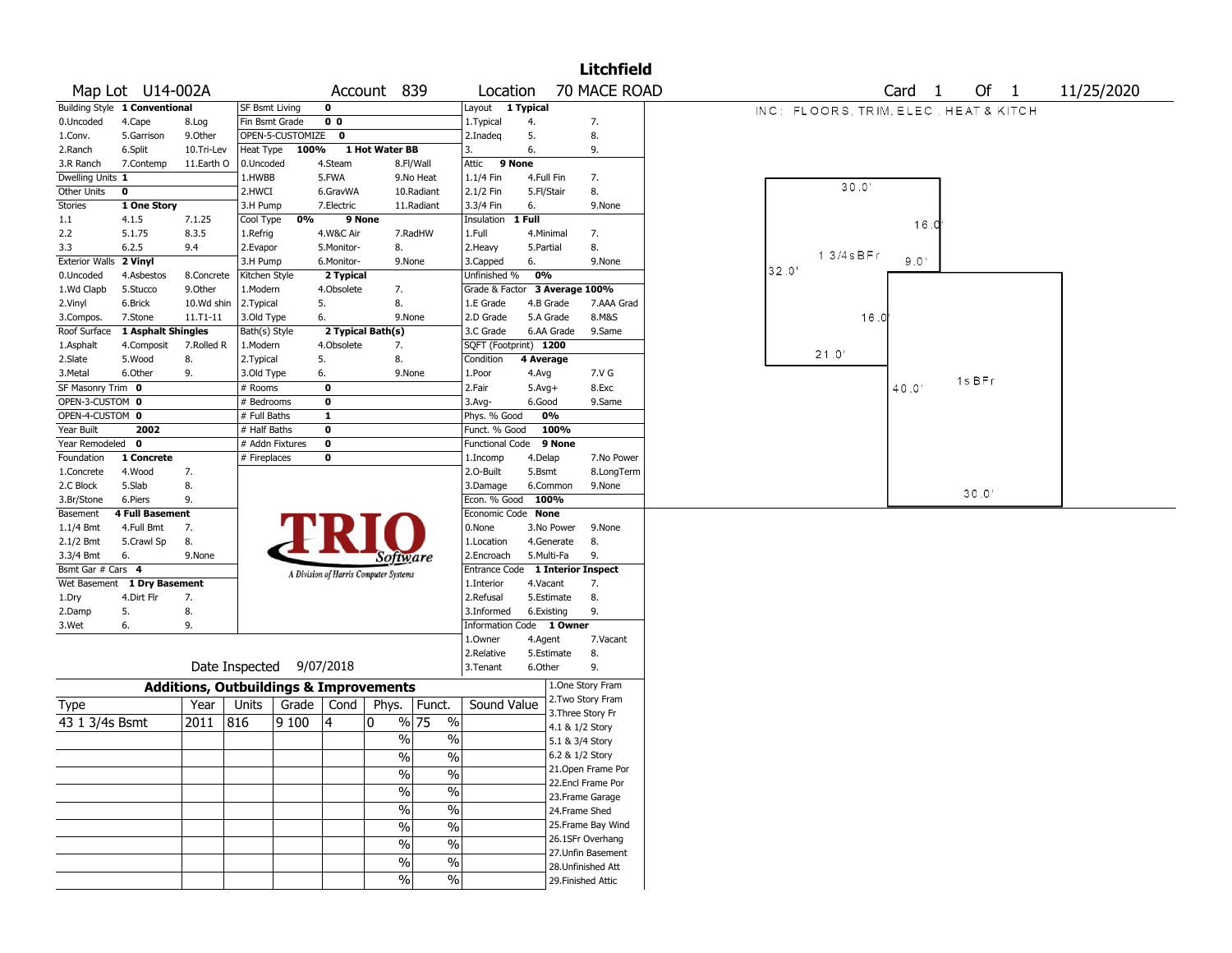|                   | Map Lot U14-002B         | Account 2694 | Location                |                            | <b>MACE ROAD</b>      |                    |                 |                          | Card 1               | Of $1$        |                                | 11/25/2020                           |
|-------------------|--------------------------|--------------|-------------------------|----------------------------|-----------------------|--------------------|-----------------|--------------------------|----------------------|---------------|--------------------------------|--------------------------------------|
|                   | JOHNSON KIMBERLY L       |              |                         | <b>Property Data</b>       |                       |                    |                 | <b>Assessment Record</b> |                      |               |                                |                                      |
| JOHNSON KEITH A   |                          |              |                         | Neighborhood 126 Mace Road |                       | Year               | Land            |                          | <b>Buildings</b>     |               | Exempt                         | <b>Total</b>                         |
|                   | 682 NEW GLOUSTER ROAD    |              |                         |                            |                       | 2007               |                 | 35,967                   |                      | 0             | 0                              | 35,967                               |
|                   | NORTH YARMOUTH ME 04097  |              | Tree Growth Year        | $\mathbf 0$                |                       | 2008               |                 | 35,967                   |                      | 0             | 0                              | 35,967                               |
|                   |                          |              | X Coordinate            |                            | $\mathbf 0$           |                    |                 |                          |                      |               |                                |                                      |
| B9489P289         |                          |              | Y Coordinate            |                            | $\mathbf 0$           | 2009               |                 | 34,675                   |                      | 0             | $\mathbf 0$                    | 34,675                               |
|                   |                          |              | Zone/Land Use           | <b>11 Residential</b>      |                       | 2010               |                 | 34,675                   |                      | 0             | 0                              | 34,675                               |
|                   |                          |              | Secondary Zone          |                            |                       | 2011               |                 | 34,675                   |                      | 0             | 0                              | 34,675                               |
|                   |                          |              |                         |                            |                       | 2012               |                 | 34,675                   |                      | 0             | 0                              | 34,675                               |
|                   |                          |              | Topography 2 Rolling    |                            |                       | 2013               |                 | 34,675                   |                      | 0             | 0                              | 34,675                               |
|                   |                          |              | 1.Level                 | 4.Below St                 | 7.Res Protec          | 2014               |                 | 34,675                   |                      | 0             | 0                              | 34,675                               |
|                   |                          |              | 2.Rolling<br>3.Above St | 5.Low<br>6.Swampy          | 8.<br>9.              | 2015               |                 | 34,675                   |                      | 0             | 0                              | 34,675                               |
|                   |                          |              | <b>Utilities</b>        |                            |                       | 2016               |                 | 34,675                   |                      | 0             | 0                              | 34,675                               |
|                   |                          |              | 1.Public                | 4.Dr Well                  | 7.Cesspool            | 2017               |                 | 34,675                   |                      | 0             | 0                              | 34,675                               |
|                   |                          |              | 2. Water                | 5.Dug Well                 | 8.Lake/Pond           | 2018               |                 | 34,675                   |                      | 0             | 0                              | 34,675                               |
|                   |                          |              | 3.Sewer                 | 6.Septic                   | 9.None                | 2019               |                 | 34,700                   |                      | 0             | 0                              | 34,700                               |
|                   |                          |              | <b>Street</b>           | 3 Gravel                   |                       | 2020               |                 | 34,700                   |                      | 0             | 0                              | 34,700                               |
|                   |                          |              | 1.Paved                 | 4.Proposed                 | 7.                    |                    |                 |                          | <b>Land Data</b>     |               |                                |                                      |
|                   |                          |              | 2.Semi Imp<br>3.Gravel  | 5.R/O/W<br>6.              | 8.<br>9.None          | <b>Front Foot</b>  |                 | <b>Effective</b>         |                      |               | <b>Influence</b>               | <b>Influence</b>                     |
|                   |                          |              |                         |                            | 0                     | 11.1-100           | <b>Type</b>     | Frontage                 | Depth                | <b>Factor</b> | Code<br>$\frac{9}{6}$          | <b>Codes</b><br>1.Unimproved         |
|                   | Inspection Witnessed By: |              |                         |                            | $\mathbf 0$           | 12.101-200         |                 |                          |                      |               | $\frac{9}{6}$                  | 2. Excess Frtg                       |
|                   |                          |              |                         | <b>Sale Data</b>           |                       | $13.201+$<br>14.   |                 |                          |                      |               | %<br>$\frac{9}{6}$             | 3. Topography<br>4.Size/Shape        |
| X                 |                          | Date         | Sale Date               |                            | 9/06/2007             | 15.                |                 |                          |                      |               | $\frac{9}{6}$                  | 5.Access                             |
| No./Date          | Description              | Date Insp.   | Price                   |                            |                       |                    |                 |                          |                      |               | %                              | 6.Restriction                        |
|                   |                          |              | Sale Type               | 1 Land Only                |                       | <b>Square Foot</b> |                 | <b>Square Feet</b>       |                      |               | %                              | 7. Right of Way<br>8.View/Environ    |
|                   |                          |              | 1.Land<br>2.L & B       | 4.MFG UNIT<br>5.0ther      | 7.<br>8.              | 16.Regular Lot     |                 |                          |                      |               | $\frac{9}{6}$                  | 9.Fract Share                        |
|                   |                          |              | 3.Building              | 6.                         | 9.                    | 17.Secondary Lot   |                 |                          |                      |               | $\frac{9}{6}$                  | Acres                                |
|                   |                          |              | Financing               | 9 Unknown                  |                       | 18.Excess Land     |                 |                          |                      |               | $\frac{9}{6}$                  | 30. Frontage 1<br>31. Frontage 2     |
|                   |                          |              | 1.Convent               | 4.Seller                   | 7.                    | 19.Condominium     |                 |                          |                      |               | $\frac{9}{6}$<br>$\frac{9}{6}$ | 32.Tillable                          |
| Notes:            |                          |              | 2.FHA/VA                | 5.Private                  | 8.                    | 20.Miscellaneous   |                 |                          |                      |               | $\frac{9}{6}$                  | 33.Tillable                          |
|                   |                          |              | 3.Assumed               | 6.Cash                     | 9.Unknown             |                    |                 |                          |                      |               | $\frac{9}{6}$                  | 34.Softwood F&O                      |
|                   |                          |              | Validity                | <b>2 Related Parties</b>   |                       | <b>Fract. Acre</b> |                 | <b>Acreage/Sites</b>     |                      |               |                                | 35. Mixed Wood F&O                   |
|                   |                          |              | 1.Valid                 |                            |                       | 21. Houselot (Frac | 25              |                          | 1.00                 | 100           | %<br>0                         | 36.Hardwood F&O<br>37.Softwood TG    |
|                   |                          |              | 2.Related               | 4.Split<br>5.Partial       | 7.Renovate<br>8.Other | 22.Baselot(Fract)  | $\overline{26}$ |                          | 3.23                 | 100           | $\overline{0}$<br>%            | 38. Mixed Wood TG                    |
|                   |                          |              | 3.Distress              | 6.Exempt                   | 9.                    | 23.<br>Acres       |                 |                          |                      |               | $\frac{9}{6}$                  | 39.Hardwood TG                       |
|                   |                          |              |                         |                            |                       | 24. Houselot       |                 |                          |                      |               | $\frac{9}{6}$                  | 40. Wasteland                        |
|                   |                          |              | Verified                | <b>5 Public Record</b>     |                       | 25.Baselot         |                 |                          |                      |               | $\frac{9}{6}$<br>$\frac{9}{6}$ | 41.Gravel Pit                        |
|                   |                          |              | 1.Buyer                 | 4.Agent                    | 7.Family              | 26.Rear 1          |                 |                          |                      |               | $\frac{9}{6}$                  | 42. Mobile Home Si                   |
|                   |                          |              | 2.Seller<br>3.Lender    | 5.Pub Rec<br>6.MLS         | 8.Other<br>9.         | 27. Rear 2         |                 |                          |                      |               |                                | 43.Camp Site                         |
|                   |                          |              |                         |                            |                       | 28. Rear 3         |                 |                          | <b>Total Acreage</b> | 4.23          |                                | 44.Lot Improvemen<br>45.Access Right |
| <b>Litchfield</b> |                          |              |                         |                            |                       | 29. Rear 4         |                 |                          |                      |               |                                | 46.Golf Course                       |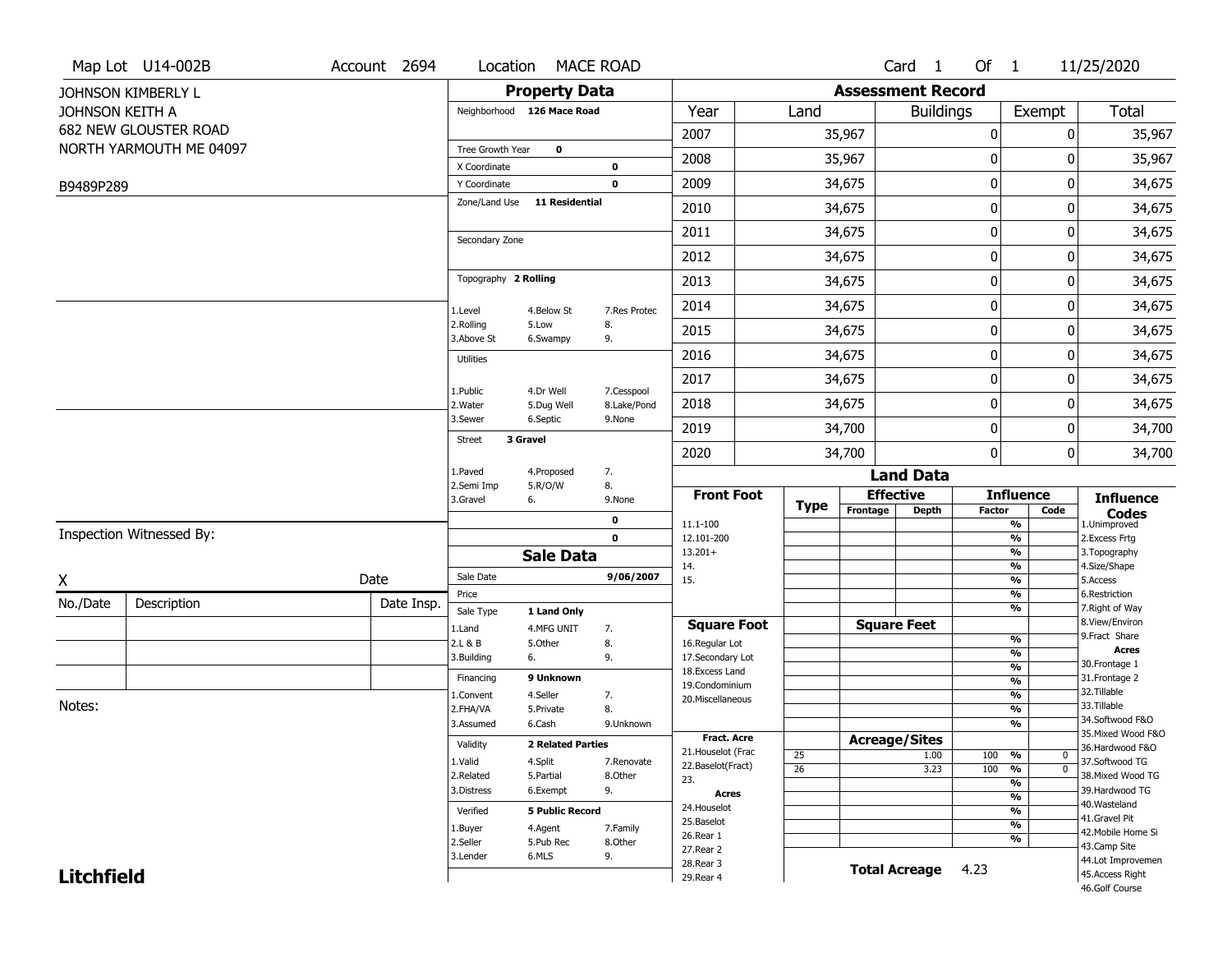|                       |                  |                                                   |                       |                  |            |                                       |                          |                        |            |            | <b>Litchfield</b>  |  |        |      |            |
|-----------------------|------------------|---------------------------------------------------|-----------------------|------------------|------------|---------------------------------------|--------------------------|------------------------|------------|------------|--------------------|--|--------|------|------------|
|                       | Map Lot U14-002B |                                                   |                       |                  |            | Account 2694                          |                          | Location               |            |            | <b>MACE ROAD</b>   |  | Card 1 | Of 1 | 11/25/2020 |
| <b>Building Style</b> |                  |                                                   | <b>SF Bsmt Living</b> |                  |            |                                       |                          | Layout                 |            |            |                    |  |        |      |            |
| 0.Uncoded             | 4.Cape           | 8.Log                                             | Fin Bsmt Grade        |                  |            |                                       |                          | 1.Typical              | 4.         |            | 7.                 |  |        |      |            |
| 1.Conv.               | 5.Garrison       | 9.0ther                                           |                       | OPEN-5-CUSTOMIZE |            |                                       |                          | 2.Inadeg               | 5.         |            | 8.                 |  |        |      |            |
| 2.Ranch               | 6.Split          | 10.Tri-Lev                                        | Heat Type             | 100%             |            |                                       |                          | 3.                     | 6.         |            | 9.                 |  |        |      |            |
| 3.R Ranch             | 7.Contemp        | 11.Earth O                                        | 0.Uncoded             |                  | 4.Steam    | 8.Fl/Wall                             |                          | <b>Attic</b>           |            |            |                    |  |        |      |            |
| <b>Dwelling Units</b> |                  |                                                   | 1.HWBB                |                  | 5.FWA      |                                       | 9.No Heat                | 1.1/4 Fin              | 4.Full Fin |            | 7.                 |  |        |      |            |
| Other Units           |                  |                                                   | 2.HWCI                |                  | 6.GravWA   |                                       | 10.Radiant               | 2.1/2 Fin              | 5.Fl/Stair |            | 8.                 |  |        |      |            |
| Stories               |                  |                                                   | 3.H Pump              |                  | 7.Electric |                                       | 11.Radiant               | 3.3/4 Fin              | 6.         |            | 9.None             |  |        |      |            |
| 1.1                   | 4.1.5            | 7.1.25                                            | Cool Type             | 0%               |            |                                       |                          | Insulation             |            |            |                    |  |        |      |            |
| 2.2                   | 5.1.75           | 8.3.5                                             | 1.Refrig              |                  | 4.W&C Air  |                                       | 7.RadHW                  | 1.Full                 | 4.Minimal  |            | 7.                 |  |        |      |            |
| 3.3                   | 6.2.5            | 9.4                                               | 2.Evapor              |                  | 5.Monitor- | 8.                                    |                          | 2. Heavy               | 5.Partial  |            | 8.                 |  |        |      |            |
| <b>Exterior Walls</b> |                  |                                                   | 3.H Pump              |                  | 6.Monitor- | 9.None                                |                          | 3.Capped               | 6.         |            | 9.None             |  |        |      |            |
| 0.Uncoded             | 4.Asbestos       | 8.Concrete                                        | Kitchen Style         |                  |            |                                       |                          | Unfinished %           |            |            |                    |  |        |      |            |
| 1.Wd Clapb            | 5.Stucco         | 9.Other                                           | 1.Modern              |                  | 4.Obsolete | 7.                                    |                          | Grade & Factor         |            |            |                    |  |        |      |            |
| 2.Vinyl               | 6.Brick          | 10.Wd shin                                        | 2.Typical             |                  | 5.         | 8.                                    |                          | 1.E Grade              | 4.B Grade  |            | 7.AAA Grad         |  |        |      |            |
| 3.Compos.             | 7.Stone          | 11.T1-11                                          | 3.Old Type            |                  | 6.         | 9.None                                |                          | 2.D Grade              | 5.A Grade  |            | 8.M&S              |  |        |      |            |
| Roof Surface          |                  |                                                   | Bath(s) Style         |                  |            |                                       |                          | 3.C Grade              |            | 6.AA Grade | 9.Same             |  |        |      |            |
| 1.Asphalt             | 4.Composit       | 7.Rolled R                                        | 1.Modern              |                  | 4.Obsolete | 7.                                    |                          | SQFT (Footprint)       |            |            |                    |  |        |      |            |
| 2.Slate               | 5.Wood           | 8.                                                | 2. Typical            |                  | 5.         | 8.                                    |                          | Condition              |            |            |                    |  |        |      |            |
| 3.Metal               | 6.Other          | 9.                                                | 3.Old Type            |                  | 6.         | 9.None                                |                          | 1.Poor                 | 4.Avg      |            | 7.V G              |  |        |      |            |
| SF Masonry Trim       |                  |                                                   | # Rooms               |                  |            |                                       |                          | 2.Fair                 | $5.Avg+$   |            | 8.Exc              |  |        |      |            |
| OPEN-3-CUSTOM         |                  |                                                   | # Bedrooms            |                  |            |                                       |                          | 3.Avg-                 | 6.Good     |            | 9.Same             |  |        |      |            |
| OPEN-4-CUSTOM         |                  |                                                   | # Full Baths          |                  |            |                                       |                          | Phys. % Good           |            |            |                    |  |        |      |            |
| Year Built            |                  |                                                   | # Half Baths          |                  |            |                                       |                          | Funct. % Good          |            |            |                    |  |        |      |            |
| Year Remodeled        |                  |                                                   | # Addn Fixtures       |                  |            |                                       |                          | <b>Functional Code</b> |            |            |                    |  |        |      |            |
|                       |                  |                                                   |                       |                  |            |                                       |                          |                        |            |            |                    |  |        |      |            |
| Foundation            |                  |                                                   | # Fireplaces          |                  |            |                                       |                          | 1.Incomp               | 4.Delap    |            | 7.No Power         |  |        |      |            |
| 1.Concrete            | 4.Wood           | 7.                                                |                       |                  |            |                                       |                          | 2.O-Built              | 5.Bsmt     |            | 8.LongTerm         |  |        |      |            |
| 2.C Block             | 5.Slab           | 8.                                                |                       |                  |            |                                       |                          | 3.Damage               | 6.Common   |            | 9.None             |  |        |      |            |
| 3.Br/Stone            | 6.Piers          | 9.                                                |                       |                  |            |                                       |                          | Econ. % Good           |            |            |                    |  |        |      |            |
| Basement              |                  |                                                   |                       |                  |            |                                       |                          | Economic Code          |            |            |                    |  |        |      |            |
| $1.1/4$ Bmt           | 4.Full Bmt       | 7.                                                |                       |                  |            |                                       |                          | 0.None                 |            | 3.No Power | 9.None             |  |        |      |            |
| 2.1/2 Bmt             | 5.Crawl Sp       | 8.                                                |                       |                  |            |                                       |                          | 1.Location             | 4.Generate |            | 8.                 |  |        |      |            |
| 3.3/4 Bmt             | 6.               | 9.None                                            |                       |                  |            | Software                              |                          | 2.Encroach             | 5.Multi-Fa |            | 9.                 |  |        |      |            |
| Bsmt Gar # Cars       |                  |                                                   |                       |                  |            | A Division of Harris Computer Systems |                          | Entrance Code 0        |            |            |                    |  |        |      |            |
| Wet Basement          |                  |                                                   |                       |                  |            |                                       |                          | 1.Interior             | 4.Vacant   |            | 7.                 |  |        |      |            |
| 1.Dry                 | 4.Dirt Flr       | 7.                                                |                       |                  |            |                                       |                          | 2.Refusal              | 5.Estimate |            | 8.                 |  |        |      |            |
| 2.Damp                | 5.               | 8.                                                |                       |                  |            |                                       |                          | 3.Informed             | 6.Existing |            | 9.                 |  |        |      |            |
| 3.Wet                 | 6.               | 9.                                                |                       |                  |            |                                       |                          | Information Code 0     |            |            |                    |  |        |      |            |
|                       |                  |                                                   |                       |                  |            |                                       |                          | 1.0wner                | 4.Agent    |            | 7.Vacant           |  |        |      |            |
|                       |                  |                                                   |                       |                  |            |                                       |                          | 2.Relative             | 5.Estimate |            | 8.                 |  |        |      |            |
|                       |                  | Date Inspected                                    |                       |                  |            |                                       |                          | 3. Tenant              | 6.Other    |            | 9.                 |  |        |      |            |
|                       |                  | <b>Additions, Outbuildings &amp; Improvements</b> |                       |                  |            |                                       |                          |                        |            |            | 1.One Story Fram   |  |        |      |            |
|                       |                  |                                                   |                       |                  |            |                                       |                          |                        |            |            | 2.Two Story Fram   |  |        |      |            |
| <b>Type</b>           |                  | Year                                              | Units                 | Grade            | Cond       | Phys.                                 | Funct.                   | Sound Value            |            |            | 3. Three Story Fr  |  |        |      |            |
|                       |                  |                                                   |                       |                  |            | $\%$                                  | $\%$                     |                        |            |            | 4.1 & 1/2 Story    |  |        |      |            |
|                       |                  |                                                   |                       |                  |            | $\%$                                  | $\%$                     |                        |            |            | 5.1 & 3/4 Story    |  |        |      |            |
|                       |                  |                                                   |                       |                  |            | %                                     | %                        |                        |            |            | 6.2 & 1/2 Story    |  |        |      |            |
|                       |                  |                                                   |                       |                  |            |                                       |                          |                        |            |            | 21.Open Frame Por  |  |        |      |            |
|                       |                  |                                                   |                       |                  |            | $\frac{9}{6}$                         | $\frac{0}{6}$            |                        |            |            | 22.Encl Frame Por  |  |        |      |            |
|                       |                  |                                                   |                       |                  |            | $\sqrt{6}$                            | $\overline{\frac{0}{0}}$ |                        |            |            | 23. Frame Garage   |  |        |      |            |
|                       |                  |                                                   |                       |                  |            | $\frac{9}{6}$                         | $\overline{\frac{0}{0}}$ |                        |            |            | 24.Frame Shed      |  |        |      |            |
|                       |                  |                                                   |                       |                  |            |                                       |                          |                        |            |            | 25. Frame Bay Wind |  |        |      |            |
|                       |                  |                                                   |                       |                  |            | $\overline{\frac{0}{0}}$              | $\frac{0}{6}$            |                        |            |            | 26.1SFr Overhang   |  |        |      |            |
|                       |                  |                                                   |                       |                  |            | $\overline{\frac{0}{0}}$              | $\overline{\frac{0}{0}}$ |                        |            |            |                    |  |        |      |            |
|                       |                  |                                                   |                       |                  |            | $\sqrt{6}$                            | $\overline{\frac{0}{0}}$ |                        |            |            | 27.Unfin Basement  |  |        |      |            |
|                       |                  |                                                   |                       |                  |            | $\frac{9}{6}$                         | $\frac{9}{6}$            |                        |            |            | 28. Unfinished Att |  |        |      |            |
|                       |                  |                                                   |                       |                  |            |                                       |                          |                        |            |            | 29. Finished Attic |  |        |      |            |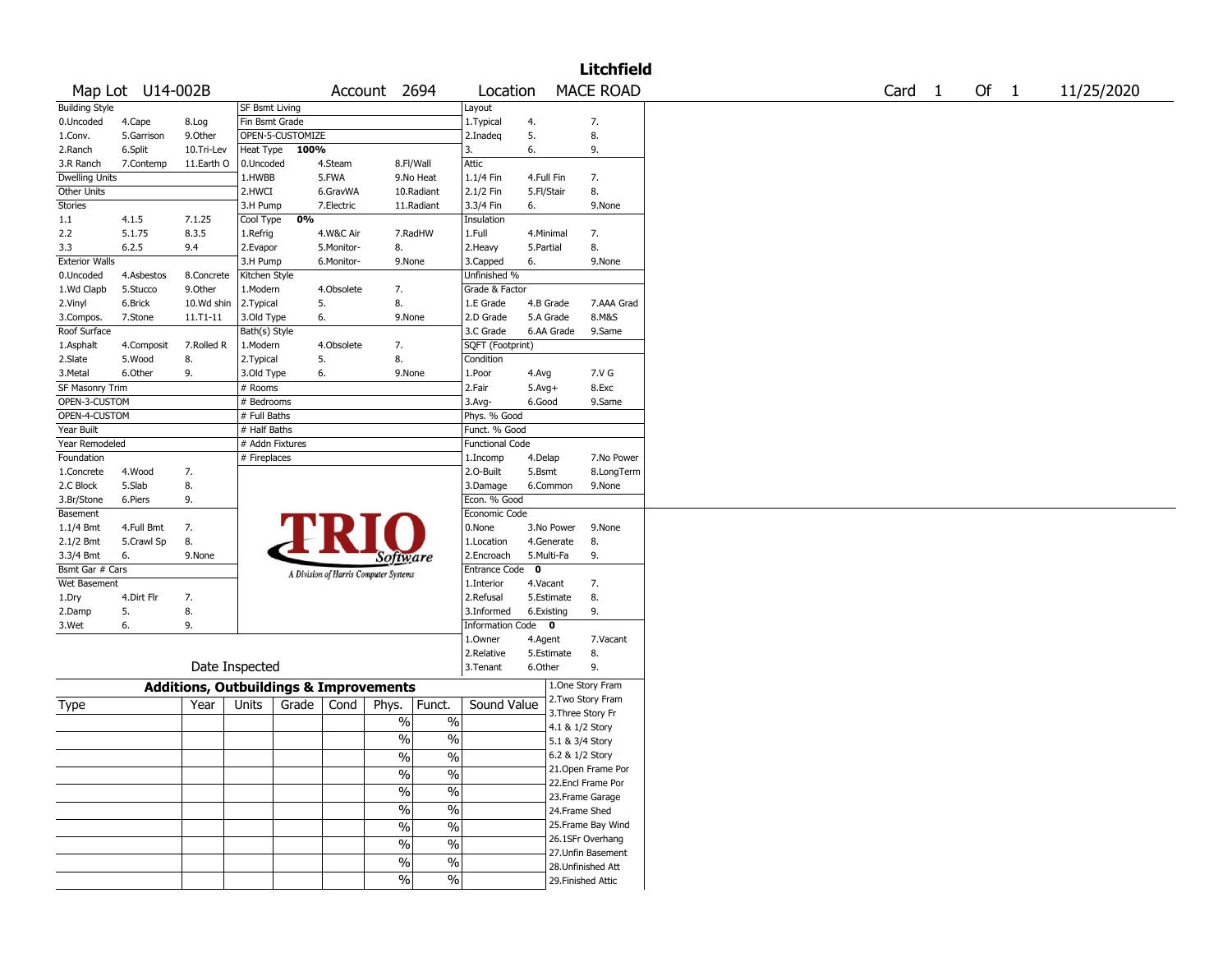|                                 | Map Lot U14-004            | Account 689 | Location                     |                         | 102 MACE ROAD             |                                    |                       |             |                          | Card <sub>1</sub> | Of $1$        |                                           | 11/25/2020                           |
|---------------------------------|----------------------------|-------------|------------------------------|-------------------------|---------------------------|------------------------------------|-----------------------|-------------|--------------------------|-------------------|---------------|-------------------------------------------|--------------------------------------|
|                                 | HARRISON, BRIAN T          |             |                              | <b>Property Data</b>    |                           |                                    |                       |             | <b>Assessment Record</b> |                   |               |                                           |                                      |
|                                 | HARRISON, KATHLEEN A       |             | Neighborhood 126 Mace Road   |                         |                           | Year                               |                       | Land        |                          | <b>Buildings</b>  |               | Exempt                                    | <b>Total</b>                         |
| 2 DONOVAN DR                    |                            |             |                              |                         |                           | 2007                               |                       |             | 30,320                   |                   | 0             | 0                                         | 30,320                               |
|                                 | WEST NEWBURY MA 01985-1930 |             | Tree Growth Year             | $\mathbf 0$             |                           |                                    |                       |             |                          |                   |               |                                           |                                      |
|                                 |                            |             | X Coordinate                 |                         | 0                         | 2008                               |                       |             | 30,320                   |                   | 0             | 0                                         | 30,320                               |
|                                 | B7414P7 B13103P146         |             | Y Coordinate                 |                         | $\mathbf 0$               | 2009                               |                       |             | 30,000                   |                   | 0             | 0                                         | 30,000                               |
| Previous Owner                  |                            |             | Zone/Land Use                | 11 Residential          |                           | 2010                               |                       |             | 30,000                   |                   | 0             | $\Omega$                                  | 30,000                               |
| MARDEN, LOIS<br>160 GROVES ROAD |                            |             | Secondary Zone               |                         |                           | 2011                               |                       |             | 30,000                   |                   | 0             | 0                                         | 30,000                               |
|                                 |                            |             |                              |                         |                           | 2012                               |                       |             | 30,000                   |                   | 0             | 0                                         | 30,000                               |
|                                 | YARMOUTH ME 04096          |             | Topography 2 Rolling         |                         | 9                         | 2013                               |                       |             | 30,000                   |                   | $\pmb{0}$     | 0                                         | 30,000                               |
|                                 | Sale Date: 12/07/2018      |             | 1.Level                      | 4.Below St              | 7.Res Protec              | 2014                               |                       |             | 30,000                   |                   | 0             | 0                                         | 30,000                               |
|                                 |                            |             | 2.Rolling<br>3.Above St      | 5.Low<br>6.Swampy       | 8.<br>9.                  | 2015                               |                       |             | 30,000                   |                   | 0             | 0                                         | 30,000                               |
|                                 |                            |             | Utilities 9 None             |                         | 9 None                    | 2016                               |                       |             | 30,000                   |                   | 0             | 0                                         | 30,000                               |
|                                 |                            |             |                              |                         |                           | 2017                               |                       |             | 30,000                   |                   | 0             | 0                                         | 30,000                               |
|                                 |                            |             | 1.Public<br>2. Water         | 4.Dr Well<br>5.Dug Well | 7.Cesspool<br>8.Lake/Pond | 2018                               |                       |             | 30,000                   |                   | 0             | 0                                         | 30,000                               |
|                                 |                            |             | 3.Sewer                      | 6.Septic                | 9.None                    | 2019                               |                       |             | 27,400                   |                   | 0             | 0                                         | 27,400                               |
|                                 |                            |             | 3 Gravel<br><b>Street</b>    |                         |                           | 2020                               |                       |             | 27,400                   |                   | 0             | 0                                         | 27,400                               |
|                                 |                            |             | 1.Paved                      | 4.Proposed              | 7.                        |                                    |                       |             |                          | <b>Land Data</b>  |               |                                           |                                      |
|                                 |                            |             | 2.Semi Imp<br>3.Gravel<br>6. | 5.R/O/W                 | 8.<br>9.None              | <b>Front Foot</b>                  |                       |             | <b>Effective</b>         |                   |               | <b>Influence</b>                          | <b>Influence</b>                     |
|                                 |                            |             |                              |                         | 0                         | 11.1-100                           |                       | <b>Type</b> | Frontage                 | <b>Depth</b>      | <b>Factor</b> | Code<br>%                                 | <b>Codes</b><br>1.Unimproved         |
|                                 | Inspection Witnessed By:   |             |                              |                         | $\mathbf 0$               | 12.101-200                         |                       |             |                          |                   |               | $\frac{9}{6}$                             | 2.Excess Frtg                        |
|                                 |                            |             |                              | <b>Sale Data</b>        |                           | $13.201+$                          |                       |             |                          |                   |               | %                                         | 3. Topography                        |
| X                               |                            | Date        | Sale Date                    |                         | 12/07/2018                | 14.<br>15.                         |                       |             |                          |                   |               | %<br>$\frac{9}{6}$                        | 4.Size/Shape<br>5.Access             |
| No./Date                        |                            | Date Insp.  | Price                        |                         |                           |                                    |                       |             |                          |                   |               | %                                         | 6.Restriction                        |
|                                 | Description                |             | Sale Type                    | 1 Land Only             |                           |                                    |                       |             |                          |                   |               | %                                         | 7. Right of Way<br>8.View/Environ    |
|                                 |                            |             | 1.Land                       | 4.MFG UNIT              | 7.                        | <b>Square Foot</b>                 |                       |             | <b>Square Feet</b>       |                   |               | $\frac{9}{6}$                             | 9. Fract Share                       |
|                                 |                            |             | 2.L & B<br>3.Building<br>6.  | 5.Other                 | 8.<br>9.                  | 16.Regular Lot<br>17.Secondary Lot |                       |             |                          |                   |               | $\frac{9}{6}$                             | <b>Acres</b>                         |
|                                 |                            |             |                              |                         |                           | 18. Excess Land                    |                       |             |                          |                   |               | $\frac{9}{6}$                             | 30. Frontage 1                       |
|                                 |                            |             | Financing                    | 9 Unknown               |                           | 19.Condominium                     |                       |             |                          |                   |               | $\frac{9}{6}$                             | 31. Frontage 2<br>32. Tillable       |
| Notes:                          |                            |             | 1.Convent                    | 4.Seller                | 7.                        | 20.Miscellaneous                   |                       |             |                          |                   |               | $\frac{9}{6}$                             | 33.Tillable                          |
|                                 |                            |             | 2.FHA/VA<br>3.Assumed        | 5.Private<br>6.Cash     | 8.<br>9.Unknown           |                                    |                       |             |                          |                   |               | $\frac{9}{6}$<br>$\overline{\frac{9}{6}}$ | 34.Softwood F&O                      |
|                                 |                            |             |                              |                         |                           | <b>Fract, Acre</b>                 |                       |             |                          |                   |               |                                           | 35. Mixed Wood F&O                   |
|                                 |                            |             | Validity                     | 1 Arms Length Sale      |                           | 21. Houselot (Frac                 |                       |             | <b>Acreage/Sites</b>     |                   |               |                                           | 36.Hardwood F&O                      |
|                                 |                            |             | 1.Valid                      | 4.Split                 | 7.Renovate                | 22.Baselot(Fract)                  | 25<br>$\overline{26}$ |             |                          | 1.00<br>0.80      | 100<br>100    | %<br>0<br>$\overline{0}$<br>%             | 37.Softwood TG                       |
|                                 |                            |             | 2.Related                    | 5.Partial               | 8.Other                   | 23.                                |                       |             |                          |                   |               | $\frac{9}{6}$                             | 38. Mixed Wood TG                    |
|                                 |                            |             | 3.Distress                   | 6.Exempt                | 9.                        | <b>Acres</b>                       |                       |             |                          |                   |               | $\frac{9}{6}$                             | 39.Hardwood TG                       |
|                                 |                            |             | Verified                     | <b>5 Public Record</b>  |                           | 24. Houselot                       |                       |             |                          |                   |               | $\frac{9}{6}$                             | 40. Wasteland                        |
|                                 |                            |             |                              |                         |                           |                                    |                       |             |                          |                   |               |                                           | 41.Gravel Pit                        |
|                                 |                            |             |                              |                         |                           | 25.Baselot                         |                       |             |                          |                   |               | $\frac{9}{6}$                             |                                      |
|                                 |                            |             | 1.Buyer                      | 4.Agent                 | 7.Family                  | 26.Rear 1                          |                       |             |                          |                   |               | $\frac{9}{6}$                             | 42. Mobile Home Si                   |
|                                 |                            |             | 2.Seller                     | 5.Pub Rec               | 8.Other                   | 27.Rear 2                          |                       |             |                          |                   |               |                                           | 43.Camp Site                         |
| <b>Litchfield</b>               |                            |             | 3.Lender                     | 6.MLS                   | 9.                        | 28. Rear 3<br>29. Rear 4           |                       |             | <b>Total Acreage</b>     |                   | 1.80          |                                           | 44.Lot Improvemen<br>45.Access Right |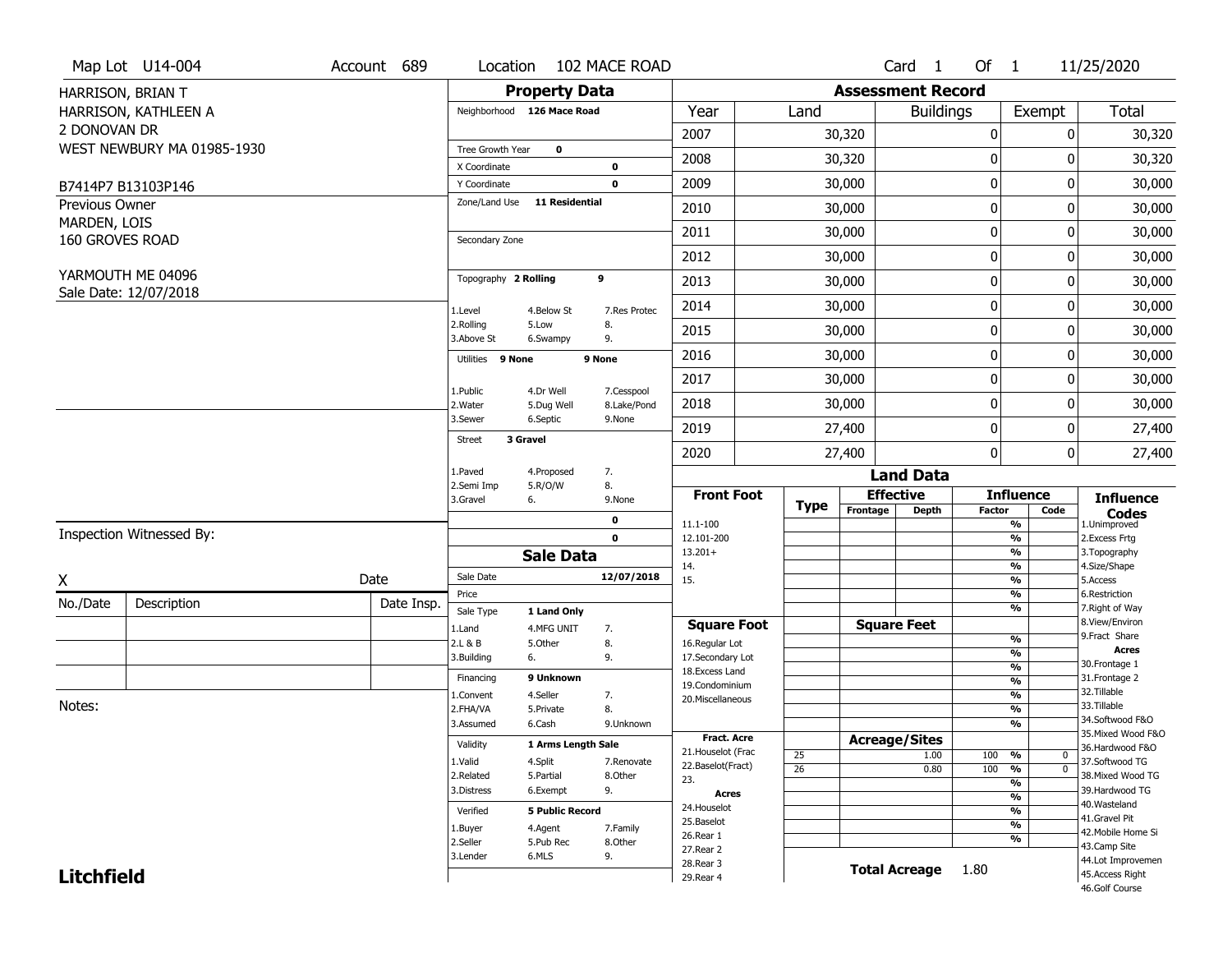|                          |                 |                                                   |                       |                    |                |                                       |               |                         |              |                 | <b>Litchfield</b>  |                   |        |            |
|--------------------------|-----------------|---------------------------------------------------|-----------------------|--------------------|----------------|---------------------------------------|---------------|-------------------------|--------------|-----------------|--------------------|-------------------|--------|------------|
|                          | Map Lot U14-004 |                                                   |                       |                    |                | Account 689                           |               | Location                |              |                 | 102 MACE ROAD      | Card <sub>1</sub> | Of $1$ | 11/25/2020 |
| Building Style 0 Uncoded |                 |                                                   | <b>SF Bsmt Living</b> |                    | 0              |                                       |               | Layout 0                |              |                 |                    |                   |        |            |
| 0.Uncoded                | 4.Cape          | 8.Log                                             | Fin Bsmt Grade        |                    | 0 <sub>0</sub> |                                       |               | 1.Typical               | 4.           |                 | 7.                 |                   |        |            |
| 1.Conv.                  | 5.Garrison      | 9.Other                                           |                       | OPEN-5-CUSTOMIZE 0 |                |                                       |               | 2.Inadeq                | 5.           |                 | 8.                 |                   |        |            |
| 2.Ranch                  | 6.Split         | 10.Tri-Lev                                        | Heat Type             | 100%               |                | 0 Uncoded                             |               | 3.                      | 6.           |                 | 9.                 |                   |        |            |
| 3.R Ranch                | 7.Contemp       | 11.Earth O                                        | 0.Uncoded             |                    | 4.Steam        | 8.Fl/Wall                             |               | Attic<br>$\bullet$      |              |                 |                    |                   |        |            |
| Dwelling Units 0         |                 |                                                   | 1.HWBB                |                    | 5.FWA          |                                       | 9.No Heat     | 1.1/4 Fin               | 4.Full Fin   |                 | 7.                 |                   |        |            |
| Other Units              | 0               |                                                   | 2.HWCI                |                    | 6.GravWA       |                                       | 10.Radiant    | 2.1/2 Fin               | 5.Fl/Stair   |                 | 8.                 |                   |        |            |
| Stories                  | 0               |                                                   | 3.H Pump              |                    | 7.Electric     |                                       | 11.Radiant    | 3.3/4 Fin               | 6.           |                 | 9.None             |                   |        |            |
| 1.1                      | 4.1.5           | 7.1.25                                            | Cool Type             | 0%                 | 9 None         |                                       |               | Insulation<br>0         |              |                 |                    |                   |        |            |
| 2.2                      | 5.1.75          | 8.3.5                                             | 1.Refrig              |                    | 4.W&C Air      |                                       | 7.RadHW       | 1.Full                  | 4.Minimal    |                 | 7.                 |                   |        |            |
| 3.3                      | 6.2.5           | 9.4                                               | 2.Evapor              |                    | 5.Monitor-     | 8.                                    |               | 2. Heavy                | 5.Partial    |                 | 8.                 |                   |        |            |
| <b>Exterior Walls</b>    | 0 Uncoded       |                                                   | 3.H Pump              |                    | 6.Monitor-     | 9.None                                |               | 3.Capped                | 6.           |                 | 9.None             |                   |        |            |
| 0.Uncoded                | 4.Asbestos      | 8.Concrete                                        | Kitchen Style         |                    | $\bf{0}$       |                                       |               | Unfinished %            | 0%           |                 |                    |                   |        |            |
| 1.Wd Clapb               | 5.Stucco        | 9.Other                                           | 1.Modern              |                    | 4.Obsolete     | 7.                                    |               | Grade & Factor          | 0 0%         |                 |                    |                   |        |            |
| 2.Vinyl                  | 6.Brick         | 10.Wd shin                                        | 2.Typical             |                    | 5.             | 8.                                    |               | 1.E Grade               |              | 4.B Grade       | 7.AAA Grad         |                   |        |            |
| 3.Compos.                | 7.Stone         | 11.T1-11                                          | 3.Old Type            |                    | 6.             | 9.None                                |               | 2.D Grade               |              | 5.A Grade       | 8.M&S              |                   |        |            |
| Roof Surface             | 0               |                                                   | Bath(s) Style         |                    | $\bf{0}$       |                                       |               | 3.C Grade               |              | 6.AA Grade      | 9.Same             |                   |        |            |
| 1.Asphalt                | 4.Composit      | 7.Rolled R                                        | 1.Modern              |                    | 4.Obsolete     | 7.                                    |               | SQFT (Footprint) 0      |              |                 |                    |                   |        |            |
| 2.Slate                  | 5.Wood          | 8.                                                | 2.Typical             |                    | 5.             | 8.                                    |               | Condition               | 0            |                 |                    |                   |        |            |
| 3.Metal                  | 6.Other         | 9.                                                | 3.Old Type            |                    | 6.             | 9.None                                |               | 1.Poor                  | 4.Avg        |                 | 7.V G              |                   |        |            |
| SF Masonry Trim 0        |                 |                                                   | # Rooms               |                    | $\bf{0}$       |                                       |               | 2.Fair                  | $5.Avg+$     |                 | 8.Exc              |                   |        |            |
| OPEN-3-CUSTOM 0          |                 |                                                   | # Bedrooms            |                    | $\bf{0}$       |                                       |               | $3.$ Avg-               | 6.Good       |                 | 9.Same             |                   |        |            |
| OPEN-4-CUSTOM 0          |                 |                                                   | # Full Baths          |                    | $\bf{0}$       |                                       |               | Phys. % Good            |              | 0%              |                    |                   |        |            |
| Year Built               | 0               |                                                   | # Half Baths          |                    | $\bf{0}$       |                                       |               | Funct. % Good           |              | 100%            |                    |                   |        |            |
| Year Remodeled           | 0               |                                                   | # Addn Fixtures       |                    | $\bf o$        |                                       |               | <b>Functional Code</b>  |              | 9 None          |                    |                   |        |            |
| Foundation               | 0               |                                                   | # Fireplaces          |                    | 0              |                                       |               | 1.Incomp                | 4.Delap      |                 | 7.No Power         |                   |        |            |
| 1.Concrete               | 4.Wood          | 7.                                                |                       |                    |                |                                       |               | 2.O-Built               | 5.Bsmt       |                 | 8.LongTerm         |                   |        |            |
| 2.C Block                | 5.Slab          | 8.                                                |                       |                    |                |                                       |               | 3.Damage                |              | 6.Common        | 9.None             |                   |        |            |
| 3.Br/Stone               | 6.Piers         | 9.                                                |                       |                    |                |                                       |               | Econ. % Good            |              | 100%            |                    |                   |        |            |
| Basement                 | 0               |                                                   |                       |                    |                |                                       |               | Economic Code None      |              |                 |                    |                   |        |            |
| 1.1/4 Bmt                | 4.Full Bmt      | 7.                                                |                       |                    |                |                                       |               | 0.None                  |              | 3.No Power      | 9.None             |                   |        |            |
| 2.1/2 Bmt                | 5.Crawl Sp      | 8.                                                |                       |                    |                |                                       |               | 1.Location              |              | 4.Generate      | 8.                 |                   |        |            |
| 3.3/4 Bmt                | 6.              | 9.None                                            |                       |                    |                | <i>Software</i>                       |               | 2.Encroach              |              | 5.Multi-Fa      | 9.                 |                   |        |            |
| Bsmt Gar # Cars 0        |                 |                                                   |                       |                    |                | A Division of Harris Computer Systems |               | <b>Entrance Code</b>    | $\mathbf{o}$ |                 |                    |                   |        |            |
| Wet Basement 0           |                 |                                                   |                       |                    |                |                                       |               | 1.Interior              | 4.Vacant     |                 | 7.                 |                   |        |            |
| 1.Dry                    | 4.Dirt Flr      | 7.                                                |                       |                    |                |                                       |               | 2.Refusal               |              | 5.Estimate      | 8.                 |                   |        |            |
| 2.Damp                   | 5.              | 8.                                                |                       |                    |                |                                       |               | 3.Informed              |              | 6.Existing      | 9.                 |                   |        |            |
| 3.Wet                    | 6.              | 9.                                                |                       |                    |                |                                       |               | <b>Information Code</b> |              | 0               |                    |                   |        |            |
|                          |                 |                                                   |                       |                    |                |                                       |               | 1.Owner                 | 4.Agent      |                 | 7.Vacant           |                   |        |            |
|                          |                 |                                                   |                       |                    |                |                                       |               | 2.Relative              |              | 5.Estimate      | 8.                 |                   |        |            |
|                          |                 |                                                   | Date Inspected        |                    |                |                                       |               | 3. Tenant               | 6.Other      |                 | 9.                 |                   |        |            |
|                          |                 | <b>Additions, Outbuildings &amp; Improvements</b> |                       |                    |                |                                       |               |                         |              |                 | 1.One Story Fram   |                   |        |            |
| Type                     |                 | Year                                              | Units                 | Grade              | Cond           | Phys.                                 | Funct.        | Sound Value             |              |                 | 2. Two Story Fram  |                   |        |            |
|                          |                 |                                                   |                       |                    |                | $\%$                                  | $\%$          |                         |              |                 | 3. Three Story Fr  |                   |        |            |
|                          |                 |                                                   |                       |                    |                |                                       |               |                         |              | 4.1 & 1/2 Story |                    |                   |        |            |
|                          |                 |                                                   |                       |                    |                | $\%$                                  | $\%$          |                         |              | 5.1 & 3/4 Story |                    |                   |        |            |
|                          |                 |                                                   |                       |                    |                | %                                     | $\sqrt{6}$    |                         |              | 6.2 & 1/2 Story |                    |                   |        |            |
|                          |                 |                                                   |                       |                    |                | $\frac{0}{0}$                         | $\frac{9}{6}$ |                         |              |                 | 21. Open Frame Por |                   |        |            |
|                          |                 |                                                   |                       |                    |                | $\%$                                  | $\%$          |                         |              |                 | 22.Encl Frame Por  |                   |        |            |
|                          |                 |                                                   |                       |                    |                |                                       |               |                         |              |                 | 23. Frame Garage   |                   |        |            |
|                          |                 |                                                   |                       |                    |                | $\%$                                  | $\frac{1}{2}$ |                         |              | 24.Frame Shed   |                    |                   |        |            |
|                          |                 |                                                   |                       |                    |                | $\sqrt{6}$                            | $\frac{1}{2}$ |                         |              |                 | 25.Frame Bay Wind  |                   |        |            |
|                          |                 |                                                   |                       |                    |                | $\%$                                  | $\frac{0}{6}$ |                         |              |                 | 26.1SFr Overhang   |                   |        |            |
|                          |                 |                                                   |                       |                    |                | $\sqrt{20}$                           | $\frac{0}{6}$ |                         |              |                 | 27.Unfin Basement  |                   |        |            |
|                          |                 |                                                   |                       |                    |                |                                       |               |                         |              |                 | 28. Unfinished Att |                   |        |            |
|                          |                 |                                                   |                       |                    |                | $\sqrt{6}$                            | $\%$          |                         |              |                 | 29. Finished Attic |                   |        |            |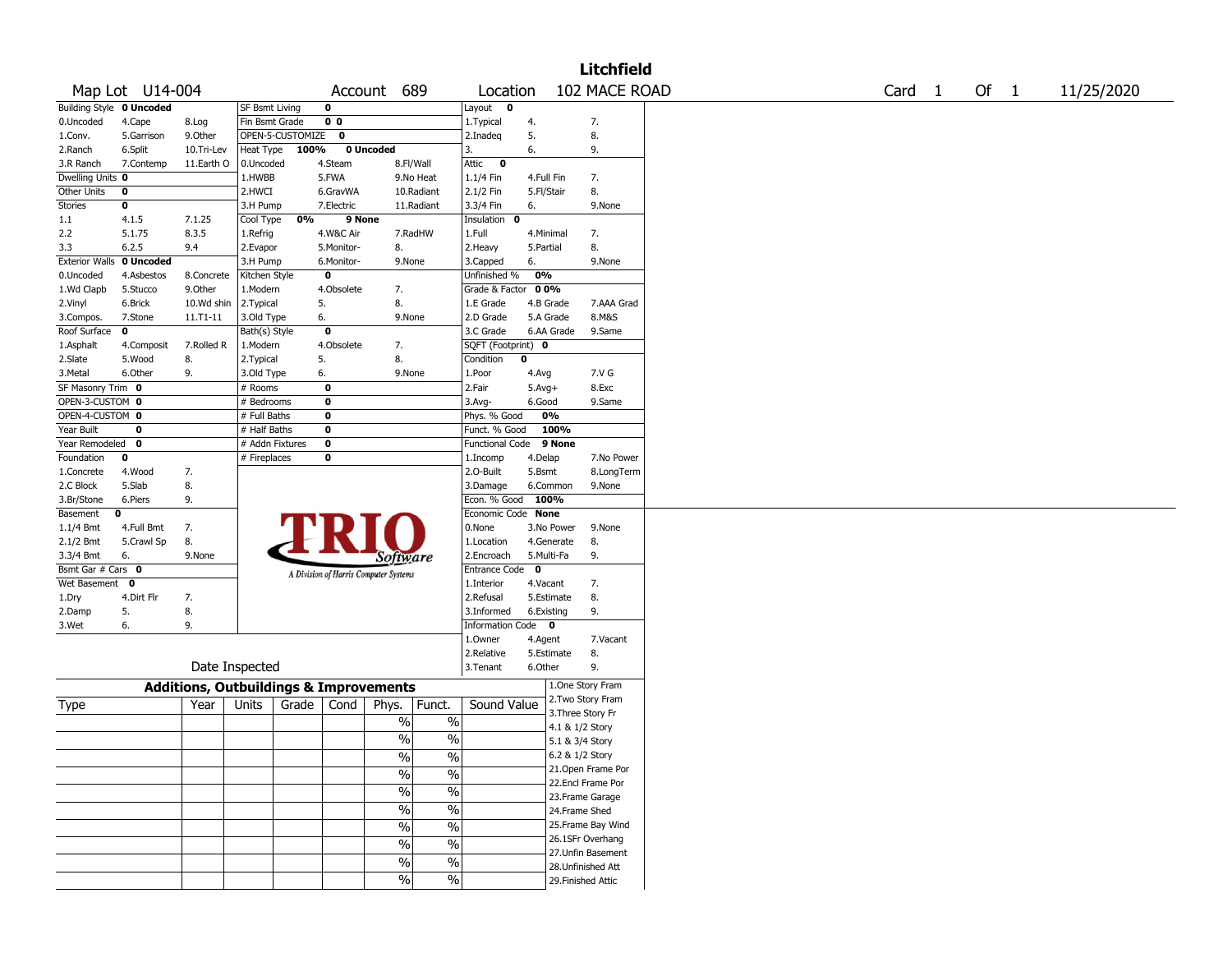|                                | Map Lot U14-005                                            | Account 688 | Location                      |                                  | 102 MACE ROAD          |                                    |             |                          | Card <sub>1</sub>    | Of $1$        |                                           | 11/25/2020                            |
|--------------------------------|------------------------------------------------------------|-------------|-------------------------------|----------------------------------|------------------------|------------------------------------|-------------|--------------------------|----------------------|---------------|-------------------------------------------|---------------------------------------|
|                                | HARRISON, BRIAN T                                          |             |                               | <b>Property Data</b>             |                        |                                    |             | <b>Assessment Record</b> |                      |               |                                           |                                       |
|                                | HARRISON, KATHLEEN A                                       |             | Neighborhood 126 Mace Road    |                                  |                        | Year                               | Land        |                          | <b>Buildings</b>     |               | Exempt                                    | Total                                 |
| 2 DONOVAN DR                   |                                                            |             |                               |                                  |                        | 2007                               |             | 123,178                  |                      | 87,274        | 0                                         | 210,452                               |
|                                | WEST NEWBURY MA 01985-1930                                 |             | Tree Growth Year              | $\mathbf 0$                      |                        | 2008                               |             | 123,178                  |                      | 86,390        | 0                                         | 209,568                               |
|                                |                                                            |             | X Coordinate                  |                                  | 0                      |                                    |             |                          |                      |               |                                           |                                       |
|                                | B7414P7 B13103P146                                         |             | Y Coordinate<br>Zone/Land Use | 17 Woodbury Pond                 | $\mathbf 0$            | 2009                               |             | 173,928                  |                      | 86,041        | 0                                         | 259,969                               |
| Previous Owner<br>MARDEN, LOIS |                                                            |             |                               |                                  |                        | 2010                               |             | 173,928                  |                      | 74,004        | 0                                         | 247,932                               |
| 160 GROVES ROAD                |                                                            |             | Secondary Zone                |                                  |                        | 2011                               |             | 176,328                  |                      | 120,437       | 0                                         | 296,765                               |
|                                |                                                            |             |                               |                                  |                        | 2012                               |             | 176,328                  |                      | 120,437       | 0                                         | 296,765                               |
|                                | YARMOUTH ME 04096                                          |             | Topography 2 Rolling          |                                  |                        | 2013                               |             | 176,328                  |                      | 120,437       | 0                                         | 296,765                               |
|                                | Sale Date: 12/07/2018                                      |             | 1.Level                       | 4.Below St                       | 7.Res Protec           | 2014                               |             | 176,328                  |                      | 120,437       | 0                                         | 296,765                               |
|                                |                                                            |             | 2.Rolling<br>3.Above St       | 5.Low<br>6.Swampy                | 8.<br>9.               | 2015                               |             | 176,328                  |                      | 120,437       | 0                                         | 296,765                               |
|                                |                                                            |             | Utilities 5 Dug Well          |                                  | <b>6 Septic System</b> | 2016                               |             | 176,328                  |                      | 120,197       | 0                                         | 296,525                               |
|                                |                                                            |             | 1.Public                      | 4.Dr Well                        | 7.Cesspool             | 2017                               |             | 176,328                  |                      | 115,183       | 0                                         | 291,511                               |
|                                |                                                            |             | 2. Water                      | 5.Dug Well                       | 8.Lake/Pond            | 2018                               |             | 176,328                  |                      | 125,586       | 0                                         | 301,914                               |
|                                |                                                            |             | 3.Sewer                       | 6.Septic                         | 9.None                 | 2019                               |             | 198,600                  |                      | 140,000       | 0                                         | 338,600                               |
|                                |                                                            |             | 3 Gravel<br><b>Street</b>     |                                  |                        | 2020                               |             | 198,600                  |                      | 140,000       | $\overline{0}$                            | 338,600                               |
|                                |                                                            |             | 1.Paved                       | 4.Proposed                       | 7.                     |                                    |             |                          | <b>Land Data</b>     |               |                                           |                                       |
|                                |                                                            |             | 2.Semi Imp<br>3.Gravel<br>6.  | 5.R/O/W                          | 8.<br>9.None           | <b>Front Foot</b>                  |             |                          | <b>Effective</b>     |               | <b>Influence</b>                          | <b>Influence</b>                      |
|                                |                                                            |             |                               |                                  | 0                      | 11.1-100                           | <b>Type</b> | Frontage                 | <b>Depth</b>         | <b>Factor</b> | Code<br>%                                 | <b>Codes</b><br>1.Unimproved          |
|                                | Inspection Witnessed By:                                   |             |                               |                                  | $\mathbf 0$            | 12.101-200                         |             |                          |                      |               | %                                         | 2. Excess Frtg                        |
|                                |                                                            |             |                               | <b>Sale Data</b>                 |                        | $13.201+$<br>14.                   |             |                          |                      |               | %<br>%                                    | 3. Topography<br>4.Size/Shape         |
| X                              |                                                            | Date        | Sale Date                     |                                  | 12/07/2018             | 15.                                |             |                          |                      |               | %                                         | 5.Access                              |
| No./Date                       | Description                                                | Date Insp.  | Price                         |                                  | 395,000                |                                    |             |                          |                      |               | %<br>%                                    | 6.Restriction<br>7. Right of Way      |
|                                |                                                            |             | Sale Type<br>1.Land           | 2 Land & Buildings<br>4.MFG UNIT | 7.                     | <b>Square Foot</b>                 |             |                          | <b>Square Feet</b>   |               |                                           | 8.View/Environ                        |
|                                |                                                            |             | 2.L & B                       | 5.Other                          | 8.                     | 16.Regular Lot                     |             |                          |                      |               | %                                         | 9.Fract Share                         |
|                                |                                                            |             | 3.Building<br>6.              |                                  | 9.                     | 17.Secondary Lot                   |             |                          |                      |               | %                                         | <b>Acres</b><br>30.Frontage 1         |
|                                |                                                            |             | Financing                     | 9 Unknown                        |                        | 18. Excess Land                    |             |                          |                      |               | $\frac{9}{6}$<br>$\overline{\frac{9}{6}}$ | 31. Frontage 2                        |
|                                |                                                            |             | 1.Convent                     | 4.Seller                         | 7.                     | 19.Condominium<br>20.Miscellaneous |             |                          |                      |               | $\frac{9}{6}$                             | 32.Tillable                           |
| Notes:                         |                                                            |             | 2.FHA/VA                      | 5.Private                        | 8.                     |                                    |             |                          |                      |               | $\overline{\frac{9}{6}}$                  | 33.Tillable                           |
|                                | 5/18/18 vacant add new WD.                                 |             | 3.Assumed                     | 6.Cash                           | 9.Unknown              |                                    |             |                          |                      |               | $\overline{\frac{9}{6}}$                  | 34.Softwood F&O                       |
|                                | 05/11/2017 vacant getting ready to build WD check 2018 for |             | Validity                      | 1 Arms Length Sale               |                        | <b>Fract. Acre</b>                 |             |                          | <b>Acreage/Sites</b> |               |                                           | 35. Mixed Wood F&O<br>36.Hardwood F&O |
|                                | possible interior remod.Old wd gone.                       |             | 1.Valid                       | 4.Split                          | 7.Renovate             | 21. Houselot (Frac                 | 21          |                          | 0.50                 | 100           | %<br>0                                    | 37.Softwood TG                        |
|                                |                                                            |             | 2.Related                     | 5.Partial                        | 8.Other                | 22.Baselot(Fract)<br>23.           | 30          |                          | 0.33                 | 100           | %<br>$\mathbf 0$                          | 38. Mixed Wood TG                     |
|                                |                                                            |             |                               |                                  | 9.                     |                                    | 44          |                          | 1.00                 | 100           | %<br>$\mathbf 0$                          | 39.Hardwood TG                        |
|                                |                                                            |             | 3.Distress                    | 6.Exempt                         |                        |                                    |             |                          |                      |               |                                           |                                       |
|                                |                                                            |             |                               |                                  |                        | <b>Acres</b><br>24. Houselot       |             |                          |                      |               | %                                         | 40.Wasteland                          |
|                                |                                                            |             | Verified                      | <b>5 Public Record</b>           |                        | 25.Baselot                         |             |                          |                      |               | %                                         | 41.Gravel Pit                         |
|                                |                                                            |             | 1.Buyer                       | 4.Agent                          | 7.Family               | 26.Rear 1                          |             |                          |                      |               | %<br>%                                    | 42. Mobile Home Si                    |
|                                |                                                            |             | 2.Seller<br>3.Lender          | 5.Pub Rec<br>6.MLS               | 8.Other<br>9.          | 27. Rear 2                         |             |                          |                      |               |                                           | 43.Camp Site                          |
| <b>Litchfield</b>              |                                                            |             |                               |                                  |                        | 28.Rear 3<br>29. Rear 4            |             |                          | <b>Total Acreage</b> | 0.83          |                                           | 44.Lot Improvemen<br>45. Access Right |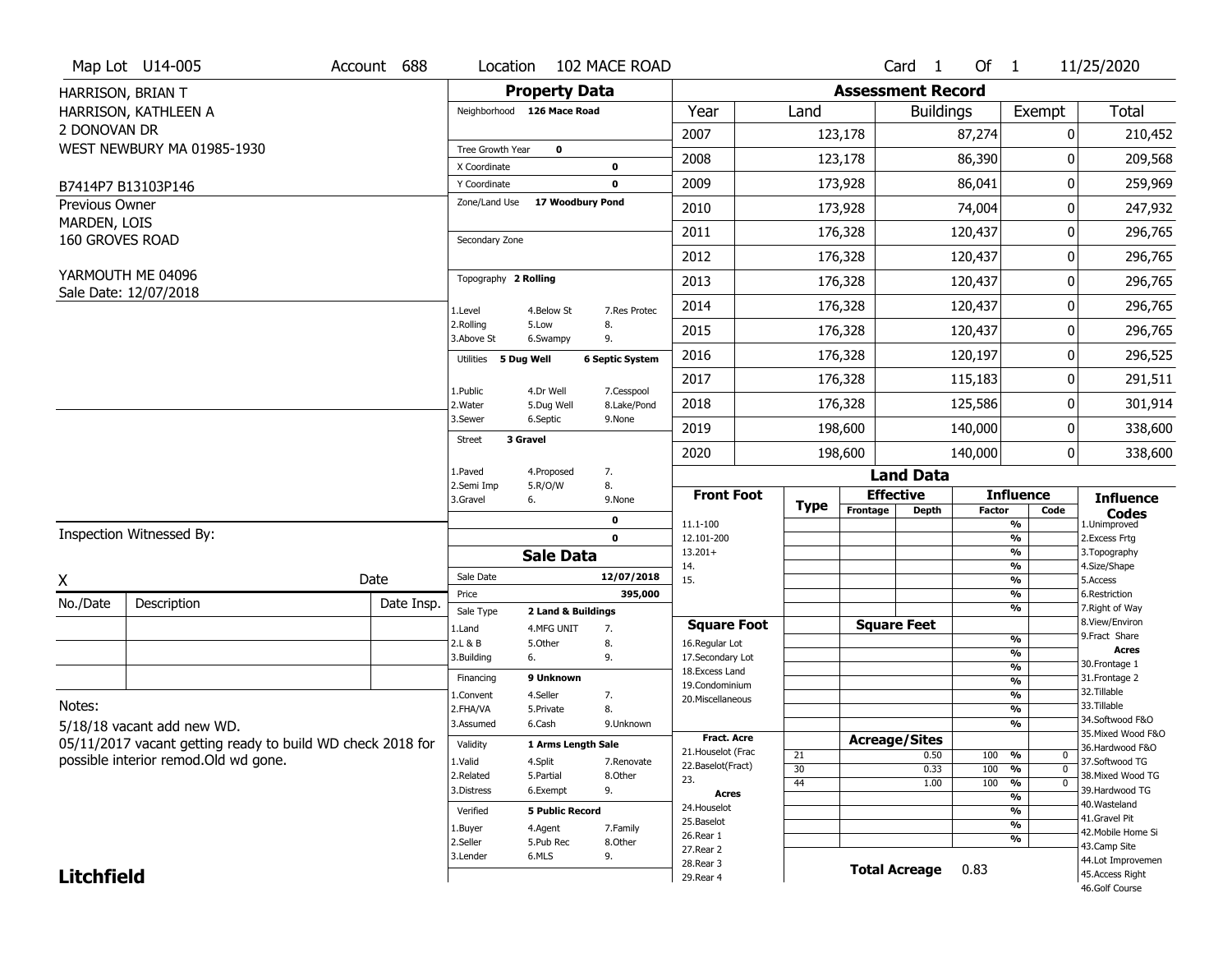|                                |                             |                 |                                                   |                  |              |                                       |                        |                                         |                          | <b>Litchfield</b>             |                                               |
|--------------------------------|-----------------------------|-----------------|---------------------------------------------------|------------------|--------------|---------------------------------------|------------------------|-----------------------------------------|--------------------------|-------------------------------|-----------------------------------------------|
|                                | Map Lot U14-005             |                 |                                                   |                  |              | Account 688                           |                        | Location                                |                          | 102 MACE ROAD                 | Of<br>Card<br>11/25/2020<br>1<br>$\mathbf{1}$ |
| Building Style 4 Cape          |                             |                 | <b>SF Bsmt Living</b>                             |                  | 728          |                                       |                        | Layout 1 Typical                        |                          |                               | 3.0'<br>21.0'                                 |
| 0.Uncoded                      | 4.Cape                      | 8.Log           | Fin Bsmt Grade                                    |                  | 3 100        |                                       |                        | 1. Typical                              | 4.                       | 7.                            | 7.5'<br>23.0'                                 |
| 1.Conv.                        | 5.Garrison                  | 9.0ther         |                                                   | OPEN-5-CUSTOMIZE | $\mathbf 0$  |                                       |                        | 2.Inadeg                                | 5.                       | 8.                            | $7.5^{\circ}$                                 |
| 2.Ranch                        | 6.Split                     | 10.Tri-Lev      | Heat Type                                         | 100%             |              | 12 Monitor-Fuel Oil                   |                        | 3.                                      | 6.                       | 9.                            | <b>WD</b><br>8.5                              |
| 3.R Ranch                      | 7.Contemp                   | 11.Earth O      | 0.Uncoded                                         |                  | 4.Steam      |                                       | 8.Fl/Wall              | $\overline{9}$ None<br>Attic            |                          |                               | 28.0'                                         |
| Dwelling Units 1               |                             |                 | 1.HWBB                                            |                  | 5.FWA        |                                       | 9.No Heat              | 1.1/4 Fin                               | 4.Full Fin               | 7.                            | $1.0^{\circ}$                                 |
| Other Units                    | 0                           |                 | 2.HWCI                                            |                  | 6.GravWA     |                                       | 10.Radiant             | 2.1/2 Fin                               | 5.Fl/Stair               | 8.                            |                                               |
| Stories                        | 4 One & 1/2 Story           |                 | 3.H Pump                                          | 0%               | 7. Electric  | 9 None                                | 11.Radiant             | 3.3/4 Fin                               | 6.<br>1 Full             | 9.None                        | 22.0                                          |
| $1.1\,$<br>2.2                 | 4.1.5<br>5.1.75             | 7.1.25<br>8.3.5 | Cool Type<br>1.Refrig                             |                  | 4.W&C Air    |                                       | 7.RadHW                | Insulation<br>1.Full                    | 4.Minimal                | 7.                            | 1sFr                                          |
| 3.3                            | 6.2.5                       | 9.4             | 2.Evapor                                          |                  | 5.Monitor-   | 8.                                    |                        | 2. Heavy                                | 5.Partial                | 8.                            | 23.5'<br>11/2sBFr<br>26.0<br>24.0             |
| <b>Exterior Walls</b>          | 2 Vinyl                     |                 | 3.H Pump                                          |                  | 6.Monitor-   | 9.None                                |                        | 3.Capped                                | 6.                       | 9.None                        |                                               |
| 0.Uncoded                      | 4.Asbestos                  | 8.Concrete      | Kitchen Style                                     |                  | 2 Typical    |                                       |                        | Unfinished %                            | 0%                       |                               | 5.0                                           |
| 1.Wd Clapb                     | 5.Stucco                    | 9.Other         | 1.Modern                                          |                  | 4.Obsolete   | 7.                                    |                        |                                         |                          | Grade & Factor 3 Average 100% | $9.0^{\circ}$                                 |
| 2.Vinyl                        | 6.Brick                     | 10.Wd shin      | 2. Typical                                        |                  | 5.           | 8.                                    |                        | 1.E Grade                               | 4.B Grade                | 7.AAA Grad                    | 14.0'                                         |
| 3.Compos.                      | 7.Stone                     | 11.T1-11        | 3.Old Type                                        |                  | 6.           | 9.None                                |                        | 2.D Grade                               | 5.A Grade                | 8.M&S                         | 28.0'                                         |
| Roof Surface                   | 1 Asphalt Shingles          |                 | Bath(s) Style                                     |                  |              | 2 Typical Bath(s)                     |                        | 3.C Grade                               | 6.AA Grade               | 9.Same                        | 5.0'                                          |
| 1.Asphalt                      | 4.Composit                  | 7.Rolled R      | 1.Modern                                          |                  | 4.Obsolete   | 7.                                    |                        | SQFT (Footprint) 728                    |                          |                               | SHED SV \$500                                 |
| 2.Slate                        | 5.Wood                      | 8.              | 2.Typical                                         |                  | 5.           | 8.                                    |                        | Condition                               | 7 Very Good              |                               | 6.0'                                          |
| 3. Metal                       | 6.Other                     | 9.              | 3.Old Type                                        |                  | 6.           | 9.None                                |                        | 1.Poor                                  | 4.Avg                    | 7.V G                         |                                               |
| SF Masonry Trim 0              |                             |                 | # Rooms                                           |                  | 5            |                                       |                        | 2.Fair                                  | $5.Avg+$                 | 8.Exc                         |                                               |
| OPEN-3-CUSTOM 0                |                             |                 | # Bedrooms                                        |                  | 3            |                                       |                        | 3.Avg-                                  | 6.Good                   | 9.Same                        |                                               |
| OPEN-4-CUSTOM 0                |                             |                 | # Full Baths                                      |                  | $\mathbf{1}$ |                                       |                        | Phys. % Good                            | 0%                       |                               |                                               |
| Year Built                     | 1950                        |                 | # Half Baths                                      |                  | 0            |                                       |                        | Funct. % Good                           | 100%                     |                               | SHED SV S1200                                 |
| Year Remodeled 2003            |                             |                 | # Addn Fixtures                                   |                  | $\mathbf 0$  |                                       |                        | <b>Functional Code</b>                  | 9 None                   |                               | 10.0'                                         |
| Foundation                     | 2 Concrete Block            |                 | # Fireplaces                                      |                  | 1            |                                       |                        | 1.Incomp                                | 4.Delap                  | 7.No Power                    |                                               |
| 1.Concrete                     | 4.Wood                      | 7.              |                                                   |                  |              |                                       |                        | 2.O-Built                               | 5.Bsmt                   | 8.LongTerm                    | $12.0^{\circ}$                                |
| 2.C Block                      | 5.Slab                      | 8.              |                                                   |                  |              |                                       |                        | 3.Damage                                | 6.Common                 | 9.None                        |                                               |
| 3.Br/Stone                     | 6.Piers                     | 9.              |                                                   |                  |              |                                       |                        | Econ. % Good 100%                       |                          |                               |                                               |
| Basement                       | <b>4 Full Basement</b>      |                 |                                                   |                  |              |                                       |                        | Economic Code None                      |                          |                               |                                               |
| $1.1/4$ Bmt                    | 4.Full Bmt                  | 7.              |                                                   |                  |              |                                       |                        | 0.None                                  | 3.No Power               | 9.None                        |                                               |
| 2.1/2 Bmt                      | 5.Crawl Sp                  | 8.              |                                                   |                  |              |                                       |                        | 1.Location                              | 4.Generate<br>5.Multi-Fa | 8.                            |                                               |
| 3.3/4 Bmt<br>Bsmt Gar # Cars 0 | 6.                          | 9.None          |                                                   |                  |              | Software                              |                        | 2.Encroach<br>Entrance Code 5 Estimated |                          | 9.                            |                                               |
|                                | Wet Basement 1 Dry Basement |                 |                                                   |                  |              | A Division of Harris Computer Systems |                        | 1.Interior                              | 4.Vacant                 | 7.                            |                                               |
| 1.Dry                          | 4.Dirt Flr                  | 7.              |                                                   |                  |              |                                       |                        | 2.Refusal                               | 5.Estimate               | 8.                            |                                               |
| 2.Damp                         | 5.                          | 8.              |                                                   |                  |              |                                       |                        | 3.Informed                              | 6.Existing               | 9.                            |                                               |
| 3.Wet                          | 6.                          | 9.              |                                                   |                  |              |                                       |                        | Information Code 5 Estimate             |                          |                               |                                               |
|                                |                             |                 |                                                   |                  |              |                                       |                        | 1.Owner                                 | 4.Agent                  | 7.Vacant                      |                                               |
|                                |                             |                 |                                                   |                  |              |                                       |                        | 2.Relative                              | 5.Estimate               | 8.                            |                                               |
|                                |                             |                 | Date Inspected 9/07/2018                          |                  |              |                                       |                        | 3.Tenant                                | 6.Other                  | 9.                            |                                               |
|                                |                             |                 | <b>Additions, Outbuildings &amp; Improvements</b> |                  |              |                                       |                        |                                         |                          | 1.One Story Fram              |                                               |
| Type                           |                             | Year            | Units                                             | Grade   Cond     |              | Phys.                                 | Funct.                 | Sound Value                             |                          | 2. Two Story Fram             |                                               |
| 1 One Story Frame              |                             | 2005            | 336                                               | 9 1 0 0          | 14           | 0                                     | $%100$ %               |                                         |                          | 3. Three Story Fr             |                                               |
|                                |                             |                 |                                                   |                  |              |                                       |                        |                                         |                          | 4.1 & 1/2 Story               |                                               |
| 24 Frame Shed                  |                             | 0               |                                                   |                  |              | $\%$                                  |                        | % 500                                   |                          | 5.1 & 3/4 Story               |                                               |
| 68 Wood Deck/s                 |                             | 2017 836        |                                                   | 4 100            | 14           | $\Omega$                              | $\frac{1}{2}$<br>% 100 |                                         |                          | 6.2 & 1/2 Story               |                                               |
| 24 Frame Shed                  |                             | 0               |                                                   |                  |              | $\%$                                  |                        | $\frac{9}{6}$ 1,200                     |                          | 21.Open Frame Por             |                                               |
|                                |                             |                 |                                                   |                  |              | $\frac{0}{0}$                         | $\%$                   |                                         |                          | 22.Encl Frame Por             |                                               |
|                                |                             |                 |                                                   |                  |              |                                       |                        |                                         |                          | 23. Frame Garage              |                                               |
|                                |                             |                 |                                                   |                  |              | %                                     | $\%$                   |                                         |                          | 24.Frame Shed                 |                                               |
|                                |                             |                 |                                                   |                  |              | $\frac{0}{0}$                         | $\%$                   |                                         |                          | 25.Frame Bay Wind             |                                               |
|                                |                             |                 |                                                   |                  |              | %                                     | $\%$                   |                                         |                          | 26.1SFr Overhang              |                                               |
|                                |                             |                 |                                                   |                  |              | $\frac{0}{0}$                         | $\%$                   |                                         |                          | 27.Unfin Basement             |                                               |
|                                |                             |                 |                                                   |                  |              | $\frac{0}{0}$                         | $\%$                   |                                         |                          | 28. Unfinished Att            |                                               |
|                                |                             |                 |                                                   |                  |              |                                       |                        |                                         |                          | 29. Finished Attic            |                                               |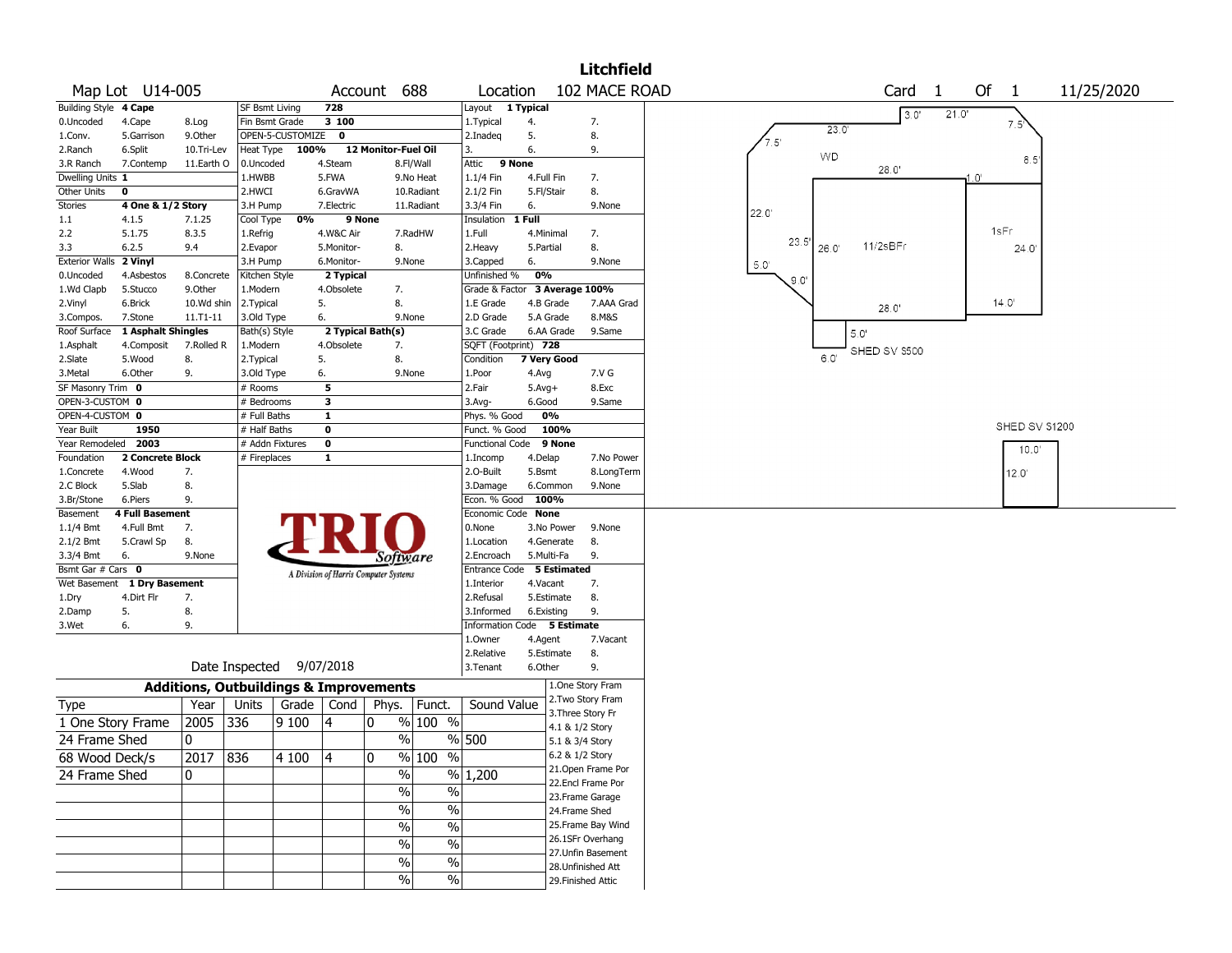|                                         | Map Lot U14-006                                  | Account 838 | Location                |                            | <b>MACE ROAD</b>          |                                    |                 |                          | Card <sub>1</sub>            | Of $1$        |                                | 11/25/2020                           |
|-----------------------------------------|--------------------------------------------------|-------------|-------------------------|----------------------------|---------------------------|------------------------------------|-----------------|--------------------------|------------------------------|---------------|--------------------------------|--------------------------------------|
|                                         | HARRISON, BRIAN T                                |             |                         | <b>Property Data</b>       |                           |                                    |                 | <b>Assessment Record</b> |                              |               |                                |                                      |
|                                         | HARRISON, KATHLEEN A                             |             |                         | Neighborhood 126 Mace Road |                           | Year                               | Land            |                          | <b>Buildings</b>             |               | Exempt                         | <b>Total</b>                         |
| 2 DONOVAN DR                            |                                                  |             |                         |                            |                           | 2007                               |                 | 31,530                   |                              | 0             | 0                              | 31,530                               |
|                                         | WEST NEWBURY MA 01985-1930                       |             | Tree Growth Year        | $\mathbf 0$                |                           | 2008                               |                 | 31,530                   |                              | 0             | 0                              | 31,530                               |
|                                         |                                                  |             | X Coordinate            |                            | 0                         |                                    |                 |                          |                              |               |                                |                                      |
| B13103P146                              |                                                  |             | Y Coordinate            | 11 Residential             | $\mathbf 0$               | 2009                               |                 | 30,850                   |                              | $\mathbf 0$   | 0                              | 30,850                               |
| <b>Previous Owner</b><br>MARDEN, HAROLD |                                                  |             | Zone/Land Use           |                            |                           | 2010                               |                 | 30,850                   |                              | 0             | 0                              | 30,850                               |
| 160 GROVES ROAD                         |                                                  |             | Secondary Zone          |                            |                           | 2011                               |                 | 31,225                   |                              | $\mathbf 0$   | 0                              | 31,225                               |
|                                         |                                                  |             |                         |                            |                           | 2012                               |                 | 31,225                   |                              | $\mathbf 0$   | 0                              | 31,225                               |
|                                         | YARMOUTH ME 04096                                |             | Topography 2 Rolling    |                            |                           | 2013                               |                 | 31,225                   |                              | $\mathbf 0$   | 0                              | 31,225                               |
| Previous Owner                          | Sale Date: 12/07/2018                            |             | 1.Level                 | 4.Below St                 | 7.Res Protec              | 2014                               |                 | 31,225                   |                              | $\mathbf 0$   | 0                              | 31,225                               |
| MCGOWEN ARICK                           |                                                  |             | 2.Rolling<br>3.Above St | 5.Low<br>6.Swampy          | 8.<br>9.                  | 2015                               |                 | 31,225                   |                              | 0             | 0                              | 31,225                               |
| 19 ABBOTT ST #2                         |                                                  |             | Utilities 9 None        |                            | 9 None                    | 2016                               |                 | 31,225                   |                              | 0             | 0                              | 31,225                               |
|                                         | PORTLAND ME 04103 3634                           |             |                         |                            |                           | 2017                               |                 | 31,225                   |                              | $\mathbf 0$   | 0                              | 31,225                               |
|                                         | Sale Date: 7/28/2011                             |             | 1.Public<br>2. Water    | 4.Dr Well<br>5.Dug Well    | 7.Cesspool<br>8.Lake/Pond | 2018                               |                 | 31,225                   |                              | 0             | 0                              | 31,225                               |
| Previous Owner                          |                                                  |             | 3.Sewer                 | 6.Septic                   | 9.None                    | 2019                               |                 | 30,600                   |                              | $\mathbf 0$   | 0                              | 30,600                               |
|                                         | HILTON, ELIZABETH E<br>1590 LEWISTON ROAD        |             | Street                  | 3 Gravel                   |                           | 2020                               |                 | 30,600                   |                              | $\mathbf 0$   | 0                              | 30,600                               |
|                                         |                                                  |             | 1.Paved                 | 4.Proposed                 | 7.                        |                                    |                 |                          | <b>Land Data</b>             |               |                                |                                      |
|                                         | LITCHFIELD ME 04350                              |             | 2.Semi Imp<br>3.Gravel  | 5.R/O/W<br>6.              | 8.<br>9.None              | <b>Front Foot</b>                  |                 |                          | <b>Effective</b>             |               | <b>Influence</b>               | <b>Influence</b>                     |
|                                         |                                                  |             |                         |                            |                           |                                    |                 |                          |                              |               |                                |                                      |
|                                         | Sale Date: 5/03/2004                             |             |                         |                            |                           |                                    | <b>Type</b>     | Frontage                 | <b>Depth</b>                 | <b>Factor</b> | Code                           | <b>Codes</b>                         |
|                                         |                                                  |             |                         |                            | 0                         | 11.1-100                           |                 |                          |                              |               | %                              | 1.Unimproved                         |
|                                         | Inspection Witnessed By:                         |             |                         |                            | $\mathbf 0$               | 12.101-200<br>$13.201+$            |                 |                          |                              |               | $\frac{9}{6}$<br>%             | 2.Excess Frtg<br>3. Topography       |
|                                         |                                                  |             | Sale Date               | <b>Sale Data</b>           | 12/07/2018                | 14.                                |                 |                          |                              |               | %                              | 4.Size/Shape                         |
| X                                       |                                                  | Date        | Price                   |                            |                           | 15.                                |                 |                          |                              |               | %<br>$\frac{9}{6}$             | 5.Access<br>6.Restriction            |
| No./Date                                | Description                                      | Date Insp.  | Sale Type               | 1 Land Only                |                           |                                    |                 |                          |                              |               | %                              | 7. Right of Way                      |
|                                         |                                                  |             | 1.Land                  | 4.MFG UNIT                 | 7.                        | <b>Square Foot</b>                 |                 |                          | <b>Square Feet</b>           |               |                                | 8.View/Environ<br>9. Fract Share     |
|                                         |                                                  |             | 2.L & B                 | 5.Other                    | 8.                        | 16.Regular Lot                     |                 |                          |                              |               | $\frac{9}{6}$<br>$\frac{9}{6}$ | <b>Acres</b>                         |
|                                         |                                                  |             | 3.Building              | 6.                         | 9.                        | 17.Secondary Lot<br>18.Excess Land |                 |                          |                              |               | $\frac{9}{6}$                  | 30. Frontage 1                       |
|                                         |                                                  |             | Financing               | 9 Unknown                  |                           | 19.Condominium                     |                 |                          |                              |               | $\frac{9}{6}$                  | 31. Frontage 2                       |
| Notes:                                  |                                                  |             | 1.Convent               | 4.Seller                   | 7.                        | 20.Miscellaneous                   |                 |                          |                              |               | $\frac{9}{6}$                  | 32. Tillable<br>33.Tillable          |
|                                         |                                                  |             | 2.FHA/VA<br>3.Assumed   | 5.Private<br>6.Cash        | 8.<br>9.Unknown           |                                    |                 |                          |                              |               | $\frac{9}{6}$<br>$\frac{9}{6}$ | 34.Softwood F&O                      |
|                                         | '21 Billed to wrong owner 1n 2019 & 2020 Abate & |             |                         |                            |                           | <b>Fract. Acre</b>                 |                 |                          |                              |               |                                | 35. Mixed Wood F&O                   |
| Supplement                              |                                                  |             | Validity                | 1 Arms Length Sale         |                           | 21. Houselot (Frac                 | 25              |                          | <b>Acreage/Sites</b><br>1.00 | 100           | %<br>0                         | 36.Hardwood F&O                      |
|                                         |                                                  |             | 1.Valid                 | 4.Split                    | 7.Renovate                | 22.Baselot(Fract)                  | $\overline{26}$ |                          | 1.85                         | 100           | $\overline{0}$<br>%            | 37.Softwood TG                       |
|                                         |                                                  |             | 2.Related<br>3.Distress | 5.Partial<br>6.Exempt      | 8.Other                   | 23.                                |                 |                          |                              |               | %                              | 38. Mixed Wood TG<br>39.Hardwood TG  |
|                                         |                                                  |             |                         |                            | 9.                        | <b>Acres</b>                       |                 |                          |                              |               | $\frac{9}{6}$                  | 40. Wasteland                        |
|                                         |                                                  |             | Verified                | <b>5 Public Record</b>     |                           | 24. Houselot<br>25.Baselot         |                 |                          |                              |               | $\frac{9}{6}$                  | 41.Gravel Pit                        |
|                                         |                                                  |             | 1.Buyer                 | 4.Agent                    | 7.Family                  | 26.Rear 1                          |                 |                          |                              |               | %<br>%                         | 42. Mobile Home Si                   |
|                                         |                                                  |             | 2.Seller                | 5.Pub Rec                  | 8.0ther                   | 27.Rear 2                          |                 |                          |                              |               |                                | 43.Camp Site                         |
| <b>Litchfield</b>                       |                                                  |             | 3.Lender                | 6.MLS                      | 9.                        | 28. Rear 3<br>29. Rear 4           |                 |                          | <b>Total Acreage</b>         | 2.85          |                                | 44.Lot Improvemen<br>45.Access Right |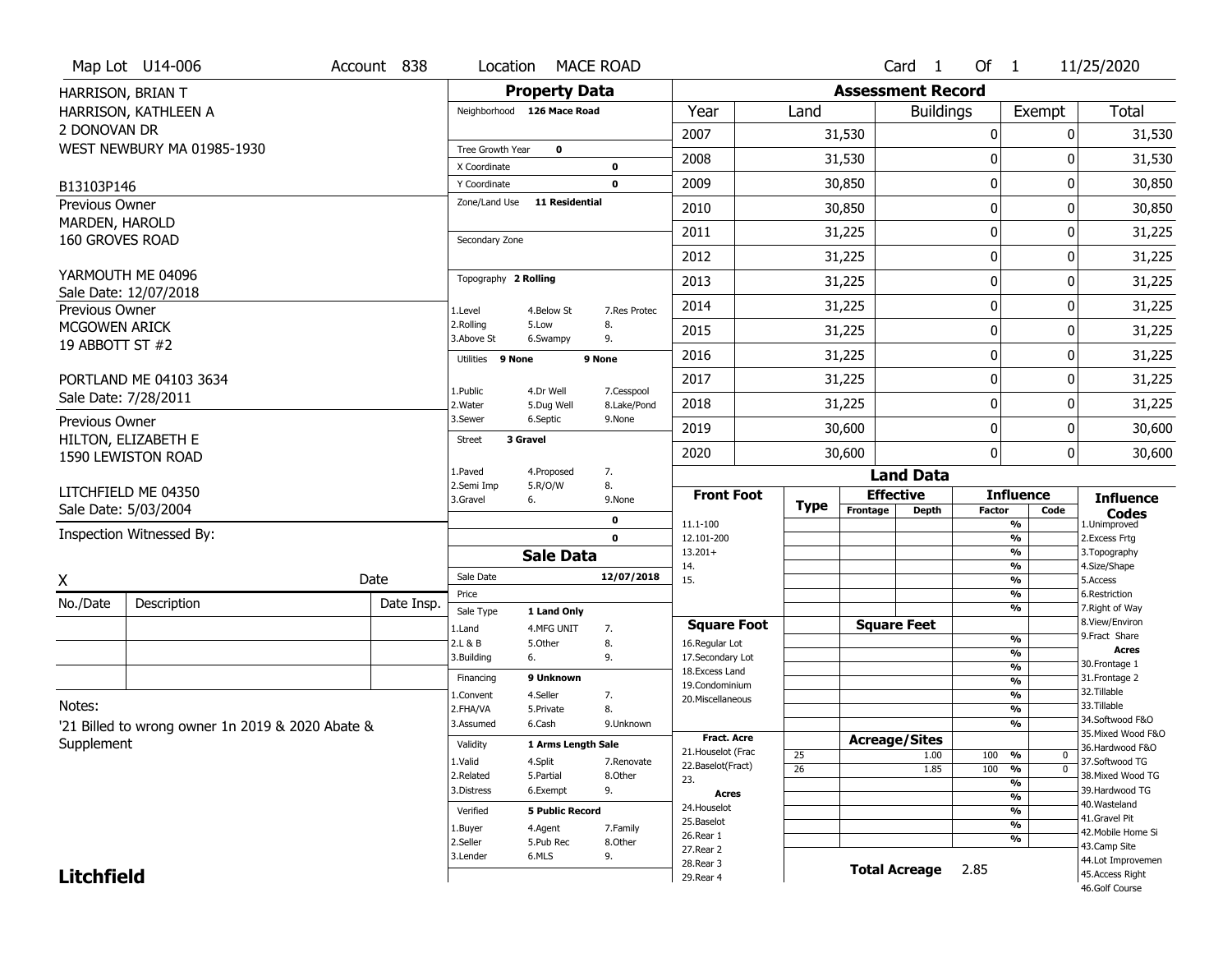|                       |                 |                                                   |                       |                  |            |                                       |               |                        |                      | Litchfield         |                   |        |            |
|-----------------------|-----------------|---------------------------------------------------|-----------------------|------------------|------------|---------------------------------------|---------------|------------------------|----------------------|--------------------|-------------------|--------|------------|
|                       | Map Lot U14-006 |                                                   |                       |                  |            | Account 838                           |               | Location               |                      | <b>MACE ROAD</b>   | Card <sub>1</sub> | Of $1$ | 11/25/2020 |
| <b>Building Style</b> |                 |                                                   | <b>SF Bsmt Living</b> |                  |            |                                       |               | Layout                 |                      |                    |                   |        |            |
| 0.Uncoded             | 4.Cape          | 8.Log                                             | Fin Bsmt Grade        |                  |            |                                       |               | 1. Typical             | 4.                   | 7.                 |                   |        |            |
| 1.Conv.               | 5.Garrison      | 9.Other                                           |                       | OPEN-5-CUSTOMIZE |            |                                       |               | 2.Inadeq               | 5.                   | 8.                 |                   |        |            |
| 2.Ranch               | 6.Split         | 10.Tri-Lev                                        | Heat Type             | 100%             |            |                                       |               | 3.                     | 6.                   | 9.                 |                   |        |            |
| 3.R Ranch             | 7.Contemp       | 11.Earth O                                        | 0.Uncoded             |                  | 4.Steam    | 8.Fl/Wall                             |               | Attic                  |                      |                    |                   |        |            |
| <b>Dwelling Units</b> |                 |                                                   | 1.HWBB                |                  | 5.FWA      |                                       | 9.No Heat     | 1.1/4 Fin              | 4.Full Fin           | 7.                 |                   |        |            |
| <b>Other Units</b>    |                 |                                                   | 2.HWCI                |                  | 6.GravWA   |                                       | 10.Radiant    | 2.1/2 Fin              | 5.Fl/Stair           | 8.                 |                   |        |            |
| <b>Stories</b>        |                 |                                                   | 3.H Pump              |                  | 7.Electric |                                       | 11.Radiant    | 3.3/4 Fin              | 6.                   | 9.None             |                   |        |            |
| 1.1                   | 4.1.5           | 7.1.25                                            | Cool Type             | 0%               |            |                                       |               | Insulation             |                      |                    |                   |        |            |
| 2.2                   | 5.1.75          | 8.3.5                                             | 1.Refrig              |                  | 4.W&C Air  |                                       | 7.RadHW       | 1.Full                 | 4.Minimal            | 7.                 |                   |        |            |
| 3.3                   | 6.2.5           | 9.4                                               | 2.Evapor              |                  | 5.Monitor- | 8.                                    |               | 2. Heavy               | 5.Partial            | 8.                 |                   |        |            |
| <b>Exterior Walls</b> |                 |                                                   | 3.H Pump              |                  | 6.Monitor- | 9.None                                |               | 3.Capped               | 6.                   | 9.None             |                   |        |            |
| 0.Uncoded             | 4.Asbestos      | 8.Concrete                                        | Kitchen Style         |                  |            |                                       |               | Unfinished %           |                      |                    |                   |        |            |
| 1.Wd Clapb            | 5.Stucco        | 9.0ther                                           | 1.Modern              |                  | 4.Obsolete | 7.                                    |               | Grade & Factor         |                      |                    |                   |        |            |
| 2.Vinyl               | 6.Brick         | 10.Wd shin                                        | 2.Typical             |                  | 5.         | 8.                                    |               | 1.E Grade              | 4.B Grade            | 7.AAA Grad         |                   |        |            |
| 3.Compos.             | 7.Stone         | 11.T1-11                                          | 3.Old Type            |                  | 6.         | 9.None                                |               | 2.D Grade              | 5.A Grade            | 8.M&S              |                   |        |            |
| Roof Surface          |                 |                                                   | Bath(s) Style         |                  |            |                                       |               | 3.C Grade              | 6.AA Grade           | 9.Same             |                   |        |            |
| 1.Asphalt             | 4.Composit      | 7.Rolled R                                        | 1.Modern              |                  | 4.Obsolete | 7.                                    |               | SQFT (Footprint)       |                      |                    |                   |        |            |
| 2.Slate               | 5.Wood          | 8.                                                | 2. Typical            |                  | 5.         | 8.                                    |               | Condition              |                      |                    |                   |        |            |
| 3. Metal              | 6.Other         | 9.                                                | 3.Old Type            |                  | 6.         | 9.None                                |               | 1.Poor                 | 4.Avg                | 7.V G              |                   |        |            |
| SF Masonry Trim       |                 |                                                   | # Rooms               |                  |            |                                       |               | 2.Fair                 | $5.$ Avg $+$         | 8.Exc              |                   |        |            |
| OPEN-3-CUSTOM         |                 |                                                   | # Bedrooms            |                  |            |                                       |               | $3.$ Avg-              | 6.Good               | 9.Same             |                   |        |            |
| OPEN-4-CUSTOM         |                 |                                                   | # Full Baths          |                  |            |                                       |               | Phys. % Good           |                      |                    |                   |        |            |
| Year Built            |                 |                                                   | # Half Baths          |                  |            |                                       |               | Funct. % Good          |                      |                    |                   |        |            |
| Year Remodeled        |                 |                                                   | # Addn Fixtures       |                  |            |                                       |               | <b>Functional Code</b> |                      |                    |                   |        |            |
| Foundation            |                 |                                                   | # Fireplaces          |                  |            |                                       |               | 1.Incomp               | 4.Delap              | 7.No Power         |                   |        |            |
| 1.Concrete            | 4.Wood          | 7.                                                |                       |                  |            |                                       |               | 2.0-Built              | 5.Bsmt               | 8.LongTerm         |                   |        |            |
| 2.C Block             | 5.Slab          | 8.                                                |                       |                  |            |                                       |               | 3.Damage               | 6.Common             | 9.None             |                   |        |            |
| 3.Br/Stone            | 6.Piers         | 9.                                                |                       |                  |            |                                       |               | Econ. % Good           |                      |                    |                   |        |            |
| Basement              |                 |                                                   |                       |                  |            |                                       |               | Economic Code          |                      |                    |                   |        |            |
| 1.1/4 Bmt             | 4.Full Bmt      | 7.                                                |                       |                  |            |                                       |               | 0.None                 | 3.No Power           | 9.None             |                   |        |            |
| 2.1/2 Bmt             | 5.Crawl Sp      | 8.                                                |                       |                  |            |                                       |               | 1.Location             | 4.Generate           | 8.                 |                   |        |            |
| 3.3/4 Bmt             | 6.              | 9.None                                            |                       |                  |            |                                       |               | 2.Encroach             | 5.Multi-Fa           | 9.                 |                   |        |            |
| Bsmt Gar # Cars       |                 |                                                   |                       |                  |            | Software                              |               | <b>Entrance Code</b>   | $\mathbf{o}$         |                    |                   |        |            |
| Wet Basement          |                 |                                                   |                       |                  |            | A Division of Harris Computer Systems |               | 1.Interior             | 4.Vacant             | 7.                 |                   |        |            |
| 1.Dry                 | 4.Dirt Flr      | 7.                                                |                       |                  |            |                                       |               | 2.Refusal              | 5.Estimate           | 8.                 |                   |        |            |
| 2.Damp                | 5.              | 8.                                                |                       |                  |            |                                       |               | 3.Informed             | 6.Existing           | 9.                 |                   |        |            |
| 3.Wet                 | 6.              | 9.                                                |                       |                  |            |                                       |               | Information            | Code<br>$\mathbf{0}$ |                    |                   |        |            |
|                       |                 |                                                   |                       |                  |            |                                       |               | 1.Owner                | 4.Agent              | 7.Vacant           |                   |        |            |
|                       |                 |                                                   |                       |                  |            |                                       |               | 2.Relative             | 5.Estimate           | 8.                 |                   |        |            |
|                       |                 | Date Inspected                                    |                       |                  |            |                                       |               | 3. Tenant              | 6.Other              | 9.                 |                   |        |            |
|                       |                 |                                                   |                       |                  |            |                                       |               |                        |                      |                    |                   |        |            |
|                       |                 | <b>Additions, Outbuildings &amp; Improvements</b> |                       |                  |            |                                       |               |                        |                      | 1.One Story Fram   |                   |        |            |
| Type                  |                 | Year                                              | Units                 | Grade            | Cond       | Phys.                                 | Funct.        | Sound Value            |                      | 2. Two Story Fram  |                   |        |            |
|                       |                 |                                                   |                       |                  |            | $\%$                                  | $\%$          |                        |                      | 3. Three Story Fr  |                   |        |            |
|                       |                 |                                                   |                       |                  |            |                                       |               |                        |                      | 4.1 & 1/2 Story    |                   |        |            |
|                       |                 |                                                   |                       |                  |            | $\%$                                  | %             |                        |                      | 5.1 & 3/4 Story    |                   |        |            |
|                       |                 |                                                   |                       |                  |            | $\frac{1}{2}$                         | $\%$          |                        |                      | 6.2 & 1/2 Story    |                   |        |            |
|                       |                 |                                                   |                       |                  |            | $\frac{1}{2}$                         | $\frac{1}{2}$ |                        |                      | 21.Open Frame Por  |                   |        |            |
|                       |                 |                                                   |                       |                  |            | $\frac{1}{2}$                         | $\frac{0}{6}$ |                        |                      | 22.Encl Frame Por  |                   |        |            |
|                       |                 |                                                   |                       |                  |            |                                       |               |                        |                      | 23. Frame Garage   |                   |        |            |
|                       |                 |                                                   |                       |                  |            | $\frac{1}{2}$                         | $\frac{0}{6}$ |                        |                      | 24.Frame Shed      |                   |        |            |
|                       |                 |                                                   |                       |                  |            | $\frac{1}{2}$                         | $\frac{0}{6}$ |                        |                      | 25.Frame Bay Wind  |                   |        |            |
|                       |                 |                                                   |                       |                  |            | $\%$                                  | $\frac{1}{2}$ |                        |                      | 26.1SFr Overhang   |                   |        |            |
|                       |                 |                                                   |                       |                  |            |                                       |               |                        |                      | 27.Unfin Basement  |                   |        |            |
|                       |                 |                                                   |                       |                  |            | $\%$                                  | $\frac{1}{2}$ |                        |                      | 28.Unfinished Att  |                   |        |            |
|                       |                 |                                                   |                       |                  |            | $\frac{1}{2}$                         | $\frac{1}{2}$ |                        |                      | 29. Finished Attic |                   |        |            |
|                       |                 |                                                   |                       |                  |            |                                       |               |                        |                      |                    |                   |        |            |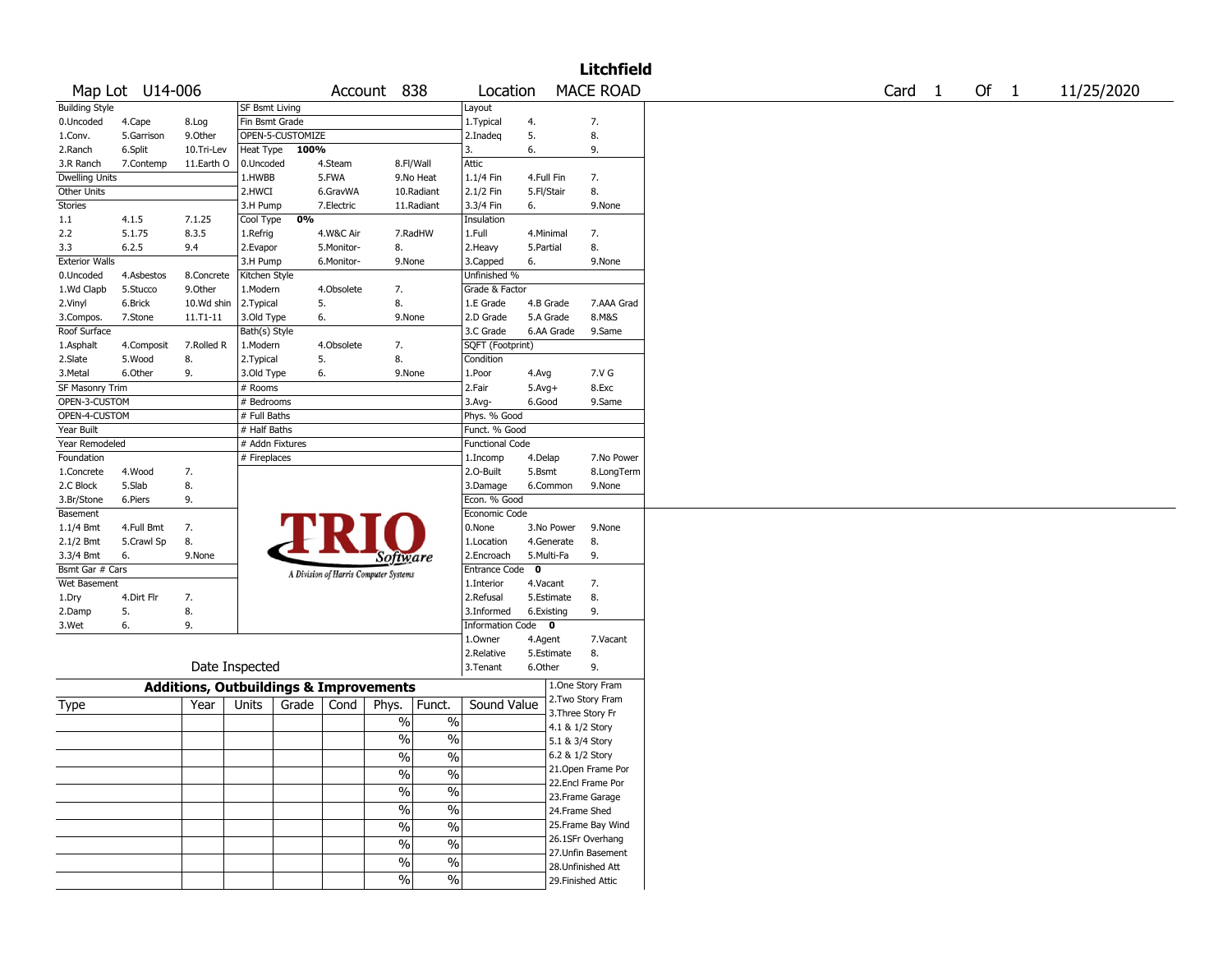|                         | Map Lot U14-007                                                    | Account 1332 |            | Location                   |                         | 118 MACE ROAD             |                                      |             |                          | Card <sub>1</sub>    | Of 1          |                                 | 11/25/2020                          |
|-------------------------|--------------------------------------------------------------------|--------------|------------|----------------------------|-------------------------|---------------------------|--------------------------------------|-------------|--------------------------|----------------------|---------------|---------------------------------|-------------------------------------|
| BLAIS, JEFFREY A        |                                                                    |              |            |                            | <b>Property Data</b>    |                           |                                      |             | <b>Assessment Record</b> |                      |               |                                 |                                     |
|                         | HORTON, MICHAEL J                                                  |              |            | Neighborhood 126 Mace Road |                         |                           | Year                                 | Land        |                          | <b>Buildings</b>     |               | Exempt                          | <b>Total</b>                        |
| 1223 RIVER ROAD         |                                                                    |              |            |                            |                         |                           | 2007                                 |             | 81,670                   |                      | 44,673        | 0                               | 126,343                             |
|                         | BOWDOINHAM ME 04008                                                |              |            | Tree Growth Year           | $\mathbf 0$             |                           |                                      |             |                          |                      |               |                                 |                                     |
|                         |                                                                    |              |            | X Coordinate               |                         | $\mathbf 0$               | 2008                                 |             | 81,670                   |                      | 44,673        | 0                               | 126,343                             |
|                         | B2403P332 B9159P43 B11067P316                                      |              |            | Y Coordinate               |                         | $\mathbf 0$               | 2009                                 |             | 118,545                  |                      | 44,450        | 0                               | 162,995                             |
| Previous Owner          |                                                                    |              |            | Zone/Land Use              | 17 Woodbury Pond        |                           | 2010                                 |             | 118,545                  |                      | 42,725        | 0                               | 161,270                             |
|                         | OUELLETTE, IRENE D FAMILY TRUST<br>OUELLETTE IRENE D TRUSTEE ET AL |              |            | Secondary Zone             |                         |                           | 2011                                 |             | 122,145                  |                      | 26,823        | 0                               | 148,968                             |
| 1 ARMORY ST             |                                                                    |              |            |                            |                         |                           | 2012                                 |             | 122,145                  |                      | 26,823        | 0                               | 148,968                             |
|                         | BRUNSWICK ME 04011                                                 |              |            | Topography 2 Rolling       |                         |                           | 2013                                 |             | 122,145                  |                      | 26,823        | 0                               | 148,968                             |
| Previous Owner          | Sale Date: 6/11/2012                                               |              |            | 1.Level                    | 4.Below St              | 7.Res Protec              | 2014                                 |             | 122,145                  |                      | 26,823        | 0                               | 148,968                             |
| <b>OUELLETTE, IRENE</b> |                                                                    |              |            | 2.Rolling<br>3.Above St    | 5.Low<br>6.Swampy       | 8.<br>9.                  | 2015                                 |             | 122,145                  |                      | 26,823        | 0                               | 148,968                             |
| 1 ARMORY ST             |                                                                    |              |            | 8 Lake/Pond<br>Utilities   |                         | <b>6 Septic System</b>    | 2016                                 |             | 122,145                  |                      | 26,823        | 0                               | 148,968                             |
|                         | BRUNSWICK ME 04011                                                 |              |            |                            |                         |                           | 2017                                 |             | 122,145                  |                      | 26,823        | 0                               | 148,968                             |
|                         | Sale Date: 11/09/2006                                              |              |            | 1.Public<br>2. Water       | 4.Dr Well<br>5.Dug Well | 7.Cesspool<br>8.Lake/Pond | 2018                                 |             | 122,145                  |                      | 26,823        | 0                               | 148,968                             |
|                         |                                                                    |              |            | 3.Sewer                    | 6.Septic                | 9.None                    | 2019                                 |             | 150,100                  |                      | 47,600        | 0                               | 197,700                             |
|                         |                                                                    |              |            | 3 Gravel<br><b>Street</b>  |                         |                           | 2020                                 |             | 150,100                  |                      | 47,600        | 0                               | 197,700                             |
|                         |                                                                    |              |            | 1.Paved                    | 4.Proposed              | 7.                        |                                      |             |                          | <b>Land Data</b>     |               |                                 |                                     |
|                         |                                                                    |              |            | 2.Semi Imp<br>3.Gravel     | 5.R/O/W<br>6.           | 8.<br>9.None              | <b>Front Foot</b>                    |             | <b>Effective</b>         |                      |               | <b>Influence</b>                | <b>Influence</b>                    |
|                         |                                                                    |              |            |                            |                         | $\mathbf 0$               | 11.1-100                             | <b>Type</b> | Frontage                 | <b>Depth</b>         | <b>Factor</b> | Code<br>%                       | <b>Codes</b><br>1.Unimproved        |
|                         | Inspection Witnessed By:                                           |              |            |                            |                         | $\mathbf 0$               | 12.101-200                           |             |                          |                      |               | $\frac{9}{6}$                   | 2.Excess Frtg                       |
|                         |                                                                    |              |            |                            | <b>Sale Data</b>        |                           | $13.201+$                            |             |                          |                      |               | %                               | 3. Topography                       |
| Χ                       |                                                                    | Date         |            | Sale Date                  |                         | 6/11/2012                 | 14.<br>15.                           |             |                          |                      |               | %<br>%                          | 4.Size/Shape<br>5.Access            |
| No./Date                | Description                                                        |              | Date Insp. | Price                      |                         | 200,000                   |                                      |             |                          |                      |               | %                               | 6.Restriction                       |
|                         |                                                                    |              |            | Sale Type                  | 2 Land & Buildings      |                           |                                      |             |                          |                      |               | %                               | 7. Right of Way<br>8.View/Environ   |
|                         |                                                                    |              |            | 1.Land<br>2.L & B          | 4.MFG UNIT<br>5.Other   | 7.<br>8.                  | <b>Square Foot</b><br>16.Regular Lot |             |                          | <b>Square Feet</b>   |               | $\frac{9}{6}$                   | 9. Fract Share                      |
|                         |                                                                    |              |            | 3.Building                 | 6.                      | 9.                        | 17.Secondary Lot                     |             |                          |                      |               | %                               | Acres                               |
|                         |                                                                    |              |            | Financing                  | 9 Unknown               |                           | 18.Excess Land                       |             |                          |                      |               | $\frac{9}{6}$                   | 30. Frontage 1<br>31. Frontage 2    |
|                         |                                                                    |              |            |                            | 4.Seller                |                           | 19.Condominium                       |             |                          |                      |               | $\frac{9}{6}$<br>$\frac{9}{6}$  | 32.Tillable                         |
| Notes:                  |                                                                    |              |            | 1.Convent<br>2.FHA/VA      | 5.Private               | 7.<br>8.                  | 20.Miscellaneous                     |             |                          |                      |               | $\frac{9}{6}$                   | 33.Tillable                         |
|                         |                                                                    |              |            | 3.Assumed                  | 6.Cash                  | 9.Unknown                 |                                      |             |                          |                      |               | %                               | 34.Softwood F&O                     |
|                         |                                                                    |              |            | Validity                   |                         |                           | <b>Fract. Acre</b>                   |             | <b>Acreage/Sites</b>     |                      |               |                                 | 35. Mixed Wood F&O                  |
|                         |                                                                    |              |            |                            | 1 Arms Length Sale      |                           | 21. Houselot (Frac                   | 21          |                          | 0.34                 | 100           | %<br>0                          | 36.Hardwood F&O                     |
|                         |                                                                    |              |            | 1.Valid<br>2.Related       | 4.Split<br>5.Partial    | 7.Renovate<br>8.Other     | 22.Baselot(Fract)                    | 44          |                          | 1.00                 | 70            | $\overline{0}$<br>$\frac{9}{6}$ | 37.Softwood TG<br>38. Mixed Wood TG |
|                         |                                                                    |              |            | 3.Distress                 | 6.Exempt                | 9.                        | 23.                                  |             |                          |                      |               | %                               | 39.Hardwood TG                      |
|                         |                                                                    |              |            |                            |                         |                           | <b>Acres</b><br>24. Houselot         |             |                          |                      |               | %                               | 40. Wasteland                       |
|                         |                                                                    |              |            | Verified                   | <b>5 Public Record</b>  |                           | 25.Baselot                           |             |                          |                      |               | %                               | 41.Gravel Pit                       |
|                         |                                                                    |              |            | 1.Buyer                    | 4.Agent                 | 7.Family                  | 26.Rear 1                            |             |                          |                      |               | %<br>%                          | 42. Mobile Home Si                  |
|                         |                                                                    |              |            | 2.Seller                   | 5.Pub Rec               | 8.Other                   | 27. Rear 2                           |             |                          |                      |               |                                 | 43.Camp Site                        |
|                         |                                                                    |              |            | 3.Lender                   | 6.MLS                   | 9.                        | 28. Rear 3                           |             |                          | <b>Total Acreage</b> | 0.34          |                                 | 44.Lot Improvemen                   |
| <b>Litchfield</b>       |                                                                    |              |            |                            |                         |                           | 29. Rear 4                           |             |                          |                      |               |                                 | 45.Access Right<br>46.Golf Course   |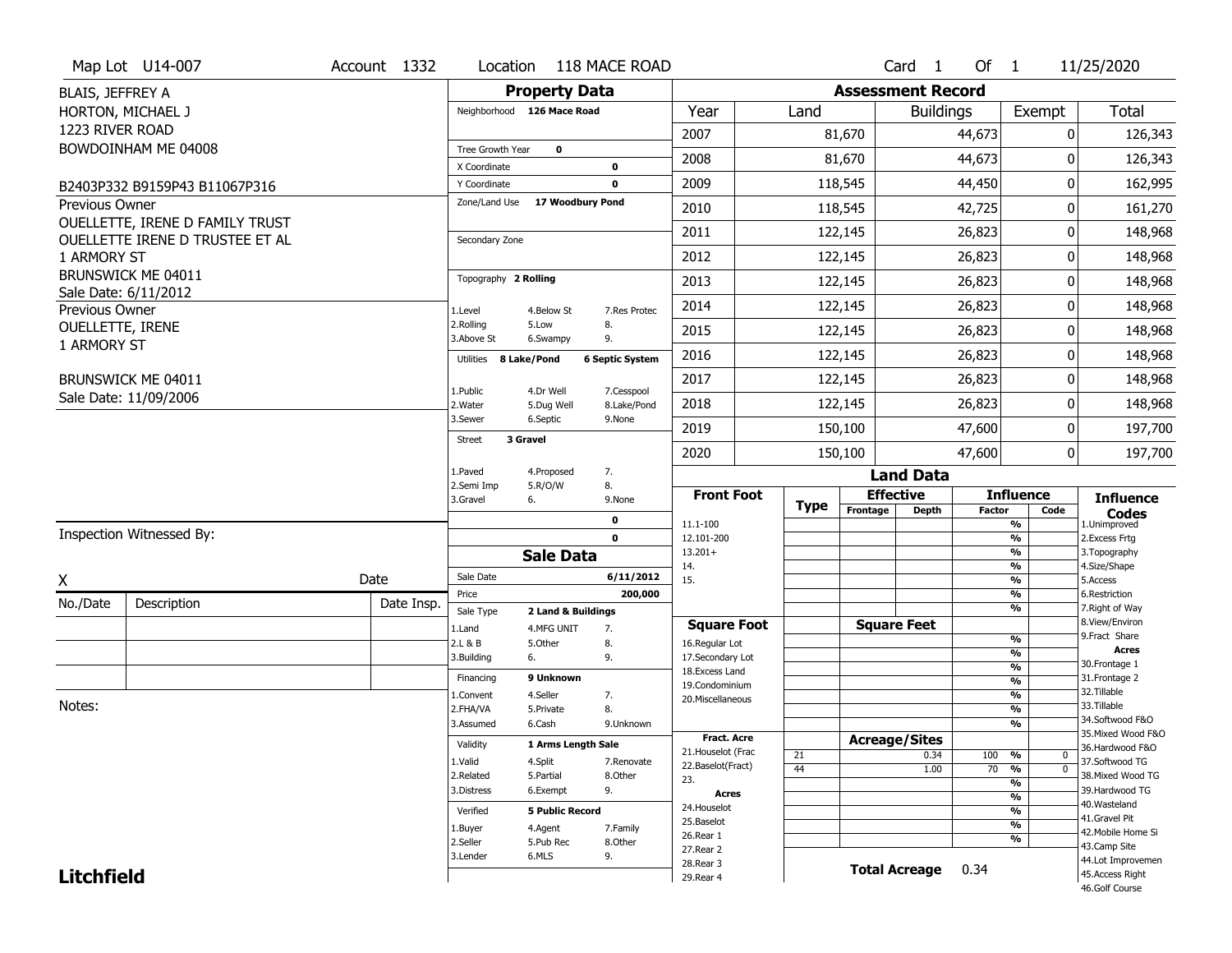|                       |                    |              |                                                   |                  |                |                                       |                          |                             |            |                    | <b>Litchfield</b>  |                |                   |       |                   |            |       |
|-----------------------|--------------------|--------------|---------------------------------------------------|------------------|----------------|---------------------------------------|--------------------------|-----------------------------|------------|--------------------|--------------------|----------------|-------------------|-------|-------------------|------------|-------|
|                       | Map Lot U14-007    |              |                                                   |                  |                | Account 1332                          |                          | Location                    |            |                    | 118 MACE ROAD      |                | Card <sub>1</sub> |       | Of $1$            | 11/25/2020 |       |
| <b>Building Style</b> | 2 Ranch            |              | SF Bsmt Living                                    |                  | 0              |                                       |                          | Layout                      | 1 Typical  |                    |                    |                |                   |       |                   |            |       |
| 0.Uncoded             | 4.Cape             | 8.Log        | Fin Bsmt Grade                                    |                  | 0 <sub>0</sub> |                                       |                          | 1. Typical                  | 4.         |                    | 7.                 | 9.0'           |                   |       |                   |            |       |
| 1.Conv.               | 5.Garrison         | 9.0ther      |                                                   | OPEN-5-CUSTOMIZE | $\mathbf 0$    |                                       |                          | 2.Inadeq                    | 5.         |                    | 8.                 | <b>BNK HSE</b> |                   |       |                   |            |       |
| 2.Ranch               | 6.Split            | 10.Tri-Lev   | Heat Type                                         | 100%             |                | 9 Not Heated                          |                          | 3.                          | 6.         |                    | 9.                 |                |                   |       |                   |            |       |
| 3.R Ranch             | 7.Contemp          | 11.Earth O   | 0.Uncoded                                         |                  | 4.Steam        |                                       | 8.Fl/Wall                | 9 None<br>Attic             |            |                    |                    |                |                   |       |                   |            |       |
| Dwelling Units 1      |                    |              | 1.HWBB                                            |                  | 5.FWA          |                                       | 9.No Heat                | 1.1/4 Fin                   |            | 4.Full Fin         | 7.                 | 19.0           |                   |       | 27.0<br><b>WD</b> |            | 5.0'  |
| Other Units           | $\mathbf 0$        |              | 2.HWCI                                            |                  | 6.GravWA       |                                       | 10.Radiant               | 2.1/2 Fin                   | 5.Fl/Stair |                    | 8.                 |                |                   |       |                   |            |       |
| Stories               | 1 One Story        |              | 3.H Pump                                          |                  | 7.Electric     |                                       | 11.Radiant               | 3.3/4 Fin                   | 6.         |                    | 9.None             | SV \$1500      |                   |       |                   |            |       |
| $1.1\,$               | 4.1.5              | 7.1.25       | Cool Type                                         | 0%               |                | 9 None                                |                          | Insulation                  | 9 None     |                    |                    |                |                   | OP    |                   | 20.0'      |       |
| 2.2                   | 5.1.75             | 8.3.5        | 1.Refrig                                          |                  | 4.W&C Air      |                                       | 7.RadHW                  | 1.Full                      |            | 4.Minimal          | 7.                 |                |                   |       |                   |            |       |
| 3.3                   | 6.2.5              | 9.4          | 2.Evapor                                          |                  | 5.Monitor-     | 8.                                    |                          | 2.Heavy                     | 5.Partial  |                    | 8.                 |                |                   |       |                   |            |       |
| <b>Exterior Walls</b> | 2 Vinyl            |              | 3.H Pump                                          |                  | 6.Monitor-     |                                       | 9.None                   | 3.Capped                    | 6.         |                    | 9.None             |                |                   | 13.0' |                   |            |       |
| 0.Uncoded             | 4.Asbestos         | 8.Concrete   | Kitchen Style                                     |                  | 2 Typical      |                                       |                          | Unfinished %                | 0%         |                    |                    |                |                   |       |                   |            |       |
| 1.Wd Clapb            | 5.Stucco           | 9.0ther      | 1.Modern                                          |                  | 4.Obsolete     | 7.                                    |                          | Grade & Factor              |            | 2 Fair 110%        |                    |                |                   |       |                   | 1sBFr      |       |
| 2.Vinyl               | 6.Brick            | 10.Wd shin   | 2. Typical                                        |                  | 5.             | 8.                                    |                          | 1.E Grade                   |            | 4.B Grade          | 7.AAA Grad         |                |                   | 7.0'  |                   |            |       |
| 3.Compos.             | 7.Stone            | 11.T1-11     | 3.Old Type                                        |                  | 6.             |                                       | 9.None                   | 2.D Grade                   |            | 5.A Grade          | 8.M&S              |                |                   |       |                   |            |       |
| Roof Surface          | 1 Asphalt Shingles |              | Bath(s) Style                                     |                  |                | 2 Typical Bath(s)                     |                          | 3.C Grade                   |            | 6.AA Grade         | 9.Same             |                |                   |       |                   |            |       |
| 1.Asphalt             | 4.Composit         | 7.Rolled R   | 1.Modern                                          |                  | 4.Obsolete     | 7.                                    |                          | SQFT (Footprint) 720        |            |                    |                    |                |                   |       |                   |            |       |
| 2.Slate               | 5.Wood             | 8.           | 2. Typical                                        |                  | 5.             | 8.                                    |                          | Condition                   |            | 5 Above Average    |                    |                |                   |       | 36.0              |            | 36.0' |
| 3.Metal               | 6.Other            | 9.           | 3.Old Type                                        |                  | 6.             |                                       | 9.None                   | 1.Poor                      | 4.Avg      |                    | 7.V G              |                |                   |       |                   |            |       |
| SF Masonry Trim 0     |                    |              | # Rooms                                           |                  | 4              |                                       |                          | 2.Fair                      | $5.Avg+$   |                    | 8.Exc              |                |                   |       |                   |            |       |
| OPEN-3-CUSTOM 0       |                    |              | # Bedrooms                                        |                  | $\mathbf{z}$   |                                       |                          | 3.Avg-                      | 6.Good     |                    | 9.Same             |                |                   |       |                   |            |       |
| OPEN-4-CUSTOM 0       |                    |              | # Full Baths                                      |                  | $\mathbf{1}$   |                                       |                          | Phys. % Good                |            | 0%                 |                    |                |                   |       |                   |            |       |
| Year Built            | 1935               |              | # Half Baths                                      |                  | $\bf{0}$       |                                       |                          | Funct. % Good               |            | 100%               |                    |                |                   |       |                   |            |       |
| Year Remodeled        | 0                  |              | # Addn Fixtures                                   |                  | $\mathbf{1}$   |                                       |                          | <b>Functional Code</b>      |            | 9 None             |                    |                |                   |       |                   |            |       |
| Foundation            | <b>6 Piers</b>     |              | # Fireplaces                                      |                  | 0              |                                       |                          | 1.Incomp                    | 4.Delap    |                    | 7.No Power         |                |                   |       |                   |            |       |
| 1.Concrete            | 4.Wood             | 7.           |                                                   |                  |                |                                       |                          | 2.0-Built                   | 5.Bsmt     |                    | 8.LongTerm         |                |                   |       |                   |            |       |
| 2.C Block             | 5.Slab             | 8.           |                                                   |                  |                |                                       |                          | 3.Damage                    |            | 6.Common           | 9.None             |                |                   |       |                   | 20.0'      |       |
| 3.Br/Stone            | 6.Piers            | 9.           |                                                   |                  |                |                                       |                          | Econ. % Good                | 100%       |                    |                    |                |                   |       |                   |            |       |
| Basement              | 9 No Basement      |              |                                                   |                  |                |                                       |                          | Economic Code None          |            |                    |                    |                |                   |       |                   |            |       |
| 1.1/4 Bmt             | 4.Full Bmt         | 7.           |                                                   |                  |                |                                       |                          | 0.None                      |            | 3.No Power         | 9.None             |                |                   |       |                   |            |       |
| 2.1/2 Bmt             | 5.Crawl Sp         | 8.           |                                                   |                  |                |                                       |                          | 1.Location                  |            | 4.Generate         | 8.                 |                |                   |       |                   |            |       |
| 3.3/4 Bmt             | 6.                 | 9.None       |                                                   |                  |                | Software                              |                          | 2.Encroach                  |            | 5.Multi-Fa         | 9.                 |                |                   |       |                   |            |       |
| Bsmt Gar # Cars 0     |                    |              |                                                   |                  |                | A Division of Harris Computer Systems |                          | Entrance Code               |            | <b>5 Estimated</b> |                    |                |                   |       |                   |            |       |
| Wet Basement          | $\mathbf 0$        |              |                                                   |                  |                |                                       |                          | 1.Interior                  | 4.Vacant   |                    | 7.                 |                |                   |       |                   |            |       |
| 1.Dry                 | 4.Dirt Flr         | 7.           |                                                   |                  |                |                                       |                          | 2.Refusal                   |            | 5.Estimate         | 8.                 |                |                   |       |                   |            |       |
| 2.Damp                | 5.                 | 8.           |                                                   |                  |                |                                       |                          | 3.Informed                  |            | 6.Existing         | 9.                 |                |                   |       |                   |            |       |
| 3.Wet                 | 6.                 | 9.           |                                                   |                  |                |                                       |                          | Information Code 5 Estimate |            |                    |                    |                |                   |       |                   |            |       |
|                       |                    |              |                                                   |                  |                |                                       |                          | 1.Owner                     | 4.Agent    |                    | 7.Vacant           |                |                   |       |                   |            |       |
|                       |                    |              |                                                   |                  |                |                                       |                          | 2.Relative                  |            | 5.Estimate         | 8.                 |                |                   |       |                   |            |       |
|                       |                    |              | Date Inspected                                    |                  | 9/07/2018      |                                       |                          | 3. Tenant                   | 6.Other    |                    | 9.                 |                |                   |       |                   |            |       |
|                       |                    |              | <b>Additions, Outbuildings &amp; Improvements</b> |                  |                |                                       |                          |                             |            |                    | 1.One Story Fram   |                |                   |       |                   |            |       |
| Type                  |                    | Year         | Units                                             | Grade $ $ Cond   |                | Phys.                                 | Funct.                   | Sound Value                 |            |                    | 2. Two Story Fram  |                |                   |       |                   |            |       |
|                       |                    |              |                                                   |                  |                |                                       |                          |                             |            | 3. Three Story Fr  |                    |                |                   |       |                   |            |       |
| 68 Wood Deck/s        |                    | 0            | 135                                               | 3 100            | 9              | 0                                     | $\frac{9}{0}$ 0<br>$\%$  |                             |            | 4.1 & 1/2 Story    |                    |                |                   |       |                   |            |       |
| 21 Open Frame         |                    | 0            | 91                                                | 9 100            | 19             | 0                                     | $\%$<br>% 0              |                             |            | 5.1 & 3/4 Story    |                    |                |                   |       |                   |            |       |
| 94 Bunkhouse          |                    | $\mathbf{0}$ |                                                   |                  |                | $\%$                                  |                          | % 1,500                     |            | 6.2 & 1/2 Story    |                    |                |                   |       |                   |            |       |
|                       |                    |              |                                                   |                  |                | $\overline{\frac{0}{0}}$              | $\frac{0}{0}$            |                             |            |                    | 21. Open Frame Por |                |                   |       |                   |            |       |
|                       |                    |              |                                                   |                  |                |                                       |                          |                             |            |                    | 22.Encl Frame Por  |                |                   |       |                   |            |       |
|                       |                    |              |                                                   |                  |                | $\sqrt{6}$                            | $\overline{\frac{0}{0}}$ |                             |            |                    | 23. Frame Garage   |                |                   |       |                   |            |       |
|                       |                    |              |                                                   |                  |                | $\overline{\frac{0}{0}}$              | $\overline{\frac{0}{0}}$ |                             |            | 24.Frame Shed      |                    |                |                   |       |                   |            |       |
|                       |                    |              |                                                   |                  |                | $\%$                                  | $\overline{\frac{0}{0}}$ |                             |            |                    | 25. Frame Bay Wind |                |                   |       |                   |            |       |
|                       |                    |              |                                                   |                  |                | $\%$                                  | $\%$                     |                             |            |                    | 26.1SFr Overhang   |                |                   |       |                   |            |       |
|                       |                    |              |                                                   |                  |                |                                       |                          |                             |            |                    | 27. Unfin Basement |                |                   |       |                   |            |       |
|                       |                    |              |                                                   |                  |                | $\%$                                  | $\%$                     |                             |            |                    | 28. Unfinished Att |                |                   |       |                   |            |       |
|                       |                    |              |                                                   |                  |                | $\%$                                  | $\frac{1}{2}$            |                             |            | 29. Finished Attic |                    |                |                   |       |                   |            |       |
|                       |                    |              |                                                   |                  |                |                                       |                          |                             |            |                    |                    |                |                   |       |                   |            |       |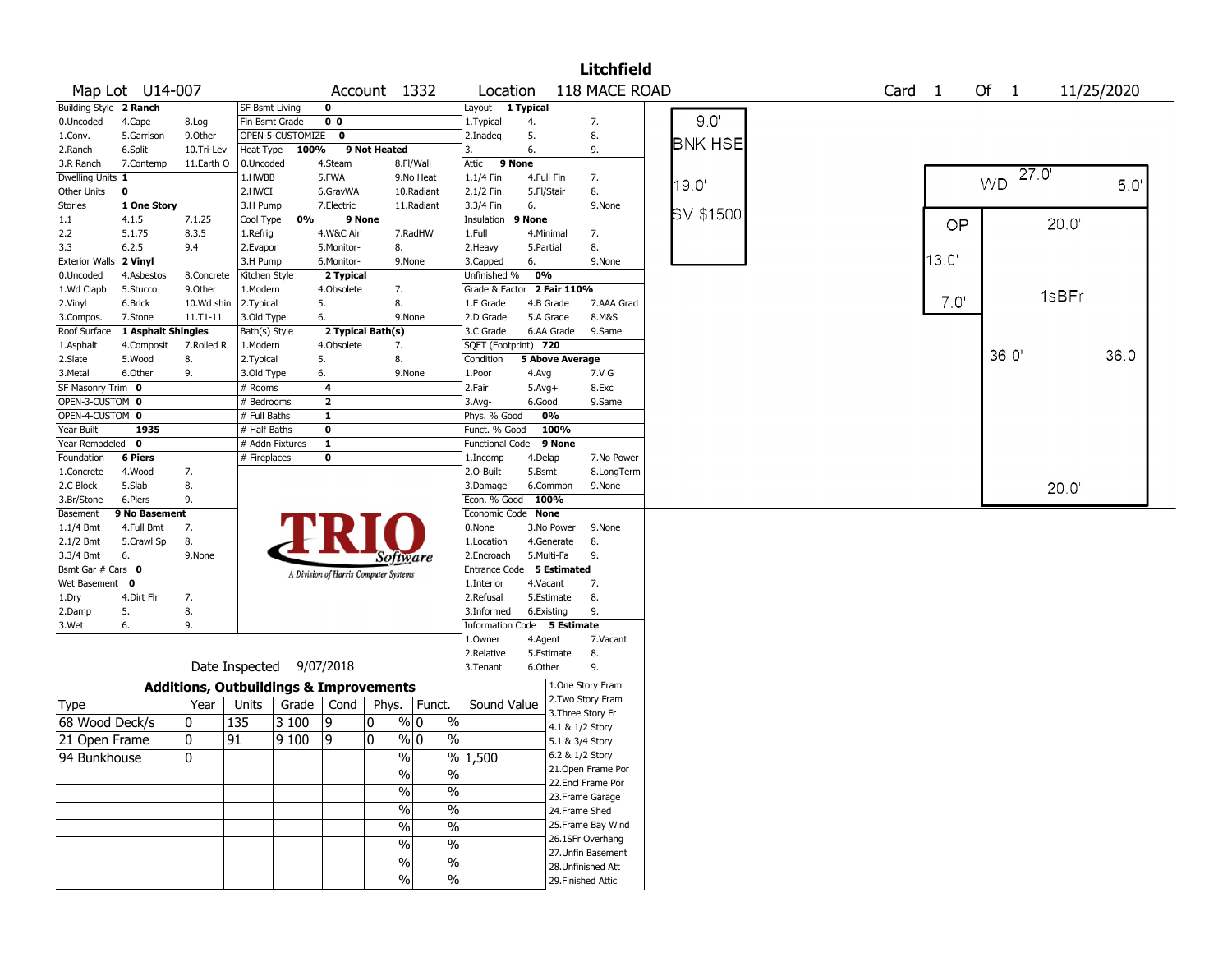|                   | Map Lot U14-008          | Account 6  |                               |                       | Location 126 MACE ROAD          |                                    |                 |                          | Card 1               | Of 1            |                                | 11/25/2020                          |
|-------------------|--------------------------|------------|-------------------------------|-----------------------|---------------------------------|------------------------------------|-----------------|--------------------------|----------------------|-----------------|--------------------------------|-------------------------------------|
|                   | ADAMS, WILLIAM C         |            |                               | <b>Property Data</b>  |                                 |                                    |                 | <b>Assessment Record</b> |                      |                 |                                |                                     |
|                   | 400 STEVENS MILL ROAD    |            | Neighborhood 126 Mace Road    |                       |                                 | Year                               | Land            |                          | <b>Buildings</b>     |                 | Exempt                         | <b>Total</b>                        |
| AUBURN ME 04210   |                          |            |                               |                       |                                 | 2007                               |                 | 64,018                   |                      | 51,092          | 0                              | 115,110                             |
|                   |                          |            | Tree Growth Year              | $\mathbf 0$           |                                 | 2008                               |                 | 64,018                   |                      | 51,041          | 0                              | 115,059                             |
|                   |                          |            | X Coordinate                  |                       | $\mathbf 0$                     |                                    |                 |                          |                      |                 |                                |                                     |
| B212P183          |                          |            | Y Coordinate<br>Zone/Land Use |                       | $\mathbf 0$<br>17 Woodbury Pond | 2009                               |                 | 93,268                   |                      | 57,051          | $\pmb{0}$                      | 150,319                             |
|                   |                          |            |                               |                       |                                 | 2010                               |                 | 93,268                   |                      | 50,249          | 0                              | 143,517                             |
|                   |                          |            | Secondary Zone                |                       |                                 | 2011                               |                 | 96,868                   |                      | 41,594          | 0                              | 138,462                             |
|                   |                          |            |                               |                       |                                 | 2012                               |                 | 96,868                   |                      | 41,594          | 0                              | 138,462                             |
|                   |                          |            | Topography 2 Rolling          |                       |                                 | 2013                               |                 | 96,868                   |                      | 41,594          | 0                              | 138,462                             |
|                   |                          |            | 1.Level                       | 4.Below St            | 7.Res Protec                    | 2014                               |                 | 96,868                   |                      | 41,457          | 0                              | 138,325                             |
|                   |                          |            | 2.Rolling<br>3.Above St       | 5.Low<br>6.Swampy     | 8.<br>9.                        | 2015                               |                 | 96,868                   |                      | 41,457          | 0                              | 138,325                             |
|                   |                          |            | Utilities                     | 8 Lake/Pond           | <b>6 Septic System</b>          | 2016                               |                 | 96,868                   |                      | 41,320          | 0                              | 138,188                             |
|                   |                          |            | 1.Public                      | 4.Dr Well             | 7.Cesspool                      | 2017                               |                 | 96,868                   |                      | 41,320          | 0                              | 138,188                             |
|                   |                          |            | 2. Water                      | 5.Dug Well            | 8.Lake/Pond                     | 2018                               |                 | 96,868                   |                      | 41,183          | 0                              | 138,051                             |
|                   |                          |            | 3.Sewer<br><b>Street</b>      | 6.Septic<br>3 Gravel  | 9.None                          | 2019                               |                 | 125,900                  |                      | 41,000          | 0                              | 166,900                             |
|                   |                          |            |                               |                       |                                 | 2020                               |                 | 125,900                  |                      | 41,000          | 0                              | 166,900                             |
|                   |                          |            | 1.Paved<br>2.Semi Imp         | 4.Proposed<br>5.R/O/W | 7.<br>8.                        |                                    |                 |                          | <b>Land Data</b>     |                 |                                |                                     |
|                   |                          |            | 3.Gravel                      | 6.                    | 9.None                          | <b>Front Foot</b>                  | <b>Type</b>     |                          | <b>Effective</b>     |                 | <b>Influence</b>               | <b>Influence</b>                    |
|                   |                          |            |                               |                       | 0                               | 11.1-100                           |                 | Frontage                 | Depth                | <b>Factor</b>   | Code<br>$\frac{9}{6}$          | <b>Codes</b><br>1.Unimproved        |
|                   | Inspection Witnessed By: |            |                               |                       | $\mathbf 0$                     | 12.101-200                         |                 |                          |                      |                 | $\frac{9}{6}$                  | 2.Excess Frtg                       |
|                   |                          |            |                               | <b>Sale Data</b>      |                                 | $13.201+$<br>14.                   |                 |                          |                      |                 | $\frac{9}{6}$<br>$\frac{9}{6}$ | 3. Topography<br>4.Size/Shape       |
| X                 |                          | Date       | Sale Date                     |                       |                                 | 15.                                |                 |                          |                      |                 | $\frac{9}{6}$                  | 5.Access                            |
| No./Date          | Description              | Date Insp. | Price<br>Sale Type            |                       |                                 |                                    |                 |                          |                      |                 | %<br>%                         | 6.Restriction<br>7. Right of Way    |
|                   |                          |            | 1.Land                        | 4.MFG UNIT            | 7.                              | <b>Square Foot</b>                 |                 |                          | <b>Square Feet</b>   |                 |                                | 8.View/Environ                      |
|                   |                          |            | 2.L & B                       | 5.0ther               | 8.                              | 16.Regular Lot                     |                 |                          |                      |                 | %                              | 9.Fract Share<br><b>Acres</b>       |
|                   |                          |            | 3.Building                    | 6.                    | 9.                              | 17.Secondary Lot<br>18.Excess Land |                 |                          |                      |                 | %<br>$\frac{9}{6}$             | 30. Frontage 1                      |
|                   |                          |            | Financing                     |                       |                                 | 19.Condominium                     |                 |                          |                      |                 | $\frac{9}{6}$                  | 31. Frontage 2                      |
| Notes:            |                          |            | 1.Convent                     | 4.Seller              | 7.                              | 20.Miscellaneous                   |                 |                          |                      |                 | $\frac{9}{6}$                  | 32.Tillable<br>33.Tillable          |
|                   |                          |            | 2.FHA/VA                      | 5.Private             | 8.                              |                                    |                 |                          |                      |                 | $\frac{9}{6}$<br>$\frac{9}{6}$ | 34.Softwood F&O                     |
|                   |                          |            | 3.Assumed                     | 6.Cash                | 9.Unknown                       | <b>Fract. Acre</b>                 |                 | <b>Acreage/Sites</b>     |                      |                 |                                | 35. Mixed Wood F&O                  |
|                   |                          |            | Validity                      |                       |                                 | 21. Houselot (Frac                 | 21              |                          | 0.23                 | 100             | %<br>0                         | 36.Hardwood F&O                     |
|                   |                          |            | 1.Valid                       | 4.Split               | 7.Renovate                      | 22.Baselot(Fract)                  | $\overline{44}$ |                          | 1.00                 | $\overline{70}$ | $\overline{0}$<br>%            | 37.Softwood TG                      |
|                   |                          |            | 2.Related                     | 5.Partial             | 8.Other<br>9.                   | 23.                                |                 |                          |                      |                 | $\frac{9}{6}$                  | 38. Mixed Wood TG<br>39.Hardwood TG |
|                   |                          |            | 3.Distress                    | 6.Exempt              |                                 | Acres                              |                 |                          |                      |                 | $\frac{9}{6}$                  | 40. Wasteland                       |
|                   |                          |            | Verified                      |                       |                                 | 24. Houselot<br>25.Baselot         |                 |                          |                      |                 | $\frac{9}{6}$                  | 41.Gravel Pit                       |
|                   |                          |            | 1.Buyer                       | 4.Agent               | 7.Family                        | 26.Rear 1                          |                 |                          |                      |                 | $\frac{9}{6}$<br>$\frac{9}{6}$ | 42. Mobile Home Si                  |
|                   |                          |            | 2.Seller                      | 5.Pub Rec             | 8.Other                         | 27. Rear 2                         |                 |                          |                      |                 |                                | 43.Camp Site                        |
|                   |                          |            | 3.Lender                      | 6.MLS                 | 9.                              | 28. Rear 3                         |                 |                          | <b>Total Acreage</b> | 0.23            |                                | 44.Lot Improvemen                   |
| <b>Litchfield</b> |                          |            |                               |                       |                                 | 29. Rear 4                         |                 |                          |                      |                 |                                | 45.Access Right<br>46.Golf Course   |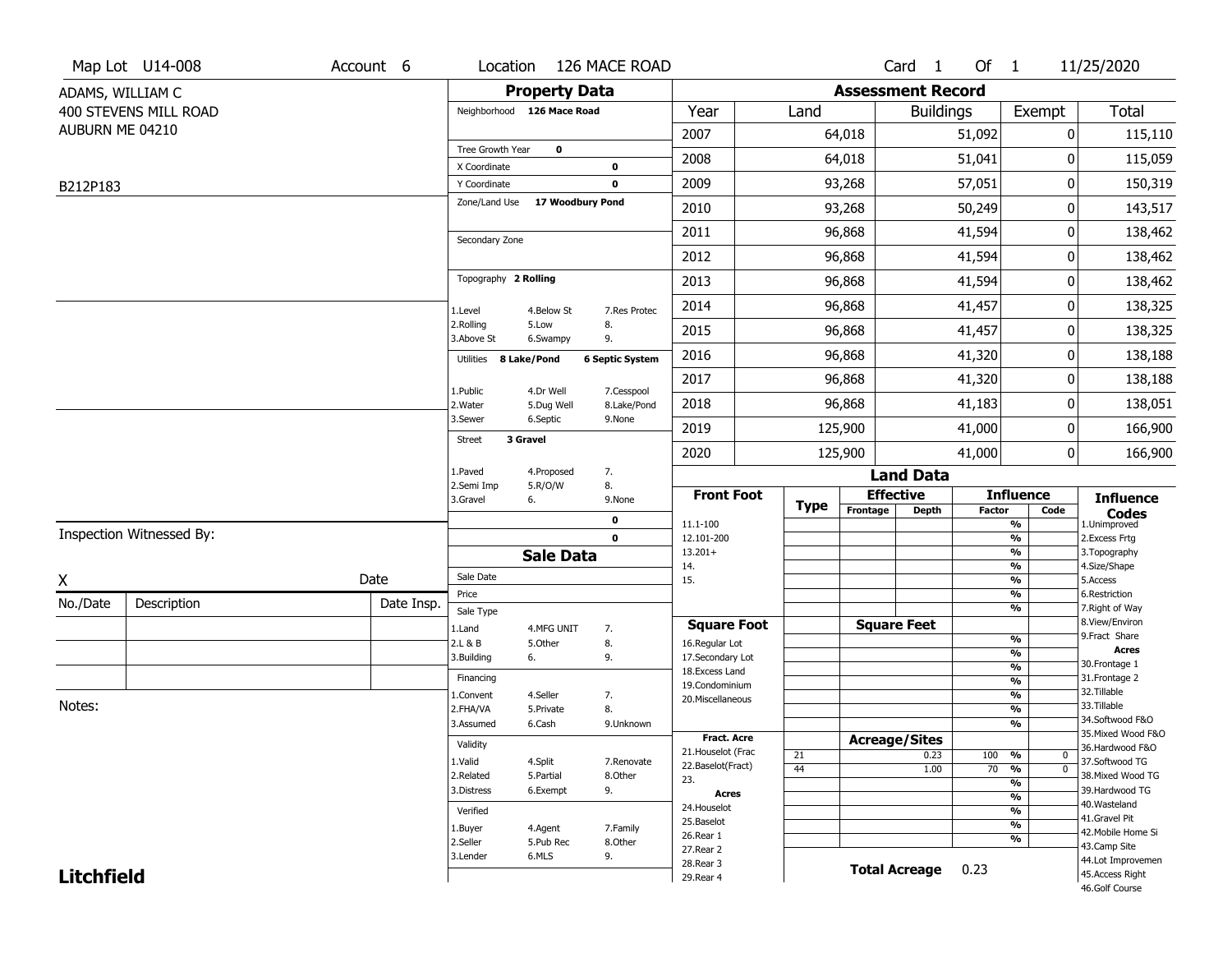|                        |                           |                 |                                                   |                  |                         |                                       |                         |                            |                          |               | <b>Litchfield</b>                  |               |                   |                       |      |           |                |  |
|------------------------|---------------------------|-----------------|---------------------------------------------------|------------------|-------------------------|---------------------------------------|-------------------------|----------------------------|--------------------------|---------------|------------------------------------|---------------|-------------------|-----------------------|------|-----------|----------------|--|
|                        | Map Lot U14-008           |                 |                                                   |                  |                         | Account 6                             |                         | Location                   |                          |               | 126 MACE ROAD                      |               | Card <sub>1</sub> |                       | Of 1 |           | 11/25/2020     |  |
|                        | Building Style 15 Cottage |                 | <b>SF Bsmt Living</b>                             |                  | 0                       |                                       |                         | Layout                     | 1 Typical                |               |                                    |               |                   |                       |      |           | 14.0           |  |
| 0.Uncoded              | 4.Cape                    | 8.Log           | Fin Bsmt Grade                                    |                  | 0 <sub>0</sub>          |                                       |                         | 1. Typical                 | 4.                       |               | 7.                                 |               |                   |                       |      |           |                |  |
| 1.Conv.                | 5.Garrison                | 9.Other         |                                                   | OPEN-5-CUSTOMIZE | $\mathbf 0$             |                                       |                         | 2.Inadeg                   | 5.                       |               | 8.                                 |               |                   |                       |      | 8.0       | EP             |  |
| 2.Ranch                | 6.Split                   | 10.Tri-Lev      | Heat Type                                         | 100%             |                         | 8 Floor/Wall Unit                     |                         | 3.                         | 6.                       |               | 9.                                 |               |                   |                       |      |           |                |  |
| 3.R Ranch              | 7.Contemp                 | 11.Earth O      | 0.Uncoded                                         |                  | 4.Steam                 |                                       | 8.Fl/Wall               | Attic                      | 9 None                   |               |                                    |               |                   |                       |      |           |                |  |
| Dwelling Units 1       |                           |                 | 1.HWBB                                            |                  | 5.FWA                   |                                       | 9.No Heat               | 1.1/4 Fin                  | 4.Full Fin               |               | 7.                                 |               |                   |                       |      |           |                |  |
| Other Units            | 0                         |                 | 2.HWCI                                            |                  | 6.GravWA                |                                       | 10.Radiant              | 2.1/2 Fin                  | 5.Fl/Stair               |               | 8.                                 |               |                   |                       |      |           |                |  |
| Stories                | 4 One & 1/2 Story         |                 | 3.H Pump                                          |                  | 7.Electric              | 9 None                                | 11.Radiant              | 3.3/4 Fin                  | 6.                       |               | 9.None                             |               |                   |                       |      |           |                |  |
| $1.1\,$<br>2.2         | 4.1.5<br>5.1.75           | 7.1.25<br>8.3.5 | Cool Type                                         | 0%               |                         |                                       | 7.RadHW                 | Insulation<br>1.Full       | 9 None<br>4.Minimal      |               | 7.                                 |               |                   |                       |      |           |                |  |
| 3.3                    | 6.2.5                     | 9.4             | 1.Refrig<br>2.Evapor                              |                  | 4.W&C Air<br>5.Monitor- | 8.                                    |                         | 2.Heavy                    | 5.Partial                |               | 8.                                 |               |                   | $4.0$ <sup>24.0</sup> |      | 11/2sFr/P |                |  |
| <b>Exterior Walls</b>  | 10 Wood Shingle           |                 | 3.H Pump                                          |                  | 6.Monitor-              |                                       | 9.None                  | 3.Capped                   | 6.                       |               | 9.None                             |               |                   |                       |      |           |                |  |
| 0.Uncoded              | 4.Asbestos                | 8.Concrete      | Kitchen Style                                     |                  | 2 Typical               |                                       |                         | Unfinished %               | 50%                      |               |                                    |               |                   | WD                    |      |           |                |  |
| 1.Wd Clapb             | 5.Stucco                  | 9.Other         | 1.Modern                                          |                  | 4.Obsolete              | 7.                                    |                         | Grade & Factor 2 Fair 100% |                          |               |                                    |               | 10.0'             |                       |      |           |                |  |
| 2.Vinyl                | 6.Brick                   | 10.Wd shin      | 2.Typical                                         |                  | 5.                      | 8.                                    |                         | 1.E Grade                  | 4.B Grade                |               | 7.AAA Grad                         |               |                   |                       |      | 30.0'     |                |  |
| 3.Compos.              | 7.Stone                   | 11.T1-11        | 3.Old Type                                        |                  | 6.                      |                                       | 9.None                  | 2.D Grade                  | 5.A Grade                |               | 8.M&S                              |               |                   |                       |      |           |                |  |
| Roof Surface           | 3 Sheet Metal             |                 | Bath(s) Style                                     |                  |                         | 2 Typical Bath(s)                     |                         | 3.C Grade                  | 6.AA Grade               |               | 9.Same                             |               |                   |                       |      | 7.0'      | <b>OP</b>      |  |
| 1.Asphalt              | 4.Composit                | 7.Rolled R      | 1.Modern                                          |                  | 4.Obsolete              | 7.                                    |                         | SQFT (Footprint) 720       |                          |               |                                    |               |                   |                       |      |           | $14.0^{\circ}$ |  |
| 2.Slate                | 5.Wood                    | 8.              | 2. Typical                                        |                  | 5.                      | 8.                                    |                         | Condition                  | <b>3 Below Average</b>   |               |                                    |               |                   |                       |      |           |                |  |
| 3.Metal                | 6.Other                   | 9.              | 3.Old Type                                        |                  | 6.                      |                                       | 9.None                  | 1.Poor                     | 4.Avg                    |               | 7.V G                              |               |                   |                       |      |           |                |  |
| SF Masonry Trim 0      |                           |                 | # Rooms                                           |                  | 4                       |                                       |                         | 2.Fair                     | $5.$ Avg $+$             |               | 8.Exc                              |               |                   |                       |      |           |                |  |
| OPEN-3-CUSTOM 0        |                           |                 | # Bedrooms                                        |                  | $\overline{\mathbf{2}}$ |                                       |                         | 3.Avg-                     | 6.Good                   |               | 9.Same                             |               |                   |                       |      |           |                |  |
| OPEN-4-CUSTOM 0        |                           |                 | # Full Baths                                      |                  | $\mathbf{1}$            |                                       |                         | Phys. % Good               | 0%                       |               |                                    |               |                   |                       |      |           |                |  |
| Year Built             | 1950                      |                 | # Half Baths                                      |                  | 0                       |                                       |                         | Funct. % Good              |                          | 100%          |                                    |               |                   |                       |      |           |                |  |
| Year Remodeled         | 1990                      |                 | # Addn Fixtures                                   |                  | 1                       |                                       |                         | <b>Functional Code</b>     |                          | 9 None        |                                    | SHED SV S1000 |                   |                       |      |           |                |  |
| Foundation             | <b>6 Piers</b>            |                 | # Fireplaces                                      |                  | $\mathbf 0$             |                                       |                         | 1.Incomp                   | 4.Delap                  |               | 7.No Power                         |               |                   |                       |      |           |                |  |
| 1.Concrete             | 4.Wood                    | 7.              |                                                   |                  |                         |                                       |                         | 2.O-Built                  | 5.Bsmt                   |               | 8.LongTerm                         | 8.0           |                   |                       |      |           |                |  |
| 2.C Block              | 5.Slab                    | 8.              |                                                   |                  |                         |                                       |                         | 3.Damage                   | 6.Common                 |               | 9.None                             | 12.0'         |                   |                       |      |           |                |  |
| 3.Br/Stone             | 6.Piers                   | 9.              |                                                   |                  |                         |                                       |                         | Econ. % Good               | 100%                     |               |                                    |               |                   |                       |      |           |                |  |
| Basement               | 9 No Basement             |                 |                                                   |                  |                         |                                       |                         | Economic Code None         |                          |               |                                    |               |                   |                       |      |           |                |  |
| $1.1/4$ Bmt            | 4.Full Bmt                | 7.              |                                                   |                  |                         |                                       |                         | 0.None                     |                          | 3.No Power    | 9.None                             |               |                   |                       |      |           |                |  |
| 2.1/2 Bmt<br>3.3/4 Bmt | 5.Crawl Sp<br>6.          | 8.<br>9.None    |                                                   |                  |                         |                                       |                         | 1.Location<br>2.Encroach   | 4.Generate<br>5.Multi-Fa |               | 8.<br>9.                           |               |                   |                       |      |           |                |  |
| Bsmt Gar # Cars 0      |                           |                 |                                                   |                  |                         | <i>Software</i>                       |                         | Entrance Code 5 Estimated  |                          |               |                                    |               |                   |                       |      |           |                |  |
| Wet Basement           | $\mathbf 0$               |                 |                                                   |                  |                         | A Division of Harris Computer Systems |                         | 1.Interior                 | 4.Vacant                 |               | 7.                                 |               |                   |                       |      |           |                |  |
| 1.Dry                  | 4.Dirt Flr                | 7.              |                                                   |                  |                         |                                       |                         | 2.Refusal                  | 5.Estimate               |               | 8.                                 |               |                   |                       |      |           |                |  |
| 2.Damp                 | 5.                        | 8.              |                                                   |                  |                         |                                       |                         | 3.Informed                 | 6.Existing               |               | 9.                                 |               |                   |                       |      |           |                |  |
| 3.Wet                  | 6.                        | 9.              |                                                   |                  |                         |                                       |                         | Information                | Code 5 Estimate          |               |                                    |               |                   |                       |      |           |                |  |
|                        |                           |                 |                                                   |                  |                         |                                       |                         | 1.Owner                    | 4.Agent                  |               | 7.Vacant                           |               |                   |                       |      |           |                |  |
|                        |                           |                 |                                                   |                  |                         |                                       |                         | 2.Relative                 | 5.Estimate               |               | 8.                                 |               |                   |                       |      |           |                |  |
|                        |                           |                 | Date Inspected                                    |                  | 9/06/2018               |                                       |                         | 3.Tenant                   | 6.Other                  |               | 9.                                 |               |                   |                       |      |           |                |  |
|                        |                           |                 | <b>Additions, Outbuildings &amp; Improvements</b> |                  |                         |                                       |                         |                            |                          |               | 1.One Story Fram                   |               |                   |                       |      |           |                |  |
| Type                   |                           | Year            | Units                                             | Grade            | Cond                    | Phys.                                 | Funct.                  | Sound Value                |                          |               | 2.Two Story Fram                   |               |                   |                       |      |           |                |  |
| 22 Encl Frame          |                           | 0               | 112                                               | 9100             | 19                      | 10                                    | $\frac{9}{6}$ 0<br>$\%$ |                            |                          |               | 3. Three Story Fr                  |               |                   |                       |      |           |                |  |
| 21 Open Frame          |                           | 0               | 98                                                | 9100             | 19                      | 10                                    | %<br>% 0                |                            |                          |               | 4.1 & 1/2 Story<br>5.1 & 3/4 Story |               |                   |                       |      |           |                |  |
|                        |                           |                 |                                                   |                  |                         |                                       | $\sqrt[6]{0}$           |                            |                          |               | 6.2 & 1/2 Story                    |               |                   |                       |      |           |                |  |
| 68 Wood Deck/s         |                           | $\pmb{0}$       | 40                                                | 3 100            | $ 9\rangle$             | 0                                     | $\%$                    |                            |                          |               | 21.Open Frame Por                  |               |                   |                       |      |           |                |  |
| 24 Frame Shed          |                           | 2010            |                                                   |                  |                         | $\frac{0}{0}$                         |                         | $\sqrt{96}$ 1,000          |                          |               | 22.Encl Frame Por                  |               |                   |                       |      |           |                |  |
|                        |                           |                 |                                                   |                  |                         | $\%$                                  | $\sqrt{6}$              |                            |                          |               | 23. Frame Garage                   |               |                   |                       |      |           |                |  |
|                        |                           |                 |                                                   |                  |                         | $\%$                                  | $\frac{0}{6}$           |                            |                          | 24.Frame Shed |                                    |               |                   |                       |      |           |                |  |
|                        |                           |                 |                                                   |                  |                         | $\%$                                  | $\frac{0}{6}$           |                            |                          |               | 25. Frame Bay Wind                 |               |                   |                       |      |           |                |  |
|                        |                           |                 |                                                   |                  |                         |                                       | $\frac{1}{2}$           |                            |                          |               | 26.1SFr Overhang                   |               |                   |                       |      |           |                |  |
|                        |                           |                 |                                                   |                  |                         | $\%$                                  |                         |                            |                          |               | 27.Unfin Basement                  |               |                   |                       |      |           |                |  |
|                        |                           |                 |                                                   |                  |                         | $\%$                                  | $\%$                    |                            |                          |               | 28.Unfinished Att                  |               |                   |                       |      |           |                |  |
|                        |                           |                 |                                                   |                  |                         | $\%$                                  | $\frac{9}{6}$           |                            |                          |               | 29. Finished Attic                 |               |                   |                       |      |           |                |  |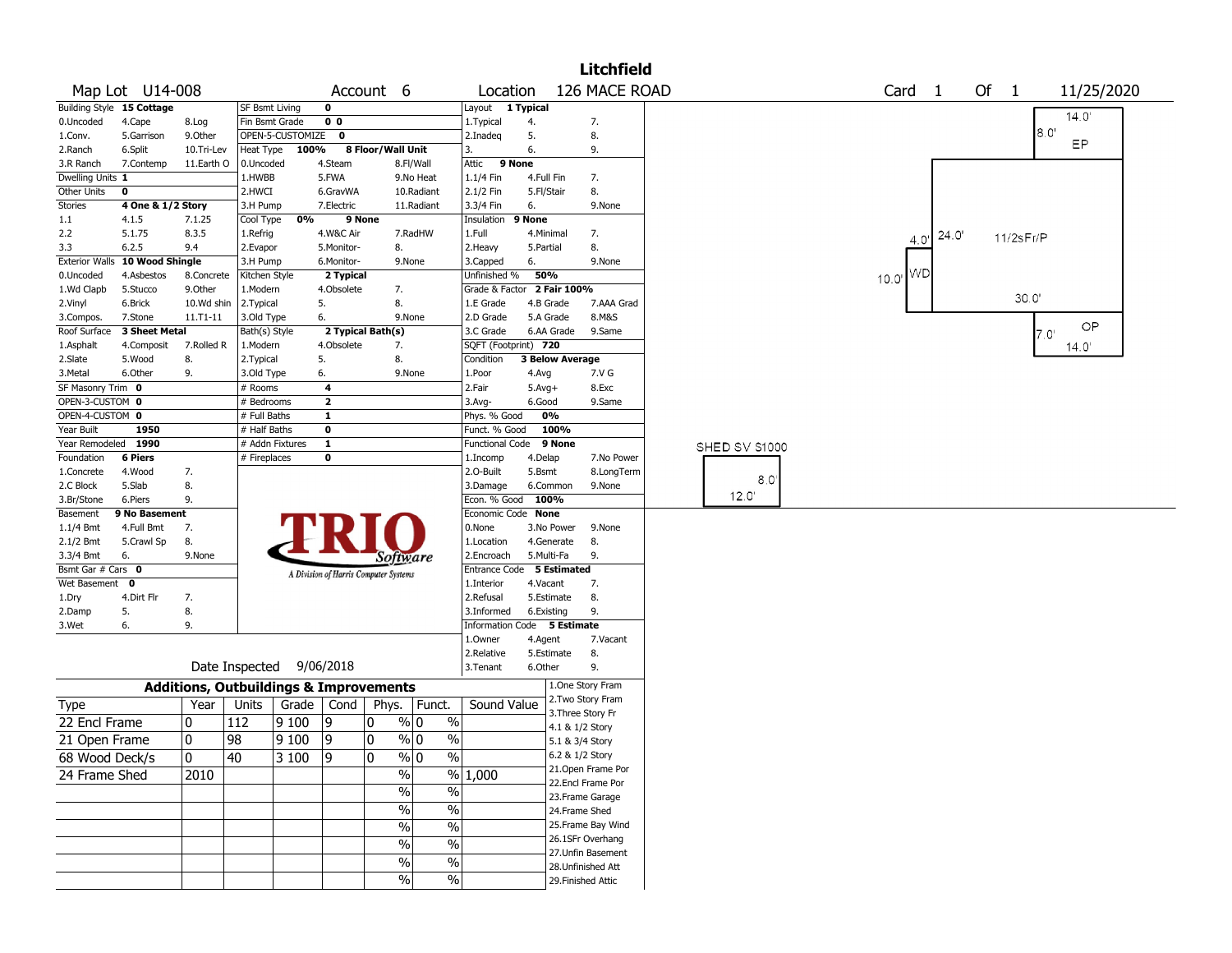|                   | Map Lot U14-009           | Account 1239 | Location                     |                          | 125 MACE ROAD          |                                      |             |                          | Card <sub>1</sub> | Of $1$        |                                | 11/25/2020                        |
|-------------------|---------------------------|--------------|------------------------------|--------------------------|------------------------|--------------------------------------|-------------|--------------------------|-------------------|---------------|--------------------------------|-----------------------------------|
|                   | <b>GALLANT, TIMOTHY E</b> |              |                              | <b>Property Data</b>     |                        |                                      |             | <b>Assessment Record</b> |                   |               |                                |                                   |
| P.O.BOX 455       |                           |              | Neighborhood 126 Mace Road   |                          |                        | Year                                 | Land        |                          | <b>Buildings</b>  |               | Exempt                         | <b>Total</b>                      |
|                   | LITCHFIELD ME 04350       |              |                              |                          |                        | 2007                                 |             | 41,790                   |                   | 119,673       | 13,000                         | 148,463                           |
|                   |                           |              | Tree Growth Year             | $\mathbf 0$              |                        | 2008                                 |             | 41,790                   |                   | 119,673       | 12,350                         | 149,113                           |
|                   |                           |              | X Coordinate                 |                          | $\bf{0}$               |                                      |             |                          |                   |               |                                |                                   |
|                   | B6999P49 B9406P192        |              | Y Coordinate                 |                          | 0                      | 2009                                 |             | 41,350                   |                   | 133,791       | 9,500                          | 165,641                           |
|                   |                           |              | Zone/Land Use                | 11 Residential           |                        | 2010                                 |             | 41,350                   |                   | 109,518       | 10,000                         | 140,868                           |
|                   |                           |              | Secondary Zone               |                          |                        | 2011                                 |             | 41,350                   |                   | 84,525        | 10,000                         | 115,875                           |
|                   |                           |              |                              |                          |                        | 2012                                 |             | 41,350                   |                   | 84,525        | 10,000                         | 115,875                           |
|                   |                           |              | Topography 2 Rolling         |                          |                        | 2013                                 |             | 41,350                   |                   | 84,525        | 10,000                         | 115,875                           |
|                   |                           |              | 1.Level                      | 4.Below St               | 7.Res Protec           | 2014                                 |             | 41,350                   |                   | 83,793        | 10,000                         | 115,143                           |
|                   |                           |              | 2.Rolling<br>3.Above St      | 5.Low<br>6.Swampy        | 8.<br>9.               | 2015                                 |             | 41,350                   |                   | 83,793        | 10,000                         | 115,143                           |
|                   |                           |              | 4 Drilled Well<br>Utilities  |                          | <b>6 Septic System</b> | 2016                                 |             | 41,350                   |                   | 83,060        | 15,000                         | 109,410                           |
|                   |                           |              |                              | 4.Dr Well                | 7.Cesspool             | 2017                                 |             | 41,350                   |                   | 83,060        | 20,000                         | 104,410                           |
|                   |                           |              | 1.Public<br>2. Water         | 5.Dug Well               | 8.Lake/Pond            | 2018                                 |             | 41,350                   |                   | 82,327        | 19,200                         | 104,477                           |
|                   |                           |              | 3.Sewer                      | 6.Septic                 | 9.None                 | 2019                                 |             | 48,300                   |                   | 58,600        | 20,000                         | 86,900                            |
|                   |                           |              | 3 Gravel<br>Street           |                          |                        | 2020                                 |             | 48,300                   |                   | 58,600        | 25,000                         | 81,900                            |
|                   |                           |              | 1.Paved                      | 4.Proposed               | 7.                     |                                      |             |                          | <b>Land Data</b>  |               |                                |                                   |
|                   |                           |              | 2.Semi Imp<br>3.Gravel<br>6. | 5.R/O/W                  | 8.<br>9.None           | <b>Front Foot</b>                    |             | <b>Effective</b>         |                   |               | <b>Influence</b>               | <b>Influence</b>                  |
|                   |                           |              |                              |                          | 0                      | 11.1-100                             | <b>Type</b> | Frontage                 | <b>Depth</b>      | <b>Factor</b> | Code<br>%                      | <b>Codes</b><br>1.Unimproved      |
|                   | Inspection Witnessed By:  |              |                              |                          | $\mathbf 0$            | 12.101-200                           |             |                          |                   |               | $\frac{9}{6}$                  | 2. Excess Frtg                    |
|                   |                           |              |                              | <b>Sale Data</b>         |                        | $13.201+$                            |             |                          |                   |               | %<br>%                         | 3. Topography                     |
| X                 |                           | Date         | Sale Date                    |                          | 6/19/2007              | 14.<br>15.                           |             |                          |                   |               | $\frac{9}{6}$                  | 4.Size/Shape<br>5.Access          |
| No./Date          | Description               | Date Insp.   | Price                        |                          |                        |                                      |             |                          |                   |               | $\frac{9}{6}$                  | 6.Restriction                     |
|                   |                           |              | Sale Type                    | 2 Land & Buildings       |                        |                                      |             | <b>Square Feet</b>       |                   |               | %                              | 7. Right of Way<br>8.View/Environ |
|                   |                           |              | 1.Land<br>2.L & B            | 4.MFG UNIT<br>5.Other    | 7.<br>8.               | <b>Square Foot</b><br>16.Regular Lot |             |                          |                   |               | $\frac{9}{6}$                  | 9.Fract Share                     |
|                   |                           |              | 3.Building<br>6.             |                          | 9.                     | 17.Secondary Lot                     |             |                          |                   |               | $\overline{\frac{9}{6}}$       | <b>Acres</b>                      |
|                   |                           |              | Financing                    | 9 Unknown                |                        | 18.Excess Land                       |             |                          |                   |               | $\frac{9}{6}$                  | 30. Frontage 1<br>31. Frontage 2  |
|                   |                           |              |                              | 4.Seller                 |                        | 19.Condominium                       |             |                          |                   |               | $\frac{9}{6}$<br>$\frac{9}{6}$ | 32. Tillable                      |
| Notes:            |                           |              | 1.Convent<br>2.FHA/VA        | 5.Private                | 7.<br>8.               | 20.Miscellaneous                     |             |                          |                   |               | $\frac{9}{6}$                  | 33.Tillable                       |
|                   |                           |              | 3.Assumed                    | 6.Cash                   | 9.Unknown              |                                      |             |                          |                   |               | $\frac{9}{6}$                  | 34.Softwood F&O                   |
|                   |                           |              |                              |                          |                        | <b>Fract. Acre</b>                   |             | <b>Acreage/Sites</b>     |                   |               |                                | 35. Mixed Wood F&O                |
|                   |                           |              | Validity                     | <b>2 Related Parties</b> |                        | 21. Houselot (Frac                   | 24          |                          | 1.00              | 100           | %<br>0                         | 36.Hardwood F&O                   |
|                   |                           |              | 1.Valid                      | 4.Split                  | 7.Renovate             | 22.Baselot(Fract)                    | 26          |                          | 1.10              | 100           | %<br>$\mathbf 0$               | 37.Softwood TG                    |
|                   |                           |              | 2.Related                    | 5.Partial                | 8.Other                | 23.                                  | 44          |                          | 1.00              | 100           | %<br>$\mathbf 0$               | 38. Mixed Wood TG                 |
|                   |                           |              | 3.Distress                   | 6.Exempt                 | 9.                     | <b>Acres</b>                         |             |                          |                   |               | $\frac{9}{6}$                  | 39.Hardwood TG<br>40. Wasteland   |
|                   |                           |              | Verified                     | <b>5 Public Record</b>   |                        | 24. Houselot                         |             |                          |                   |               | $\frac{9}{6}$                  | 41.Gravel Pit                     |
|                   |                           |              |                              | 4.Agent                  | 7.Family               | 25.Baselot                           |             |                          |                   |               | $\frac{9}{6}$                  | 42. Mobile Home Si                |
|                   |                           |              | 1.Buyer                      |                          |                        |                                      |             |                          |                   |               |                                |                                   |
|                   |                           |              | 2.Seller                     | 5.Pub Rec                | 8.Other                | 26.Rear 1                            |             |                          |                   |               | %                              | 43.Camp Site                      |
|                   |                           |              | 3.Lender                     | 6.MLS                    | 9.                     | 27.Rear 2                            |             |                          |                   |               |                                | 44.Lot Improvemen                 |
| <b>Litchfield</b> |                           |              |                              |                          |                        | 28. Rear 3<br>29. Rear 4             |             | <b>Total Acreage</b>     |                   | 2.10          |                                | 45.Access Right<br>46.Golf Course |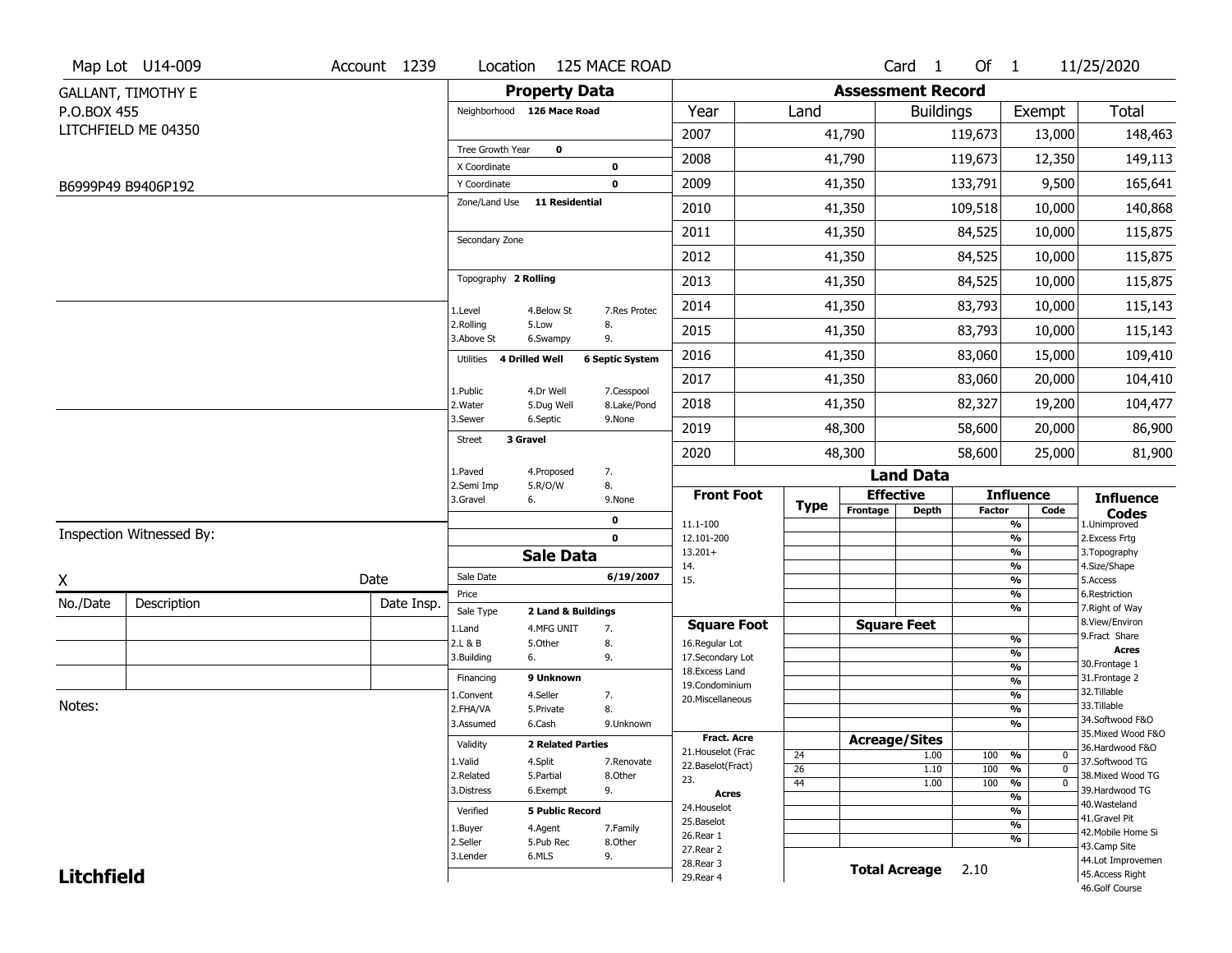|                       |                        |            |                          |                                                   |                  |                                       |            |                          |            |            | <b>Litchfield</b>                     |           |                                            |                   |             |       |            |
|-----------------------|------------------------|------------|--------------------------|---------------------------------------------------|------------------|---------------------------------------|------------|--------------------------|------------|------------|---------------------------------------|-----------|--------------------------------------------|-------------------|-------------|-------|------------|
|                       | Map Lot U14-009        |            |                          |                                                   |                  | Account 1239                          |            | Location                 |            |            | 125 MACE ROAD                         |           |                                            | Card <sub>1</sub> | Of 1        |       | 11/25/2020 |
| <b>Building Style</b> |                        |            |                          | <b>SF Bsmt Living</b>                             |                  |                                       |            | Layout                   |            |            |                                       |           | ** CRAWL SPACE ASSESSED AS BSMT @ 1/2 SFQT |                   |             |       |            |
| 0.Uncoded             | 4.Cape                 | 8.Log      |                          | Fin Bsmt Grade                                    |                  |                                       |            | 1. Typical               | 4.         |            | 7.                                    |           |                                            |                   |             |       |            |
| 1.Conv.               | 5.Garrison             | 9.0ther    |                          | OPEN-5-CUSTOMIZE                                  |                  |                                       |            | 2.Inadeg                 | 5.         |            | 8.                                    |           |                                            |                   |             |       |            |
| 2.Ranch               | 6.Split                | 10.Tri-Lev | Heat Type                | 100%                                              |                  |                                       |            | 3.                       | 6.         |            | 9.                                    |           |                                            |                   |             |       |            |
| 3.R Ranch             | 7.Contemp              | 11.Earth O | 0.Uncoded                |                                                   | 4.Steam          |                                       | 8.Fl/Wall  | Attic                    |            |            |                                       |           |                                            |                   |             |       |            |
| <b>Dwelling Units</b> |                        |            | 1.HWBB                   |                                                   | 5.FWA            |                                       | 9.No Heat  | $1.1/4$ Fin              | 4.Full Fin |            | 7.                                    |           |                                            |                   | 1978        |       |            |
| Other Units           |                        |            | 2.HWCI                   |                                                   | 6.GravWA         |                                       | 10.Radiant | 2.1/2 Fin                | 5.Fl/Stair |            | 8.                                    |           |                                            |                   |             | 1sFr  |            |
| Stories               |                        |            | 3.H Pump                 |                                                   | 7.Electric       |                                       | 11.Radiant | 3.3/4 Fin                | 6.         |            | 9.None                                |           |                                            |                   | ZIMMER      |       |            |
| 1.1                   | 4.1.5                  | 7.1.25     | Cool Type                | 0%                                                |                  |                                       |            | Insulation               |            |            |                                       |           |                                            |                   |             | 40.0  |            |
| 2.2                   | 5.1.75                 | 8.3.5      | 1.Refrig                 |                                                   | 4.W&C Air        |                                       | 7.RadHW    | 1.Full                   | 4.Minimal  |            | 7.                                    |           |                                            |                   | R/O MH/C.S. |       |            |
| 3.3                   | 6.2.5                  | 9.4        | 2.Evapor                 |                                                   | 5.Monitor-       | 8.                                    |            | 2.Heavy                  | 5.Partial  |            | 8.                                    |           |                                            |                   |             |       |            |
| <b>Exterior Walls</b> |                        |            | 3.H Pump                 |                                                   | 6.Monitor-       |                                       | 9.None     | 3.Capped                 | 6.         |            | 9.None                                |           |                                            |                   |             |       |            |
| 0.Uncoded             | 4.Asbestos             | 8.Concrete | Kitchen Style            |                                                   |                  |                                       |            | Unfinished %             |            |            |                                       | 13/4s GAR |                                            |                   |             |       |            |
| 1.Wd Clapb            | 5.Stucco               | 9.0ther    | 1.Modern                 |                                                   | 4.Obsolete       | 7.                                    |            | Grade & Factor           |            |            |                                       |           |                                            |                   | 66.0        |       |            |
| 2.Vinyl               | 6.Brick                | 10.Wd shin | 2. Typical               |                                                   | 5.               | 8.                                    |            | 1.E Grade                | 4.B Grade  |            | 7.AAA Grad                            | 20.0      |                                            | 10.0              |             | 14.0' |            |
| 3.Compos.             | 7.Stone                | 11.T1-11   | 3.Old Type               |                                                   | 6.               |                                       | 9.None     | 2.D Grade                | 5.A Grade  |            | 8.M&S                                 |           |                                            | 1sBFr             |             |       |            |
| Roof Surface          |                        |            | Bath(s) Style            |                                                   |                  |                                       |            | 3.C Grade                |            | 6.AA Grade | 9.Same                                |           |                                            | $8.0^{\circ}$     |             |       |            |
| 1.Asphalt             | 4.Composit<br>5.Wood   | 7.Rolled R | 1.Modern                 |                                                   | 4.Obsolete<br>5. | 7.<br>8.                              |            | SQFT (Footprint)         |            |            |                                       | 24.0'     |                                            |                   |             |       |            |
| 2.Slate<br>3.Metal    | 6.Other                | 8.<br>9.   | 2. Typical<br>3.Old Type |                                                   | 6.               |                                       | 9.None     | Condition<br>1.Poor      | 4.Avg      |            | 7.V G                                 |           |                                            |                   |             | OP    |            |
| SF Masonry Trim       |                        |            | # Rooms                  |                                                   |                  |                                       |            | 2.Fair                   | $5.Avg+$   |            | 8.Exc                                 |           |                                            | $10.0^{\circ}$    |             | 22.0  |            |
| OPEN-3-CUSTOM         |                        |            | # Bedrooms               |                                                   |                  |                                       |            | 3.Avg-                   | 6.Good     |            | 9.Same                                |           |                                            |                   |             |       |            |
| OPEN-4-CUSTOM         |                        |            | # Full Baths             |                                                   |                  |                                       |            | Phys. % Good             |            |            |                                       |           |                                            | 14.0              |             | 14.0' |            |
| Year Built            |                        |            | # Half Baths             |                                                   |                  |                                       |            | Funct. % Good            |            |            |                                       |           |                                            |                   |             |       |            |
| Year Remodeled        |                        |            |                          | # Addn Fixtures                                   |                  |                                       |            | <b>Functional Code</b>   |            |            |                                       |           |                                            |                   | 14.0'       | 4.0   |            |
| Foundation            |                        |            | # Fireplaces             |                                                   |                  |                                       |            | 1.Incomp                 | 4.Delap    |            | 7.No Power                            |           |                                            | 26.0              |             |       |            |
| 1.Concrete            | 4.Wood                 | 7.         |                          |                                                   |                  |                                       |            | 2.0-Built                | 5.Bsmt     |            | 8.LongTerm                            |           |                                            |                   | WD          | 16.0  |            |
| 2.C Block             | 5.Slab                 | 8.         |                          |                                                   |                  |                                       |            | 3.Damage                 |            | 6.Common   | 9.None                                |           |                                            |                   |             |       |            |
| 3.Br/Stone            | 6.Piers                | 9.         |                          |                                                   |                  |                                       |            | Econ. % Good             |            |            |                                       |           |                                            |                   | 38.0'       |       |            |
| Basement              |                        |            |                          |                                                   |                  |                                       |            | Economic Code            |            |            |                                       |           |                                            |                   |             |       |            |
| $1.1/4$ Bmt           | 4.Full Bmt             | 7.         |                          |                                                   |                  |                                       |            | 0.None                   |            | 3.No Power | 9.None                                |           |                                            |                   |             |       |            |
| 2.1/2 Bmt             | 5.Crawl Sp             | 8.         |                          |                                                   |                  |                                       |            | 1.Location               |            | 4.Generate | 8.                                    |           |                                            |                   |             |       |            |
| 3.3/4 Bmt             | 6.                     | 9.None     |                          |                                                   |                  | Software                              |            | 2.Encroach               | 5.Multi-Fa |            | 9.                                    |           |                                            |                   |             |       |            |
| Bsmt Gar # Cars       |                        |            |                          |                                                   |                  | A Division of Harris Computer Systems |            | <b>Entrance Code</b>     |            |            | <b>1 Interior Inspect</b>             |           |                                            |                   |             |       |            |
| Wet Basement          |                        |            |                          |                                                   |                  |                                       |            | 1.Interior               | 4.Vacant   |            | 7.                                    |           |                                            |                   |             |       |            |
| 1.Dry<br>2.Damp       | 4.Dirt Flr<br>5.       | 7.<br>8.   |                          |                                                   |                  |                                       |            | 2.Refusal<br>3.Informed  | 6.Existing | 5.Estimate | 8.<br>9.                              |           |                                            |                   |             |       |            |
| 3.Wet                 | 6.                     | 9.         |                          |                                                   |                  |                                       |            | Information Code 1 Owner |            |            |                                       |           |                                            |                   |             |       |            |
|                       |                        |            |                          |                                                   |                  |                                       |            | 1.Owner                  | 4.Agent    |            | 7.Vacant                              |           |                                            |                   |             |       |            |
|                       |                        |            |                          |                                                   |                  |                                       |            | 2.Relative               |            | 5.Estimate | 8.                                    |           |                                            |                   |             |       |            |
|                       |                        |            | Date Inspected           |                                                   | 9/07/2018        |                                       |            | 3.Tenant                 | 6.Other    |            | 9.                                    |           |                                            |                   |             |       |            |
|                       |                        |            |                          | <b>Additions, Outbuildings &amp; Improvements</b> |                  |                                       |            |                          |            |            | 1.One Story Fram                      |           |                                            |                   |             |       |            |
| Type                  |                        | Year       | Units                    | Grade                                             | Cond             | Phys.                                 | Funct.     | Sound Value              |            |            | 2. Two Story Fram                     |           |                                            |                   |             |       |            |
| 993 Zimmer            |                        | 1978       | 14x66                    | 2 100                                             | 2                | 10                                    | % 100 %    |                          |            |            | 3. Three Story Fr                     |           |                                            |                   |             |       |            |
|                       | 1 One Story Frame      | 1978       | 560                      | 9100                                              | $\overline{2}$   | 0                                     | $%100$ %   |                          |            |            | 4.1 & 1/2 Story<br>5.1 & 3/4 Story    |           |                                            |                   |             |       |            |
|                       |                        | 0          | 308                      | 9100                                              | 12               | 0                                     | % 100 %    |                          |            |            | 6.2 & 1/2 Story                       |           |                                            |                   |             |       |            |
| 21 Open Frame         |                        |            | 652                      | 3100                                              |                  | 0                                     | $% 100$ %  |                          |            |            | 21. Open Frame Por                    |           |                                            |                   |             |       |            |
| 68 Wood Deck/s        |                        | 10         |                          |                                                   | 2                |                                       |            |                          |            |            | 22.Encl Frame Por                     |           |                                            |                   |             |       |            |
| 38 1 Story Bsmt       |                        | 10         | 180                      | $\sqrt{9}100$                                     | 2                | 0                                     | % 100 %    |                          |            |            | 23. Frame Garage                      |           |                                            |                   |             |       |            |
| 100 Roof Over MH      |                        | 10         | 924                      | 9100                                              | 2                | 0                                     | $%100$ %   |                          |            |            | 24.Frame Shed                         |           |                                            |                   |             |       |            |
|                       | 76 Unfinished Bsmt   0 |            | 462                      | 9100                                              | 2                | 0                                     | $%100$ %   |                          |            |            | 25. Frame Bay Wind                    |           |                                            |                   |             |       |            |
| 74 1 3/4s Garage      |                        | 10.        | 480                      | $ 3100\rangle$                                    | 4                | 0                                     | % 100 %    |                          |            |            | 26.1SFr Overhang<br>27.Unfin Basement |           |                                            |                   |             |       |            |
|                       |                        |            |                          |                                                   |                  | $\%$                                  | $\%$       |                          |            |            | 28. Unfinished Att                    |           |                                            |                   |             |       |            |
|                       |                        |            |                          |                                                   |                  | $\%$                                  | %          |                          |            |            | 29. Finished Attic                    |           |                                            |                   |             |       |            |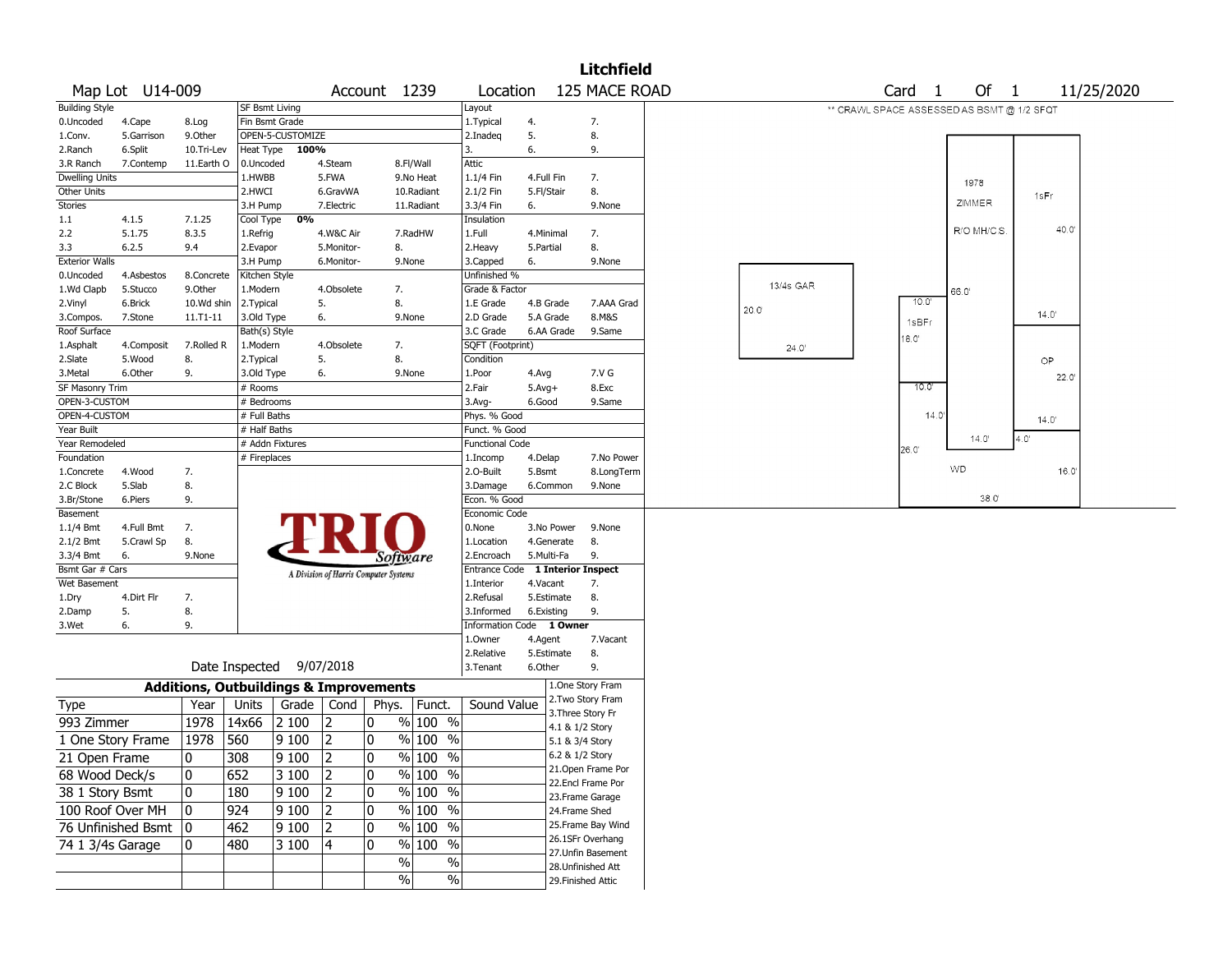|                   | Map Lot U14-010          | Account 1324 |                               |                       | Location 134 MACE ROAD |                                    |             |                          | Card <sub>1</sub>    | Of $1$        |                                | 11/25/2020                           |
|-------------------|--------------------------|--------------|-------------------------------|-----------------------|------------------------|------------------------------------|-------------|--------------------------|----------------------|---------------|--------------------------------|--------------------------------------|
| ORRALL, DAVID     |                          |              |                               | <b>Property Data</b>  |                        |                                    |             | <b>Assessment Record</b> |                      |               |                                |                                      |
| P O BOX 53        |                          |              | Neighborhood 126 Mace Road    |                       |                        | Year                               | Land        |                          | <b>Buildings</b>     |               | Exempt                         | <b>Total</b>                         |
|                   | LITCHFIELD ME 04350      |              |                               |                       |                        | 2007                               |             | 105,634                  |                      | 74,191        | 13,000                         | 166,825                              |
|                   |                          |              | Tree Growth Year              | $\mathbf 0$           |                        | 2008                               |             | 105,634                  |                      | 73,963        | 18,050                         | 161,547                              |
|                   |                          |              | X Coordinate                  |                       | $\mathbf 0$            |                                    |             |                          |                      |               |                                |                                      |
| B6242P135         |                          |              | Y Coordinate<br>Zone/Land Use | 17 Woodbury Pond      | $\mathbf 0$            | 2009                               |             | 152,134                  |                      | 77,825        | 15,200                         | 214,759                              |
|                   |                          |              |                               |                       |                        | 2010                               |             | 152,134                  |                      | 67,670        | 16,000                         | 203,804                              |
|                   |                          |              | Secondary Zone                |                       |                        | 2011                               |             | 154,534                  |                      | 47,209        | 16,000                         | 185,743                              |
|                   |                          |              |                               |                       |                        | 2012                               |             | 154,534                  |                      | 47,209        | 16,000                         | 185,743                              |
|                   |                          |              | Topography 2 Rolling          |                       |                        | 2013                               |             | 154,534                  |                      | 47,209        | 16,000                         | 185,743                              |
|                   |                          |              | 1.Level                       | 4.Below St            | 7.Res Protec           | 2014                               |             | 154,534                  |                      | 47,209        | 16,000                         | 185,743                              |
|                   |                          |              | 2.Rolling<br>3.Above St       | 5.Low<br>6.Swampy     | 8.<br>9.               | 2015                               |             | 154,534                  |                      | 47,209        | 16,000                         | 185,743                              |
|                   |                          |              | Utilities 5 Dug Well          |                       | <b>6 Septic System</b> | 2016                               |             | 154,534                  |                      | 47,209        | 21,000                         | 180,743                              |
|                   |                          |              | 1.Public                      | 4.Dr Well             | 7.Cesspool             | 2017                               |             | 154,534                  |                      | 47,209        | 26,000                         | 175,743                              |
|                   |                          |              | 2. Water                      | 5.Dug Well            | 8.Lake/Pond            | 2018                               |             | 154,534                  |                      | 47,209        | 24,960                         | 176,783                              |
|                   |                          |              | 3.Sewer                       | 6.Septic<br>3 Gravel  | 9.None                 | 2019                               |             | 180,300                  |                      | 46,800        | 26,000                         | 201,100                              |
|                   |                          |              | <b>Street</b>                 |                       |                        | 2020                               |             | 180,300                  |                      | 46,800        | 31,000                         | 196,100                              |
|                   |                          |              | 1.Paved<br>2.Semi Imp         | 4.Proposed<br>5.R/O/W | 7.<br>8.               |                                    |             |                          | <b>Land Data</b>     |               |                                |                                      |
|                   |                          |              | 3.Gravel                      | 6.                    | 9.None                 | <b>Front Foot</b>                  | <b>Type</b> |                          | <b>Effective</b>     |               | <b>Influence</b>               | <b>Influence</b>                     |
|                   |                          |              |                               |                       | 0                      | 11.1-100                           |             | Frontage                 | Depth                | <b>Factor</b> | Code<br>%                      | <b>Codes</b><br>1.Unimproved         |
|                   | Inspection Witnessed By: |              |                               |                       | $\mathbf 0$            | 12.101-200                         |             |                          |                      |               | $\frac{9}{6}$                  | 2. Excess Frtg                       |
|                   |                          |              |                               | <b>Sale Data</b>      |                        | $13.201+$<br>14.                   |             |                          |                      |               | %<br>%                         | 3. Topography<br>4.Size/Shape        |
| X                 |                          | Date         | Sale Date                     |                       |                        | 15.                                |             |                          |                      |               | $\frac{9}{6}$                  | 5.Access                             |
| No./Date          | Description              | Date Insp.   | Price<br>Sale Type            |                       |                        |                                    |             |                          |                      |               | %<br>%                         | 6.Restriction<br>7. Right of Way     |
|                   |                          |              | 1.Land                        | 4.MFG UNIT            | 7.                     | <b>Square Foot</b>                 |             |                          | <b>Square Feet</b>   |               |                                | 8.View/Environ                       |
|                   |                          |              | 2.L & B                       | 5.Other               | 8.                     | 16.Regular Lot                     |             |                          |                      |               | $\frac{9}{6}$                  | 9.Fract Share<br><b>Acres</b>        |
|                   |                          |              | 3.Building                    | 6.                    | 9.                     | 17.Secondary Lot<br>18.Excess Land |             |                          |                      |               | $\frac{9}{6}$<br>$\frac{9}{6}$ | 30. Frontage 1                       |
|                   |                          |              | Financing                     |                       |                        | 19.Condominium                     |             |                          |                      |               | $\frac{9}{6}$                  | 31. Frontage 2                       |
| Notes:            |                          |              | 1.Convent                     | 4.Seller              | 7.                     | 20.Miscellaneous                   |             |                          |                      |               | $\frac{9}{6}$                  | 32.Tillable<br>33.Tillable           |
|                   |                          |              | 2.FHA/VA<br>3.Assumed         | 5.Private<br>6.Cash   | 8.                     |                                    |             |                          |                      |               | $\frac{9}{6}$<br>$\frac{9}{6}$ | 34.Softwood F&O                      |
|                   |                          |              |                               |                       | 9.Unknown              | <b>Fract. Acre</b>                 |             |                          | <b>Acreage/Sites</b> |               |                                | 35. Mixed Wood F&O                   |
|                   |                          |              | Validity                      |                       |                        | 21. Houselot (Frac                 | 21          |                          | 0.49                 | 100           | %<br>0                         | 36.Hardwood F&O                      |
|                   |                          |              | 1.Valid                       | 4.Split               | 7.Renovate             | 22.Baselot(Fract)                  | 44          |                          | 1.00                 | 85            | $\overline{0}$<br>%            | 37.Softwood TG                       |
|                   |                          |              | 2.Related<br>3.Distress       | 5.Partial<br>6.Exempt | 8.Other<br>9.          | 23.                                |             |                          |                      |               | $\frac{9}{6}$                  | 38. Mixed Wood TG<br>39.Hardwood TG  |
|                   |                          |              |                               |                       |                        | <b>Acres</b>                       |             |                          |                      |               | $\frac{9}{6}$                  | 40. Wasteland                        |
|                   |                          |              | Verified                      |                       |                        | 24. Houselot<br>25.Baselot         |             |                          |                      |               | $\frac{9}{6}$<br>$\frac{9}{6}$ | 41.Gravel Pit                        |
|                   |                          |              | 1.Buyer                       | 4.Agent               | 7.Family               | 26.Rear 1                          |             |                          |                      |               | $\frac{9}{6}$                  | 42. Mobile Home Si                   |
|                   |                          |              | 2.Seller<br>3.Lender          | 5.Pub Rec<br>6.MLS    | 8.0ther<br>9.          | 27.Rear 2                          |             |                          |                      |               |                                | 43.Camp Site                         |
| <b>Litchfield</b> |                          |              |                               |                       |                        | 28. Rear 3                         |             |                          | <b>Total Acreage</b> | 0.49          |                                | 44.Lot Improvemen<br>45.Access Right |
|                   |                          |              |                               |                       |                        | 29. Rear 4                         |             |                          |                      |               |                                | 46.Golf Course                       |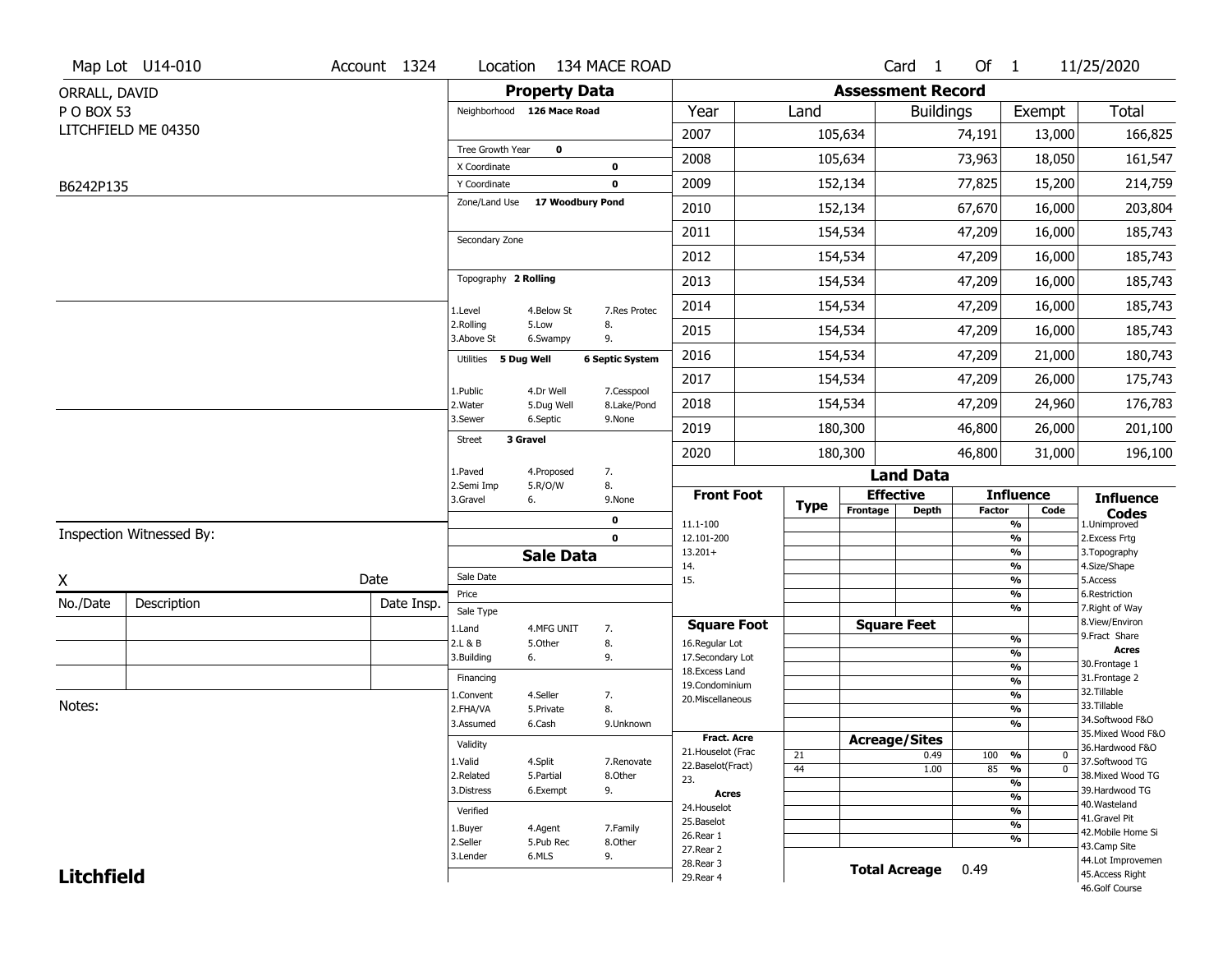|                       |                           |                                                   |                       |                  |                                       |                     |                               |                        |                        | <b>Litchfield</b>  |                  |                   |                |            |
|-----------------------|---------------------------|---------------------------------------------------|-----------------------|------------------|---------------------------------------|---------------------|-------------------------------|------------------------|------------------------|--------------------|------------------|-------------------|----------------|------------|
|                       | Map Lot U14-010           |                                                   |                       |                  |                                       |                     | Account 1324                  | Location               |                        | 134 MACE ROAD      |                  | Card <sub>1</sub> | Of $1$         | 11/25/2020 |
|                       | Building Style 15 Cottage |                                                   | <b>SF Bsmt Living</b> |                  | $\mathbf 0$                           |                     |                               | Layout                 | 1 Typical              |                    |                  |                   |                |            |
| 0.Uncoded             | 4.Cape                    | 8.Log                                             | Fin Bsmt Grade        |                  | 0 <sub>0</sub>                        |                     |                               | 1.Typical              | 4.                     | 7.                 |                  | 23.0'             |                |            |
| 1.Conv.               | 5.Garrison                | 9.Other                                           |                       | OPEN-5-CUSTOMIZE | $\bf{0}$                              |                     |                               | 2.Inadeg               | 5.                     | 8.                 |                  | $6.0^{\circ}$     |                |            |
| 2.Ranch               | 6.Split                   | 10.Tri-Lev                                        | Heat Type             | 100%             |                                       | 12 Monitor-Fuel Oil |                               | 3.                     | 6.                     | 9.                 |                  |                   |                |            |
| 3.R Ranch             | 7.Contemp                 | 11.Earth O                                        | 0.Uncoded             |                  | 4.Steam                               |                     | 8.Fl/Wall                     | Attic                  | 9 None                 |                    | <b>WD</b>        |                   |                |            |
| Dwelling Units 1      |                           |                                                   | 1.HWBB                |                  | 5.FWA                                 |                     | 9.No Heat                     | 1.1/4 Fin              | 4.Full Fin             | 7.                 |                  |                   |                |            |
| Other Units           | $\bf o$                   |                                                   | 2.HWCI                |                  | 6.GravWA                              |                     | 10.Radiant                    | 2.1/2 Fin              | 5.Fl/Stair             | 8.                 |                  |                   |                |            |
| <b>Stories</b>        | 5 One & 3/4 Story         |                                                   | 3.H Pump              |                  | 7.Electric                            |                     | 11.Radiant                    | 3.3/4 Fin              | 6.                     | 9.None             | $18.0^{\circ}$   |                   |                |            |
| 1.1                   | 4.1.5                     | 7.1.25                                            | Cool Type             | 0%               |                                       | 9 None              |                               | Insulation             | <b>4 Minimal</b>       |                    |                  |                   |                |            |
| 2.2                   | 5.1.75                    | 8.3.5                                             | 1.Refrig              |                  | 4.W&C Air                             |                     | 7.RadHW                       | 1.Full                 | 4.Minimal              | 7.                 | 12.0             |                   |                |            |
| 3.3                   | 6.2.5                     | 9.4                                               | 2.Evapor              |                  | 5.Monitor-                            |                     | 8.                            | 2.Heavy                | 5.Partial              | 8.                 |                  |                   |                |            |
| <b>Exterior Walls</b> | 1 Clapboard               |                                                   | 3.H Pump              |                  | 6.Monitor-                            |                     | 9.None                        | 3.Capped               | 6.                     | 9.None             |                  |                   |                |            |
| 0.Uncoded             | 4.Asbestos                | 8.Concrete                                        | Kitchen Style         |                  | 2 Typical                             |                     |                               | Unfinished %           | 0%                     |                    |                  |                   |                |            |
| 1.Wd Clapb            | 5.Stucco                  | 9.0ther                                           | 1.Modern              |                  | 4.Obsolete                            |                     | 7.                            | Grade & Factor         | 2 Fair 100%            |                    | 7.0 <sup>°</sup> | 13/4sBFr          |                |            |
| 2.Vinyl               | 6.Brick                   | 10.Wd shin                                        | 2. Typical            |                  | 5.                                    | 8.                  |                               | 1.E Grade              | 4.B Grade              | 7.AAA Grad         |                  |                   | 1sBFr          |            |
| 3.Compos.             | 7.Stone                   | 11.T1-11                                          | 3.Old Type            |                  | 6.                                    |                     | 9.None                        | 2.D Grade              | 5.A Grade              | 8.M&S              |                  |                   |                |            |
| Roof Surface          | 3 Sheet Metal             |                                                   | Bath(s) Style         |                  | 2 Typical Bath(s)                     |                     |                               | 3.C Grade              | 6.AA Grade             | 9.Same             |                  | 30.0'             |                |            |
| 1.Asphalt             | 4.Composit                | 7.Rolled R                                        | 1.Modern              |                  | 4.Obsolete                            | 7.                  |                               | SQFT (Footprint) 480   |                        |                    |                  |                   |                |            |
| 2.Slate               | 5.Wood                    | 8.                                                | 2. Typical            |                  | 5.                                    | 8.                  |                               | Condition              | <b>3 Below Average</b> |                    |                  |                   |                |            |
| 3.Metal               | 6.Other                   | 9.                                                | 3.Old Type            |                  | 6.                                    |                     | 9.None                        | 1.Poor                 | 4.Avg                  | 7.V G              |                  |                   | 24.0'          |            |
| SF Masonry Trim 0     |                           |                                                   | # Rooms               |                  | $\overline{4}$                        |                     |                               | 2.Fair                 | $5.Avg+$               | 8.Exc              |                  |                   |                |            |
| OPEN-3-CUSTOM 0       |                           |                                                   | # Bedrooms            |                  | 3                                     |                     |                               | 3.Avg-                 | 6.Good                 | 9.Same             |                  |                   |                |            |
| OPEN-4-CUSTOM 0       |                           |                                                   | # Full Baths          |                  | $\overline{1}$                        |                     |                               | Phys. % Good           | 0%                     |                    |                  |                   |                |            |
| Year Built            | 1950                      |                                                   | # Half Baths          |                  | $\overline{\mathbf{0}}$               |                     |                               | Funct. % Good          | 100%                   |                    |                  |                   |                |            |
| Year Remodeled 1995   |                           |                                                   |                       | # Addn Fixtures  | $\overline{\mathbf{0}}$               |                     |                               | <b>Functional Code</b> | 9 None                 |                    |                  |                   |                |            |
| Foundation            | 2 Concrete Block          |                                                   | # Fireplaces          |                  | $\bf{0}$                              |                     |                               | 1.Incomp               | 4.Delap                | 7.No Power         |                  |                   |                |            |
| 1.Concrete            | 4.Wood                    | 7.                                                |                       |                  |                                       |                     |                               | 2.O-Built              | 5.Bsmt                 | 8.LongTerm         |                  |                   |                |            |
| 2.C Block             | 5.Slab                    | 8.                                                |                       |                  |                                       |                     |                               | 3.Damage               | 6.Common               | 9.None             |                  | 16.0'             | $10.0^{\circ}$ |            |
| 3.Br/Stone            | 6.Piers                   | 9.                                                |                       |                  |                                       |                     |                               | Econ. % Good 100%      |                        |                    |                  |                   |                |            |
| Basement              | 4 Full Basement           |                                                   |                       |                  |                                       |                     |                               | Economic Code None     |                        |                    |                  |                   |                |            |
| 1.1/4 Bmt             | 4.Full Bmt                | 7.                                                |                       |                  |                                       |                     |                               | 0.None                 | 3.No Power             | 9.None             |                  |                   |                |            |
| 2.1/2 Bmt             | 5.Crawl Sp                | 8.                                                |                       |                  |                                       |                     |                               | 1.Location             | 4.Generate             | 8.                 |                  |                   |                |            |
| 3.3/4 Bmt             | 6.                        | 9.None                                            |                       |                  |                                       |                     | Software                      | 2.Encroach             | 5.Multi-Fa             | 9.                 |                  |                   |                |            |
| Bsmt Gar # Cars 0     |                           |                                                   |                       |                  |                                       |                     |                               | <b>Entrance Code</b>   | 5 Estimated            |                    |                  |                   |                |            |
| Wet Basement          | 1 Dry Basement            |                                                   |                       |                  | A Division of Harris Computer Systems |                     |                               | 1.Interior             | 4.Vacant               | 7.                 |                  |                   |                |            |
| 1.Dry                 | 4.Dirt Flr                | 7.                                                |                       |                  |                                       |                     |                               | 2.Refusal              | 5.Estimate             | 8.                 |                  |                   |                |            |
| 2.Damp                | 5.                        | 8.                                                |                       |                  |                                       |                     |                               | 3.Informed             | 6.Existing             | 9.                 |                  |                   |                |            |
| 3.Wet                 | 6.                        | 9.                                                |                       |                  |                                       |                     |                               | Information Code       | 5 Estimate             |                    |                  |                   |                |            |
|                       |                           |                                                   |                       |                  |                                       |                     |                               | 1.Owner                | 4.Agent                | 7.Vacant           |                  |                   |                |            |
|                       |                           |                                                   |                       |                  |                                       |                     |                               | 2.Relative             | 5.Estimate             | 8.                 |                  |                   |                |            |
|                       |                           |                                                   | Date Inspected        |                  | 9/06/2018                             |                     |                               | 3. Tenant              | 6.Other                | 9.                 |                  |                   |                |            |
|                       |                           |                                                   |                       |                  |                                       |                     |                               |                        |                        | 1.One Story Fram   |                  |                   |                |            |
|                       |                           | <b>Additions, Outbuildings &amp; Improvements</b> |                       |                  |                                       |                     |                               |                        |                        | 2. Two Story Fram  |                  |                   |                |            |
| Type                  |                           | Year                                              | Units                 |                  | Grade   Cond                          | Phys.               | Funct.                        | Sound Value            |                        | 3. Three Story Fr  |                  |                   |                |            |
| 38 1 Story Bsmt       |                           | 10                                                | 240                   | 9100             | 9                                     | 0                   | $\%$ 0<br>$\%$                |                        |                        | 4.1 & 1/2 Story    |                  |                   |                |            |
| 68 Wood Deck/s        |                           | 0                                                 | 222                   | 3 100            | 9                                     | 0                   | $\%$<br>% 0                   |                        |                        | 5.1 & 3/4 Story    |                  |                   |                |            |
|                       |                           |                                                   |                       |                  |                                       |                     | $\sqrt{6}$<br>$\%$            |                        |                        | 6.2 & 1/2 Story    |                  |                   |                |            |
|                       |                           |                                                   |                       |                  |                                       |                     |                               |                        |                        | 21. Open Frame Por |                  |                   |                |            |
|                       |                           |                                                   |                       |                  |                                       |                     | $\%$<br>$\frac{0}{0}$         |                        |                        | 22.Encl Frame Por  |                  |                   |                |            |
|                       |                           |                                                   |                       |                  |                                       |                     | $\overline{\frac{0}{6}}$<br>% |                        |                        | 23. Frame Garage   |                  |                   |                |            |
|                       |                           |                                                   |                       |                  |                                       |                     | $\overline{\frac{0}{6}}$<br>% |                        |                        | 24.Frame Shed      |                  |                   |                |            |
|                       |                           |                                                   |                       |                  |                                       |                     | $\%$                          |                        |                        | 25. Frame Bay Wind |                  |                   |                |            |
|                       |                           |                                                   |                       |                  |                                       |                     | $\%$                          |                        |                        | 26.1SFr Overhang   |                  |                   |                |            |
|                       |                           |                                                   |                       |                  |                                       |                     | $\%$<br>%                     |                        |                        | 27. Unfin Basement |                  |                   |                |            |
|                       |                           |                                                   |                       |                  |                                       |                     | $\%$<br>$\%$                  |                        |                        | 28. Unfinished Att |                  |                   |                |            |
|                       |                           |                                                   |                       |                  |                                       |                     | $\%$<br>$\%$                  |                        |                        | 29. Finished Attic |                  |                   |                |            |
|                       |                           |                                                   |                       |                  |                                       |                     |                               |                        |                        |                    |                  |                   |                |            |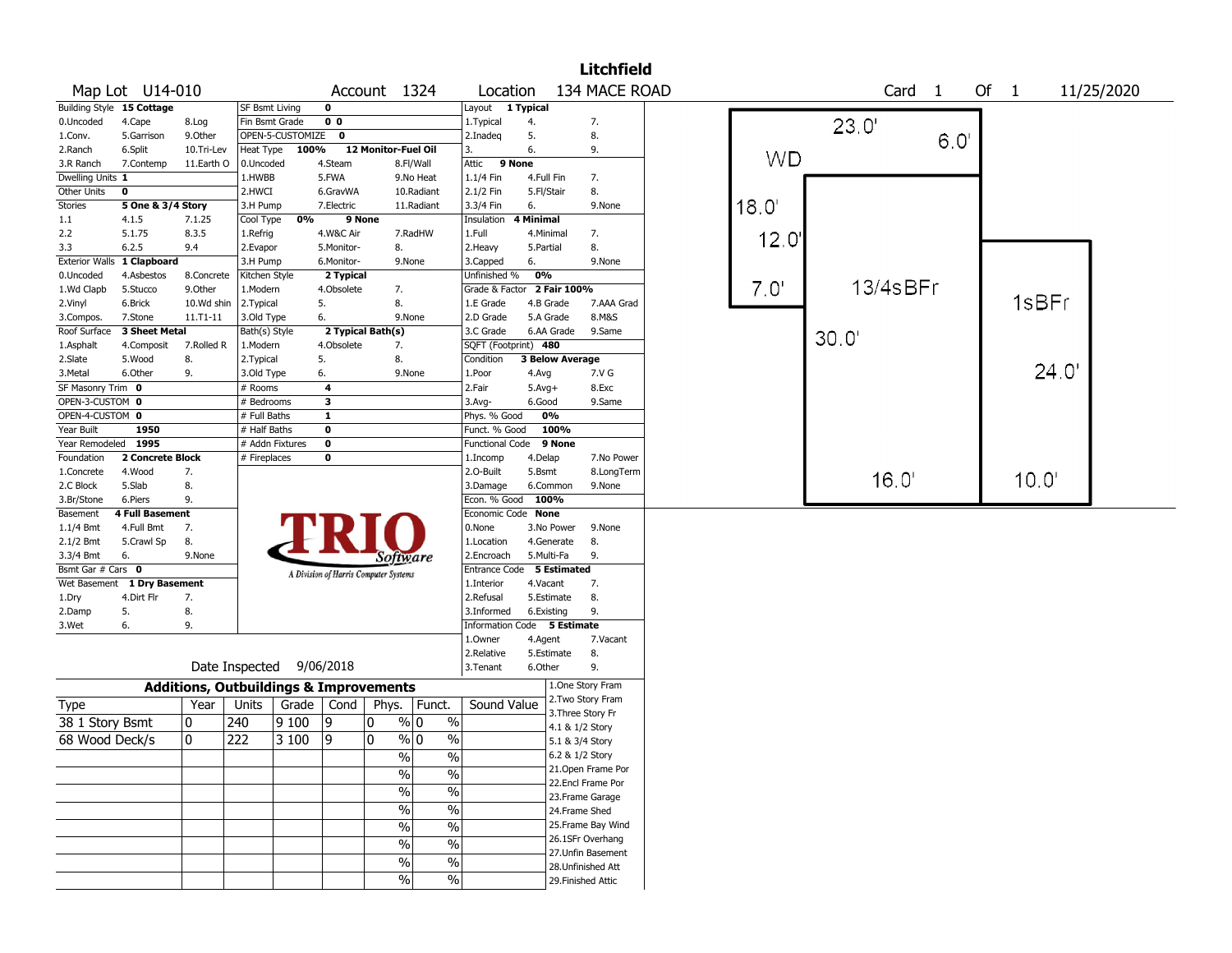|                      | Map Lot U14-011                                          | Account 814 | Location                               |                         | 148 MACE ROAD                |                                    |             |                          | Card <sub>1</sub>    | Of $1$        |                                           | 11/25/2020                           |
|----------------------|----------------------------------------------------------|-------------|----------------------------------------|-------------------------|------------------------------|------------------------------------|-------------|--------------------------|----------------------|---------------|-------------------------------------------|--------------------------------------|
|                      | LETOURNEAU, ELAINE M                                     |             |                                        | <b>Property Data</b>    |                              |                                    |             | <b>Assessment Record</b> |                      |               |                                           |                                      |
| 7 SULLIVAN LANE      |                                                          |             | Neighborhood 126 Mace Road             |                         |                              | Year                               | Land        |                          | <b>Buildings</b>     |               | Exempt                                    | Total                                |
| <b>SACO ME 04072</b> |                                                          |             |                                        |                         |                              | 2007                               |             | 57,986                   |                      | 41,492        | 0                                         | 99,478                               |
|                      |                                                          |             | Tree Growth Year                       | $\mathbf 0$             |                              | 2008                               |             | 57,986                   |                      | 41,491        | ŋ                                         | 99,477                               |
| B6011P150            |                                                          |             | X Coordinate<br>Y Coordinate           |                         | 0<br>$\mathbf 0$             | 2009                               |             | 83,986                   |                      | 43,890        | 0                                         | 127,876                              |
|                      |                                                          |             | Zone/Land Use                          | 17 Woodbury Pond        |                              | 2010                               |             | 83,986                   |                      | 40,862        | 0                                         | 124,848                              |
|                      |                                                          |             |                                        |                         |                              | 2011                               |             | 87,586                   |                      | 23,147        | 0                                         | 110,733                              |
|                      |                                                          |             | Secondary Zone                         |                         |                              | 2012                               |             | 87,586                   |                      | 23,147        | 0                                         | 110,733                              |
|                      |                                                          |             | Topography 2 Rolling                   |                         |                              | 2013                               |             | 87,586                   |                      | 23,147        | 0                                         | 110,733                              |
|                      |                                                          |             |                                        |                         |                              | 2014                               |             | 87,586                   |                      | 23,147        | 0                                         | 110,733                              |
|                      |                                                          |             | 1.Level<br>2.Rolling                   | 4.Below St<br>5.Low     | 7.Res Protec<br>8.           | 2015                               |             | 87,586                   |                      | 23,147        | 0                                         | 110,733                              |
|                      |                                                          |             | 3.Above St<br>8 Lake/Pond<br>Utilities | 6.Swampy                | 9.<br><b>6 Septic System</b> | 2016                               |             | 87,586                   |                      | 23,147        | 0                                         | 110,733                              |
|                      |                                                          |             |                                        |                         |                              | 2017                               |             | 87,586                   |                      | 23,147        | 0                                         | 110,733                              |
|                      |                                                          |             | 1.Public<br>2. Water                   | 4.Dr Well<br>5.Dug Well | 7.Cesspool<br>8.Lake/Pond    | 2018                               |             | 87,586                   |                      | 23,147        | 0                                         | 110,733                              |
|                      |                                                          |             | 3.Sewer                                | 6.Septic                | 9.None                       | 2019                               |             | 120,900                  |                      | 32,400        | 0                                         | 153,300                              |
|                      |                                                          |             | 3 Gravel<br>Street                     |                         |                              | 2020                               |             | 120,900                  |                      | 32,400        | 0                                         | 153,300                              |
|                      |                                                          |             | 1.Paved                                | 4.Proposed              | 7.                           |                                    |             |                          | <b>Land Data</b>     |               |                                           |                                      |
|                      |                                                          |             | 2.Semi Imp<br>3.Gravel                 | 5.R/O/W<br>6.           | 8.<br>9.None                 | <b>Front Foot</b>                  | <b>Type</b> | <b>Effective</b>         |                      |               | <b>Influence</b>                          | <b>Influence</b>                     |
|                      |                                                          |             |                                        |                         | 0                            | 11.1-100                           |             | Frontage                 | <b>Depth</b>         | <b>Factor</b> | Code<br>$\overline{\frac{9}{6}}$          | <b>Codes</b><br>1.Unimproved         |
|                      | Inspection Witnessed By:                                 |             |                                        |                         | $\mathbf{0}$                 | 12.101-200<br>$13.201+$            |             |                          |                      |               | $\frac{9}{6}$<br>$\overline{\frac{9}{6}}$ | 2. Excess Frtg<br>3. Topography      |
|                      |                                                          |             |                                        | <b>Sale Data</b>        |                              | 14.                                |             |                          |                      |               | %                                         | 4.Size/Shape                         |
| X                    |                                                          | Date        | Sale Date<br>Price                     |                         |                              | 15.                                |             |                          |                      |               | $\overline{\frac{9}{6}}$<br>%             | 5.Access<br>6.Restriction            |
| No./Date             | Description                                              | Date Insp.  | Sale Type                              |                         |                              |                                    |             |                          |                      |               | %                                         | 7. Right of Way                      |
|                      |                                                          |             | 1.Land                                 | 4.MFG UNIT              | 7.                           | <b>Square Foot</b>                 |             | <b>Square Feet</b>       |                      |               |                                           | 8.View/Environ<br>9.Fract Share      |
|                      |                                                          |             | 2.L & B                                | 5.0ther                 | 8.                           | 16.Regular Lot                     |             |                          |                      |               | $\frac{9}{6}$<br>%                        | <b>Acres</b>                         |
|                      |                                                          |             | 3.Building                             | 6.                      | 9.                           | 17.Secondary Lot<br>18.Excess Land |             |                          |                      |               | %                                         | 30. Frontage 1                       |
|                      |                                                          |             | Financing                              |                         |                              | 19.Condominium                     |             |                          |                      |               | %                                         | 31. Frontage 2<br>32.Tillable        |
| Notes:               |                                                          |             | 1.Convent<br>2.FHA/VA                  | 4.Seller<br>5.Private   | 7.<br>8.                     | 20.Miscellaneous                   |             |                          |                      |               | %<br>%                                    | 33.Tillable                          |
|                      | 8/22/2011-Per owner-does not want inspection-refusal per |             | 3.Assumed                              | 6.Cash                  | 9.Unknown                    |                                    |             |                          |                      |               | %                                         | 34.Softwood F&O                      |
| Trudy.               |                                                          |             | Validity                               |                         |                              | <b>Fract. Acre</b>                 |             | <b>Acreage/Sites</b>     |                      |               |                                           | 35. Mixed Wood F&O                   |
|                      |                                                          |             |                                        |                         |                              | 21. Houselot (Frac                 | 21          |                          | 0.21                 | 100           | %<br>0                                    | 36.Hardwood F&O                      |
|                      |                                                          |             | 1.Valid<br>2.Related                   | 4.Split<br>5.Partial    | 7.Renovate<br>8.Other        | 22.Baselot(Fract)                  | 44          |                          | 1.00                 | $70 - 9/6$    | $\overline{\mathfrak{o}}$                 | 37.Softwood TG<br>38. Mixed Wood TG  |
|                      |                                                          |             | 3.Distress                             | 6.Exempt                | 9.                           | 23.<br>Acres                       |             |                          |                      |               | $\overline{\frac{9}{6}}$                  | 39.Hardwood TG                       |
|                      |                                                          |             | Verified                               |                         |                              | 24. Houselot                       |             |                          |                      |               | $\frac{9}{6}$<br>$\frac{9}{6}$            | 40. Wasteland                        |
|                      |                                                          |             | 1.Buyer                                | 4.Agent                 | 7.Family                     | 25.Baselot                         |             |                          |                      |               | $\overline{\frac{9}{6}}$                  | 41.Gravel Pit                        |
|                      |                                                          |             | 2.Seller                               | 5.Pub Rec               | 8.Other                      | 26.Rear 1                          |             |                          |                      |               | %                                         | 42. Mobile Home Si<br>43.Camp Site   |
|                      |                                                          |             |                                        |                         |                              |                                    |             |                          |                      |               |                                           |                                      |
|                      |                                                          |             | 3.Lender                               | 6.MLS                   | 9.                           | 27. Rear 2                         |             |                          |                      |               |                                           |                                      |
| <b>Litchfield</b>    |                                                          |             |                                        |                         |                              | 28. Rear 3<br>29. Rear 4           |             |                          | <b>Total Acreage</b> | 0.21          |                                           | 44.Lot Improvemen<br>45.Access Right |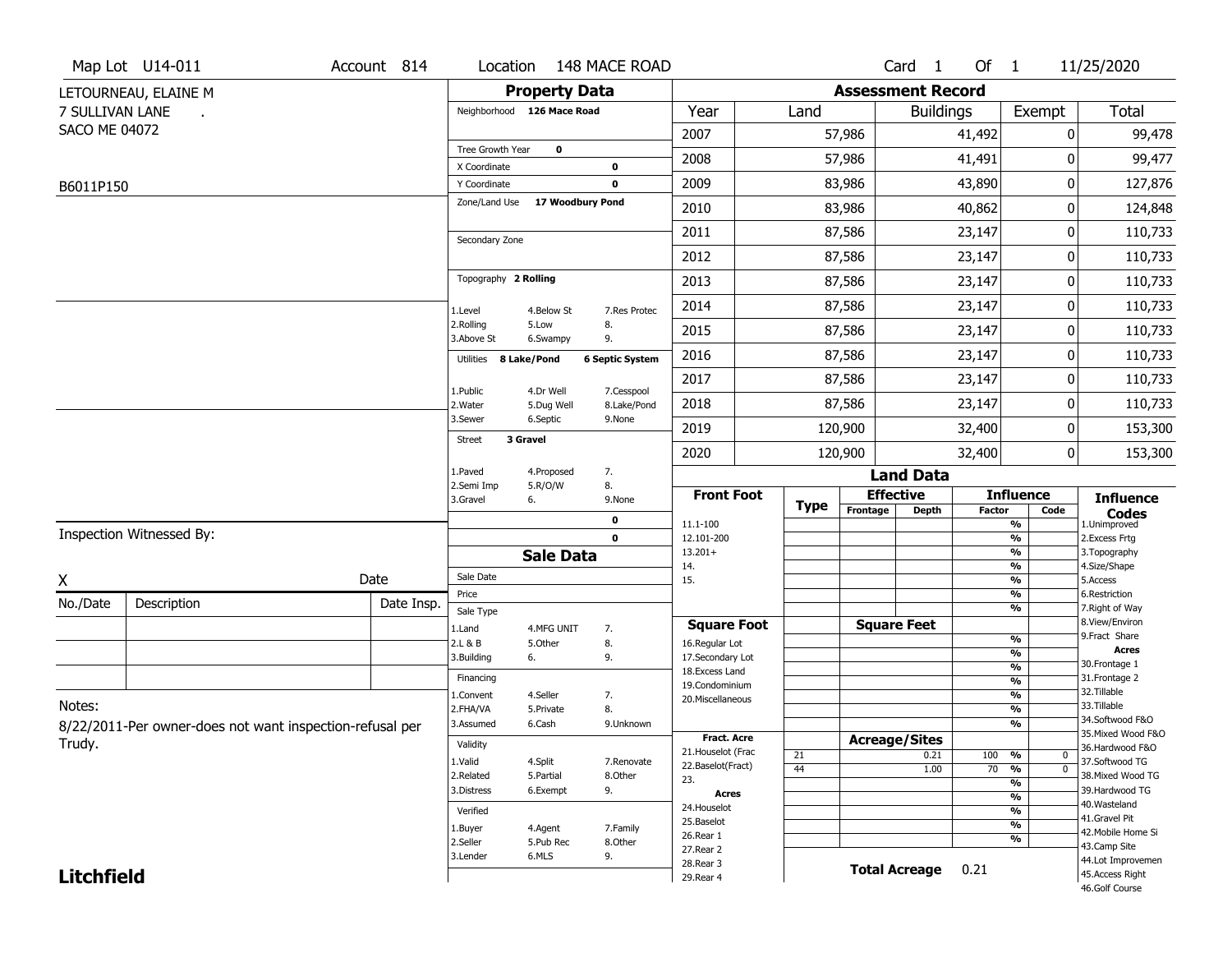|                        |                 |                                                   |                |                  |                |                                       |                          |                             |            |                    | <b>Litchfield</b>  |               |                   |       |        |            |
|------------------------|-----------------|---------------------------------------------------|----------------|------------------|----------------|---------------------------------------|--------------------------|-----------------------------|------------|--------------------|--------------------|---------------|-------------------|-------|--------|------------|
|                        | Map Lot U14-011 |                                                   |                |                  |                | Account 814                           |                          | Location                    |            |                    | 148 MACE ROAD      |               | Card <sub>1</sub> |       | Of 1   | 11/25/2020 |
| <b>Building Style</b>  | 15 Cottage      |                                                   | SF Bsmt Living |                  | 0              |                                       |                          | Layout 1 Typical            |            |                    |                    |               |                   |       |        |            |
| 0.Uncoded              | 4.Cape          | 8.Log                                             | Fin Bsmt Grade |                  | 0 <sub>0</sub> |                                       |                          | 1. Typical                  | 4.         |                    | 7.                 |               |                   |       |        |            |
| 1.Conv.                | 5.Garrison      | 9.Other                                           |                | OPEN-5-CUSTOMIZE | $\mathbf 0$    |                                       |                          | 2.Inadeg                    | 5.         |                    | 8.                 |               | 9.0               | OP    |        |            |
| 2.Ranch                | 6.Split         | 10.Tri-Lev                                        | Heat Type      | 100%             |                | 13 Monitor-Propane                    |                          | 3.                          | 6.         |                    | 9.                 |               |                   |       |        |            |
| 3.R Ranch              | 7.Contemp       | 11.Earth O                                        | 0.Uncoded      |                  | 4.Steam        |                                       | 8.Fl/Wall                | 9 None<br>Attic             |            |                    |                    |               |                   |       |        |            |
| Dwelling Units 1       |                 |                                                   | 1.HWBB         |                  | 5.FWA          |                                       | 9.No Heat                | 1.1/4 Fin                   |            | 4.Full Fin         | 7.                 |               |                   | 24.0' |        |            |
| Other Units            | 0               |                                                   | 2.HWCI         |                  | 6.GravWA       |                                       | 10.Radiant               | 2.1/2 Fin                   | 5.Fl/Stair |                    | 8.                 |               |                   |       |        |            |
| <b>Stories</b>         | 1 One Story     |                                                   | 3.H Pump       |                  | 7.Electric     |                                       | 11.Radiant               | 3.3/4 Fin                   | 6.         |                    | 9.None             |               |                   |       |        |            |
| 1.1                    | 4.1.5           | 7.1.25                                            | Cool Type      | 0%               | 9 None         |                                       |                          | Insulation                  | 1 Full     |                    |                    |               |                   |       |        |            |
| 2.2                    | 5.1.75          | 8.3.5                                             | 1.Refrig       |                  | 4.W&C Air      |                                       | 7.RadHW                  | 1.Full                      |            | 4.Minimal          | 7.                 |               |                   |       |        |            |
| 3.3                    | 6.2.5           | 9.4                                               | 2.Evapor       |                  | 5.Monitor-     | 8.                                    |                          | 2. Heavy                    | 5.Partial  |                    | 8.                 |               |                   |       |        |            |
| Exterior Walls 9 Other |                 |                                                   | 3.H Pump       |                  | 6.Monitor-     | 9.None                                |                          | 3.Capped                    | 6.         |                    | 9.None             |               | 29.0'             |       | 1sFr/P |            |
| 0.Uncoded              | 4.Asbestos      | 8.Concrete                                        | Kitchen Style  |                  | 2 Typical      |                                       |                          | Unfinished %                | 0%         |                    |                    |               |                   |       |        |            |
| 1.Wd Clapb             | 5.Stucco        | 9.0ther                                           | 1.Modern       |                  | 4.Obsolete     | 7.                                    |                          | Grade & Factor 2 Fair 80%   |            |                    |                    |               |                   |       |        |            |
| 2.Vinyl                | 6.Brick         | 10.Wd shin                                        | 2.Typical      |                  | 5.             | 8.                                    |                          | 1.E Grade                   |            | 4.B Grade          | 7.AAA Grad         |               |                   |       |        |            |
| 3.Compos.              | 7.Stone         | 11.T1-11                                          | 3.Old Type     |                  | 6.             | 9.None                                |                          | 2.D Grade                   |            | 5.A Grade          | 8.M&S              |               |                   |       |        |            |
| Roof Surface           | 3 Sheet Metal   |                                                   | Bath(s) Style  |                  |                | 2 Typical Bath(s)                     |                          | 3.C Grade                   |            | 6.AA Grade         | 9.Same             |               |                   |       |        |            |
| 1.Asphalt              | 4.Composit      | 7.Rolled R                                        | 1.Modern       |                  | 4.Obsolete     | 7.                                    |                          | SQFT (Footprint) 696        |            |                    |                    |               |                   |       |        |            |
| 2.Slate                | 5.Wood          | 8.                                                | 2. Typical     |                  | 5.             | 8.                                    |                          | Condition                   | 4 Average  |                    |                    |               |                   |       |        |            |
| 3. Metal               | 6.Other         | 9.                                                | 3.Old Type     |                  | 6.             | 9.None                                |                          | 1.Poor                      | 4.Avg      |                    | 7.V G              |               |                   |       |        |            |
| SF Masonry Trim 0      |                 |                                                   | # Rooms        |                  | 3              |                                       |                          | 2.Fair                      | $5.Avg+$   |                    | 8.Exc              |               |                   |       |        |            |
| OPEN-3-CUSTOM 0        |                 |                                                   | # Bedrooms     |                  | $\mathbf{z}$   |                                       |                          | 3.Avg-                      | 6.Good     |                    | 9.Same             |               |                   |       |        |            |
| OPEN-4-CUSTOM 0        |                 |                                                   | # Full Baths   |                  | 1              |                                       |                          | Phys. % Good                |            | 0%                 |                    |               |                   |       |        |            |
| Year Built             | 1950            |                                                   | $#$ Half Baths |                  | 0              |                                       |                          | Funct. % Good               |            | 100%               |                    |               |                   |       |        |            |
| Year Remodeled         | 0               |                                                   |                | # Addn Fixtures  | $\mathbf{1}$   |                                       |                          | Functional Code             |            | 9 None             |                    | 8.0'          |                   |       |        |            |
| Foundation             | <b>6 Piers</b>  |                                                   | # Fireplaces   |                  | 0              |                                       |                          | 1.Incomp                    | 4.Delap    |                    | 7.No Power         | $4.0^\circ$   |                   |       |        |            |
| 1.Concrete             | 4.Wood          | 7.                                                |                |                  |                |                                       |                          | 2.0-Built                   | 5.Bsmt     |                    | 8.LongTerm         |               |                   |       |        |            |
| 2.C Block              | 5.Slab          | 8.                                                |                |                  |                |                                       |                          | 3.Damage                    |            | 6.Common           | 9.None             |               |                   |       |        |            |
| 3.Br/Stone             | 6.Piers         | 9.                                                |                |                  |                |                                       |                          | Econ. % Good                |            | 100%               |                    | SHED SV \$200 |                   |       |        |            |
| Basement               | 9 No Basement   |                                                   |                |                  |                |                                       |                          | Economic Code None          |            |                    |                    |               |                   |       |        |            |
| 1.1/4 Bmt              | 4.Full Bmt      | 7.                                                |                |                  |                |                                       |                          | 0.None                      |            | 3.No Power         | 9.None             |               |                   |       |        |            |
| 2.1/2 Bmt              | 5.Crawl Sp      | 8.                                                |                |                  |                |                                       |                          | 1.Location                  |            | 4.Generate         | 8.                 |               |                   |       |        |            |
| 3.3/4 Bmt              | 6.              | 9.None                                            |                |                  |                | Software                              |                          | 2.Encroach                  |            | 5.Multi-Fa         | 9.                 |               |                   |       |        |            |
| Bsmt Gar # Cars 0      |                 |                                                   |                |                  |                | A Division of Harris Computer Systems |                          | <b>Entrance Code</b>        |            | <b>5 Estimated</b> |                    |               |                   |       |        |            |
| Wet Basement           | 0               |                                                   |                |                  |                |                                       |                          | 1.Interior                  |            | 4.Vacant           | 7.                 |               |                   |       |        |            |
| 1.Dry                  | 4.Dirt Flr      | 7.                                                |                |                  |                |                                       |                          | 2.Refusal                   |            | 5.Estimate         | 8.                 |               |                   |       |        |            |
| 2.Damp                 | 5.              | 8.                                                |                |                  |                |                                       |                          | 3.Informed                  |            | 6.Existing         | 9.                 |               |                   |       |        |            |
| 3.Wet                  | 6.              | 9.                                                |                |                  |                |                                       |                          | Information Code 5 Estimate |            |                    |                    |               |                   |       |        |            |
|                        |                 |                                                   |                |                  |                |                                       |                          | 1.0wner                     | 4.Agent    |                    | 7.Vacant           |               |                   |       |        |            |
|                        |                 |                                                   |                |                  |                |                                       |                          | 2.Relative                  |            | 5.Estimate         | 8.                 |               |                   |       |        |            |
|                        |                 |                                                   | Date Inspected |                  | 9/06/2018      |                                       |                          | 3. Tenant                   | 6.Other    |                    | 9.                 |               |                   |       |        |            |
|                        |                 | <b>Additions, Outbuildings &amp; Improvements</b> |                |                  |                |                                       |                          |                             |            |                    | 1.One Story Fram   |               |                   |       |        |            |
| Type                   |                 | Year                                              | Units          |                  | Grade   Cond   | Phys.                                 | Funct.                   | Sound Value                 |            |                    | 2. Two Story Fram  |               |                   |       |        |            |
| 21 Open Frame          |                 | 0                                                 | 216            | 9100             | 19             | $\%$ 0<br>0                           | $\%$                     |                             |            |                    | 3. Three Story Fr  |               |                   |       |        |            |
|                        |                 |                                                   |                |                  |                |                                       |                          |                             |            |                    | 4.1 & 1/2 Story    |               |                   |       |        |            |
| 24 Frame Shed          |                 | 0                                                 |                |                  |                | $\%$                                  | %                        | 200                         |            |                    | 5.1 & 3/4 Story    |               |                   |       |        |            |
|                        |                 |                                                   |                |                  |                | $\sqrt{2}$                            | $\%$                     |                             |            |                    | 6.2 & 1/2 Story    |               |                   |       |        |            |
|                        |                 |                                                   |                |                  |                | $\overline{\frac{0}{0}}$              | $\frac{0}{0}$            |                             |            |                    | 21. Open Frame Por |               |                   |       |        |            |
|                        |                 |                                                   |                |                  |                | $\frac{0}{6}$                         | $\overline{\frac{0}{0}}$ |                             |            |                    | 22.Encl Frame Por  |               |                   |       |        |            |
|                        |                 |                                                   |                |                  |                |                                       |                          |                             |            |                    | 23. Frame Garage   |               |                   |       |        |            |
|                        |                 |                                                   |                |                  |                | $\overline{\frac{0}{0}}$              | $\overline{\frac{0}{0}}$ |                             |            |                    | 24.Frame Shed      |               |                   |       |        |            |
|                        |                 |                                                   |                |                  |                | %                                     | $\overline{\frac{0}{0}}$ |                             |            |                    | 25. Frame Bay Wind |               |                   |       |        |            |
|                        |                 |                                                   |                |                  |                | $\overline{\frac{0}{0}}$              | $\overline{\frac{0}{0}}$ |                             |            |                    | 26.1SFr Overhang   |               |                   |       |        |            |
|                        |                 |                                                   |                |                  |                | $\%$                                  | $\frac{0}{0}$            |                             |            |                    | 27. Unfin Basement |               |                   |       |        |            |
|                        |                 |                                                   |                |                  |                |                                       |                          |                             |            |                    | 28. Unfinished Att |               |                   |       |        |            |
|                        |                 |                                                   |                |                  |                | %                                     | $\%$                     |                             |            |                    | 29. Finished Attic |               |                   |       |        |            |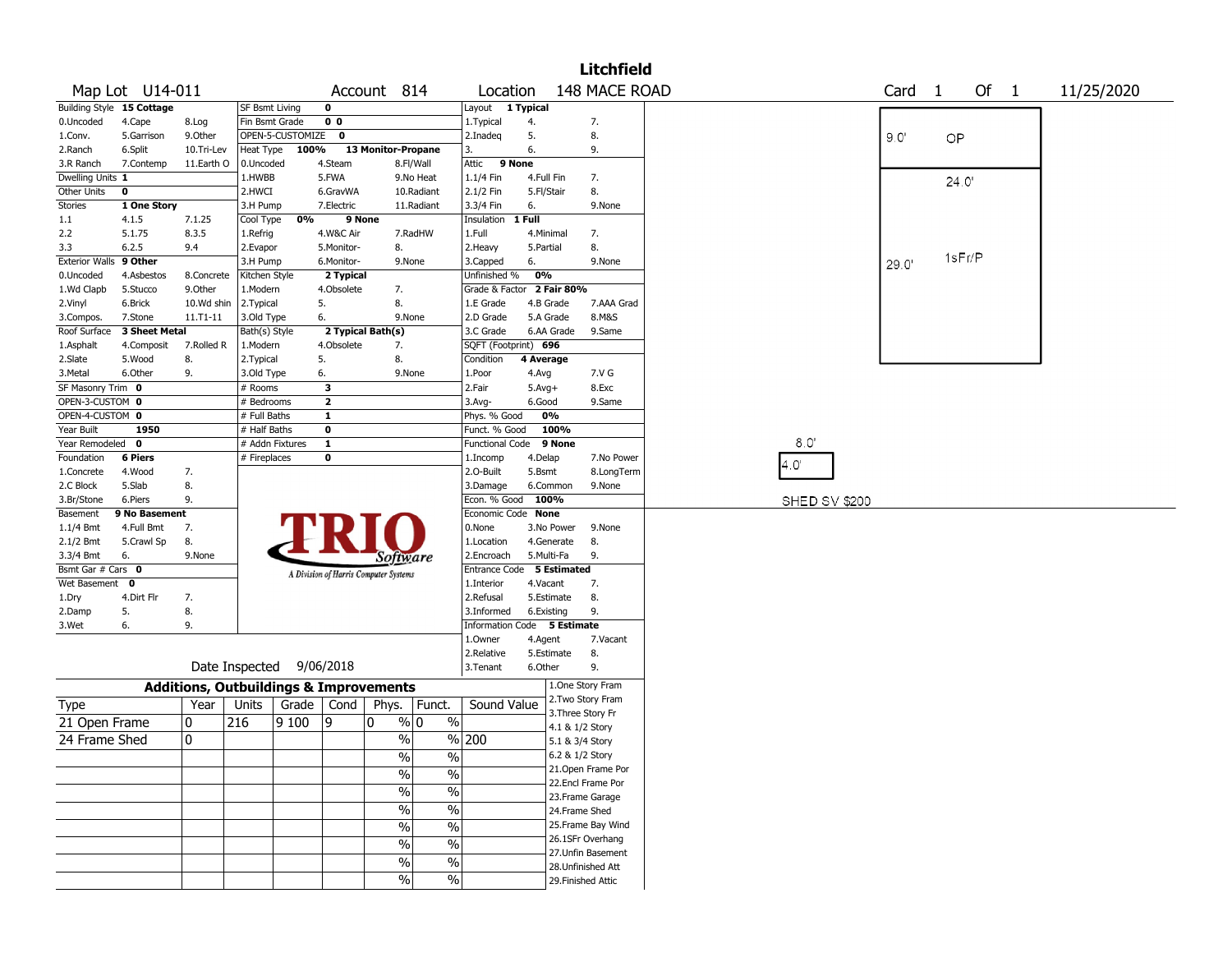|                   | Map Lot U14-012                           | Account 1393 | Location                                       |                      | 152 MACE ROAD          |                                   |             |                          | Card <sub>1</sub>    | Of 1          |                                           | 11/25/2020                         |
|-------------------|-------------------------------------------|--------------|------------------------------------------------|----------------------|------------------------|-----------------------------------|-------------|--------------------------|----------------------|---------------|-------------------------------------------|------------------------------------|
|                   | MITTICA, DEBORAH, ET.AL.                  |              |                                                | <b>Property Data</b> |                        |                                   |             | <b>Assessment Record</b> |                      |               |                                           |                                    |
| <b>PO BOX 275</b> |                                           |              | Neighborhood 126 Mace Road                     |                      |                        | Year                              | Land        |                          | <b>Buildings</b>     |               | Exempt                                    | <b>Total</b>                       |
|                   | LITCHFIELD ME 04350                       |              |                                                |                      |                        | 2007                              |             | 93,438                   |                      | 31,881        | 0                                         | 125,319                            |
|                   |                                           |              | Tree Growth Year                               | $\mathbf 0$          |                        | 2008                              |             | 93,438                   |                      | 31,881        | 0                                         | 125,319                            |
|                   |                                           |              | X Coordinate                                   |                      | 0                      | 2009                              |             | 136,438                  |                      | 44,850        | 0                                         |                                    |
| B6778P67          |                                           |              | Y Coordinate<br>Zone/Land Use 17 Woodbury Pond |                      | 0                      |                                   |             |                          |                      |               |                                           | 181,288                            |
|                   |                                           |              |                                                |                      |                        | 2010                              |             | 136,438                  |                      | 31,256        | 0                                         | 167,694                            |
|                   |                                           |              | Secondary Zone                                 |                      |                        | 2011                              |             | 142,438                  |                      | 50,155        | 0                                         | 192,593                            |
|                   |                                           |              |                                                |                      |                        | 2012                              |             | 142,438                  |                      | 50,155        | 0                                         | 192,593                            |
|                   |                                           |              | Topography 2 Rolling                           |                      |                        | 2013                              |             | 142,438                  |                      | 50,155        | 0                                         | 192,593                            |
|                   |                                           |              | 1.Level                                        | 4.Below St           | 7.Res Protec           | 2014                              |             | 142,438                  |                      | 50,155        | 0                                         | 192,593                            |
|                   |                                           |              | 2.Rolling<br>3.Above St                        | 5.Low<br>6.Swampy    | 8.<br>9.               | 2015                              |             | 142,438                  |                      | 50,155        | 0                                         | 192,593                            |
|                   |                                           |              | Utilities                                      | 4 Drilled Well       | <b>6 Septic System</b> | 2016                              |             | 142,438                  |                      | 50,155        | 0                                         | 192,593                            |
|                   |                                           |              | 1.Public                                       | 4.Dr Well            | 7.Cesspool             | 2017                              |             | 142,438                  |                      | 50,155        | 0                                         | 192,593                            |
|                   |                                           |              | 2. Water                                       | 5.Dug Well           | 8.Lake/Pond            | 2018                              |             | 142,438                  |                      | 50,155        | 0                                         | 192,593                            |
|                   |                                           |              | 3.Sewer                                        | 6.Septic             | 9.None                 | 2019                              |             | 173,000                  |                      | 47,400        | 0                                         | 220,400                            |
|                   |                                           |              | <b>Street</b>                                  | 3 Gravel             |                        | 2020                              |             | 173,000                  |                      | 47,400        | 0                                         | 220,400                            |
|                   |                                           |              | 1.Paved                                        | 4.Proposed           | 7.                     |                                   |             |                          | <b>Land Data</b>     |               |                                           |                                    |
|                   |                                           |              | 2.Semi Imp<br>3.Gravel                         | 5.R/O/W<br>6.        | 8.<br>9.None           | <b>Front Foot</b>                 | <b>Type</b> |                          | <b>Effective</b>     |               | <b>Influence</b>                          | <b>Influence</b>                   |
|                   |                                           |              |                                                |                      | 0                      | 11.1-100                          |             | Frontage                 | <b>Depth</b>         | <b>Factor</b> | Code<br>%                                 | <b>Codes</b><br>1.Unimproved       |
|                   | Inspection Witnessed By:                  |              |                                                |                      | $\mathbf 0$            | 12.101-200                        |             |                          |                      |               | $\overline{\frac{9}{6}}$                  | 2. Excess Frtg                     |
|                   |                                           |              |                                                | <b>Sale Data</b>     |                        | $13.201+$<br>14.                  |             |                          |                      |               | %<br>%                                    | 3. Topography<br>4.Size/Shape      |
| X                 |                                           | Date         | Sale Date                                      |                      |                        | 15.                               |             |                          |                      |               | $\frac{9}{6}$                             | 5.Access                           |
| No./Date          | Description                               | Date Insp.   | Price                                          |                      |                        |                                   |             |                          |                      |               | %<br>%                                    | 6.Restriction<br>7. Right of Way   |
|                   |                                           |              | Sale Type<br>1.Land                            | 4.MFG UNIT           | 7.                     | <b>Square Foot</b>                |             |                          | <b>Square Feet</b>   |               |                                           | 8.View/Environ                     |
|                   |                                           |              | 2.L & B                                        | 5.Other              | 8.                     | 16.Regular Lot                    |             |                          |                      |               | $\frac{9}{6}$                             | 9. Fract Share<br><b>Acres</b>     |
|                   |                                           |              | 3.Building                                     | 6.                   | 9.                     | 17.Secondary Lot                  |             |                          |                      |               | $\overline{\frac{9}{6}}$<br>$\frac{9}{6}$ | 30. Frontage 1                     |
|                   |                                           |              | Financing                                      |                      |                        | 18. Excess Land<br>19.Condominium |             |                          |                      |               | $\overline{\frac{9}{6}}$                  | 31. Frontage 2                     |
|                   |                                           |              | 1.Convent                                      | 4.Seller             | 7.                     | 20.Miscellaneous                  |             |                          |                      |               | $\frac{9}{6}$                             | 32.Tillable                        |
| Notes:            |                                           |              | 2.FHA/VA                                       | 5.Private            | 8.                     |                                   |             |                          |                      |               | $\overline{\frac{9}{6}}$                  | 33.Tillable<br>34.Softwood F&O     |
|                   | 5/29/08-PERMIT #08-061-FOUNDATAION & WELL |              | 3.Assumed                                      | 6.Cash               | 9.Unknown              |                                   |             |                          |                      |               | %                                         | 35. Mixed Wood F&O                 |
|                   |                                           |              | Validity                                       |                      |                        | Fract. Acre<br>21. Houselot (Frac |             |                          | <b>Acreage/Sites</b> |               |                                           | 36.Hardwood F&O                    |
|                   |                                           |              | 1.Valid                                        | 4.Split              | 7.Renovate             | 22.Baselot(Fract)                 | 21          |                          | 0.43                 | 100           | %<br>0<br>$\overline{0}$                  | 37.Softwood TG                     |
|                   |                                           |              | 2.Related                                      | 5.Partial            | 8.Other                | 23.                               | 44          |                          | 1.00                 | 100           | $\frac{9}{6}$<br>$\frac{9}{6}$            | 38. Mixed Wood TG                  |
|                   |                                           |              | 3.Distress                                     | 6.Exempt             | 9.                     | <b>Acres</b>                      |             |                          |                      |               | $\frac{9}{6}$                             | 39.Hardwood TG                     |
|                   |                                           |              | Verified                                       |                      |                        | 24. Houselot                      |             |                          |                      |               | $\frac{9}{6}$                             | 40. Wasteland                      |
|                   |                                           |              | 1.Buyer                                        | 4.Agent              | 7.Family               | 25.Baselot                        |             |                          |                      |               | $\frac{9}{6}$                             | 41.Gravel Pit                      |
|                   |                                           |              | 2.Seller                                       | 5.Pub Rec            | 8.Other                | 26.Rear 1                         |             |                          |                      |               | %                                         | 42. Mobile Home Si<br>43.Camp Site |
|                   |                                           |              | 3.Lender                                       | 6.MLS                | 9.                     | 27.Rear 2<br>28.Rear 3            |             |                          |                      |               |                                           | 44.Lot Improvemen                  |
|                   |                                           |              |                                                |                      |                        |                                   |             |                          |                      |               |                                           |                                    |
| <b>Litchfield</b> |                                           |              |                                                |                      |                        | 29. Rear 4                        |             |                          | <b>Total Acreage</b> | 0.43          |                                           | 45.Access Right                    |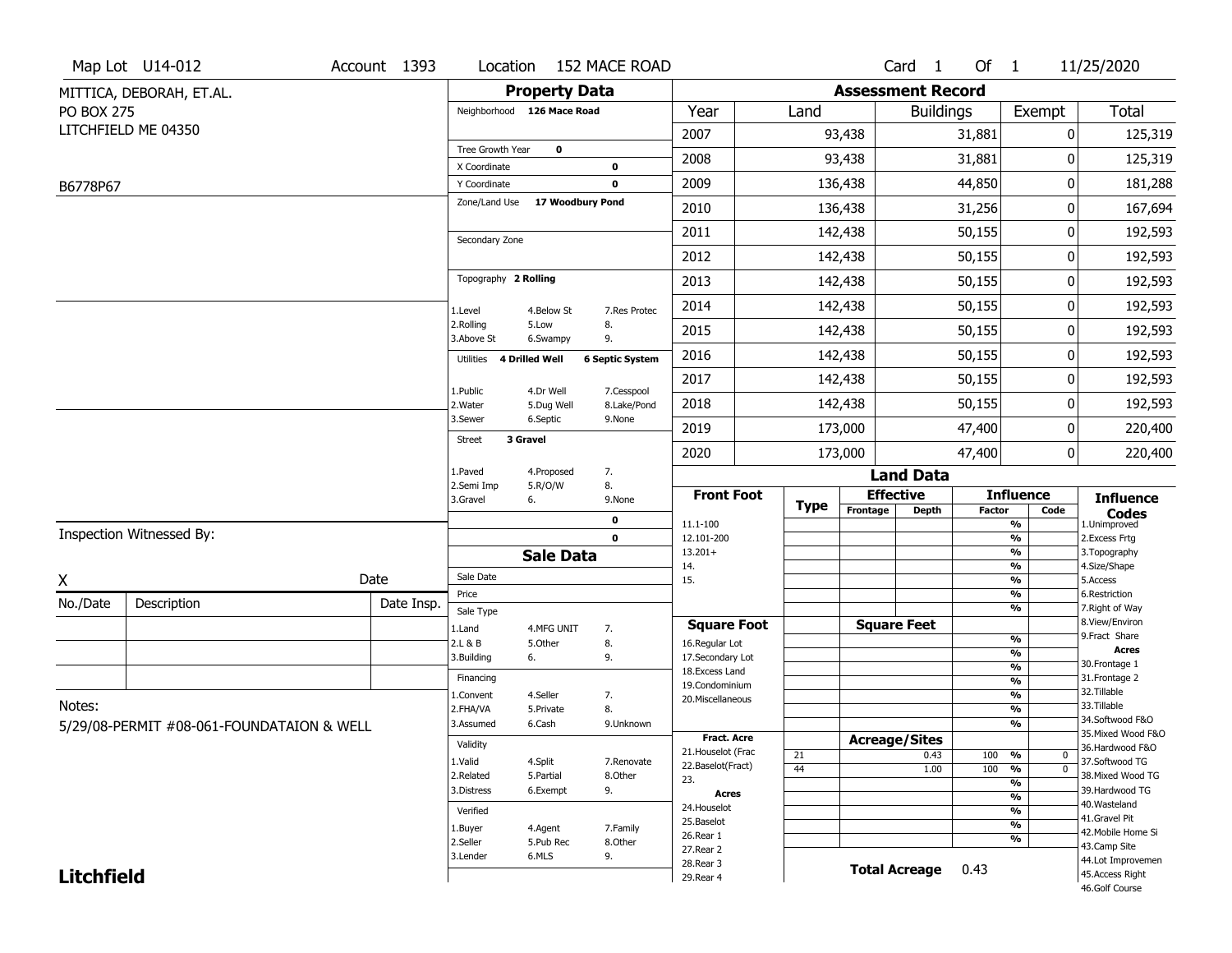|                        | <b>Litchfield</b><br>152 MACE ROAD<br>Map Lot U14-012<br>11/25/2020<br>Account 1393<br>Location<br>Card 1 |                                                   |                          |                  |                         |                                       |               |                                  |            |                    |                    |       |       |        |       |                      |                  |
|------------------------|-----------------------------------------------------------------------------------------------------------|---------------------------------------------------|--------------------------|------------------|-------------------------|---------------------------------------|---------------|----------------------------------|------------|--------------------|--------------------|-------|-------|--------|-------|----------------------|------------------|
|                        |                                                                                                           |                                                   |                          |                  |                         |                                       |               |                                  |            |                    |                    |       |       |        |       | Of<br>$\overline{1}$ |                  |
| Building Style 2 Ranch |                                                                                                           |                                                   | SF Bsmt Living           |                  | $\mathbf{o}$            |                                       |               | Layout                           | 1 Typical  |                    |                    |       |       |        |       |                      |                  |
| 0.Uncoded              | 4.Cape                                                                                                    | 8.Log                                             | Fin Bsmt Grade           |                  | 0 <sub>0</sub>          |                                       |               | 1.Typical                        | 4.         | 7.                 |                    |       |       |        |       |                      |                  |
| 1.Conv.                | 5.Garrison                                                                                                | 9.0ther                                           |                          | OPEN-5-CUSTOMIZE | $\mathbf 0$             |                                       |               | 2.Inadeg                         | 5.         | 8.                 |                    |       |       |        |       |                      |                  |
| 2.Ranch                | 6.Split                                                                                                   | 10.Tri-Lev                                        | Heat Type                | 100%             |                         | 8 Floor/Wall Unit                     |               | 3.                               | 6.         | 9.                 |                    |       |       | 35.0'  |       |                      | $8.0^\circ$      |
| 3.R Ranch              | 7.Contemp                                                                                                 | 11.Earth O                                        | 0.Uncoded                |                  | 4.Steam                 |                                       | 8.Fl/Wall     | Attic<br>9 None                  |            |                    |                    |       |       |        |       |                      |                  |
| Dwelling Units 1       |                                                                                                           |                                                   | 1.HWBB                   |                  | 5.FWA                   |                                       | 9.No Heat     | 1.1/4 Fin                        | 4.Full Fin |                    | 7.                 | 18.O' |       |        |       |                      | 8.0 <sup>1</sup> |
| Other Units            | $\mathbf 0$                                                                                               |                                                   | 2.HWCI                   |                  | 6.GravWA                |                                       | 10.Radiant    | 2.1/2 Fin                        | 5.Fl/Stair | 8.                 |                    |       |       | OP     |       |                      | WD               |
| Stories                | 1 One Story                                                                                               |                                                   | 3.H Pump                 |                  | 7.Electric              |                                       | 11.Radiant    | 3.3/4 Fin                        | 6.         |                    | 9.None             |       |       |        |       |                      |                  |
| 1.1                    | 4.1.5                                                                                                     | 7.1.25                                            | Cool Type                | 0%               |                         | 9 None                                |               | Insulation                       | 4 Minimal  |                    |                    |       |       |        |       |                      |                  |
| 2.2                    | 5.1.75                                                                                                    | 8.3.5                                             | 1.Refrig                 |                  | 4.W&C Air               |                                       | 7.RadHW       | 1.Full                           | 4.Minimal  |                    | 7.                 |       |       |        |       |                      |                  |
| 3.3                    | 6.2.5                                                                                                     | 9.4                                               | 2.Evapor                 |                  | 5.Monitor-              | 8.                                    |               | 2. Heavy                         | 5.Partial  |                    | 8.                 |       |       |        | 39.0' |                      |                  |
| <b>Exterior Walls</b>  | 2 Vinyl                                                                                                   |                                                   | 3.H Pump                 |                  | 6.Monitor-              |                                       | 9.None        | 3.Capped                         | 6.         |                    | 9.None             |       |       |        |       |                      |                  |
| 0.Uncoded              | 4.Asbestos                                                                                                | 8.Concrete                                        | Kitchen Style            |                  | 2 Typical               |                                       |               | Unfinished %                     | 0%         |                    |                    |       |       |        |       |                      |                  |
| 1.Wd Clapb             | 5.Stucco                                                                                                  | 9.0ther                                           | 1.Modern                 |                  | 4.Obsolete              | 7.                                    |               | Grade & Factor 2 Fair 110%       |            |                    |                    |       |       |        |       |                      |                  |
| 2.Vinyl                | 6.Brick                                                                                                   | 10.Wd shin                                        | 2.Typical                |                  | 5.                      | 8.                                    |               | 1.E Grade                        | 4.B Grade  |                    | 7.AAA Grad         |       |       |        |       |                      | 14.0'            |
| 3.Compos.              | 7.Stone                                                                                                   | 11.T1-11                                          | 3.Old Type               |                  | 6.                      |                                       | 9.None        | 2.D Grade                        | 5.A Grade  |                    | 8.M&S              |       |       |        |       |                      |                  |
| Roof Surface           | 3 Sheet Metal                                                                                             |                                                   | Bath(s) Style            |                  |                         | 2 Typical Bath(s)                     |               | 3.C Grade                        | 6.AA Grade |                    | 9.Same             |       |       |        |       |                      |                  |
| 1.Asphalt              | 4.Composit                                                                                                | 7.Rolled R                                        | 1.Modern                 |                  | 4.Obsolete              | 7.                                    |               | SQFT (Footprint) 789             |            |                    |                    |       | 23.0' | 1sFr/P |       |                      | 12.0'            |
| 2.Slate                | 5.Wood                                                                                                    | 8.                                                | 2. Typical               |                  | 5.                      | 8.                                    |               | Condition                        | 4 Average  |                    |                    |       |       |        |       |                      |                  |
| 3.Metal                | 6.Other                                                                                                   | 9.                                                | 3.Old Type               |                  | 6.                      |                                       | 9.None        | 1.Poor                           | 4.Avg      |                    | 7.V G              |       |       |        |       |                      |                  |
| SF Masonry Trim 0      |                                                                                                           |                                                   | # Rooms                  |                  | $\mathbf 0$             |                                       |               | 2.Fair                           | $5.Avg+$   |                    | 8.Exc              |       |       |        |       |                      |                  |
| OPEN-3-CUSTOM 0        |                                                                                                           |                                                   | # Bedrooms               |                  | $\mathbf 0$             |                                       |               | 3.Avg-                           | 6.Good     |                    | 9.Same             |       |       |        |       |                      |                  |
| OPEN-4-CUSTOM 0        |                                                                                                           |                                                   | # Full Baths             |                  | $\mathbf{1}$            |                                       |               | Phys. % Good                     | 0%         |                    |                    |       |       |        |       |                      |                  |
| Year Built             | 1950                                                                                                      |                                                   | # Half Baths             |                  | $\mathbf 0$             |                                       |               | Funct. % Good                    | 100%       |                    |                    |       |       |        |       | $9.0^\circ$          |                  |
| Year Remodeled 0       |                                                                                                           |                                                   | # Addn Fixtures          |                  | $\overline{\mathbf{0}}$ |                                       |               | Functional Code 9 None           |            |                    |                    |       |       |        |       |                      |                  |
| Foundation             | <b>6 Piers</b>                                                                                            |                                                   | # Fireplaces             |                  | 0                       |                                       |               | 1.Incomp                         | 4.Delap    |                    | 7.No Power         |       |       | 27.0'  |       |                      |                  |
| 1.Concrete             | 4.Wood                                                                                                    | 7.                                                |                          |                  |                         |                                       |               | 2.O-Built                        | 5.Bsmt     |                    | 8.LongTerm         |       |       |        |       |                      |                  |
| 2.C Block              | 5.Slab                                                                                                    | 8.                                                |                          |                  |                         |                                       |               | 3.Damage                         | 6.Common   |                    | 9.None             |       |       |        |       |                      |                  |
| 3.Br/Stone             | 6.Piers                                                                                                   | 9.                                                |                          |                  |                         |                                       |               | Econ. % Good 100%                |            |                    |                    |       |       |        |       |                      |                  |
| Basement               | 9 No Basement                                                                                             |                                                   |                          |                  |                         |                                       |               | Economic Code None               |            |                    |                    |       |       |        |       |                      |                  |
| 1.1/4 Bmt              | 4.Full Bmt                                                                                                | 7.                                                |                          |                  |                         |                                       |               | 0.None                           | 3.No Power |                    | 9.None             |       |       |        |       |                      |                  |
| 2.1/2 Bmt              | 5.Crawl Sp                                                                                                | 8.                                                |                          |                  |                         |                                       |               | 1.Location                       | 4.Generate | 8.                 |                    |       |       |        |       |                      |                  |
| 3.3/4 Bmt              | 6.                                                                                                        | 9.None                                            |                          |                  |                         | <i>Software</i>                       |               | 2.Encroach                       | 5.Multi-Fa | 9.                 |                    |       |       |        |       |                      |                  |
| Bsmt Gar # Cars 0      |                                                                                                           |                                                   |                          |                  |                         | A Division of Harris Computer Systems |               | Entrance Code 1 Interior Inspect |            |                    |                    |       |       |        |       |                      |                  |
| Wet Basement 0         |                                                                                                           |                                                   |                          |                  |                         |                                       |               | 1.Interior                       | 4.Vacant   | 7.                 |                    |       |       |        |       |                      |                  |
| 1.Dry                  | 4.Dirt Flr                                                                                                | 7.                                                |                          |                  |                         |                                       |               | 2.Refusal                        | 5.Estimate | 8.                 |                    |       |       |        |       |                      |                  |
| 2.Damp                 | 5.                                                                                                        | 8.                                                |                          |                  |                         |                                       |               | 3.Informed                       | 6.Existing | 9.                 |                    |       |       |        |       |                      |                  |
| 3.Wet                  | 6.                                                                                                        | 9.                                                |                          |                  |                         |                                       |               | Information Code 1 Owner         |            |                    |                    |       |       |        |       |                      |                  |
|                        |                                                                                                           |                                                   |                          |                  |                         |                                       |               | 1.Owner                          | 4.Agent    |                    | 7.Vacant           |       |       |        |       |                      |                  |
|                        |                                                                                                           |                                                   |                          |                  |                         |                                       |               | 2.Relative                       | 5.Estimate | 8.                 |                    |       |       |        |       |                      |                  |
|                        |                                                                                                           |                                                   | Date Inspected 9/06/2018 |                  |                         |                                       |               | 3.Tenant                         | 6.Other    |                    | 9.                 |       |       |        |       |                      |                  |
|                        |                                                                                                           | <b>Additions, Outbuildings &amp; Improvements</b> |                          |                  |                         |                                       |               |                                  |            | 1.One Story Fram   |                    |       |       |        |       |                      |                  |
| Type                   |                                                                                                           | Year                                              | Units                    | Grade            | Cond                    | Phys.                                 | Funct.        | Sound Value                      |            | 2. Two Story Fram  |                    |       |       |        |       |                      |                  |
| 21 Open Frame          |                                                                                                           | 0                                                 | 280                      | 9100             | 9                       | 0                                     | $\%$<br>% 0   |                                  |            | 3. Three Story Fr  |                    |       |       |        |       |                      |                  |
| 68 Wood Deck/s         |                                                                                                           | $\mathbf{0}$                                      | 64                       | 3 100            | 4                       | $100 \frac{9}{6} 0$                   | $\frac{0}{0}$ |                                  |            | 4.1 & 1/2 Story    |                    |       |       |        |       |                      |                  |
|                        |                                                                                                           |                                                   |                          |                  |                         |                                       |               |                                  |            | 5.1 & 3/4 Story    |                    |       |       |        |       |                      |                  |
|                        |                                                                                                           |                                                   |                          |                  |                         | $\%$                                  | $\frac{1}{2}$ |                                  |            | 6.2 & 1/2 Story    |                    |       |       |        |       |                      |                  |
|                        |                                                                                                           |                                                   |                          |                  |                         | %                                     | $\frac{0}{0}$ |                                  |            | 22.Encl Frame Por  | 21.Open Frame Por  |       |       |        |       |                      |                  |
|                        |                                                                                                           |                                                   |                          |                  |                         | $\sqrt{6}$                            | $\frac{0}{0}$ |                                  |            |                    |                    |       |       |        |       |                      |                  |
|                        |                                                                                                           |                                                   |                          |                  |                         | $\frac{1}{2}$                         | $\%$          |                                  |            | 23. Frame Garage   |                    |       |       |        |       |                      |                  |
|                        |                                                                                                           |                                                   |                          |                  |                         |                                       |               |                                  |            | 24.Frame Shed      |                    |       |       |        |       |                      |                  |
|                        |                                                                                                           |                                                   |                          |                  |                         | $\frac{0}{0}$                         | $\frac{0}{0}$ |                                  |            |                    | 25. Frame Bay Wind |       |       |        |       |                      |                  |
|                        |                                                                                                           |                                                   |                          |                  |                         | $\%$                                  | $\%$          |                                  |            | 26.1SFr Overhang   |                    |       |       |        |       |                      |                  |
|                        |                                                                                                           |                                                   |                          |                  |                         | $\%$                                  | $\%$          |                                  |            | 28.Unfinished Att  | 27. Unfin Basement |       |       |        |       |                      |                  |
|                        |                                                                                                           |                                                   |                          |                  |                         | $\%$                                  | $\%$          |                                  |            | 29. Finished Attic |                    |       |       |        |       |                      |                  |
|                        |                                                                                                           |                                                   |                          |                  |                         |                                       |               |                                  |            |                    |                    |       |       |        |       |                      |                  |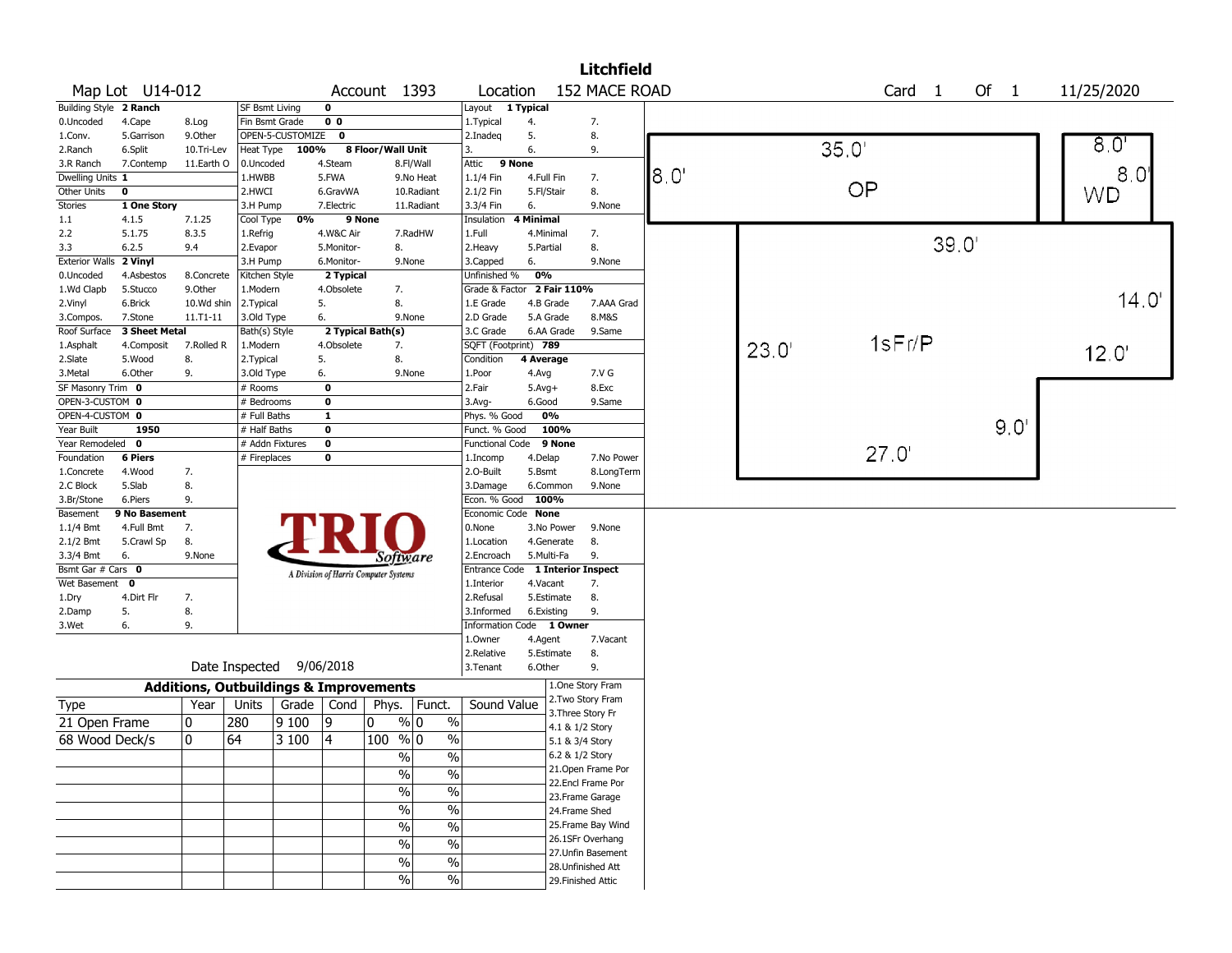|                      | Map Lot U14-013           | Account 1335 | Location                                       |                      | 166 MACE ROAD          |                                  |             |                          | Card <sub>1</sub>    | Of $1$        |                                                      | 11/25/2020                          |
|----------------------|---------------------------|--------------|------------------------------------------------|----------------------|------------------------|----------------------------------|-------------|--------------------------|----------------------|---------------|------------------------------------------------------|-------------------------------------|
|                      | OUELLETTE ET AL, DENNIS R |              |                                                | <b>Property Data</b> |                        |                                  |             | <b>Assessment Record</b> |                      |               |                                                      |                                     |
| <b>6 FAYE STREET</b> |                           |              | Neighborhood 126 Mace Road                     |                      |                        | Year                             | Land        |                          | <b>Buildings</b>     |               | Exempt                                               | <b>Total</b>                        |
|                      | TOPSHAM ME 04086          |              |                                                |                      |                        | 2007                             |             | 58,252                   |                      | 54,328        | 0                                                    | 112,580                             |
|                      |                           |              | Tree Growth Year                               | $\mathbf 0$          |                        | 2008                             |             | 58,252                   |                      | 53,991        | 0                                                    | 112,243                             |
|                      |                           |              | X Coordinate                                   |                      | 0                      |                                  |             |                          |                      |               |                                                      |                                     |
| B4770P168            |                           |              | Y Coordinate<br>Zone/Land Use 17 Woodbury Pond |                      | 0                      | 2009                             |             | 84,252                   |                      | 62,127        | 0                                                    | 146,379                             |
|                      |                           |              |                                                |                      |                        | 2010                             |             | 84,252                   |                      | 53,041        | 0                                                    | 137,293                             |
|                      |                           |              | Secondary Zone                                 |                      |                        | 2011                             |             | 87,852                   |                      | 87,008        | 0                                                    | 174,860                             |
|                      |                           |              |                                                |                      |                        | 2012                             |             | 87,852                   |                      | 87,008        | 0                                                    | 174,860                             |
|                      |                           |              | Topography 2 Rolling                           |                      |                        | 2013                             |             | 87,852                   |                      | 86,994        | 0                                                    | 174,846                             |
|                      |                           |              | 1.Level                                        | 4.Below St           | 7.Res Protec           | 2014                             |             | 87,852                   |                      | 85,799        | 0                                                    | 173,651                             |
|                      |                           |              | 2.Rolling<br>3.Above St                        | 5.Low<br>6.Swampy    | 8.<br>9.               | 2015                             |             | 87,852                   |                      | 85,799        | 0                                                    | 173,651                             |
|                      |                           |              | 4 Drilled Well<br>Utilities                    |                      | <b>6 Septic System</b> | 2016                             |             | 87,852                   |                      | 84,604        | 0                                                    | 172,456                             |
|                      |                           |              | 1.Public                                       | 4.Dr Well            | 7.Cesspool             | 2017                             |             | 87,852                   |                      | 84,590        | 0                                                    | 172,442                             |
|                      |                           |              | 2. Water                                       | 5.Dug Well           | 8.Lake/Pond            | 2018                             |             | 87,852                   |                      | 83,410        | 0                                                    | 171,262                             |
|                      |                           |              | 3.Sewer                                        | 6.Septic             | 9.None                 | 2019                             |             | 129,400                  |                      | 76,100        | 0                                                    | 205,500                             |
|                      |                           |              | 3 Gravel<br><b>Street</b>                      |                      |                        | 2020                             |             | 129,400                  |                      | 76,100        | 0                                                    | 205,500                             |
|                      |                           |              | 1.Paved                                        | 4.Proposed           | 7.                     |                                  |             |                          | <b>Land Data</b>     |               |                                                      |                                     |
|                      |                           |              | 2.Semi Imp<br>3.Gravel                         | 5.R/O/W<br>6.        | 8.<br>9.None           | <b>Front Foot</b>                | <b>Type</b> |                          | <b>Effective</b>     |               | <b>Influence</b>                                     | <b>Influence</b>                    |
|                      |                           |              |                                                |                      | 0                      | 11.1-100                         |             | Frontage                 | <b>Depth</b>         | <b>Factor</b> | Code<br>%                                            | <b>Codes</b><br>1.Unimproved        |
|                      | Inspection Witnessed By:  |              |                                                |                      | $\mathbf 0$            | 12.101-200                       |             |                          |                      |               | $\frac{9}{6}$                                        | 2.Excess Frtg                       |
|                      |                           |              |                                                | <b>Sale Data</b>     |                        | $13.201+$<br>14.                 |             |                          |                      |               | %<br>%                                               | 3. Topography<br>4.Size/Shape       |
| X                    |                           | Date         | Sale Date                                      |                      |                        | 15.                              |             |                          |                      |               | $\frac{9}{6}$                                        | 5.Access                            |
| No./Date             | Description               | Date Insp.   | Price<br>Sale Type                             |                      |                        |                                  |             |                          |                      |               | %<br>%                                               | 6.Restriction<br>7. Right of Way    |
|                      |                           |              | 1.Land                                         | 4.MFG UNIT           | 7.                     | <b>Square Foot</b>               |             |                          | <b>Square Feet</b>   |               |                                                      | 8.View/Environ                      |
|                      |                           |              | 2.L & B                                        | 5.Other              | 8.                     | 16.Regular Lot                   |             |                          |                      |               | $\frac{9}{6}$                                        | 9.Fract Share<br><b>Acres</b>       |
|                      |                           |              | 3.Building                                     | 6.                   | 9.                     | 17.Secondary Lot                 |             |                          |                      |               | $\overline{\mathcal{O}_{\!\!/\!0}}$<br>$\frac{9}{6}$ | 30. Frontage 1                      |
|                      |                           |              | Financing                                      |                      |                        | 18.Excess Land<br>19.Condominium |             |                          |                      |               | $\frac{9}{6}$                                        | 31. Frontage 2                      |
|                      |                           |              | 1.Convent                                      | 4.Seller             | 7.                     | 20.Miscellaneous                 |             |                          |                      |               | $\frac{9}{6}$                                        | 32.Tillable                         |
| Notes:               |                           |              | 2.FHA/VA                                       | 5.Private            | 8.                     |                                  |             |                          |                      |               | $\frac{9}{6}$                                        | 33.Tillable<br>34.Softwood F&O      |
|                      |                           |              | 3.Assumed                                      | 6.Cash               | 9.Unknown              | <b>Fract. Acre</b>               |             |                          |                      |               | $\frac{9}{6}$                                        | 35. Mixed Wood F&O                  |
|                      |                           |              | Validity                                       |                      |                        | 21. Houselot (Frac               |             |                          | <b>Acreage/Sites</b> |               |                                                      | 36.Hardwood F&O                     |
|                      |                           |              | 1.Valid                                        | 4.Split              | 7.Renovate             | 22.Baselot(Fract)                | 21<br>44    |                          | 0.22<br>1.00         | 100<br>100    | %<br>0<br>$\overline{0}$<br>%                        | 37.Softwood TG                      |
|                      |                           |              | 2.Related                                      | 5.Partial            | 8.Other                | 23.                              |             |                          |                      |               | $\frac{9}{6}$                                        | 38. Mixed Wood TG                   |
|                      |                           |              | 3.Distress                                     | 6.Exempt             | 9.                     | <b>Acres</b>                     |             |                          |                      |               | $\frac{9}{6}$                                        | 39.Hardwood TG                      |
|                      |                           | Verified     |                                                |                      | 24. Houselot           |                                  |             |                          |                      | $\frac{9}{6}$ | 40. Wasteland                                        |                                     |
|                      |                           |              | 1.Buyer                                        | 4.Agent              | 7.Family               | 25.Baselot                       |             |                          |                      |               | $\frac{9}{6}$                                        | 41.Gravel Pit<br>42. Mobile Home Si |
|                      |                           |              | 2.Seller                                       | 5.Pub Rec            | 8.Other                | 26.Rear 1                        |             |                          |                      |               | $\frac{9}{6}$                                        | 43.Camp Site                        |
|                      |                           |              |                                                |                      |                        |                                  |             |                          |                      |               |                                                      |                                     |
|                      |                           |              | 3.Lender                                       | 6.MLS                | 9.                     | 27.Rear 2                        |             |                          |                      |               |                                                      | 44.Lot Improvemen                   |
| <b>Litchfield</b>    |                           |              |                                                |                      |                        | 28. Rear 3<br>29. Rear 4         |             |                          | <b>Total Acreage</b> | 0.22          |                                                      | 45.Access Right<br>46.Golf Course   |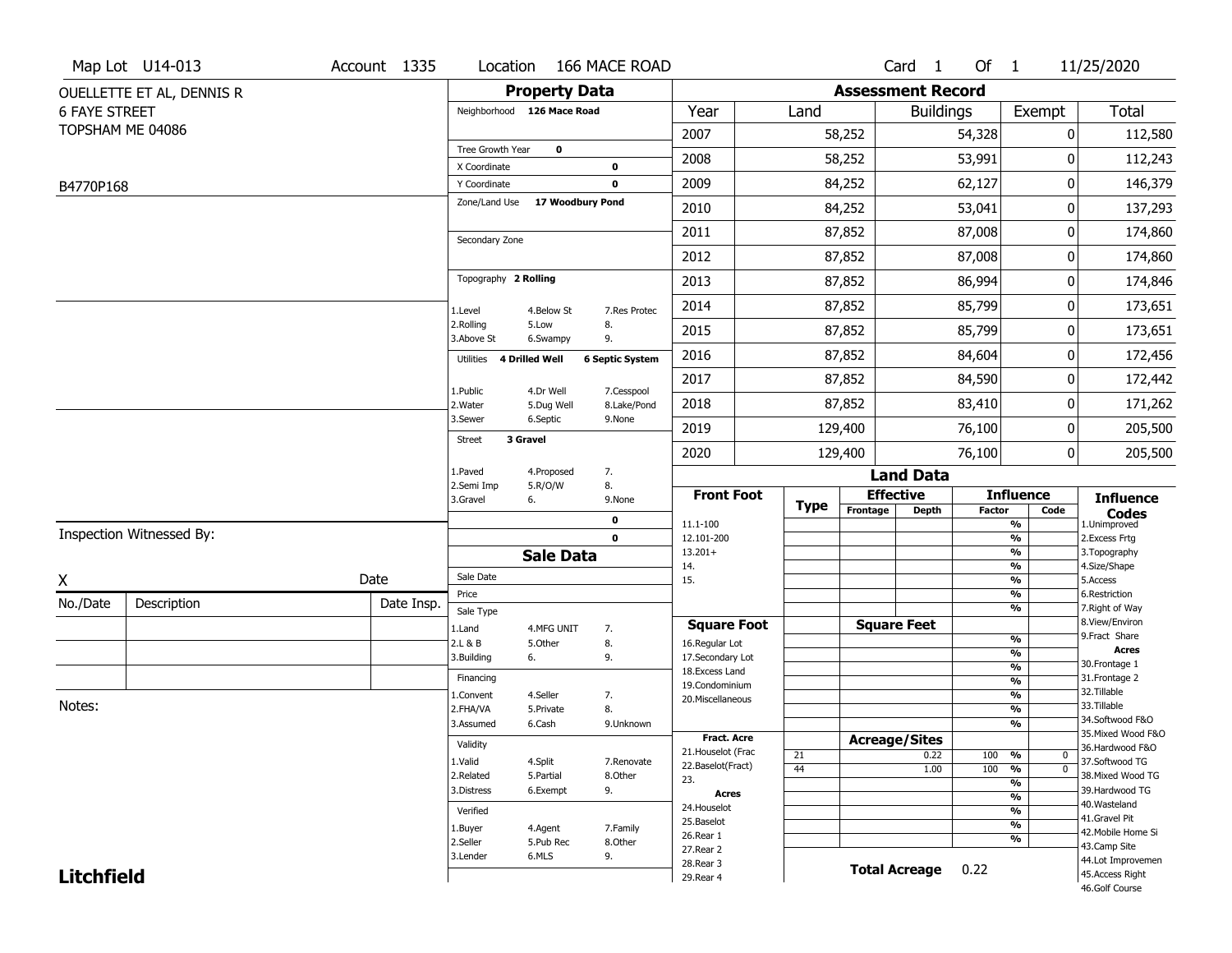|                             |                        |                                                   |                       |                  |                |                                       |                     |                               |            |                 | <b>Litchfield</b>  |       |          |                            |                   |                      |                       |
|-----------------------------|------------------------|---------------------------------------------------|-----------------------|------------------|----------------|---------------------------------------|---------------------|-------------------------------|------------|-----------------|--------------------|-------|----------|----------------------------|-------------------|----------------------|-----------------------|
|                             | Map Lot U14-013        |                                                   |                       |                  |                | Account 1335                          |                     | Location                      |            |                 | 166 MACE ROAD      |       |          |                            | Card 1            | Of<br>$\overline{1}$ | 11/25/2020            |
| Building Style 15 Cottage   |                        |                                                   | <b>SF Bsmt Living</b> |                  | 0              |                                       |                     | Layout 1 Typical              |            |                 |                    |       |          |                            |                   |                      |                       |
| 0.Uncoded                   | 4.Cape                 | 8.Log                                             | Fin Bsmt Grade        |                  | 0 <sub>0</sub> |                                       |                     | 1. Typical                    | 4.         |                 | 7.                 |       |          |                            |                   |                      |                       |
| 1.Conv.                     | 5.Garrison             | 9.Other                                           |                       | OPEN-5-CUSTOMIZE | $\mathbf 0$    |                                       |                     | 2.Inadeg                      | 5.         |                 | 8.                 |       |          |                            |                   |                      |                       |
| 2.Ranch                     | 6.Split                | 10.Tri-Lev                                        | Heat Type             | 100%             |                | 12 Monitor-Fuel Oil                   |                     | 3.                            | 6.         |                 | 9.                 |       |          |                            |                   |                      |                       |
| 3.R Ranch                   | 7.Contemp              | 11.Earth O                                        | 0.Uncoded             |                  | 4.Steam        |                                       | 8.Fl/Wall           | 9 None<br>Attic               |            |                 |                    |       |          |                            | 6.0'              |                      |                       |
| Dwelling Units 1            |                        |                                                   | 1.HWBB                |                  | 5.FWA          |                                       | 9.No Heat           | 1.1/4 Fin                     | 4.Full Fin |                 | 7.                 |       |          |                            |                   |                      |                       |
| Other Units                 | 0                      |                                                   | 2.HWCI                |                  | 6.GravWA       |                                       | 10.Radiant          | 2.1/2 Fin                     | 5.Fl/Stair |                 | 8.                 |       |          |                            | 5.0'<br><b>WD</b> |                      |                       |
| <b>Stories</b>              | 4 One & 1/2 Story      |                                                   | 3.H Pump              |                  | 7.Electric     |                                       | 11.Radiant          | 3.3/4 Fin                     | 6.         |                 | 9.None             | 8.0   | OP       |                            |                   |                      |                       |
| 1.1                         | 4.1.5                  | 7.1.25                                            | Cool Type             | 0%               | 9 None         |                                       |                     | Insulation                    | 9 None     |                 |                    |       |          |                            |                   |                      |                       |
| 2.2                         | 5.1.75                 | 8.3.5                                             | 1.Refrig              |                  | 4.W&C Air      |                                       | 7.RadHW             | 1.Full                        | 4.Minimal  |                 | 7.                 |       |          |                            | 6.5'              |                      |                       |
| 3.3                         | 6.2.5                  | 9.4                                               | 2.Evapor              |                  | 5.Monitor-     | 8.                                    |                     | 2. Heavy                      | 5.Partial  |                 | 8.                 |       | 32.0'    |                            |                   |                      |                       |
| <b>Exterior Walls</b>       | $13$ Log               |                                                   | 3.H Pump              |                  | 6.Monitor-     |                                       | 9.None              | 3.Capped                      | 6.         |                 | 9.None             |       |          |                            |                   |                      |                       |
| 0.Uncoded                   | 4.Asbestos             | 8.Concrete                                        | Kitchen Style         |                  | 2 Typical      |                                       |                     | Unfinished %                  | 0%         |                 |                    |       |          |                            |                   |                      |                       |
| 1.Wd Clapb                  | 5.Stucco               | 9.Other                                           | 1.Modern              |                  | 4.Obsolete     | 7.                                    |                     | Grade & Factor 3 Average 100% |            |                 |                    |       |          |                            |                   |                      |                       |
| 2.Vinyl                     | 6.Brick                | 10.Wd shin                                        | 2.Typical             |                  | 5.             | 8.                                    |                     | 1.E Grade                     |            | 4.B Grade       | 7.AAA Grad         |       |          |                            |                   |                      |                       |
| 3.Compos.                   | 7.Stone                | 11.T1-11                                          | 3.Old Type            |                  | 6.             |                                       | 9.None              | 2.D Grade                     |            | 5.A Grade       | 8.M&S              | 24.0' |          |                            |                   |                      |                       |
| Roof Surface                | 1 Asphalt Shingles     |                                                   | Bath(s) Style         |                  |                | 2 Typical Bath(s)                     |                     | 3.C Grade                     |            | 6.AA Grade      | 9.Same             |       | 11/2sBFr |                            |                   |                      | <b>SHED SV \$2000</b> |
| 1.Asphalt                   | 4.Composit             | 7.Rolled R                                        | 1.Modern              |                  | 4.Obsolete     | 7.                                    |                     | SQFT (Footprint) 768          |            |                 |                    |       |          |                            |                   |                      |                       |
| 2.Slate                     | 5.Wood                 | 8.                                                | 2.Typical             |                  | 5.             | 8.                                    |                     | Condition                     | 4 Average  |                 |                    |       |          |                            |                   |                      |                       |
| 3.Metal                     | 6.Other                | 9.                                                | 3.Old Type            |                  | 6.             |                                       | 9.None              | 1.Poor                        | 4.Avg      |                 | 7.V G              |       |          |                            |                   |                      | 12.0'                 |
| SF Masonry Trim 0           |                        |                                                   | # Rooms               |                  | 6              |                                       |                     | 2.Fair                        | $5.Avg+$   |                 | 8.Exc              |       |          |                            |                   |                      |                       |
| OPEN-3-CUSTOM 0             |                        |                                                   | # Bedrooms            |                  | 4              |                                       |                     | $3.$ Avg-                     | 6.Good     |                 | 9.Same             |       |          |                            |                   |                      | 12.0'                 |
| OPEN-4-CUSTOM 0             |                        |                                                   | # Full Baths          |                  | $\mathbf{1}$   |                                       |                     | Phys. % Good                  |            | 0%              |                    |       |          |                            |                   |                      |                       |
| Year Built                  | 1968                   |                                                   | # Half Baths          |                  | $\mathbf 0$    |                                       |                     | Funct. % Good                 |            | 100%            |                    |       |          | $14.0^{WD}$<br>$4.0^\circ$ |                   |                      |                       |
| Year Remodeled 0            |                        |                                                   | # Addn Fixtures       |                  | $\mathbf 0$    |                                       |                     | Functional Code 9 None        |            |                 |                    |       |          |                            |                   |                      |                       |
| Foundation                  | 1 Concrete             |                                                   | # Fireplaces          |                  | 0              |                                       |                     | 1.Incomp                      | 4.Delap    |                 | 7.No Power         |       |          |                            |                   |                      |                       |
| 1.Concrete                  | 4.Wood                 | 7.                                                |                       |                  |                |                                       |                     | 2.0-Built                     | 5.Bsmt     |                 | 8.LongTerm         |       |          |                            |                   |                      |                       |
| 2.C Block                   | 5.Slab                 | 8.                                                |                       |                  |                |                                       |                     | 3.Damage                      |            | 6.Common        | 9.None             |       |          |                            |                   |                      |                       |
| 3.Br/Stone                  | 6.Piers                | 9.                                                |                       |                  |                |                                       |                     | Econ. % Good 100%             |            |                 |                    |       |          |                            |                   |                      |                       |
| Basement                    | <b>4 Full Basement</b> |                                                   |                       |                  |                |                                       |                     | Economic Code None            |            |                 |                    |       |          |                            |                   |                      |                       |
| $1.1/4$ Bmt                 | 4.Full Bmt             | 7.                                                |                       |                  |                |                                       |                     | 0.None                        |            | 3.No Power      | 9.None             |       |          |                            |                   |                      |                       |
| 2.1/2 Bmt                   | 5.Crawl Sp             | 8.                                                |                       |                  |                |                                       |                     | 1.Location                    |            | 4.Generate      | 8.                 |       |          |                            |                   |                      |                       |
| 3.3/4 Bmt                   | 6.                     | 9.None                                            |                       |                  |                | <i>Software</i>                       |                     | 2.Encroach                    | 5.Multi-Fa |                 | 9.                 |       |          |                            |                   |                      |                       |
| Bsmt Gar # Cars 0           |                        |                                                   |                       |                  |                | A Division of Harris Computer Systems |                     | Entrance Code 5 Estimated     |            |                 |                    |       |          |                            |                   |                      |                       |
| Wet Basement 1 Dry Basement |                        |                                                   |                       |                  |                |                                       |                     | 1.Interior                    | 4.Vacant   |                 | 7.                 |       |          |                            |                   |                      |                       |
| 1.Dry                       | 4.Dirt Flr             | 7.                                                |                       |                  |                |                                       |                     | 2.Refusal                     |            | 5.Estimate      | 8.                 |       |          |                            |                   |                      |                       |
| 2.Damp                      | 5.                     | 8.                                                |                       |                  |                |                                       |                     | 3.Informed                    | 6.Existing |                 | 9.                 |       |          |                            |                   |                      |                       |
| 3.Wet                       | 6.                     | 9.                                                |                       |                  |                |                                       |                     | Information Code 5 Estimate   |            |                 |                    |       |          |                            |                   |                      |                       |
|                             |                        |                                                   |                       |                  |                |                                       |                     | 1.Owner                       | 4.Agent    |                 | 7.Vacant           |       |          |                            |                   |                      |                       |
|                             |                        | Date Inspected 9/06/2018                          |                       |                  |                |                                       |                     | 2.Relative                    |            | 5.Estimate      | 8.                 |       |          |                            |                   |                      |                       |
|                             |                        |                                                   |                       |                  |                |                                       |                     | 3.Tenant                      | 6.Other    |                 | 9.                 |       |          |                            |                   |                      |                       |
|                             |                        | <b>Additions, Outbuildings &amp; Improvements</b> |                       |                  |                |                                       |                     |                               |            |                 | 1.One Story Fram   |       |          |                            |                   |                      |                       |
| Type                        |                        | Year                                              | Units                 | Grade            | Cond           | Phys.                                 | Funct.              | Sound Value                   |            |                 | 2. Two Story Fram  |       |          |                            |                   |                      |                       |
| 21 Open Frame               |                        | 0                                                 | 256                   | 9 100            | 19             | 0                                     | $\%$<br>% 0         |                               |            |                 | 3. Three Story Fr  |       |          |                            |                   |                      |                       |
|                             |                        |                                                   |                       |                  |                |                                       |                     |                               |            |                 | 4.1 & 1/2 Story    |       |          |                            |                   |                      |                       |
| 68 Wood Deck/s              |                        | 0<br>56                                           |                       | 2 100            | 9              | $\mathbf 0$                           | % 0<br>$\%$         |                               |            | 5.1 & 3/4 Story |                    |       |          |                            |                   |                      |                       |
| 68 Wood Deck/s              |                        | 38<br>0                                           |                       | 3 100            | -14            | 10                                    | $\frac{9}{6}$ 100 % |                               |            | 6.2 & 1/2 Story |                    |       |          |                            |                   |                      |                       |
| 24 Frame Shed               |                        | 0                                                 |                       |                  |                | %                                     |                     | % 2,000                       |            |                 | 21. Open Frame Por |       |          |                            |                   |                      |                       |
|                             |                        |                                                   |                       |                  |                | $\sqrt{6}$                            | $\%$                |                               |            |                 | 22.Encl Frame Por  |       |          |                            |                   |                      |                       |
|                             |                        |                                                   |                       |                  |                |                                       |                     |                               |            |                 | 23. Frame Garage   |       |          |                            |                   |                      |                       |
|                             |                        |                                                   |                       |                  |                | $\%$                                  | $\%$                |                               |            | 24.Frame Shed   |                    |       |          |                            |                   |                      |                       |
|                             |                        |                                                   |                       |                  |                | $\%$                                  | $\frac{0}{0}$       |                               |            |                 | 25. Frame Bay Wind |       |          |                            |                   |                      |                       |
|                             |                        |                                                   |                       |                  |                | $\frac{0}{0}$                         | $\%$                |                               |            |                 | 26.1SFr Overhang   |       |          |                            |                   |                      |                       |
|                             |                        |                                                   |                       |                  |                | $\%$                                  | $\%$                |                               |            |                 | 27.Unfin Basement  |       |          |                            |                   |                      |                       |
|                             |                        |                                                   |                       |                  |                |                                       |                     |                               |            |                 | 28.Unfinished Att  |       |          |                            |                   |                      |                       |
|                             |                        |                                                   |                       |                  |                | $\%$                                  | %                   |                               |            |                 | 29. Finished Attic |       |          |                            |                   |                      |                       |
|                             |                        |                                                   |                       |                  |                |                                       |                     |                               |            |                 |                    |       |          |                            |                   |                      |                       |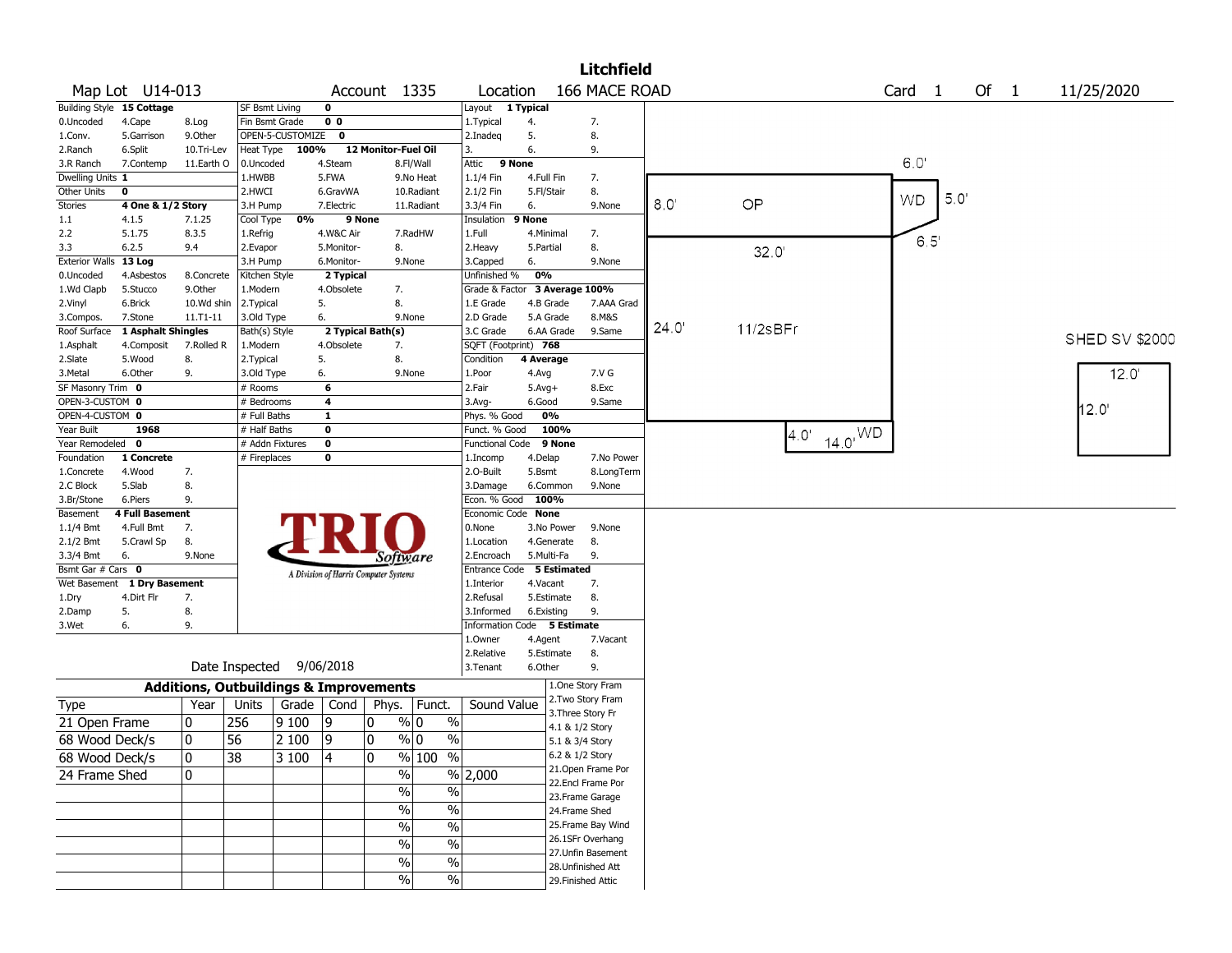|                   | Map Lot U14-014          | Account 1723 | Location                         |                         | 4 SALAMANDER DRIVE        |                                         |             |                          | Card 1               | Of $1$        |                                                           | 11/25/2020                            |  |  |
|-------------------|--------------------------|--------------|----------------------------------|-------------------------|---------------------------|-----------------------------------------|-------------|--------------------------|----------------------|---------------|-----------------------------------------------------------|---------------------------------------|--|--|
|                   | THIBEAU, FREDERICK W     |              |                                  | <b>Property Data</b>    |                           |                                         |             | <b>Assessment Record</b> |                      |               |                                                           |                                       |  |  |
| 73 FOUNTAIN ST    |                          |              | Neighborhood 126 Mace Road       |                         |                           | Year                                    | Land        |                          | <b>Buildings</b>     |               | Exempt                                                    | <b>Total</b>                          |  |  |
|                   | GARDINER ME 04345        |              |                                  |                         |                           | 2007                                    |             | 59,050                   |                      | 47,340        | 0                                                         | 106,390                               |  |  |
|                   |                          |              | Tree Growth Year                 | $\mathbf 0$             |                           | 2008                                    |             | 59,050                   |                      | 47,340        | 0                                                         | 106,390                               |  |  |
| B1660P66          |                          |              | X Coordinate<br>Y Coordinate     |                         | 0<br>$\mathbf 0$          | 2009                                    |             | 85,050                   |                      | 44,342        | 0                                                         | 129,392                               |  |  |
|                   |                          |              | Zone/Land Use                    | 17 Woodbury Pond        |                           | 2010                                    |             | 85,050                   |                      | 43,048        | 0                                                         | 128,098                               |  |  |
|                   |                          |              |                                  |                         |                           | 2011                                    |             | 88,650                   |                      | 58,241        | 0                                                         | 146,891                               |  |  |
|                   |                          |              | Secondary Zone                   |                         |                           | 2012                                    |             | 82,650                   |                      | 47,288        | 0                                                         | 129,938                               |  |  |
|                   |                          |              | Topography 2 Rolling             |                         |                           | 2013                                    |             | 82,650                   |                      | 46,675        | 0                                                         | 129,325                               |  |  |
|                   |                          |              |                                  |                         |                           | 2014                                    |             | 82,650                   |                      | 46,673        | 0                                                         | 129,323                               |  |  |
|                   |                          |              | 1.Level<br>2.Rolling             | 4.Below St<br>5.Low     | 7.Res Protec<br>8.        | 2015                                    |             | 82,650                   |                      | 46,059        | 0                                                         | 128,709                               |  |  |
|                   |                          |              | 3.Above St                       | 6.Swampy                | 9.                        | 2016                                    |             | 82,650                   |                      | 46,056        | 0                                                         | 128,706                               |  |  |
|                   |                          |              | Utilities 8 Lake/Pond            |                         | <b>6 Septic System</b>    | 2017                                    |             | 82,650                   |                      | 45,443        | 0                                                         | 128,093                               |  |  |
|                   |                          |              | 1.Public<br>2. Water             | 4.Dr Well<br>5.Dug Well | 7.Cesspool<br>8.Lake/Pond | 2018                                    |             | 82,650                   |                      | 45,441        | 0                                                         | 128,091                               |  |  |
|                   |                          |              | 3.Sewer                          | 6.Septic                | 9.None                    | 2019                                    |             | 130,700                  |                      | 70,300        | 0                                                         | 201,000                               |  |  |
|                   |                          |              | 3 Gravel<br><b>Street</b>        |                         |                           | 2020                                    |             | 130,700                  |                      | 58,100        | $\mathbf{0}$                                              | 188,800                               |  |  |
|                   |                          |              | 1.Paved                          | 4.Proposed              | 7.                        |                                         |             |                          | <b>Land Data</b>     |               |                                                           |                                       |  |  |
|                   |                          |              | 2.Semi Imp<br>3.Gravel           | 5.R/O/W<br>6.           | 8.<br>9.None              | <b>Front Foot</b>                       |             | <b>Effective</b>         |                      |               | <b>Influence</b>                                          | <b>Influence</b>                      |  |  |
|                   |                          |              |                                  |                         | $\mathbf 0$               | 11.1-100                                | <b>Type</b> | Frontage                 | <b>Depth</b>         | <b>Factor</b> | Code<br>%                                                 | <b>Codes</b><br>1.Unimproved          |  |  |
|                   | Inspection Witnessed By: |              |                                  |                         | 0                         | 12.101-200                              |             |                          |                      |               | $\overline{\frac{9}{6}}$                                  | 2. Excess Frtg                        |  |  |
|                   |                          |              |                                  | <b>Sale Data</b>        |                           | $13.201+$<br>14.                        |             |                          |                      |               | $\frac{9}{6}$<br>$\overline{\frac{9}{6}}$                 | 3. Topography<br>4.Size/Shape         |  |  |
| X                 |                          | Date         | Sale Date                        |                         |                           | 15.                                     |             |                          |                      |               | $\frac{9}{6}$                                             | 5.Access                              |  |  |
| No./Date          | Description              | Date Insp.   | Price                            |                         |                           |                                         |             |                          |                      |               | %<br>%                                                    | 6.Restriction<br>7. Right of Way      |  |  |
|                   |                          |              | Sale Type<br>1.Land              | 4.MFG UNIT              | 7.                        | <b>Square Foot</b>                      |             | <b>Square Feet</b>       |                      |               |                                                           | 8.View/Environ                        |  |  |
|                   |                          |              | 2.L & B                          | 5.Other                 | 8.                        | 16.Regular Lot                          |             |                          |                      |               | $\frac{9}{6}$                                             | 9.Fract Share                         |  |  |
|                   |                          |              | 3.Building                       | 6.                      | 9.                        | 17.Secondary Lot                        |             |                          |                      |               | $\overline{\frac{9}{6}}$<br>$\frac{9}{6}$                 | <b>Acres</b><br>30.Frontage 1         |  |  |
|                   |                          |              | Financing                        |                         |                           | 18. Excess Land<br>19.Condominium       |             |                          |                      |               | $\overline{\frac{9}{6}}$                                  | 31. Frontage 2                        |  |  |
|                   |                          |              | 1.Convent                        | 4.Seller                | 7.                        | 20.Miscellaneous                        |             |                          |                      |               | $\frac{9}{6}$                                             | 32. Tillable                          |  |  |
| Notes:            |                          |              | 2.FHA/VA                         | 5.Private               | 8.                        |                                         |             |                          |                      |               | $\overline{\frac{9}{6}}$                                  | 33.Tillable                           |  |  |
|                   |                          |              | 3.Assumed                        | 6.Cash                  | 9.Unknown                 |                                         |             |                          |                      |               | $\frac{9}{6}$                                             | 34.Softwood F&O<br>35. Mixed Wood F&O |  |  |
|                   |                          |              | Validity                         |                         |                           | Fract. Acre                             |             | <b>Acreage/Sites</b>     |                      |               |                                                           | 36.Hardwood F&O                       |  |  |
|                   |                          |              | 1.Valid                          | 4.Split                 | 7.Renovate                | 21. Houselot (Frac<br>22.Baselot(Fract) | 21          |                          | 0.25                 | 100 %         | $\mathbf 0$                                               | 37.Softwood TG                        |  |  |
|                   |                          |              | 2.Related                        | 5.Partial               | 8.Other                   | 23.                                     | 44          |                          | 1.00                 | 70            | $\frac{9}{6}$<br>$\mathbf{0}$<br>$\overline{\frac{9}{6}}$ | 38. Mixed Wood TG                     |  |  |
|                   |                          |              | 3.Distress                       | 6.Exempt                | 9.                        | <b>Acres</b>                            |             |                          |                      |               | $\frac{9}{6}$                                             | 39.Hardwood TG                        |  |  |
|                   |                          |              | Verified                         |                         |                           | 24. Houselot                            |             |                          |                      |               | $\frac{9}{6}$                                             | 40. Wasteland                         |  |  |
|                   |                          |              | 1.Buyer                          | 4.Agent                 | 7.Family                  | 25.Baselot<br>26.Rear 1                 |             |                          |                      |               | $\frac{9}{6}$                                             | 41.Gravel Pit<br>42. Mobile Home Si   |  |  |
|                   |                          |              | 2.Seller<br>8.Other<br>5.Pub Rec |                         |                           |                                         |             |                          |                      |               | %<br>43.Camp Site                                         |                                       |  |  |
|                   |                          |              | 3.Lender                         | 6.MLS                   | 9.                        | 27.Rear 2<br>28. Rear 3                 |             |                          |                      |               |                                                           | 44.Lot Improvemen                     |  |  |
| <b>Litchfield</b> |                          |              |                                  |                         |                           | 29. Rear 4                              |             |                          | <b>Total Acreage</b> | 0.25          |                                                           | 45.Access Right                       |  |  |
|                   |                          |              |                                  |                         |                           |                                         |             |                          |                      |               |                                                           | 46.Golf Course                        |  |  |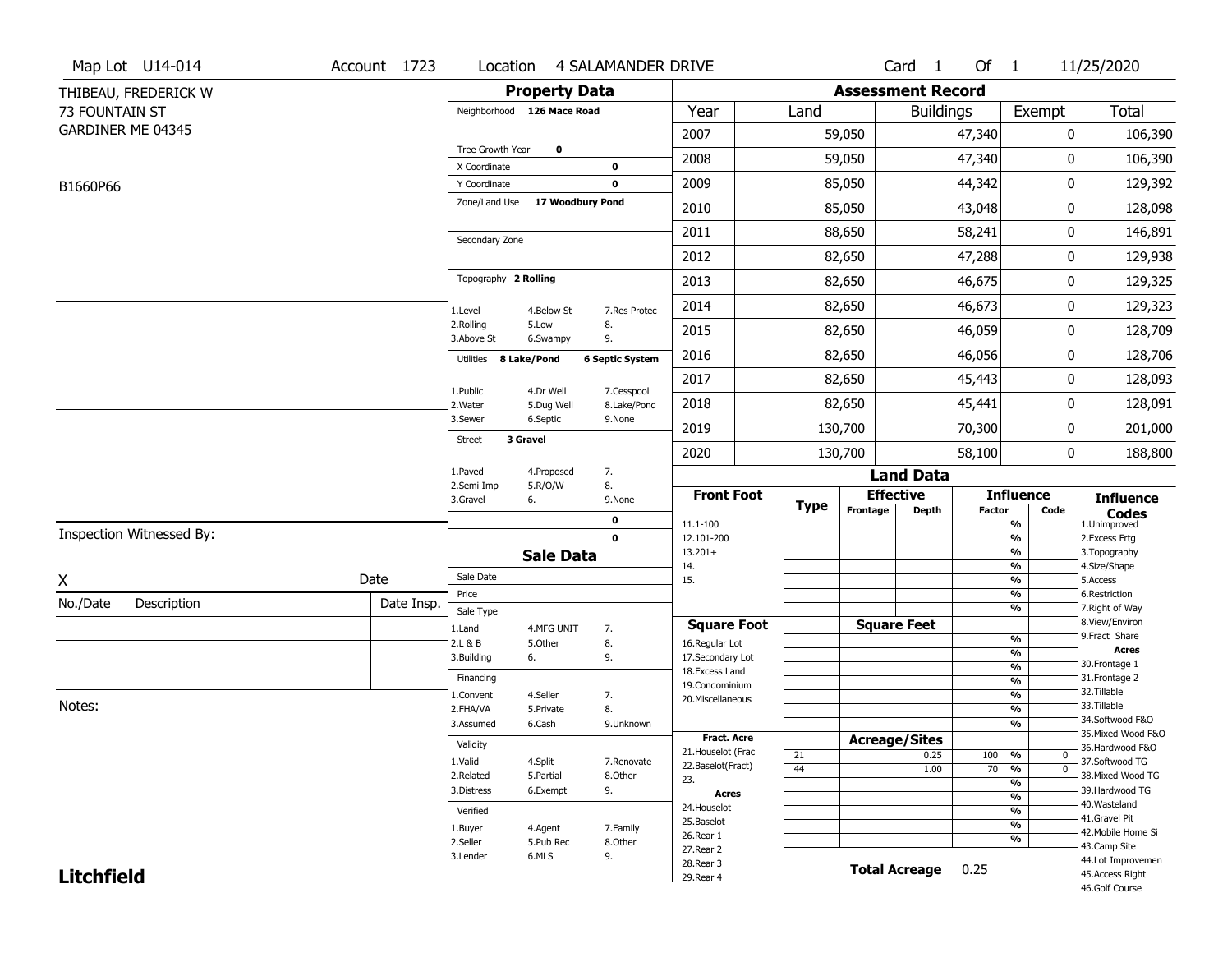|                           |                                |                                                   |                  |                  |                |                                       |                                |                            |                        |                    | <b>Litchfield</b>  |                           |       |                   |        |       |               |
|---------------------------|--------------------------------|---------------------------------------------------|------------------|------------------|----------------|---------------------------------------|--------------------------------|----------------------------|------------------------|--------------------|--------------------|---------------------------|-------|-------------------|--------|-------|---------------|
|                           | Map Lot U14-014                |                                                   |                  |                  |                | Account 1723                          |                                | Location                   |                        |                    |                    | <b>4 SALAMANDER DRIVE</b> |       | Card <sub>1</sub> | Of $1$ |       | 11/25/2020    |
| Building Style 15 Cottage |                                |                                                   | SF Bsmt Living   |                  | 0              |                                       |                                | Layout 1 Typical           |                        |                    |                    |                           |       |                   |        |       |               |
| 0.Uncoded                 | 4.Cape                         | 8.Log                                             | Fin Bsmt Grade   |                  | 0 <sub>0</sub> |                                       |                                | 1.Typical                  | 4.                     |                    | 7.                 |                           |       |                   |        |       |               |
| 1.Conv.                   | 5.Garrison                     | 9.Other                                           |                  | OPEN-5-CUSTOMIZE | 0              |                                       |                                | 2.Inadeq                   | 5.                     |                    | 8.                 |                           |       |                   |        |       |               |
| 2.Ranch                   | 6.Split                        | 10.Tri-Lev                                        | Heat Type        | 100%             |                | 0 Uncoded                             |                                | 3.                         | 6.                     |                    | 9.                 |                           | 8.0'  | A(f)/EP           |        |       |               |
| 3.R Ranch                 | 7.Contemp                      | 11.Earth O                                        | 0.Uncoded        |                  | 4.Steam        |                                       | 8.Fl/Wall                      | Attic                      | 5 Floor & Stairs       |                    |                    |                           |       |                   |        | 5.0   |               |
| Dwelling Units 1          |                                |                                                   | 1.HWBB           |                  | 5.FWA          |                                       | 9.No Heat                      | 1.1/4 Fin                  | 4.Full Fin             |                    | 7.                 |                           |       |                   |        |       |               |
| Other Units               | $\mathbf 0$                    |                                                   | 2.HWCI           |                  | 6.GravWA       |                                       | 10.Radiant                     | 2.1/2 Fin                  | 5.Fl/Stair             |                    | 8.                 |                           |       |                   |        |       |               |
| <b>Stories</b>            | 1 One Story                    |                                                   | 3.H Pump         |                  | 7.Electric     |                                       | 11.Radiant                     | 3.3/4 Fin                  | 6.                     |                    | 9.None             |                           |       |                   |        |       | 10.0'         |
| 1.1                       | 4.1.5                          | 7.1.25                                            | Cool Type        | 0%               |                | 9 None                                |                                | Insulation                 | 4 Minimal              |                    |                    |                           |       | 26.0'             |        |       |               |
| 2.2                       | 5.1.75                         | 8.3.5                                             | 1.Refrig         |                  | 4.W&C Air      |                                       | 7.RadHW                        | 1.Full                     | 4.Minimal              |                    | 7.                 |                           |       |                   |        |       |               |
| 3.3                       | 6.2.5                          | 9.4                                               | 2.Evapor         |                  | 5.Monitor-     | 8.                                    |                                | 2. Heavy                   | 5.Partial              |                    | 8.                 |                           |       |                   |        | WD    |               |
|                           | Exterior Walls 11 T1-11 Siding |                                                   | 3.H Pump         |                  | 6.Monitor-     |                                       | 9.None                         | 3.Capped                   | 6.                     |                    | 9.None             |                           |       |                   |        |       |               |
| 0.Uncoded                 | 4.Asbestos                     | 8.Concrete                                        | Kitchen Style    |                  | 2 Typical      |                                       |                                | Unfinished %               | 0%                     |                    |                    |                           |       |                   |        |       | $3.0^{\circ}$ |
| 1.Wd Clapb                | 5.Stucco                       | 9.0ther                                           | 1.Modern         |                  | 4.Obsolete     | 7.                                    |                                | Grade & Factor 2 Fair 100% |                        |                    |                    |                           |       |                   |        |       |               |
| 2.Vinyl                   | 6.Brick                        | 10.Wd shin                                        | 2.Typical        |                  | 5.             | 8.                                    |                                | 1.E Grade                  | 4.B Grade              |                    | 7.AAA Grad         |                           |       |                   |        | 28.0' | 2.0           |
| 3.Compos.                 | 7.Stone                        | 11.T1-11                                          | 3.Old Type       |                  | 6.             |                                       | 9.None                         | 2.D Grade                  | 5.A Grade              |                    | 8.M&S              |                           |       |                   |        |       |               |
| Roof Surface              | 1 Asphalt Shingles             |                                                   | Bath(s) Style    |                  |                | 2 Typical Bath(s)                     |                                | 3.C Grade                  | 6.AA Grade             |                    | 9.Same             |                           |       |                   |        |       | $3.0^{\circ}$ |
| 1.Asphalt                 | 4.Composit                     | 7.Rolled R                                        | 1.Modern         |                  | 4.Obsolete     | 7.                                    |                                | SQFT (Footprint) 728       |                        |                    |                    |                           | 28.0' | 1sA(f)BFr         |        |       |               |
| 2.Slate                   | 5.Wood                         | 8.                                                | 2. Typical       |                  | 5.             | 8.                                    |                                | Condition                  | <b>5 Above Average</b> |                    |                    |                           |       |                   |        |       |               |
| 3.Metal                   | 6.Other                        | 9.                                                | 3.Old Type       |                  | 6.             |                                       | 9.None                         | 1.Poor                     | 4.Avg                  |                    | 7.V G              |                           |       |                   |        |       |               |
| SF Masonry Trim 0         |                                |                                                   | # Rooms          |                  | 4              |                                       |                                | 2.Fair                     | $5.Avg+$               |                    | 8.Exc              |                           |       |                   |        |       |               |
| OPEN-3-CUSTOM 0           |                                |                                                   | # Bedrooms       |                  | 3              |                                       |                                | 3.Avg-                     | 6.Good                 |                    | 9.Same             |                           |       |                   |        |       | 11.0'         |
| OPEN-4-CUSTOM 0           |                                |                                                   | # Full Baths     |                  | $\mathbf{1}$   |                                       |                                | Phys. % Good               | 0%                     |                    |                    |                           |       |                   |        |       |               |
| Year Built                | 1975                           |                                                   | # Half Baths     |                  | $\mathbf 0$    |                                       |                                | Funct. % Good              |                        | 100%               |                    |                           |       |                   |        |       |               |
| Year Remodeled 0          |                                |                                                   | # Addn Fixtures  |                  | $\bf{0}$       |                                       |                                | <b>Functional Code</b>     |                        | 9 None             |                    |                           |       |                   |        | 5.0'  |               |
| Foundation                | 2 Concrete Block               |                                                   | # Fireplaces     |                  | $\mathbf{1}$   |                                       |                                | 1.Incomp                   | 4.Delap                |                    | 7.No Power         |                           |       |                   |        |       |               |
| 1.Concrete                | 4.Wood                         | 7.                                                |                  |                  |                |                                       |                                | 2.O-Built                  | 5.Bsmt                 |                    | 8.LongTerm         |                           |       |                   |        |       |               |
| 2.C Block                 | 5.Slab                         | 8.                                                |                  |                  |                |                                       |                                | 3.Damage                   | 6.Common               |                    | 9.None             |                           |       |                   |        |       |               |
| 3.Br/Stone                | 6.Piers                        | 9.                                                |                  |                  |                |                                       |                                | Econ. % Good               | 100%                   |                    |                    |                           |       |                   |        |       |               |
| Basement                  | <b>5 Crawl Space</b>           |                                                   |                  |                  |                |                                       |                                | Economic Code None         |                        |                    |                    |                           |       |                   |        |       |               |
| 1.1/4 Bmt                 | 4.Full Bmt                     | 7.                                                |                  |                  |                |                                       |                                | 0.None                     | 3.No Power             |                    | 9.None             |                           |       |                   |        |       |               |
| 2.1/2 Bmt                 | 5.Crawl Sp                     | 8.                                                |                  |                  |                |                                       |                                | 1.Location                 | 4.Generate             |                    | 8.                 |                           |       |                   |        |       |               |
| 3.3/4 Bmt                 | 6.                             | 9.None                                            |                  |                  |                | <i>Software</i>                       |                                | 2.Encroach                 | 5.Multi-Fa             |                    | 9.                 |                           |       |                   |        |       |               |
| Bsmt Gar # Cars 0         |                                |                                                   |                  |                  |                | A Division of Harris Computer Systems |                                | Entrance Code              |                        | <b>5 Estimated</b> |                    |                           |       |                   |        |       |               |
|                           | Wet Basement 9 No Basement     |                                                   |                  |                  |                |                                       |                                | 1.Interior                 | 4.Vacant               |                    | 7.                 |                           |       |                   |        |       |               |
| 1.Dry                     | 4.Dirt Flr                     | 7.                                                |                  |                  |                |                                       |                                | 2.Refusal                  | 5.Estimate             |                    | 8.                 |                           |       |                   |        |       |               |
| 2.Damp                    | 5.                             | 8.                                                |                  |                  |                |                                       |                                | 3.Informed                 | 6.Existing             |                    | 9.                 |                           |       |                   |        |       |               |
| 3.Wet                     | 6.                             | 9.                                                |                  |                  |                |                                       |                                | Information Code           |                        | 5 Estimate         |                    |                           |       |                   |        |       |               |
|                           |                                |                                                   |                  |                  |                |                                       |                                | 1.0wner                    | 4.Agent                |                    | 7.Vacant           |                           |       |                   |        |       |               |
|                           |                                |                                                   |                  |                  |                |                                       |                                | 2.Relative                 | 5.Estimate             |                    | 8.                 |                           |       |                   |        |       |               |
|                           |                                | Date Inspected                                    |                  |                  | 9/06/2018      |                                       |                                | 3. Tenant                  | 6.Other                |                    | 9.                 |                           |       |                   |        |       |               |
|                           |                                | <b>Additions, Outbuildings &amp; Improvements</b> |                  |                  |                |                                       |                                |                            |                        |                    | 1.One Story Fram   |                           |       |                   |        |       |               |
| Type                      |                                | Year                                              | Units            | Grade            | Cond           | Phys.                                 | Funct.                         | Sound Value                |                        |                    | 2. Two Story Fram  |                           |       |                   |        |       |               |
| 28 Unfinished Attic       |                                | 0                                                 | 208              | 9100             | 9              | 0                                     | $\%$ 0<br>$\%$                 |                            |                        |                    | 3. Three Story Fr  |                           |       |                   |        |       |               |
| 22 Encl Frame             |                                |                                                   |                  |                  |                |                                       |                                |                            |                        |                    | 4.1 & 1/2 Story    |                           |       |                   |        |       |               |
|                           |                                | 0                                                 | 208              | 9 100            | 9              | 0                                     | $\%$<br>% 0                    |                            |                        |                    | 5.1 & 3/4 Story    |                           |       |                   |        |       |               |
| 68 Wood Deck/s            |                                | $ 0\rangle$                                       | $\overline{147}$ | 3100             | 9              | $\overline{0}$                        | $\sqrt{96}$ 0<br>$\frac{9}{6}$ |                            |                        |                    | 6.2 & 1/2 Story    |                           |       |                   |        |       |               |
|                           |                                |                                                   |                  |                  |                | $\frac{0}{0}$                         | $\%$                           |                            |                        |                    | 21.Open Frame Por  |                           |       |                   |        |       |               |
|                           |                                |                                                   |                  |                  |                | $\frac{0}{0}$                         | $\%$                           |                            |                        |                    | 22.Encl Frame Por  |                           |       |                   |        |       |               |
|                           |                                |                                                   |                  |                  |                |                                       |                                |                            |                        |                    | 23. Frame Garage   |                           |       |                   |        |       |               |
|                           |                                |                                                   |                  |                  |                | $\%$                                  | $\%$                           |                            |                        |                    | 24.Frame Shed      |                           |       |                   |        |       |               |
|                           |                                |                                                   |                  |                  |                | $\sqrt{6}$                            | $\%$                           |                            |                        |                    | 25. Frame Bay Wind |                           |       |                   |        |       |               |
|                           |                                |                                                   |                  |                  |                | $\frac{0}{0}$                         | $\%$                           |                            |                        |                    | 26.1SFr Overhang   |                           |       |                   |        |       |               |
|                           |                                |                                                   |                  |                  |                | $\sqrt{6}$                            | $\overline{\frac{0}{6}}$       |                            |                        |                    | 27.Unfin Basement  |                           |       |                   |        |       |               |
|                           |                                |                                                   |                  |                  |                |                                       |                                |                            |                        |                    | 28. Unfinished Att |                           |       |                   |        |       |               |
|                           |                                |                                                   |                  |                  |                | $\%$                                  | $\%$                           |                            |                        |                    | 29. Finished Attic |                           |       |                   |        |       |               |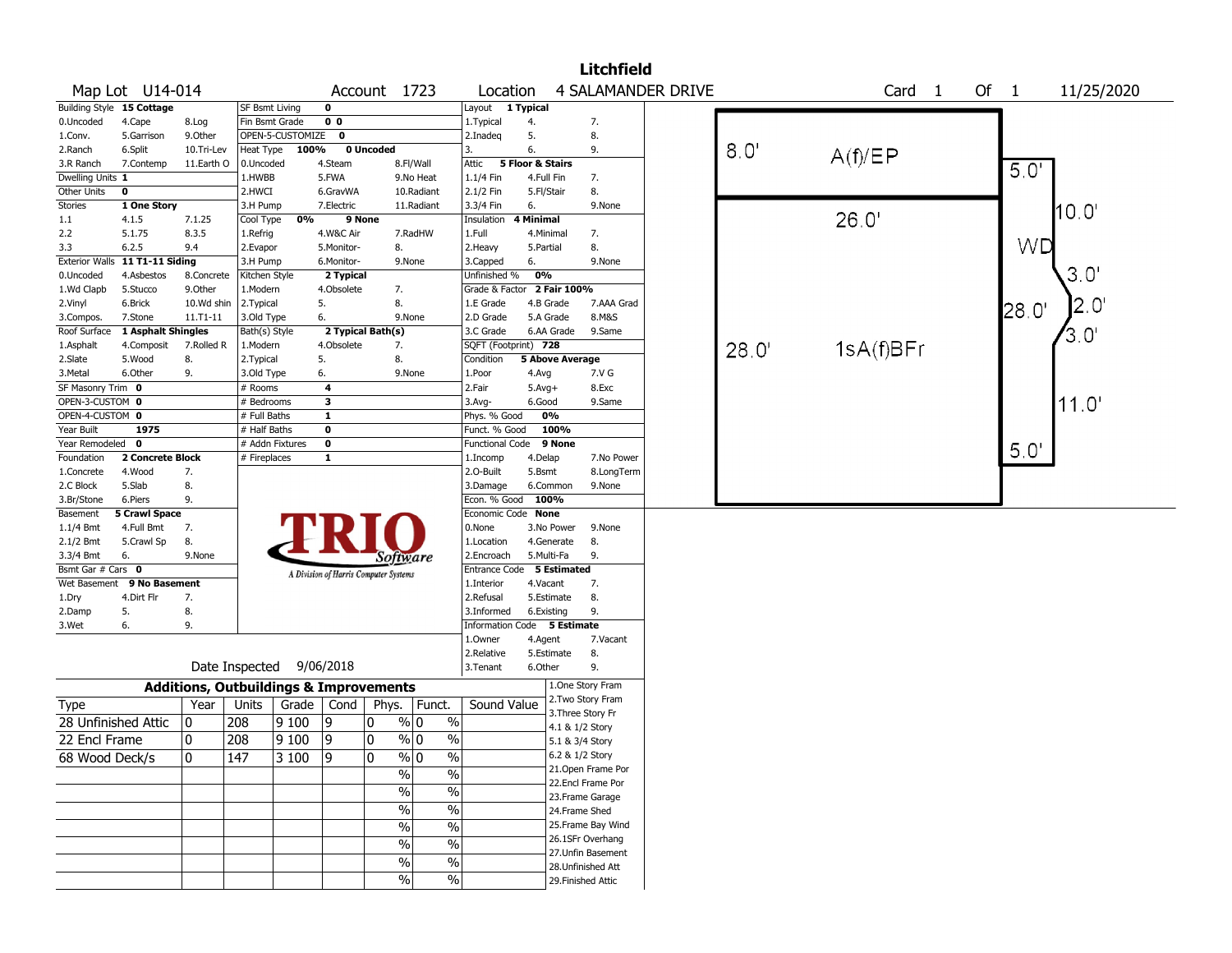|                       | Map Lot U14-015                        | Account 1557 | Location                       |                         | <b>6 SALAMANDER DRIVE</b> |                          |      |             |                          | Card <sub>1</sub> | Of 1          |                                | 11/25/2020                        |
|-----------------------|----------------------------------------|--------------|--------------------------------|-------------------------|---------------------------|--------------------------|------|-------------|--------------------------|-------------------|---------------|--------------------------------|-----------------------------------|
|                       | GARTLEY, WILLIAM E. & PAMELA(1/2 INT)  |              |                                | <b>Property Data</b>    |                           |                          |      |             | <b>Assessment Record</b> |                   |               |                                |                                   |
|                       | GARTLEY, CARL F. & AMY R.(1/4 INT)     |              | Neighborhood 126 Mace Road     |                         |                           | Year                     | Land |             |                          | <b>Buildings</b>  |               | Exempt                         | Total                             |
|                       | GARTLEY, WILLIAM B. & CAROLE (1/4 INT) |              |                                |                         |                           | 2007                     |      |             | 57,454                   |                   | 36,918        | $\mathbf{0}$                   | 94,372                            |
| P.O. BOX 103          |                                        |              | Tree Growth Year               | $\mathbf 0$             |                           | 2008                     |      | 57,454      |                          |                   | 36,839        | 0                              | 94,293                            |
|                       | LITCHFIELD ME 04350                    |              | X Coordinate                   |                         | 0                         |                          |      |             |                          |                   |               |                                |                                   |
|                       | B2858P81 B11093P63                     |              | Y Coordinate                   |                         | $\mathbf 0$               | 2009                     |      | 83,454      |                          |                   | 40,042        | 0                              | 123,496                           |
| Previous Owner        |                                        |              | Zone/Land Use 17 Woodbury Pond |                         |                           | 2010                     |      | 83,454      |                          |                   | 36,249        | 0                              | 119,703                           |
| <b>74 FOUNTAIN ST</b> | SANTERRE, ROSARIO J                    |              | Secondary Zone                 |                         |                           | 2011                     |      |             | 83,454                   |                   | 24,339        | 0                              | 107,793                           |
|                       |                                        |              |                                |                         |                           | 2012                     |      |             | 83,454                   |                   | 24,339        | 0                              | 107,793                           |
|                       | GARDINER ME 04345                      |              | Topography 2 Rolling           |                         |                           | 2013                     |      | 83,454      |                          |                   | 24,339        | 0                              | 107,793                           |
|                       | Sale Date: 6/18/2012                   |              | 1.Level                        | 4.Below St              | 7.Res Protec              | 2014                     |      |             | 83,454                   |                   | 24,339        | 0                              | 107,793                           |
|                       |                                        |              | 2.Rolling<br>3.Above St        | 5.Low<br>6.Swampy       | 8.<br>9.                  | 2015                     |      |             | 83,454                   |                   | 24,339        | 0                              | 107,793                           |
|                       |                                        |              | 8 Lake/Pond<br>Utilities       |                         | <b>6 Septic System</b>    | 2016                     |      | 83,454      |                          |                   | 24,339        | 0                              | 107,793                           |
|                       |                                        |              |                                |                         |                           | 2017                     |      |             | 83,454                   |                   | 24,339        | 0                              | 107,793                           |
|                       |                                        |              | 1.Public<br>2. Water           | 4.Dr Well<br>5.Dug Well | 7.Cesspool<br>8.Lake/Pond | 2018                     |      | 83,454      |                          |                   | 24,339        | 0                              | 107,793                           |
|                       |                                        |              | 3.Sewer                        | 6.Septic                | 9.None                    | 2019                     |      | 115,700     |                          |                   | 37,800        | 0                              | 153,500                           |
|                       |                                        |              | 3 Gravel<br><b>Street</b>      |                         |                           | 2020                     |      | 115,700     |                          |                   | 37,800        | 0                              | 153,500                           |
|                       |                                        |              | 1.Paved                        | 4.Proposed              | 7.                        |                          |      |             |                          | <b>Land Data</b>  |               |                                |                                   |
|                       |                                        |              | 2.Semi Imp<br>3.Gravel<br>6.   | 5.R/O/W                 | 8.<br>9.None              | <b>Front Foot</b>        |      | <b>Type</b> | <b>Effective</b>         |                   |               | <b>Influence</b>               | <b>Influence</b>                  |
|                       |                                        |              |                                |                         | $\mathbf 0$               | 11.1-100                 |      |             | Frontage                 | <b>Depth</b>      | <b>Factor</b> | Code<br>$\frac{9}{6}$          | <b>Codes</b><br>1.Unimproved      |
|                       | Inspection Witnessed By:               |              |                                |                         | $\mathbf{0}$              | 12.101-200               |      |             |                          |                   |               | $\frac{9}{6}$                  | 2. Excess Frtg                    |
|                       |                                        |              |                                | <b>Sale Data</b>        |                           | $13.201+$<br>14.         |      |             |                          |                   |               | $\frac{9}{6}$<br>$\frac{9}{6}$ | 3. Topography<br>4.Size/Shape     |
| X                     |                                        | Date         | Sale Date                      |                         | 6/18/2012                 | 15.                      |      |             |                          |                   |               | $\frac{9}{6}$                  | 5.Access                          |
| No./Date              | Description                            | Date Insp.   | Price                          |                         | 110,000                   |                          |      |             |                          |                   |               | $\frac{9}{6}$                  | 6.Restriction                     |
|                       |                                        |              | Sale Type                      | 2 Land & Buildings      |                           | <b>Square Foot</b>       |      |             | <b>Square Feet</b>       |                   |               | $\frac{9}{6}$                  | 7. Right of Way<br>8.View/Environ |
|                       |                                        |              | 1.Land<br>2.L & B              | 4.MFG UNIT<br>5.Other   | 7.<br>8.                  | 16.Regular Lot           |      |             |                          |                   |               | $\frac{9}{6}$                  | 9.Fract Share                     |
|                       |                                        |              | 6.<br>3.Building               |                         | 9.                        | 17.Secondary Lot         |      |             |                          |                   |               | %                              | Acres                             |
|                       |                                        |              | Financing                      | 9 Unknown               |                           | 18. Excess Land          |      |             |                          |                   |               | $\frac{9}{6}$                  | 30. Frontage 1<br>31. Frontage 2  |
|                       |                                        |              | 1.Convent                      | 4.Seller                | 7.                        | 19.Condominium           |      |             |                          |                   |               | $\frac{9}{6}$<br>$\frac{9}{6}$ | 32.Tillable                       |
| Notes:                |                                        |              | 2.FHA/VA                       | 5.Private               | 8.                        | 20. Miscellaneous        |      |             |                          |                   |               | $\frac{9}{6}$                  | 33.Tillable                       |
|                       |                                        |              | 3.Assumed                      | 6.Cash                  | 9.Unknown                 |                          |      |             |                          |                   |               | $\frac{9}{6}$                  | 34.Softwood F&O                   |
|                       |                                        |              |                                |                         |                           | <b>Fract. Acre</b>       |      |             | <b>Acreage/Sites</b>     |                   |               |                                | 35. Mixed Wood F&O                |
|                       |                                        |              | Validity                       | 1 Arms Length Sale      |                           | 21. Houselot (Frac       | 21   |             |                          | 0.19              | 100           | %<br>0                         | 36.Hardwood F&O                   |
|                       |                                        |              | 1.Valid                        | 4.Split                 | 7.Renovate                | 22.Baselot(Fract)        | 44   |             |                          | 1.00              | 70            | $\overline{0}$<br>%            | 37.Softwood TG                    |
|                       |                                        |              | 2.Related<br>3.Distress        | 5.Partial               | 8.Other                   | 23.                      |      |             |                          |                   |               | $\overline{\frac{9}{6}}$       | 38. Mixed Wood TG                 |
|                       |                                        |              |                                | 6.Exempt                | 9.                        | Acres                    |      |             |                          |                   |               | $\frac{9}{6}$                  | 39.Hardwood TG<br>40. Wasteland   |
|                       |                                        |              | Verified                       | <b>5 Public Record</b>  |                           | 24. Houselot             |      |             |                          |                   |               | $\frac{9}{6}$                  | 41.Gravel Pit                     |
|                       |                                        |              | 1.Buyer                        | 4.Agent                 | 7.Family                  | 25.Baselot               |      |             |                          |                   |               | $\frac{9}{6}$                  | 42. Mobile Home Si                |
|                       |                                        |              | 2.Seller                       | 5.Pub Rec               | 8.Other                   | 26.Rear 1<br>27. Rear 2  |      |             |                          |                   |               | $\frac{9}{6}$                  | 43.Camp Site                      |
|                       |                                        |              | 3.Lender                       | 6.MLS                   | 9.                        |                          |      |             |                          |                   |               |                                | 44.Lot Improvemen                 |
|                       |                                        |              |                                |                         |                           |                          |      |             |                          |                   |               |                                |                                   |
| <b>Litchfield</b>     |                                        |              |                                |                         |                           | 28. Rear 3<br>29. Rear 4 |      |             | <b>Total Acreage</b>     |                   | 0.19          |                                | 45.Access Right<br>46.Golf Course |